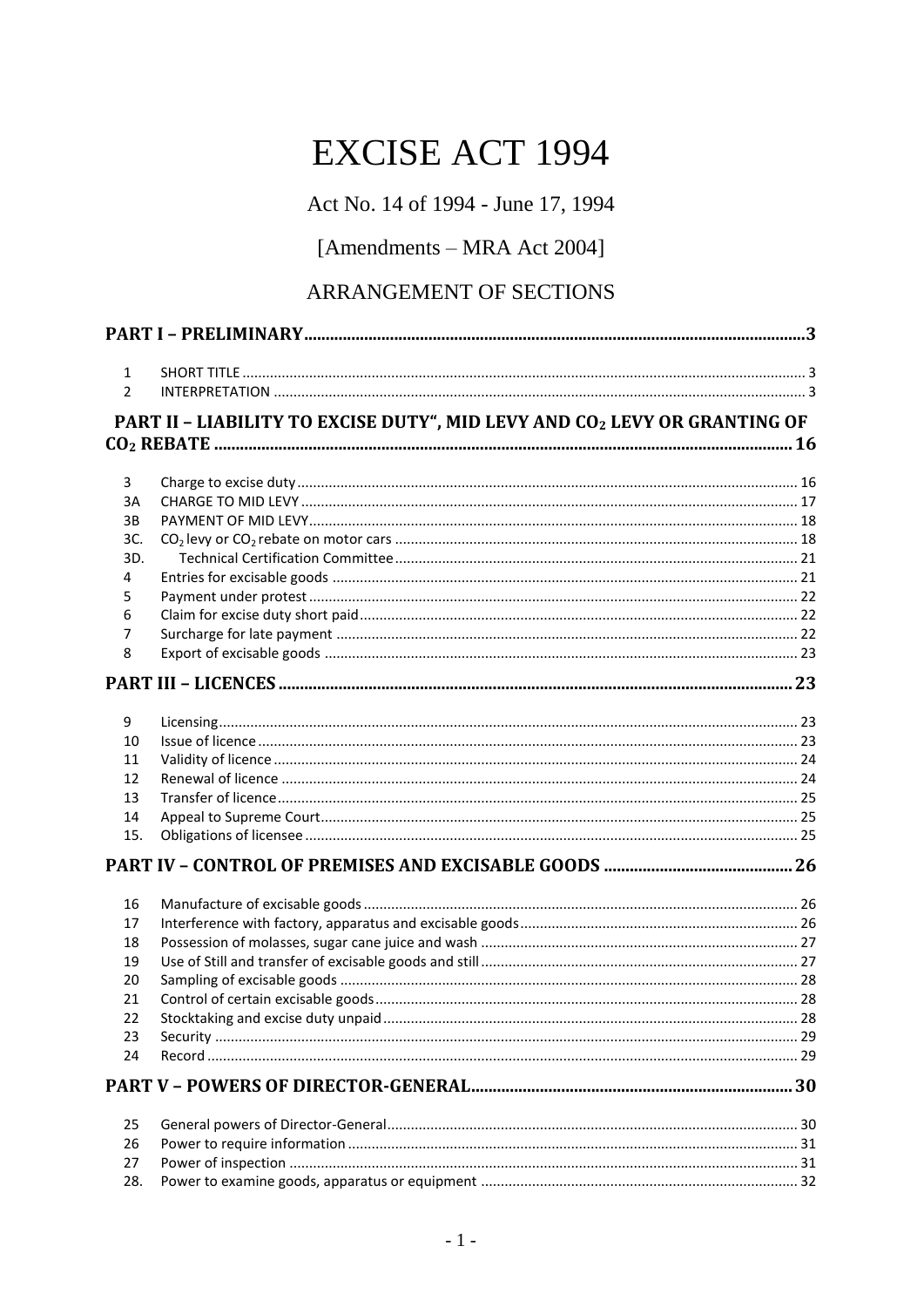| 29.  |  |
|------|--|
| 30.  |  |
| 31.  |  |
| 32.  |  |
| 33.  |  |
| 34.  |  |
| 35.  |  |
| 36.  |  |
| 37.  |  |
| 37A. |  |
| 38   |  |
| 39   |  |
|      |  |
|      |  |
| 40   |  |
| 41   |  |
| 42.  |  |
| 43.  |  |
| 44.  |  |
| 45.  |  |
| 46.  |  |
| 47   |  |
| 48.  |  |
| 49.  |  |
| 50.  |  |
|      |  |
| 51.  |  |
| 52.  |  |
| 53.  |  |
| 54.  |  |
| 55.  |  |
| 56.  |  |
| 57.  |  |
| 57A. |  |
|      |  |
| 58.  |  |
| 59.  |  |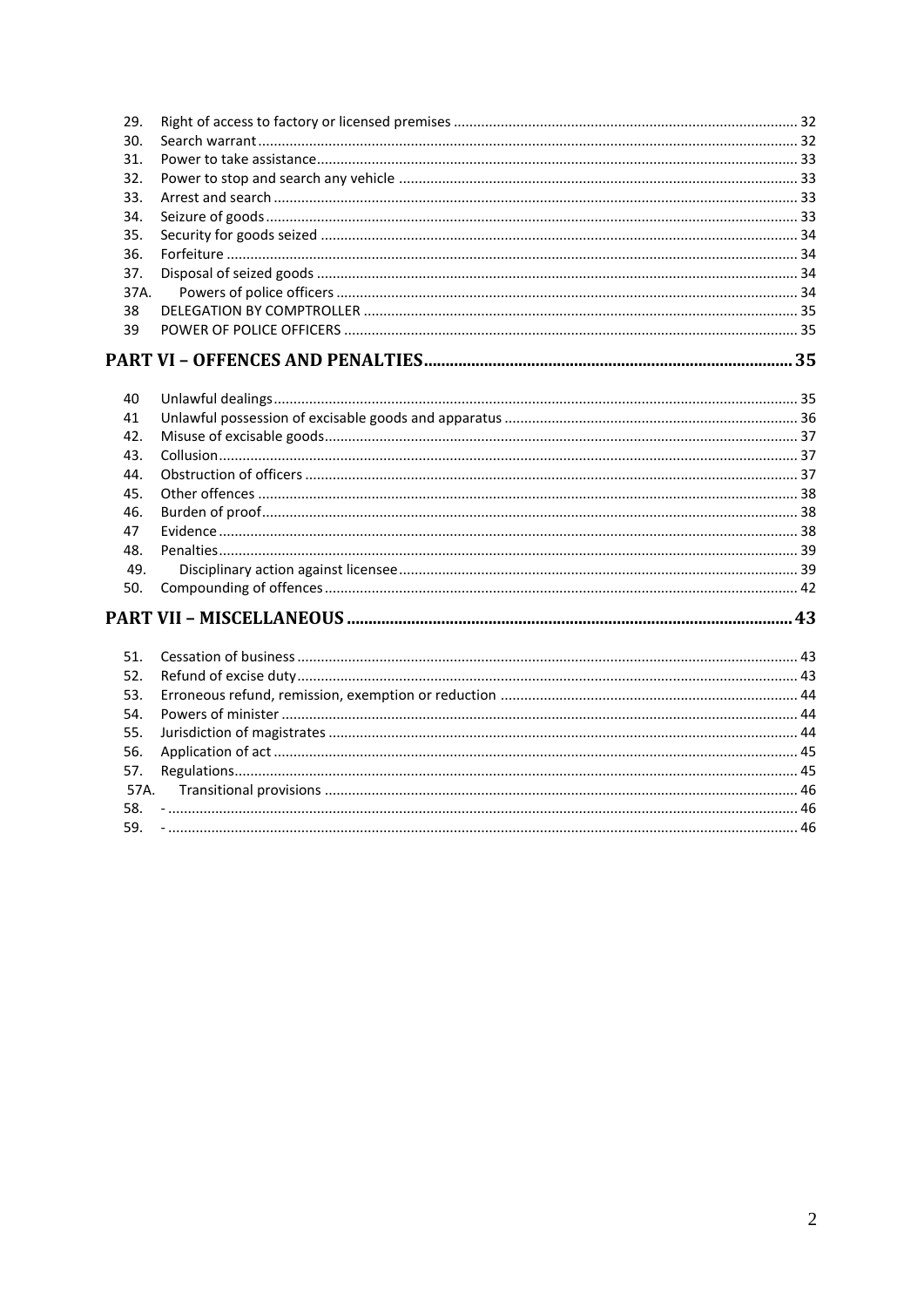### <sup>1</sup>**EXCISE ACT**

### **PART I – PRELIMINARY**

#### <span id="page-2-1"></span><span id="page-2-0"></span>**1 SHORT TITLE**

This Act may be cited as the Excise Act<sup>2</sup>

#### <span id="page-2-2"></span>**2 INTERPRETATION**

In this  $Act -$ 

<sup>3 4</sup>"**admixed spirit**" means a product having an alcoholic strength of not less than 40 per cent of alcohol by volume obtained by mixing redistilled alcohol with –

- (a) malt whisky; and
- (b) odiferous substances and mixtures including alcoholic solutions;

<sup>5</sup> "admixed wine" means a product having an alcoholic strength of not less than 7 per cent and not more than 18 per cent of alcohol by volume obtained by mixing wine in a proportion not exceeding 20 per cent with island wine or fruit wine or made-wine;

<sup>6</sup>"agricultural rum" means a product obtained exclusively from alcoholic fermentation and distillation of sugar cane juice, having the aromatic characteristics specific to rum and a content of volatile substances equal to or exceeding 225 grams per hectolitre of alcohol of 100 per cent by volume and when bottled for consumption has a minimum alcoholic strength of 37 per cent by volume and a maximum of 50 per cent by volume;

"**alcohol**" means a product obtained by distilling a fermented liquid;

<sup>71</sup>"alcoholic beverage" means a beverage having an alcoholic strength of not more than 9 per cent of alcohol by volume but does not include beer and spirit cooler;

 $\mathbf{1}$ <sup>1</sup> *w.e.f. 03-November-2008*, **Revised laws of Mauritius** of 2007, amended the excise act, by deleting the words "*AN ACT*

*To simplify, rationalise the system of collection and administration of excise duty ENACTED by the Parliament of Mauritius, as follows-*"

<sup>2</sup> *w.e.f. 03-November-2008*, **Revised laws of Mauritius** of 2007, amended section 1, by deleting the word "*1994*"

<sup>3</sup> *w.e.f. 07-August-2006,* **Act 15 of 2006**, **Finance Act 2006**, section 10 (a) (i), amended section 2, by deleting the definition of "*admixed spirit" which is ""admixed spirit" means a product having an alcoholic strength of not less than 40 per cent of alcohol by volume obtained by mixing redistilled alcohol -*

*<sup>(</sup>a) with such percentage of imported malt whisky as may be approved by the Comptroller; and*

*<sup>(</sup>b) with odiferous substances and mixtures including alcoholic solutions;"*

<sup>4</sup> *w.e.f. 07-August-2006,* **Act 15 of 2006***,* **Finance Act 2006***,* section 10 (a) (ii), by inserting in the appropriate alphabetical order, the definition of "*admixed spirit*"

<sup>5</sup> *w.e.f. 27-November-2010,* **Act 10 of 2010***,* **Finance Act 2010***,* section 6 (a) (ii), amended section 2 by inserting the new definition of "*admixed wine"*

<sup>6</sup> *.w.e.f. 21-July-2003,* **Act 18 of 2003,** Finance Act 2003, section 7 (a) (iii) amended section 2, by inserting in its appropriate alphabetical order the definition of "*agricultural rum*"

<sup>7</sup> *w.e.f. 21-July-2003,* **Act 18 of 2003,** Finance Act 2003, section 7 (a) (ii), amended section 2, by deleting the definition of "*alcoholic beverage*" which is ""*alcoholic beverage" - means a beverage having an alcoholic strength of not more than 9 per cent of alcohol by volume but does not include beer*"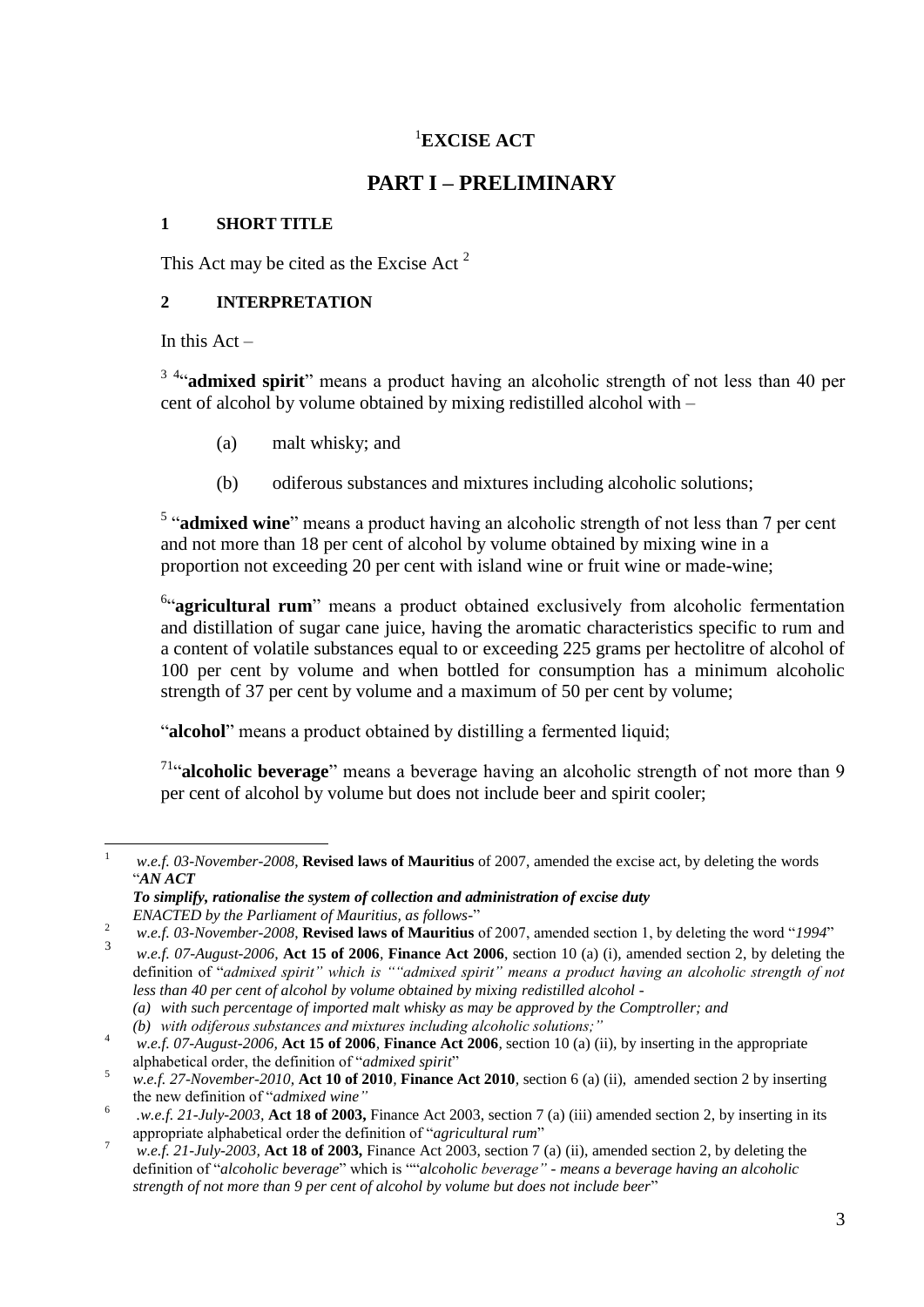<sup>2</sup>alcoholic products" means agricultural rum, compounded spirits, island recipe rum, local rum and rum;

"**alcoholic strength**" means the ratio of the volume of pure alcohol present in a product at 20 degrees Celsius to the total volume of that product at the same temperature measured in accordance with the system recommended by the International Organisation of Legal Metrology;

<sup>3</sup>"**anhydrous ethanol**" means a product, which is dehydrated, having an alcoholic strength of more than 99 per cent by volume obtained by distilling fermented molasses of sugar cane;

45 "**aperitif**" –

- (a) means redistilled alcohol flavoured, aromatised or sweetened and having an alcoholic strength of not less than 15 per cent of alcohol by volume; and
- (b) includes cordial or liqueur;

"**apparatus**" means any instrument, appliance, vessel, utensil, equipment or machinery used or designed or adapted for the manufacture of excisable goods and includes any part of an apparatus;

<sup>6</sup>"Authority" means the Mauritius Revenue Authority established under the Mauritius Revenue Authority Act<sup>7</sup>;

"**beer**" –

- (a) means a product having an alcoholic strength of not more than 9 per cent of alcohol by volume obtained from the fermentation of malt or any other saccharine substance and flavoured with hops or other bitters; and
- (b) includes ale, porter, lager, stout or any other similar product manufactured and sold as beer;

 $\frac{1}{1}$ *.w.e.f. 21-July-2003,* **Act 18 of 2003,** Finance Act 2003, section 7 (a) (iii) amended section 2, by inserting in its appropriate alphabetical order the definition of "*alcoholic beverage*"

<sup>2</sup> *.w.e.f. 21-July-2003,* **Act 18 of 2003,** Finance Act 2003, section 7 (a) (iii) amended section 2, by inserting in its appropriate alphabetical order the definition of "*alcoholic products*"

<sup>3</sup> *w.e.f. 15-12-2011*, **ACT-37/2011**, Finance Act 2011, Section 6 (a), amended Section 2, by inserting in the appropriate alphabetical order, the new definition of "*anhydrous ethanol*" 4

*w.e.f. 07-August-2006,* **Act 15 of 2006**, **Finance Act 2006**, section 10 (a) (i), amended section 2, by deleting the definition of "*aperitif"* which is *""aperitif" (a) means redistilled alcohol flavoured, aromatised or sweetened and having an alcoholic strength of not more than 39 per cent of alcohol by volume; and*

*<sup>(</sup>b) includes cordial or liqueur;*"

<sup>5</sup> *w.e.f. 07-August-2006,* **Act 15 of 2006***,* **Finance Act 2006***,* section 10 (a) (ii), amended section 2, by inserting in the appropriate alphabetical order, the definition of "*aperitif*"

 $\frac{6}{x}$  *w.e.f. 01-July-2006*, **Act 33 of 2004**, MRA Act 2004, section 27 (5) (a) (iii), amended section 2 by inserting in its appropriate alphabetical order the definition of "*Authority*"

<sup>7</sup> *w.e.f. 03-November-2008*, **Revised laws of Mauritius** of 2007, amended section 2, in the definition of "*authority*", by deleting the word "*2004*"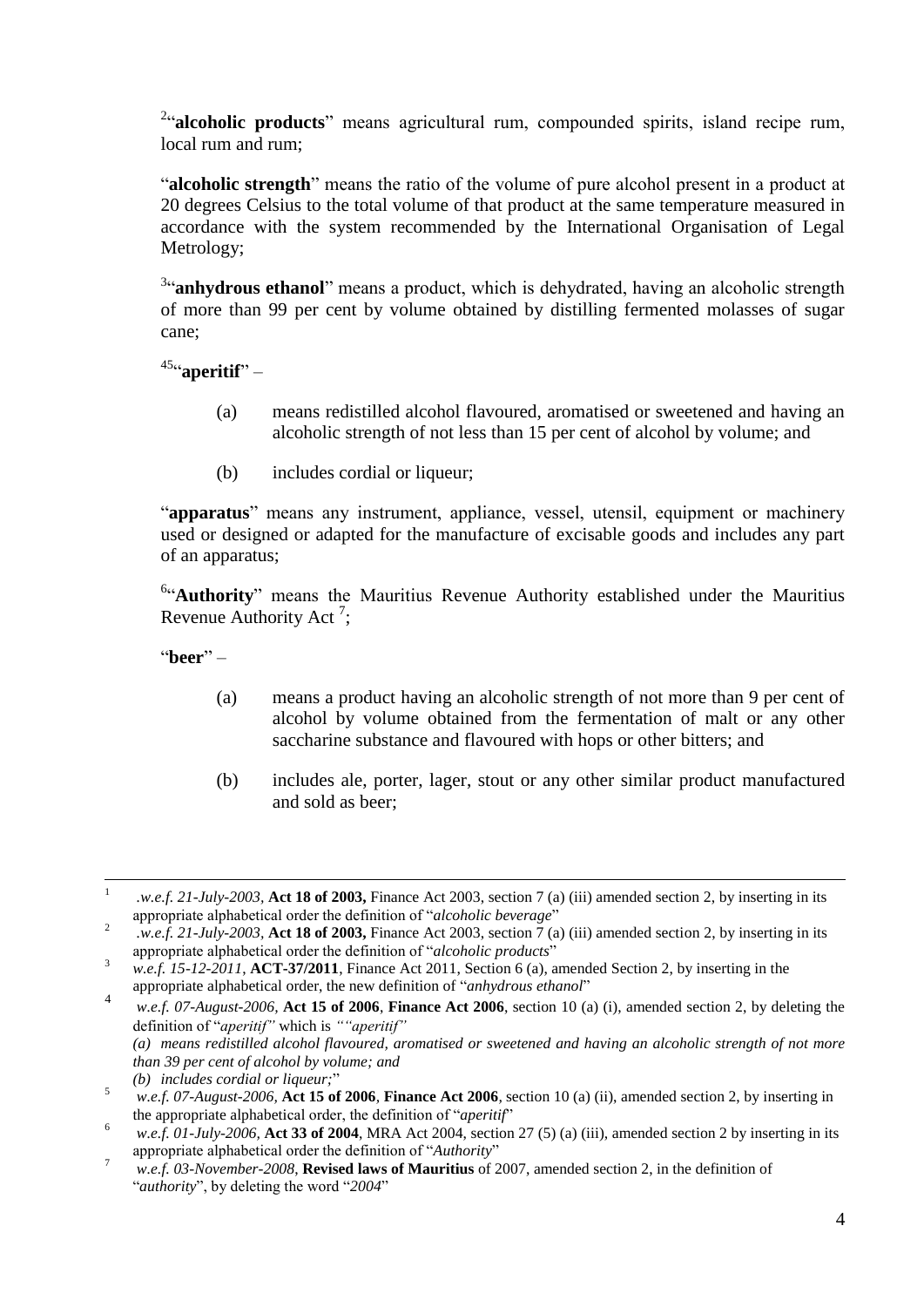<sup>12</sup>"**blended brandy**" means a product having an alcoholic strength of not less than 36 per cent of alcohol by volume obtained by blending brandy with redistilled alcohol;

<sup>34</sup>"blended gin" means a product having an alcoholic strength of not less than 37 per cent of alcohol by volume obtained by blending gin with redistilled alcohol;

<sup>5</sup>"blended mogas" means a product obtained by blending anhydrous ethanol with mogas;

"**blended whisky**" means a product having an alcoholic strength of not less than 40 per cent of alcohol by volume obtained by blending a number of distillates each of which separately is entitled to the description of whisky;

"**bottling premises**" means premises in a factory approved by the Director-General for the manufacture and bottling of  $\delta$ liquor and alcoholic products;

<sup>78</sup>"**brandy**" means a product having an alcoholic strength of not less than 36 per cent of alcohol by volume obtained by distilling fermented grape juice wine, wine, or wine lees, fruit wine or fruit wine lees ;

"**brewer**" means a person licensed to carry on the business authorised as specified in Part I of the Second Schedule;

<sup>9</sup>"classic or vintage motor car" has the same meaning as in the Consumer Protection (Control of Imports) Regulations 1999;

<sup>10"</sup>**CCTV system**" means a closed circuit television system;

 $\frac{1}{1}$ *w.e.f. 07-August-2006,* **Act 15 of 2006**, **Finance Act 2006**, section 10 (a) (i), amended section 2, by deleting the definition of "*blended brandy*" which is ""*blended brandy" means a product having an alcoholic strength of not*  less than 40 per cent of alcohol by volume obtained by blending brandy with redistilled alcohol in such proportion *as may be approved by the Comptroller;"*

<sup>2</sup> *w.e.f. 07-August-2006,* **Act 15 of 2006***,* **Finance Act 2006***,* section 10 (a) (ii), amended section 2, by inserting in the appropriate alphabetical order, the definition of "*blended brandy*"

<sup>3</sup> *w.e.f. 07-August-2006,* **Act 15 of 2006**, **Finance Act 200 6**, section 10 (a) (i), amended section 2, by deleting the definition of "*blended gin"* which is *""blended gin" means a product having an alcoholic strength of not less than 40 per cent of alcohol by volume obtained by blending gin with redistilled alcohol in such proportion as may be approved by the Comptroller;'*

<sup>4</sup> *w.e.f. 07-August-2006,* **Act 15 of 2006***,* **Finance Act 2006***,* section 10 (a) (ii), amended section 2, by inserting in the appropriate alphabetical order, the definition of "*blended gin*"

<sup>&</sup>lt;sup>5</sup> *w.e.f.* 15-12-2011, **ACT-37/2011**, Finance Act 2011, Section 6 (a), amended Section 2, by inserting in the appropriate alphabetical order, the new definition of "*blended mogas*"

<sup>&</sup>lt;sup>6</sup> *w.e.f.* 21-July-2003, **Act 18 of 2003,** Finance Act 2003, section 7 (a) (i), amended section 2 in the definition of "*bottling premises*", by deleting the words "*alcoholic products*" and replacing them by the words "*liquor and alcoholic products*" 7

*w.e.f. 07-August-2006,* **Act 15 of 2006**, **Finance Act 2006**, section 10 (a) (i), amended section 2, by deleting the definition of "*brandy*" which is ""*brandy" means a product having an alcoholic strength of not less than 40 per cent of alcohol by volume obtained by distilling fermented grape juice or by distilling wine or wine lees or by distilling country liquor or country liquor lees;*'

 $\frac{8}{x}$  *w.e.f. 07-August-2006*, Act 15 of 2006, Finance Act 2006, section 10 (a) (ii), amended section 2, by inserting in the appropriate alphabetical order, the definition of "*brandy*"

<sup>9</sup> *w.e.f. 15-12-2011*, **ACT-37/2011**, Finance Act 2011, Section 6 (a), amended Section 2, by inserting in the appropriate alphabetical order, the new definition of "*classic or vintage motor car*"

<sup>10</sup> *w.e.f. 03-November-2008*, **Revised laws of Mauritius** of 2007, amended section 2, by inserting in its appropriate alphabetical order, the definition of "*CCTV*"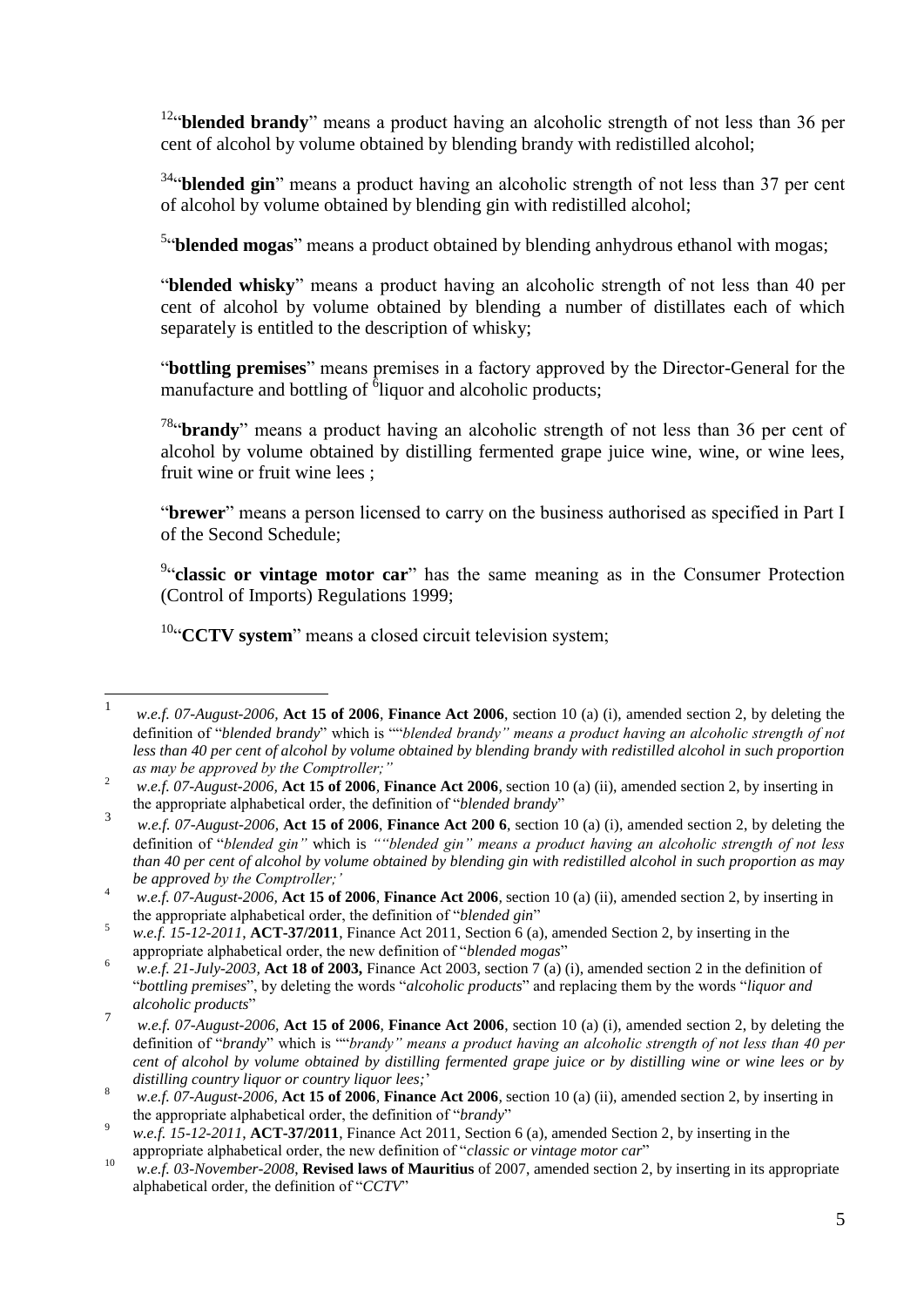<sup>12</sup>"**cane spirit**" means a product having an alcoholic strength of not less than 33 nor more than 50 per cent of alcohol by volume obtained by adding flavours or essences to redistilled alcohol produced from sugar cane or its derivatives;

"**cask**" means a container of not less than 10 litres approved by the Director-General for use in a factory;

<sup>3</sup>"CO<sub>2</sub>" means carbon dioxide;

4 "**CO2 emission**" or "**CO<sup>2</sup> gramme per kilometre**" means the average of the combined measurement of  $CO<sub>2</sub>$  emission computed in accordance with Regulation No. 101 of the Economic Commission for Europe of the United Nations (UN/ECE)

" $CO<sub>2</sub>$  **levy**" means the  $CO<sub>2</sub>$  levy referred to in section 3C;

" $CO<sub>2</sub>$  **rebate**" means the  $CO<sub>2</sub>$  rebate referred to in section 3C;

" $CO<sub>2</sub>$  **threshold**" means the  $CO<sub>2</sub>$  threshold referred to in Sub-Part B of Part III of the First Schedule;

<sup>56</sup>"cider" means an alcoholic beverage made from the fermentation of apples or concentrated apple juice;

"**Commissioner**" means the Commissioner of Police;

 $\degree$ Committee – Deleted by Finance Act 23 of 2001

 $\overline{a}$ 

89 "**compounded spirits**" means rum, local rum or agricultural rum compounded into a product of a different flavour, taste or colour and having an alcoholic strength of not less than 37 per cent and not more than 50 per cent of alcohol by volume;

<sup>1</sup> *w.e.f. 07-August-2006,* **Act 15 of 2006**, **Finance Act 2006**, section 10 (a) (i), amended section 2, by deleting the definition of "*cane spirit''* which is ""*cane spirit'' means a product having an alcoholic strength of not less than 40 nor more than 50 per cent of alcohol by volume produced by redistilling alcohol obtained from sugar cane or its derivatives and by adding flavours or essences to it;"*

<sup>2</sup> *w.e.f. 07-August-2006,* **Act 15 of 2006***,* **Finance Act 2006***,* section 10 (a) (ii), amended section 2, by inserting in the appropriate alphabetical order, the definition of "*cane spirit*"

<sup>3</sup> *w.e.f. 13-July-2011,* **Act 19 of 2011***,* **Excise (Amendment) Act 2011***,* section 3, amended section 2, by inserting in the appropriate alphabetical order, the definitions of " $CO<sub>2</sub>$ ", " $CO<sub>2</sub>$  *levy*", " $CO<sub>2</sub>$  *rebate*", " $CO<sub>2</sub>$  *threshold*"

<sup>4</sup> *w.e.f. 15-12-2011*, **ACT-37/2011**, Finance Act 2011, Section 6 (a), amended Section 2, by inserting in the appropriate alphabetical order, the new definition of ""*CO<sup>2</sup> emission" or "CO<sup>2</sup> gramme per kilometre*"

<sup>5</sup> *w.e.f. 21-July-2003,* **Act 18 of 2003,** Finance Act 2003, section 7 (a) (ii), amended section 2, by deleting the definition of "*cider*" which is*""cider" means an alcoholic beverage made from apples;"*

<sup>6</sup> *.w.e.f. 21-July-2003,* **Act 18 of 2003,** Finance Act 2003, section 7 (a) (iii) amended section 2, by inserting in its appropriate alphabetical order the definition of "*cider*"

<sup>7</sup> *w.e.f. 01-July-2006,* **Act 33 of 2004**, MRA Act 2004, section 27 (5) (a) (i), amended section 2 by deleting the definition of "*committee*" which is "*"committee" means the Assessment Review Committee set up under section 8E of the Unified Revenue Act 1983;"*

<sup>8</sup> *w.e.f. 21-July-2003,* **Act 18 of 2003,** Finance Act 2003, section 7 (a) (ii), amended section 2, by deleting the definition of "*compounded spirits*" which is*""compounded spirits" means rum or local rum compounded into a product of a different flavour, taste or colour and having an alcoholic strength of not less than 40 nor more than 50 per cent of alcohol by volume;"*

<sup>9</sup> *.w.e.f. 21-July-2003,* **Act 18 of 2003,** Finance Act 2003, section 7 (a) (iii) amended section 2 by inserting in its appropriate alphabetical order the definition of "*compounded spirits*"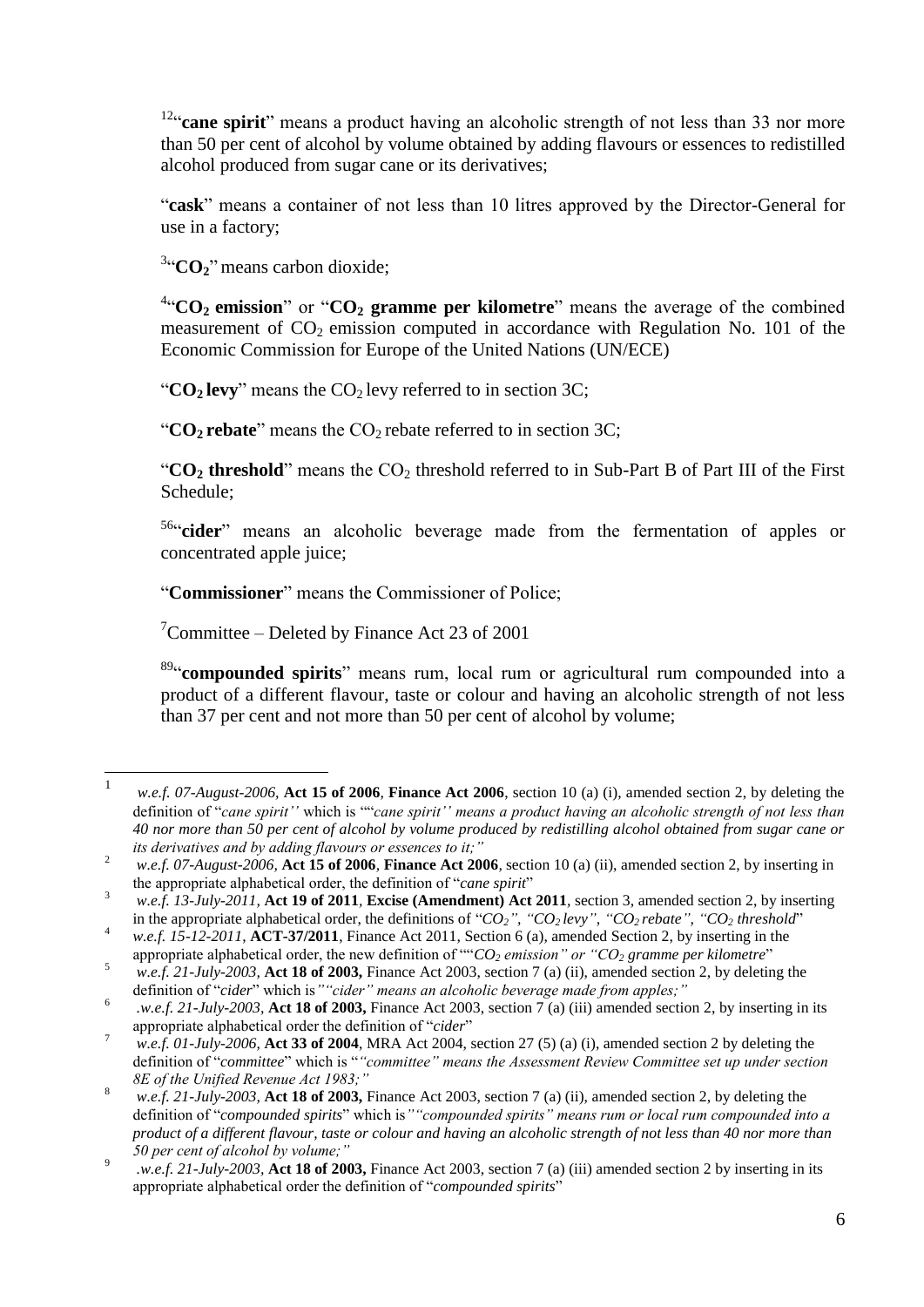<sup>1</sup>Committee – Deleted by MRA Act 33 of 2004

2 "**Comptroller**" –

"**cordial**" means a product having an alcoholic strength of not more than 39 per cent of alcohol by volume obtained by adding lime juice or any other fruit juice to redistilled alcohol;

"**cosmetic**" means a toilet preparation containing alcohol;

<sup>345</sup>"**country liquor**" means a product having an alcoholic strength of not less than 9 per cent and not more than 15 per cent of alcohol by volume obtained from the fermentation of sugar or of any plant, fruit or fruit must other than grape must, fresh grapes or sound grapes;

"**cosmetic**" means a toilet preparation containing alcohol;

"customs control" has the same meaning as in the Customs Act<sup>6</sup>;

"**customs duty**" means the duty leviable under the Customs Tariff Act;

"**denatured alcohol**" means heating and lighting alcohol, power alcohol (red) and power alcohol (white) obtained by denaturing alcohol with such materials and in such manner as may be prescribed;

<sup>7</sup>"Director-General" means the Director General of the Authority;

"**distiller-bottler**" means a person licensed to carry on the business authorised as specified in Part I of the Second Schedule;

"**distillery**" means premises in a factory approved by the Director-General for the distillation of a fermented liquid into alcohol or for the <sup>8</sup>re-distillation of alcohol;

1 "**distilled gin**" –

 $\mathbf{1}$ <sup>1</sup> *w.e.f. 11-August-2001,***Act 23 of 2001**, Finance Act 2001, section 7 (a) (i) amended section 2, by inserting in its appropriate alphabetical order, the definition of "*Committee*"

<sup>&</sup>lt;sup>2</sup> *w.e.f. 01-July-2006*, **Act 33 of 2004**, MRA Act 2004, section 27 (5) (a) (i), amended section 2 by deleting the definition of "*comptroller*" which is ""*Comptroller" means the Comptroller of Customs;*"

<sup>&</sup>lt;sup>3</sup> *w.e.f. 21-July-2003*, **Act 18 of 2003**, Finance Act 2003, section 7 (a) (ii), amended section 2, by deleting the definition of "*country liquor"* which is ""*country liquor" means a product having an alcoholic strength of not more than 15 per cent of alcohol by volume obtained from the fermentation of grape must or of any plant or fruit other than fresh grapes;*"

<sup>4</sup> *w.e.f. 21-July-2003,* **Act 18 of 2003,** Finance Act 2003, section 7 (a) (iii) amended section 2 by inserting in its appropriate alphabetical order the definition of "*country liquor*"

<sup>5</sup> *w.e.f. 07-August-2006,* **Act 15 of 2006**, **Finance Act 2006**, section 10 (a) (i), amended section 2 by deleting the definition of "*country liquor*" which is ""*country liquor*" *means a product having an alcoholic strength of not less than 9 per cent and not more than 15 per cent of alcohol by volume obtained from the fermentation of sugar or of any plant, fruit or fruit must other than grape must, fresh grapes or sound grapes;"*

<sup>6</sup> *w.e.f. 03-November-2008*, **Revised laws of Mauritius** of 2007, amended section 2, in the definition of "*customs control*", by deleting the word "*1988"*

<sup>7</sup> *w.e.f 01-July-2006,* **Act 33 of 2004**, MRA Act 2004, section 27 (5) (a) (iii), amended section 2, by inserting in its appropriate alphabetical order the definition of "*Director-General*"

<sup>8</sup> *w.e.f. 03-November-2008*, **Revised laws of Mauritius** of 2007, amended section 2, in the definition of "*distillery,*" by deleting the word "*redistilled"* and replacing it by the word "*re-distilled*"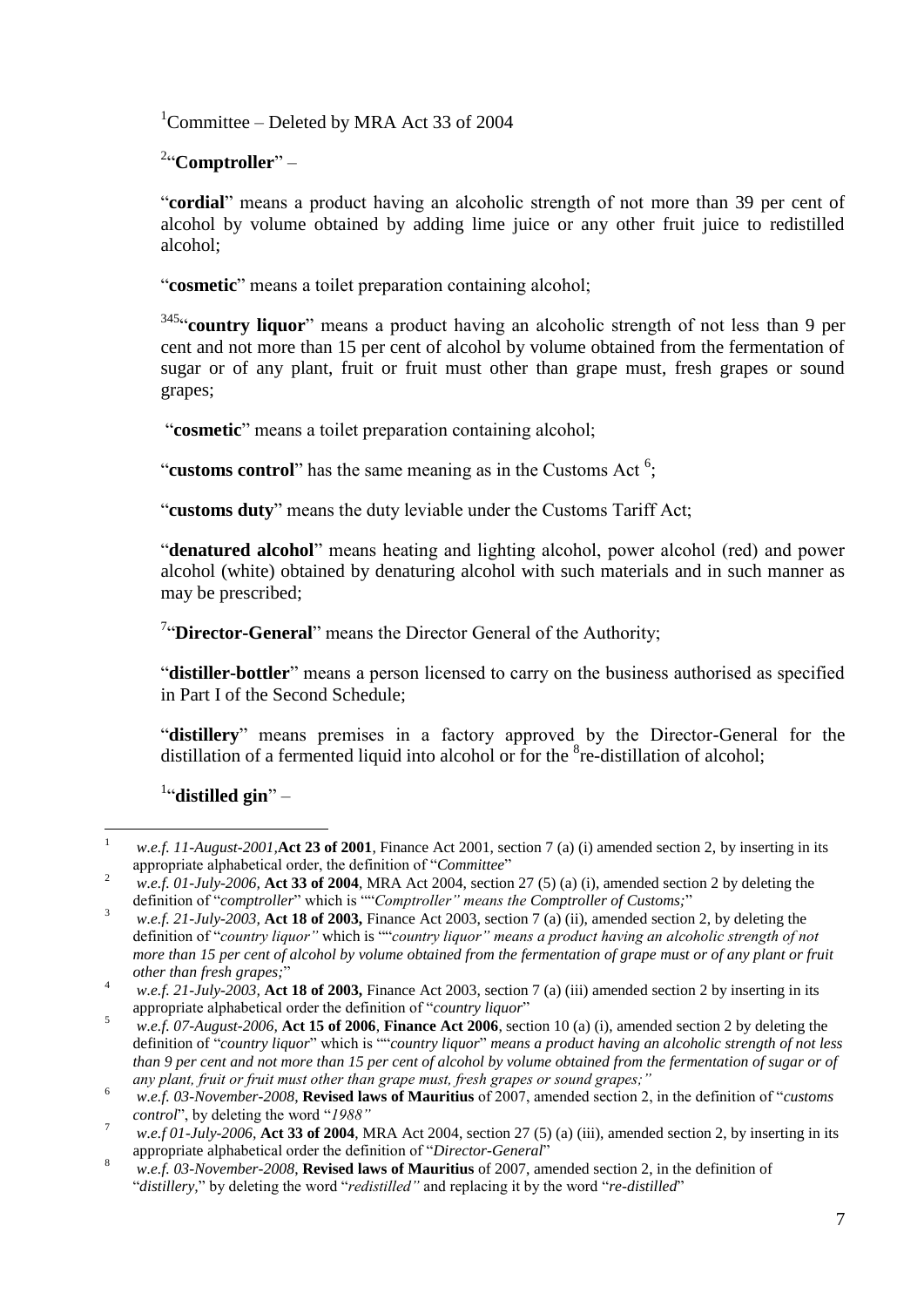- (a) means a product having an alcoholic strength of not less than 37.5 per cent of alcohol by volume -
	- (i) produced by redistilling organoleptically alcohol produced from agricultural raw materials other than grains in the presence of juniper berries and of other natural botanicals provided that the juniper taste is predominant; or
	- (ii) the mixture of the product of such distillation and alcohol with natural and/or nature-identical flavouring substances and/or flavouring preparations; but
- (b) does not include a product obtained simply by adding essences or flavourings to the alcohol;

"**drug**" means a medicinal preparation containing alcohol and prepared according to formulae laid down in the British Pharmacopeia or the French  $Codex^2$ , or according to specifications approved by the Permanent Secretary;

"**entry**" means a declaration made by a manufacturer in such manner and in such form as may be approved by the Director-General for the purposes of section 4;

"**excise duty**" –

- (a) means the excise duty specified in section 3; and
- (b) includes any surcharge under section 7;

"**excisable goods**" means goods specified in the First Schedule;

"**excise seal**" means a seal, cap, label or other device approved by the Director-General;

"excise warehouse" means premises<sup>3</sup>, whether or not in a factory approved by the Director-General for the deposit of excisable goods;

"**export**" has the same meaning as in the Customs Act<sup>4</sup>;

"**factory**" –

- (a) means premises approved by the Director-General in which excisable goods may be manufactured, stored or sold by wholesale; and
- (b) includes the storeroom and the excise warehouse of a factory;.

 $\frac{1}{1}$ *.w.e.f. 19-July-2008*, **Act 18 of 2008,** Finance (Miscellaneous Provisions) Act 2008, section 9 (a) (ii), amended section 2, by inserting in the appropriate alphabetical order, the definition of "*distilled gin*"

<sup>2</sup> *w.e.f. 03-November-2008*, **Revised laws of Mauritius** of 2007, amended section 2, in the definition of "*drug*", by inserting immediately after the words "*French* Codex", a comma

<sup>3</sup> *w.e.f. 03-November-2008*, **Revised laws of Mauritius** of 2007, amended section 2, in the definition of "*excise*  warehouse", by inserting immediately after the word "*premises*", a comma.

<sup>4</sup> *w.e.f. 03-November-2008*, **Revised laws of Mauritius** of 2007, amended section 2, in the definition of "export", by deleting the word "*1988"*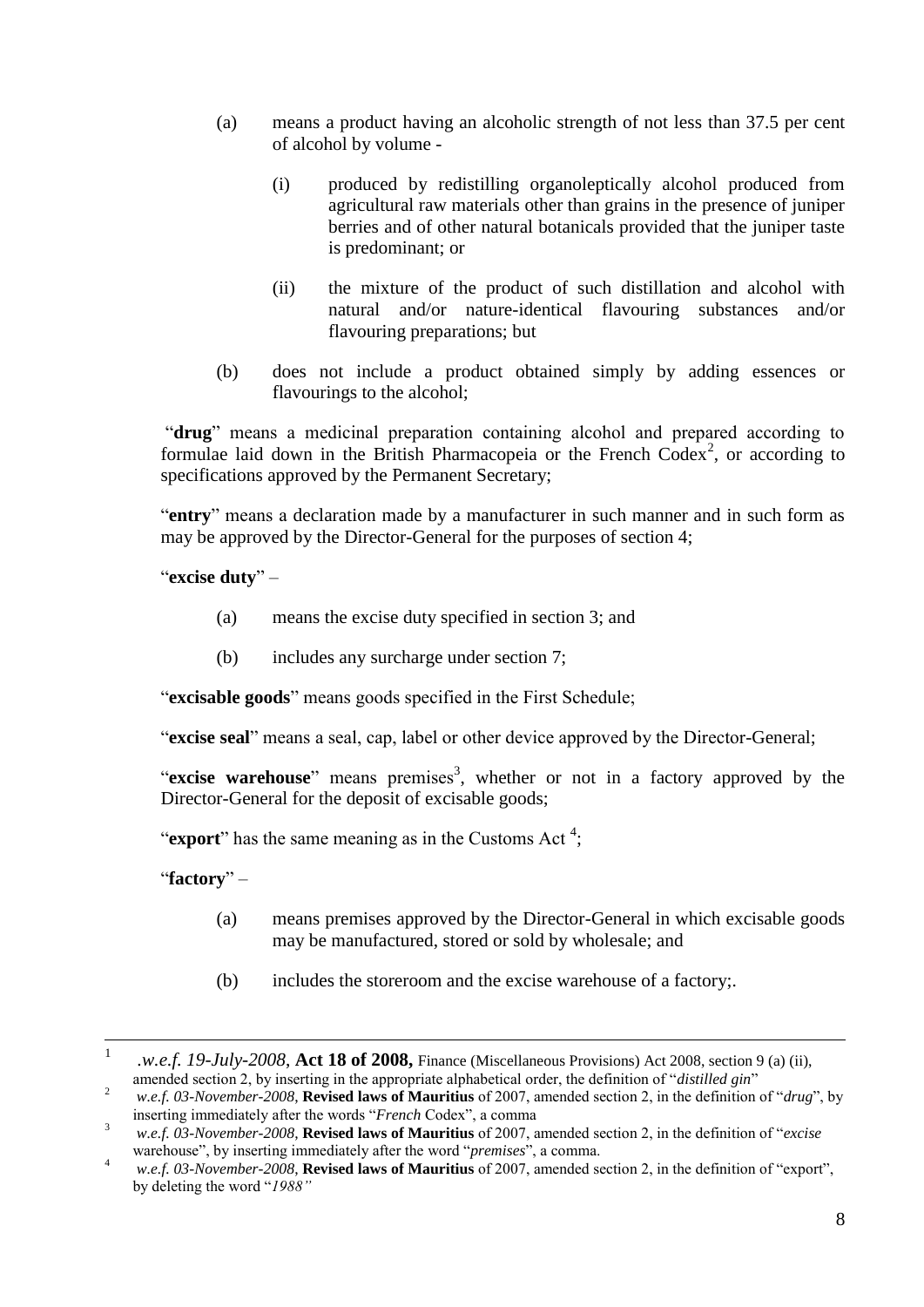<sup>1</sup>"**formula**" means the formula specified in Sub-Part B of Part III of the First Schedule;

<sup>2</sup>"**fortified admixed wine**" means a product having an alcoholic strength of not more than 24 per cent of alcohol by volume obtained by adding spirits of not less than 50 per cent of alcohol by volume to admixed wine;

### <sup>3</sup>"fortified country liquor"

<sup>4</sup>"**fortified fruit wine**" means a product having an alcoholic strength of not more than 24 per cent of alcohol by volume and obtained by adding spirits of not less than 50 per cent of alcohol by volume to fruit wine;

<sup>5</sup>"**fortified island wine**" means a product having an alcoholic strength of not more than 24 per cent of alcohol by volume obtained by adding spirits of not less than 50 per cent of alcohol by volume to island wine;

<sup>6</sup>"**fortified made wine**" means a product having an alcoholic strength of not more than 24 per cent of alcohol by volume obtained by adding spirits of not less than 50 per cent of alcohol by volume to made wine;

<sup>7 8</sup>"**fortified wine**" means a product having an alcoholic strength of not more than 24 per cent of alcohol by volume obtained by adding spirits of not less than 50 per cent of alcohol by volume to wine;

<sup>9 10"</sup>**fruit wine**" means a product having an alcoholic strength of not less than 7 per cent and not more than 18 per cent of alcohol by volume obtained from the fermentation of any

 $\mathbf{1}$ <sup>1</sup> *w.e.f. 13-July-2011,* **Act 19 of 2011***,* **Excise (Amendment) Act 2011***,* section 3, amended section 2, by inserting in the appropriate alphabetical order, the definitions of "*formula*"

<sup>&</sup>lt;sup>2</sup> *w.e.f.*  $15-12-2011$ ,  $\angle$ **ACT-37/2011**, Finance Act 2011, Section 6 (a), amended Section 2, by inserting in the appropriate alphabetical order, the new definition of "*fortified admixed wine*"

<sup>3</sup> *w.e.f. 07-August-2006*, **Act 15 of 2006**, **Finance Act 2006**, section 10 (a) (i), amended section 2, by deleting the definition of "*fortified country liquor*" which is "*"fortified country liquor" means a product having an alcoholic strength of not more than 22 per cent of alcohol by volume obtained by adding spirits of not less than 50 per cent of alcohol by volume to country liquor;*"

<sup>4</sup> *w.e.f. 07-August-2006,* **Act 15 of 2006***,* **Finance Act 2006***,* section 10 (a) (ii), amended section 2, by inserting in the appropriate alphabetical order, the definition of "*fortified fruit wine*"

<sup>5</sup> *w.e.f. 15-12-2011*, **ACT-37/2011**, Finance Act 2011, Section 6 (a), amended Section 2, by inserting in the appropriate alphabetical order, the new definition of "*fortified island wine*"

<sup>&</sup>lt;sup>6</sup> *w.e.f.* 15-12-2011, **ACT-37/2011**, Finance Act 2011, Section 6 (a), amended Section 2, by inserting in the appropriate alphabetical order, the new definition of "*fortified made wine*"

<sup>7</sup> *w.e.f. 07-August-2006*, **Act 15 of 2006**, **Finance Act 2006**, section 10 (a) (i), amended section 2 by deleting the definition of "*fortified wine*" which is "*"fortified wine" means a product having an alcoholic strength of not more than 22 per cent of alcohol by volume obtained by adding spirits of not less than 50 per cent of alcohol by volume to wine;"*

<sup>8</sup> *w.e.f. 07-August-2006,* **Act 15 of 2006***,* **Finance Act 2006***,* section 10 (a) (ii), amended section 2, by inserting in the appropriate alphabetical order, the definition of "*fortified wine*"

<sup>9</sup> *w.e.f. 07-August-2006,* **Act 15 of 2006***,* **Finance Act 2006***,* section 10 (a) (ii), amended section 2, by inserting in the appropriate alphabetical order, the definition of "*fruit wine*"

<sup>10</sup> *w.e.f. 27-November-2010,* **Act 10 of 2010***,* **Finance Act 2010***,* section 6 (a) (i), amended section 2 by deleting the definition of "*fruit wine*" which is "*"fruit wine" means a product having an alcoholic strength of not less than 7 per cent and not more than 18 per cent of alcohol by volume obtained from the fermentation of sugar or of any fresh fruit or fruit must (whether condensed or concentrated) other than grape must, fresh grapes or sound grapes"*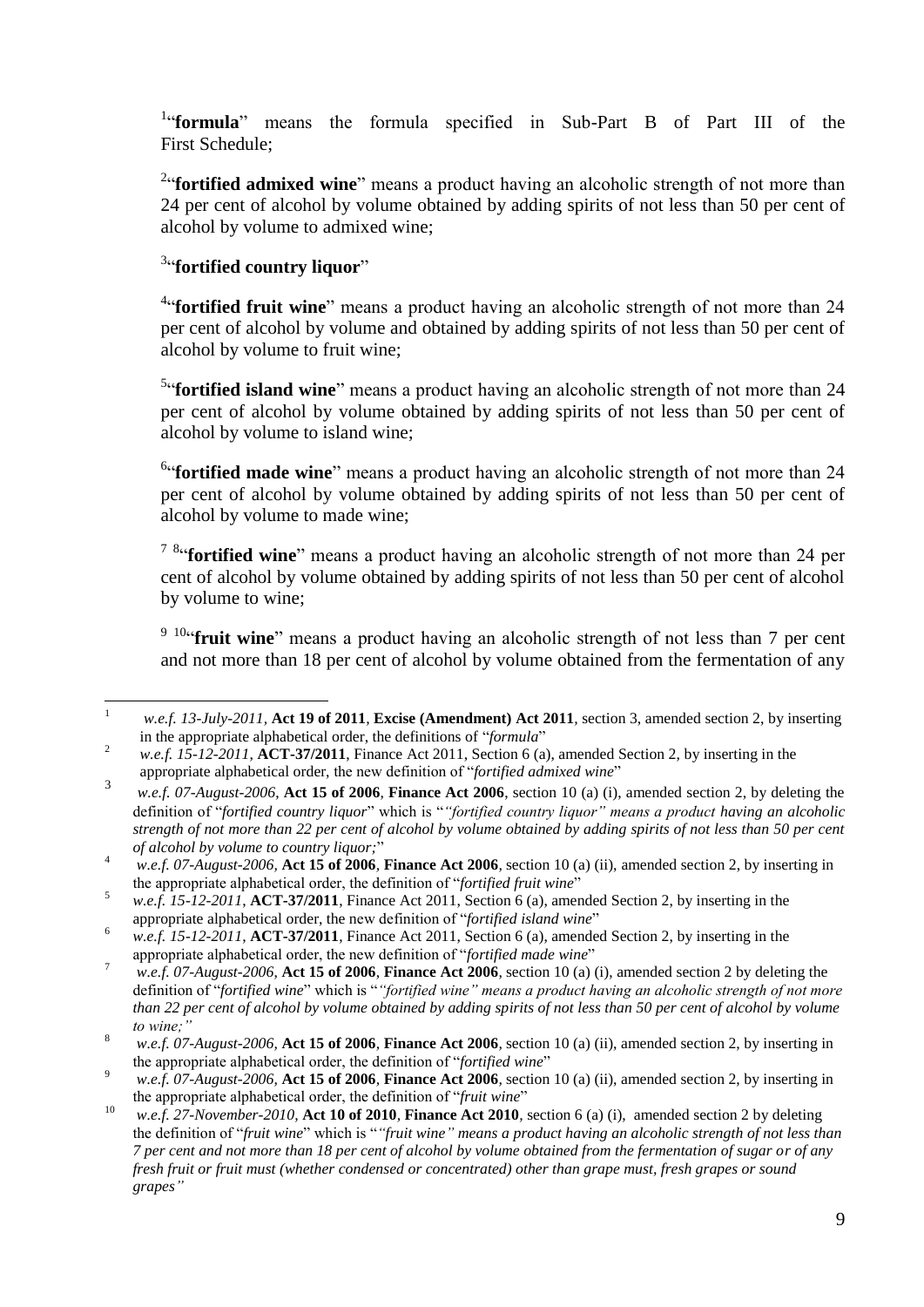fresh fruit or fruit must, whether condensed or concentrated, other than grape must, fresh grapes or sound grapes;

"**furfuraldehyde**" means the chemical organic substance known under that name or as furfural, furfurol or pyromucic aldehyde;

<sup>123</sup>"gin" means a product having an alcoholic strength of not less than 37.5 per cent of alcohol by volume obtained by flavouring redistilled alcohol produced from the distillation of grains with or over juniper berries and other aromatics, or with or over extracts derived from infusions, percolations or maceration of such materials;

4 "**gin concentrate**"

<sup>5</sup> "hydrous ethanol" means a product, which is not dehydrated, having an alcoholic strength of more than 99 per cent by volume obtained by distilling fermented molasses of sugar cane;

"**import**" has the same meaning as in the Customs Act  $6$ ;

<sup>7</sup> "import permit" has the same meaning as in the Consumer Protection (Control of Imports) Regulations 1999;

<sup>8</sup> "inspection certificate" means the inspection certificate referred to in the Consumer Protection (Control of Imports) Regulations 1999;

<sup>9</sup>"**island recipe rum**" means a product having an alcoholic strength of not less than 30 per cent and not more than 40 per cent of alcohol by volume and obtained by mixing

 $\overline{a}$ 

and replacing it by the new definition of "*fruit wine"*

<sup>1</sup> *.w.e.f. 07-August-2006*, **Act 15 of 2006**, **Finance Act 2006**, section 10 (a) (i), amended section 2, by deleting the definition of "*gin"* which is *"gin" means a product having an alcoholic strength of not less than 40 nor more than 50 per cent of alcohol by volume obtained by flavouring redistilled alcohol having an alcoholic strength of not less than 96 per cent of alcohol by volume with gin concentrate;"*

<sup>2</sup> *w.e.f. 07-August-2006,* **Act 15 of 2006***,* **Finance Act 2006***,* section 10 (a) (ii), amended section 2, by inserting in the appropriate alphabetical order, the definition of "*gin*"

<sup>3</sup> *w.e.f. 19-July-2008*, **Act 18 of 2008,** Finance (Miscellaneous Provisions) Act 2008, section 9 (a) (i), amended section 2, by repealing the definition of "*gin"* which is ""*gin" means a product having an alcoholic strength of not less than 37 nor more than 50 per cent of alcohol by volume obtained by flavouring redistilled alcohol produced from the distillation of grains with or over juniper berries and other aromatics, or with or over extracts derived from infusions, percolations or maceration of such materials;"* and replacing it by the new definition of gin

<sup>4</sup> *w.e.f. 07-August-2006*, **Act 15 of 2006**, **Finance Act 2006**, section 10 (a) (i), amended section 2, by deleting the definition of "*gin"* which is "*"gin concentrate" means a product obtained by redistilling alcohol having an initial alcoholic strength of not less than 96 per cent of alcohol by volume with juniper berries or with other natural botanicals provided that the juniper taste is predominant;"*

<sup>5</sup> *w.e.f. 15-12-2011*, **ACT-37/2011**, Finance Act 2011, Section 6 (a), amended Section 2, by inserting in the appropriate alphabetical order, the new definition of "h*ydrous ethanol"*

<sup>6</sup> *w.e.f. 03-November-2008*, **Revised laws of Mauritius** of 2007, amended section 2, in the definition of "*import*", by deleting the word "*1988*"

<sup>7</sup> *w.e.f. 15-12-2011*, **ACT-37/2011**, Finance Act 2011, Section 6 (a), amended Section 2, by inserting in the appropriate alphabetical order, the new definition of "*import permit"*

<sup>&</sup>lt;sup>8</sup> *w.e.f.* 15-12-2011, **ACT-37/2011**, Finance Act 2011, Section 6 (a), amended Section 2, by inserting in the appropriate alphabetical order, the new definition of "*inspection certificate"*

<sup>9</sup> *w.e.f. 21-July-2003,* **Act 18 of 2003,** Finance Act 2003, section 7 (a) (iii) amended section 2 by inserting in its appropriate alphabetical order the definition of "*island recipe rum*"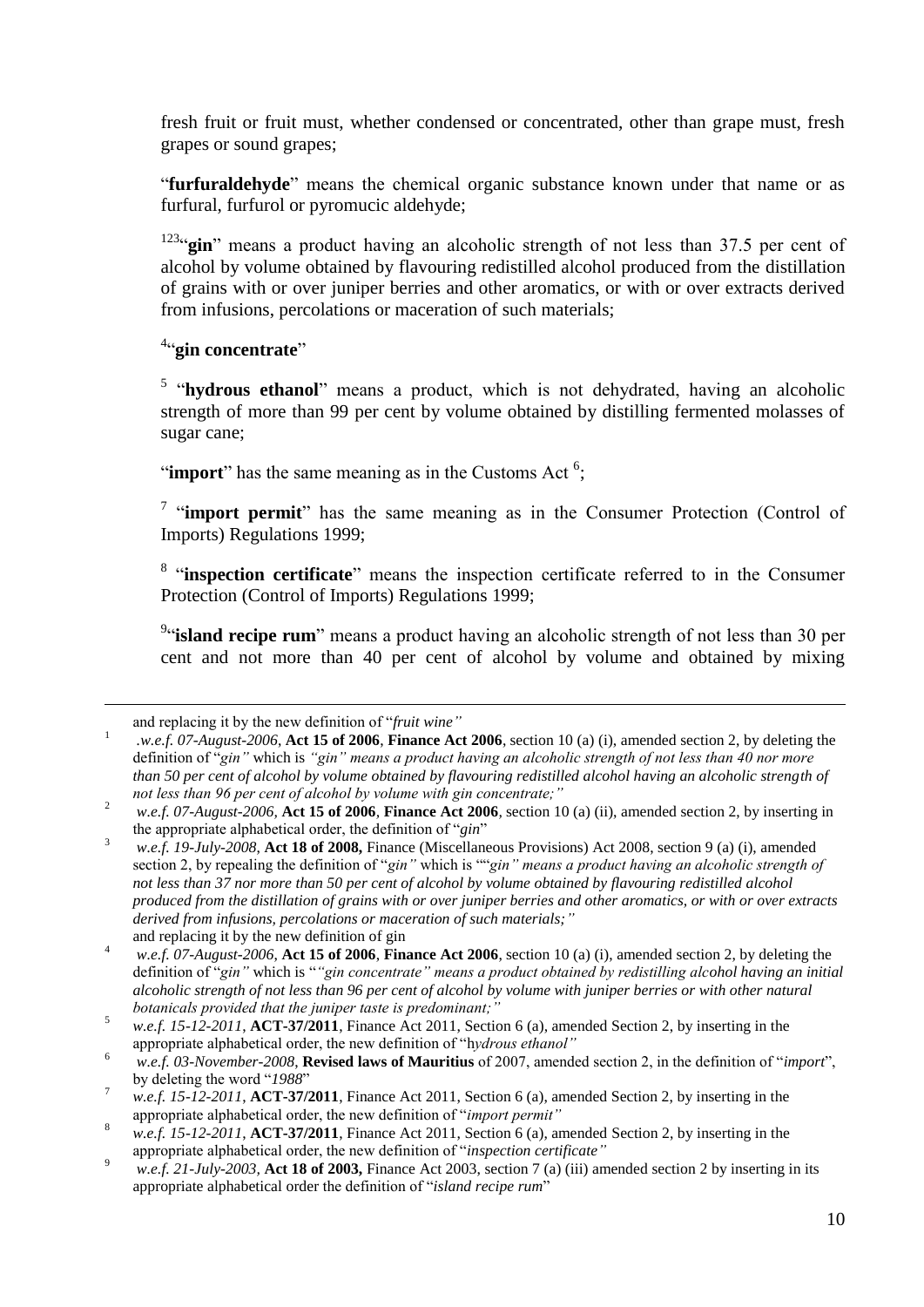agricultural rum, rum or local rum with fruits, sugar, spices with or without flavouring substances;

<sup>1</sup> "island wine" means a product having an alcoholic strength of not less than 7 per cent and not more than 18 per cent of alcohol by volume obtained from the fermentation of sugar;

"**leaf tobacco**" means tobacco leaves which are being or have been cured but which have not undergone any other process to render them fit for the manufacture of tobacco products;

"**licence**" means a licence specified in column 1 of the Second Schedule;

"**licence fee**", in relation to a licence, means the fee corresponding to the licence and to the business authorised as specified in columns 2 and 3 respectively of the Second Schedule;

"**licensed premises**" means premises, other than a factory, on which a licensee is authorised to carry on his business;

"**licensee**" means the holder of a licence and includes a person whose name is endorsed on a licence under section 13 (4);

<sup>23</sup>"licensing authority", in relation to a license under the Second Schedule, means the Director-General;

<sup>45</sup>"liqueur" means a product having an alcoholic strength of not less than 15 per cent and not more than 39 per cent of alcohol by volume obtained by mixing, sweetening or redistilling alcohol with fruits, flowers, leaves, other botanical substances, their juices or with extracts derived by infusion, percolation or maceration of such botanical substances, or with other natural flavouring materials or cream, milk or other milk products, fruit, wine or flavoured wine;

61 "**liquor**" –

 $\mathbf{1}$ <sup>1</sup> *w.e.f. 27-November-2010,* **Act 10 of 2010***,* **Finance Act 2010***,* section 6 (a) (ii), amended section 2 by inserting the new definition of "*island wine"*

<sup>2</sup> *w.e.f. 07-August-2006*, **Act 15 of 2006**, **Finance Act 2006**, section 10 (a) (i), amended section 2, by deleting the definition of *"licensing authority"* which is *"licensing authority" means in relation to - (a) a licence under Part I and Part III of the Second Schedule, the Comptroller; and*

*<sup>(</sup>b) a licence under Part II of the Second Schedule, the District Magistrate;"*

<sup>3</sup> *w.e.f. 07-August-2006,* **Act 15 of 2006***,* **Finance Act 2006***,* section 10 (a) (ii), amended section 2, by inserting in the appropriate alphabetical order, the definition of "*licensing authority*"

<sup>4</sup> *w.e.f. 07-August-2006*, **Act 15 of 2006**, **Finance Act 2006**, section 10 (a) (i), amended section 2, by deleting the definition of "*liqueur*" which is "*"liqueur" means a product having an alcoholic strength of not more than 39 per cent of alcohol by volume obtained by flavouring and sweetening redistilled alcohol with the addition of cream, milk or other milk products, fruit, wine or flavoured wine;"*

 $\frac{5}{2}$  *w.e.f. 07-August-2006*, Act 15 of 2006, Finance Act 2006, section 10 (a) (ii), amended section 2, by inserting in the appropriate alphabetical order, the definition of "*liqueur*"

<sup>&</sup>lt;sup>6</sup> *w.e.f.* 21-July-2003, **Act 18 of 2003,** Finance Act 2003, section 7 (a) (ii), amended section 2, by deleting the definition of "*liquor*" which is ""*liquor" –*

*<sup>(</sup>a) means any beverage having an alcoholic strength of not less than 2 per cent of alcohol by volume; but*

*<sup>(</sup>b) does not include rum, local rum or compounded spirits;"*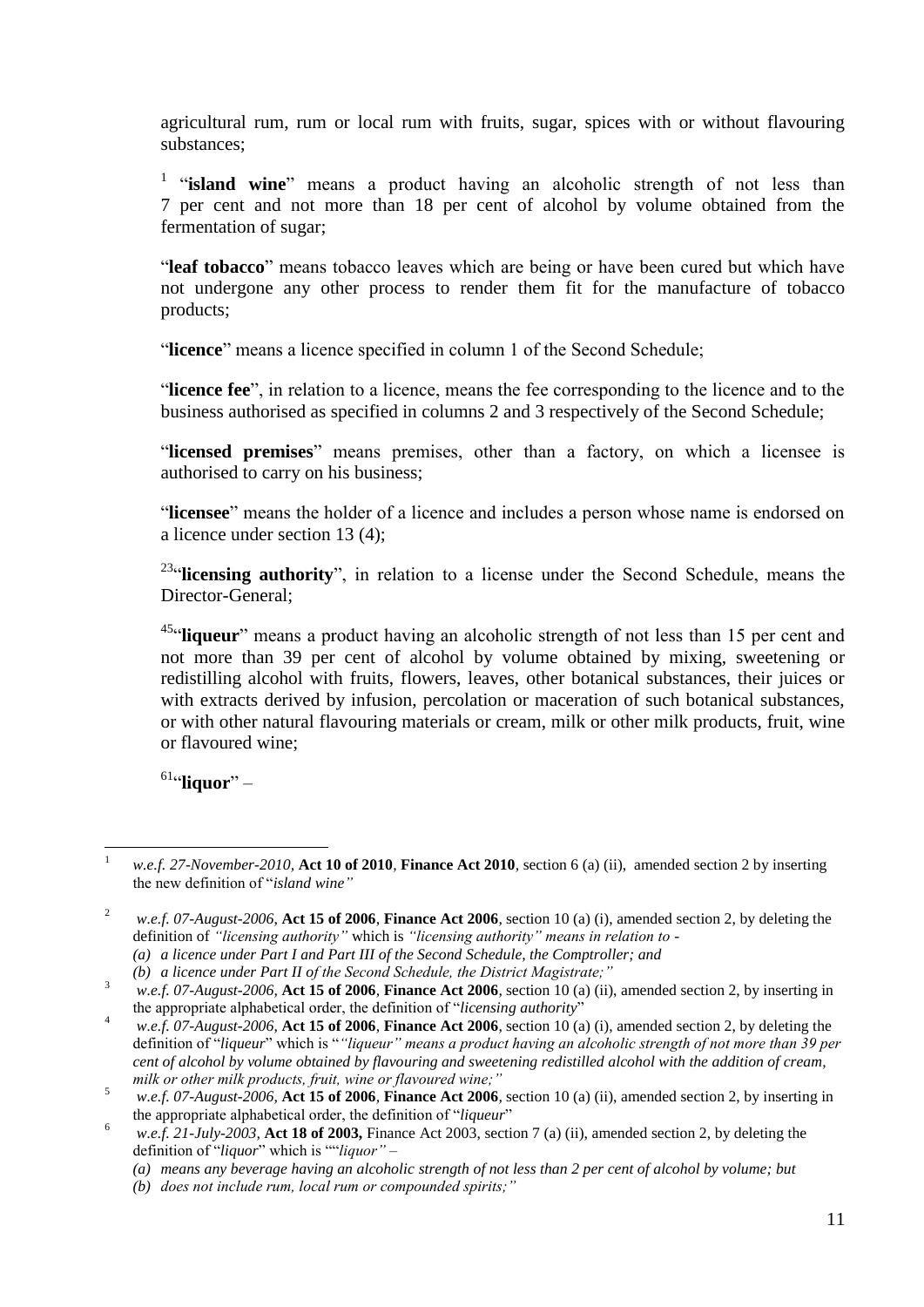- (a) means any beverage having an alcoholic strength of not less than 2 per cent of alcohol by volume; but
- (b) does not include alcoholic products;

<sup>23</sup>"**local rum**" means a product having an alcoholic strength of not less than  $37<sup>4</sup>$  and not more than 50 per cent of alcohol by volume obtained by diluting alcohol produced from the fermentation and distillation of sugar cane or its derivatives;

<sup>5</sup>"London gin" means a product having an alcoholic strength of not less than 37.5 per cent of alcohol by volume –

- (a) obtained from alcohol, whose flavour is introduced exclusively through the redistillation in traditional stills of ethyl alcohol in the presence of all the natural plant materials used;
- (b) the resultant distillate of which contains at least 70 % alcohol by volume;
- (c) which does not contain added sweetening exceeding 0,1 gram of sugars per litre of the final product nor colorants;
- (d) which does not contain any other added ingredients other than water;

<sup>6</sup> "made-wine" means a product having an alcoholic strength of not less than 7 per cent and not more than 18 per cent of alcohol by volume obtained from the fermentation of the mixture of grape must concentrate and sugar;

"manufacture" means make, prepare, produce, process, distil, redistill, modify, mix, blend, treat, assemble, bottle, put into containers, label or pack, excisable goods other than leaf tobacco and includes any stage in the manufacture;

"**manufacturer**" means any person who manufactures excisable goods;

"**matured**" means matured in a wooden cask for a period of not less than 3 years;

#### "**medicinal tincture**" –

(a) means a medicinal tincture containing alcohol and prepared according to formulae laid down in the British Pharmacopeia or the French Codex, or according to specifications approved by the Permanent Secretary; but

 $\overline{a}$ 

<sup>1</sup> *w.e.f. 21-July-2003,* **Act 18 of 2003,** Finance Act 2003, section 7 (a) (iii) amended section 2, by inserting in their appropriate alphabetical order the definition of "*liquor*"

<sup>2</sup> *w.e.f. 21-July-2003,* **Act 18 of 2003,** Finance Act 2003, section 7 (a) (ii), amended section 2, by deleting the definition of "*local rum*" which is ""*local rum" means a product having an alcoholic strength of not less than 40 nor more than 50 per cent of alcohol by volume obtained by diluting alcohol produced from the fermentation of sugar cane or its derivatives;*"

<sup>3</sup> *w.e.f. 21-July-2003,* **Act 18 of 2003,** Finance Act 2003, section 7 (a) (iii) amended section 2, by inserting in their appropriate alphabetical order the definition of "*local rum*"

 $^{4}$  Deleted "per cent" by RLM

<sup>5</sup> *w.e.f. 19-July-2008*, **Act 18 of 2008,** Finance (Miscellaneous Provisions) Act 2008, section 9 (a) (ii), amended section 2, by inserting in the appropriate alphabetical order, the definition of "*London gin*"

<sup>6</sup> *w.e.f. 27-November-2010,* **Act 10 of 2010***,* **Finance Act 2010***,* section 6 (a) (ii), amended section 2 by inserting the new definition of "*made wine"*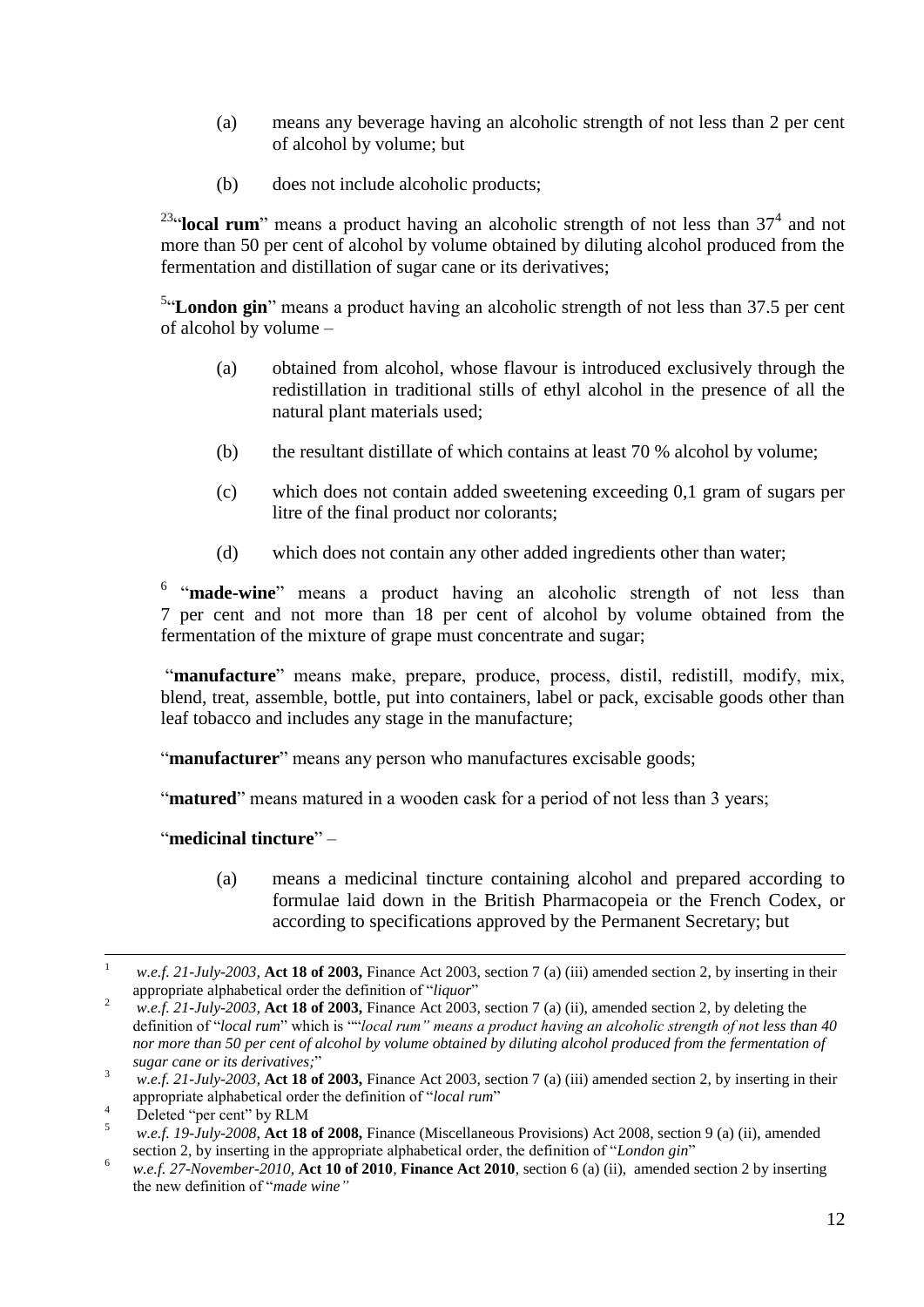(b) does not include tinctures of Cocheneal (Tincture Cocci);

<sup>1</sup>"MID", in relation to sections 3A and 3B, means Maurice Ile Durable;

"**Minister**" means the Minister to whom responsibility for the subject of finance is assigned;

"**molasses**" means a substance from which wash may be prepared;

<sup>2"</sup> officer" has the same meaning as in the Mauritius Revenue Act<sup>3</sup>;

"**perfumed spirits**" means a product obtained by mixing alcohol with essential oils or essences;

"Permanent Secretary" means the Permanent Secretary of the Ministry <sup>4</sup>responsible for the subject of Health;

"**permit**" means a permit referred to in section 19;

"**perry**" means an alcoholic beverage made from pears;

"**record**" means a record specified in section 24

<sup>5</sup> "returning resident" means a person referred to in paragraph 6 of Part I of the Eighth Schedule to the Consumer Protection (Control of Imports) Regulations 1999;

<sup>6</sup> "Revenue Law" has the same meaning as in the Mauritius Revenue Authority Act;

78 "**rum**" means a product obtained from alcoholic fermentation and distillation of either molasses or syrup produced in the manufacture of cane sugar or of sugar cane juice itself and distilled at less than 96 per cent of alcohol by volume so that the distillate has the discernible specific organoleptic characteristics of the raw materials used and when bottled

 $\overline{1}$ <sup>1</sup> *w.e.f. 19-July-2008*, **Act 18 of 2008,** Finance (Miscellaneous Provisions) Act 2008, section 9 (a) (ii), amended section 2, by inserting in the appropriate alphabetical order, the definition of "*MID*"

<sup>2</sup> *w.e.f. 01-July-2006,* **Act 33 of 2004**, MRA Act 2004, section 27 (5) (a) (ii), amended section 2, by deleting the definition of "*officer*" which is*""officer" means any officer of the Customs and Excise Department acting under the authority of the Comptroller;*" and replacing it by the new definition of "*officer*"

<sup>3</sup> *w.e.f. 03-November-2008*, **Revised laws of Mauritius** of 2007, amended section 2, in the definition of "*officer*", by deleting the word "*2004"*

<sup>4</sup> *w.e.f. 03-November-2008*, **Revised laws of Mauritius** of 2007, amended section 2, in the definition of "*Permanent Secretary*", by inserting immediately after the word "*Ministry*", the words "*responsible for the subject*"

<sup>5</sup> *w.e.f. 15-12-2011*, **ACT-37/2011**, Finance Act 2011, Section 6 (a), amended Section 2, by inserting in the appropriate alphabetical order, the new definition of "*inspection certificate"*

<sup>6</sup> *w.e.f. 27-November-2010,* **Act 10 of 2010***,* **Finance Act 2010***,* section 6 (a) (ii), amended section 2 by inserting the new definition of "*Revenue Law"*

<sup>7</sup> *w.e.f. 21-July-2003,* **Act 18 of 2003,** Finance Act 2003, section 7 (a) (ii), amended section 2, by deleting the definition of "*rum*" which is ""*rum" means a spirit drink having an alcoholic strength of not less than 40 nor more than 50 per cent of alcohol by volume obtained exclusively from the fermentation and distillation of either molasses or syrup produced in the manufacture of cane sugar or from sugar cane juice itself and distilled at less than 96 per cent volume so that the distillate has the discernible specific organoleptic characteristics of the raw materials used;*"

<sup>8</sup> *w.e.f. 21-July-2003,* **Act 18 of 2003,** Finance Act 2003, section 7 (a) (iii), amended section 2, by inserting in their appropriate alphabetical order the definition of "*rum*"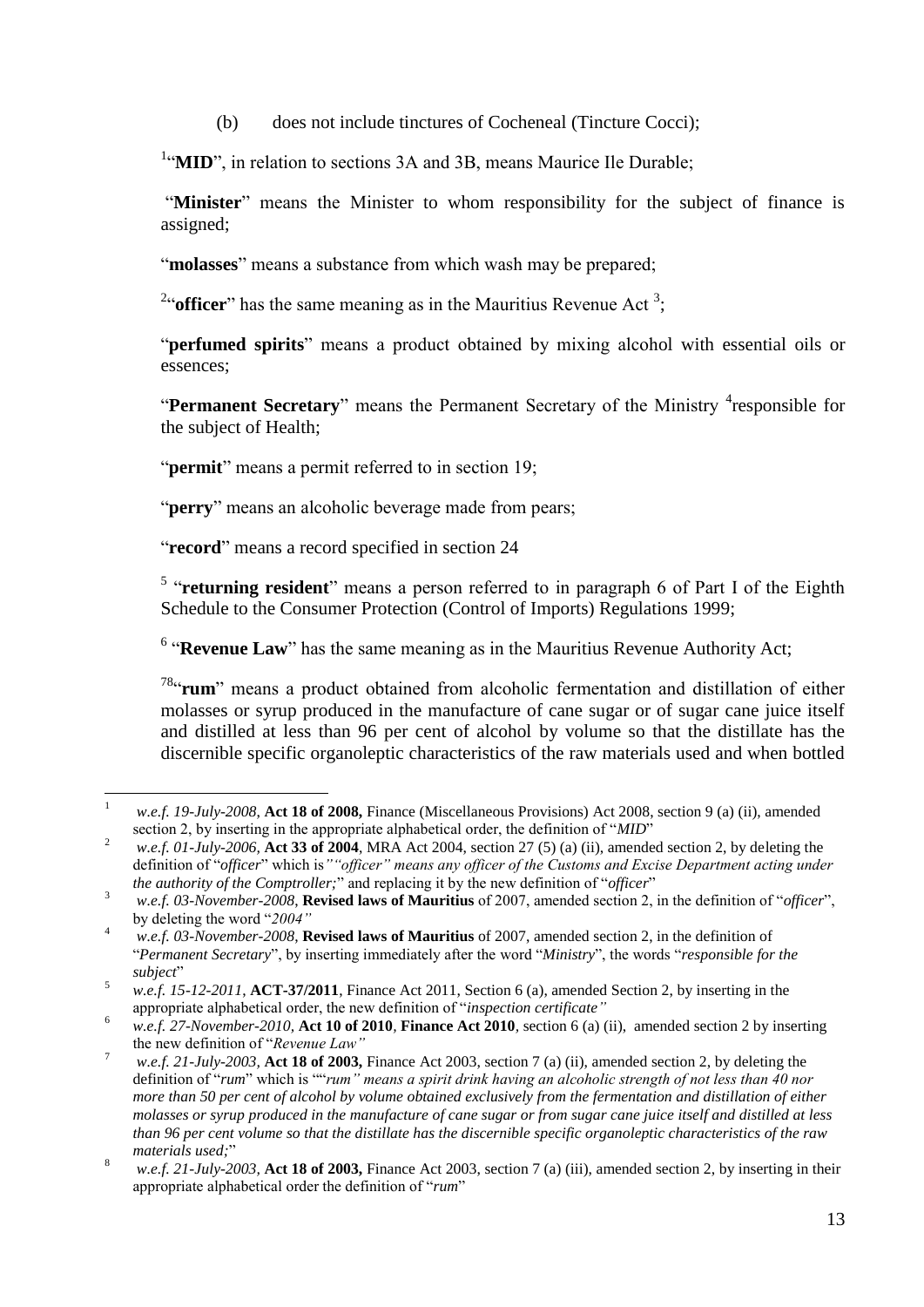for consumption has an alcoholic strength of not less than 37 per cent and not more than 50 per cent of alcohol by volume;

1 "**Sales tax**"

<sup>23</sup>" shandy" means an alcoholic beverage obtained by mixing beer with soft drink;

<sup>4</sup>"soft drink" – Deleted by Finance Act 13 of 1996

<sup>5</sup>"spirit cooler" means a product, whether carbonated or not, having an alcoholic strength of not more than 9 per cent of alcohol by volume obtained by mixing a spirit, liqueur, or other spirituous beverage, falling under Tariff Heading 22.08 of the First Schedule to the Customs Tariff Act with flavours and or other non-alcoholic beverages;

"**spirit vinegar**" means an acid liquid, obtained wholly from acetous fermentation of a distilled alcoholic liquid, which contains more than 2 degrees of acetic acid measured by Salleron's acidimeter;

"**spirits**" means alcohol, compounded spirits or liquor,

"**standard alcoholometer**" means the standard alcoholometer approved as such by the Director-General;

"**still**" means an apparatus which may be used for distillation and includes any part of a still;

"tobacco" means a plant belonging to the species Nicotiana Tabaccum or Nicotiana Rustica, and includes any tobacco substitute;

"**Tobacco Board**" means the Board established under the Tobacco Production and Marketing Act;

"**tobacco products**" means any product manufactured from leaf tobacco and includes cigarettes, cigars and prepared tobacco;

6 Tribunal –

 $\mathbf{1}$ <sup>1</sup> *w.e.f.* 7-September-1998, **Act 2 of 1998**, VAT Act 1998, section 74 (4) (a) (i), amended section 2, by deleting the definition of "*sales tax*" which is "*"sales tax" means the tax payable under the Sales Tax Act 1982;"*

<sup>2</sup> *w.e.f. 07-August-2006*, **Act 15 of 2006**, **Finance Act 2006**, section 10 (a) (i), amended section 2, by deleting the definition of "*shandy*" which is "*"shandy" means a beverage having an alcoholic strength of not more than 1 per cent of alcohol by volume obtained by mixing beer with soft drink;"*

<sup>3</sup> *w.e.f. 07-August-2006,* **Act 15 of 2006***,* **Finance Act 2006***,* section 10 (a) (ii), by inserting in the appropriate alphabetical order, the definition of "*shandy*"

<sup>4</sup> *w.e.f. \_\_\_-\_\_\_\_\_-\_\_\_\_,* **Act 13 of 1996**, Finance Act 1996, section 6 (a), amended section 2, by deleting the definition of "*soft drink*" which is*""soft drink"*

*<sup>(</sup>a) means any beverage impregnated with carbon dioxide or any other effervescent gas, whether or not containing sugar or sweetening or colouring agent; and*

*<sup>(</sup>b) includes soda water, tonic, ginger beer, lemonade or any other similar product"*

<sup>5</sup> *w.e.f. 21-July-2003,* **Act 18 of 2003,** Finance Act 2003, section 7 (a) (iii) amended section 2, by inserting in their appropriate alphabetical order the definition of "*spirit cooler*"

<sup>6</sup> *w.e.f. 11-August-2001,* **Act 23 of 2001**, Finance Act 2001, section 7 (a) (ii), amended section 2, by deleting the definition of "*Tribunal*" which is "*Tribunal - means the Tax Appeal Tribunal established under the Tax Appeal*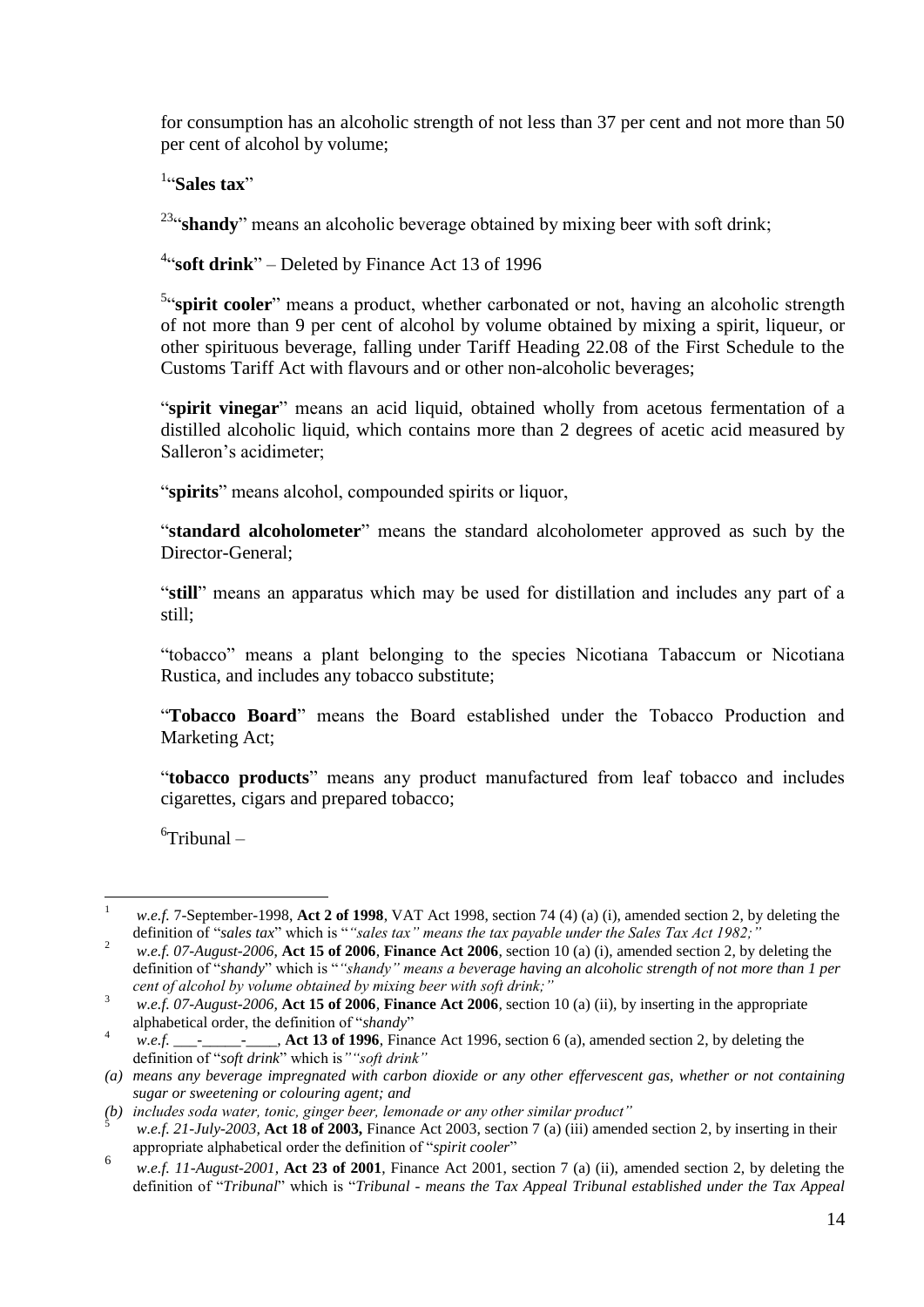<sup>1</sup>Unified Revenue Board

2 "**value at importation**" means-

- (a) in the case of second hand motor vehicles or used motor vehicles, the value determined in such manner as may be prescribed;  $3$
- (b) in any other case, the value under the Customs Act;

<sup>456</sup> "VAT" means the value added tax chargeable under the Value Added Tax Act<sup>7</sup>;

"**vat**" means a container permanently fixed in a factory in the manner required by the Director-General;

"**vinegar**" means an acid liquid containing more than 2 degrees of acetic acid measured by Salleron's acidimeter obtained wholly from acetous fermentation of country liquor or wine;

<sup>8910</sup> "**vodka**" means a product having an alcoholic strength of not less than 37.5 per cent of alcohol by volume and obtained by treating distilled fermented mash of –

- (a) cereals and/or potatoes; or
- (b) other agricultural raw materials,

with activated charcoal, so as to render the product without distinctive characteristic aroma or taste;

"wash" means a fermented liquid fit for distillation and includes any liquid undergoing preparation to render it fit for distillation;

 $\overline{a}$ 

*Tribunal Act 1984;*"

<sup>1</sup> *w.e.f. 30-June-1999,* **Act 10 of 1998,** Finance Act 1998, section 2 (a), amended section 2, by deleting the definition of "*Unified Revenue Board*" which is "*Unified Revenue Board" means the Unified Revenue Board established under the Unified Revenue Act 1983;*"

<sup>&</sup>lt;sup>2</sup> Added by act 18/2003 RLM

<sup>3</sup> *w.e.f. 03-November-2008*, **Revised laws of Mauritius** of 2007, amended section 2, in the definition of "*value at importation*", by deleting the word "*1998*"

<sup>4</sup> *w.e.f.* 7-September-1998, **Act 2 of 1998**, VAT Act 1998, section 74 (4) (a) (ii), amended section 2, by inserting in its appropriate alphabetical order, the definition of "*value added tax*"

<sup>5</sup> *w.e.f. 03-November-2008*, **Revised laws of Mauritius** of 2007, amended section 2, in the definition of "*value added* tax", by deleting the words "*Value added tax*" and replacing them by the word "*VAT*"

<sup>6</sup> *w.e.f. 03-November-2008*, **Revised laws of Mauritius** of 2007, amended section 2, by re-classifying in alphabetical order, the definitions of "*VAT*" and "*value at importation"*

<sup>7</sup> *w.e.f. 03-November-2008*, **Revised laws of Mauritius** of 2007, amended section 2, in the definition of "*VAT*", by deleting the word "*1998*"

<sup>8</sup> *w.e.f. 07-August-2006*, **Act 15 of 2006**, **Finance Act 2006**, section 10 (a) (i), amended section 2, by deleting the definition of *"vodka"* which is *"vodka" means a product having an alcoholic strength of not less than 40 nor more than 50 per cent of alcohol by volume obtained by treating redistilled alcohol with charcoal;"*

<sup>9</sup> *w.e.f. 07-August-2006,* **Act 15 of 2006***,* **Finance Act 2006***,* section 10 (a) (ii), by inserting in the appropriate alphabetical order, the definition of "*vodka*"

<sup>10</sup> *w.e.f. 19-July-2008*, **Act 18 of 2008,** Finance (Miscellaneous Provisions) Act 2008, section 9 (a) (i), amended section 2, by repealing the definition "*vodka*" which is *"vodka" means a product obtained by treating distilled fermented mash of cereals or potato with activated charcoal, so as to render the product without distinctive characteristic aroma or taste;*"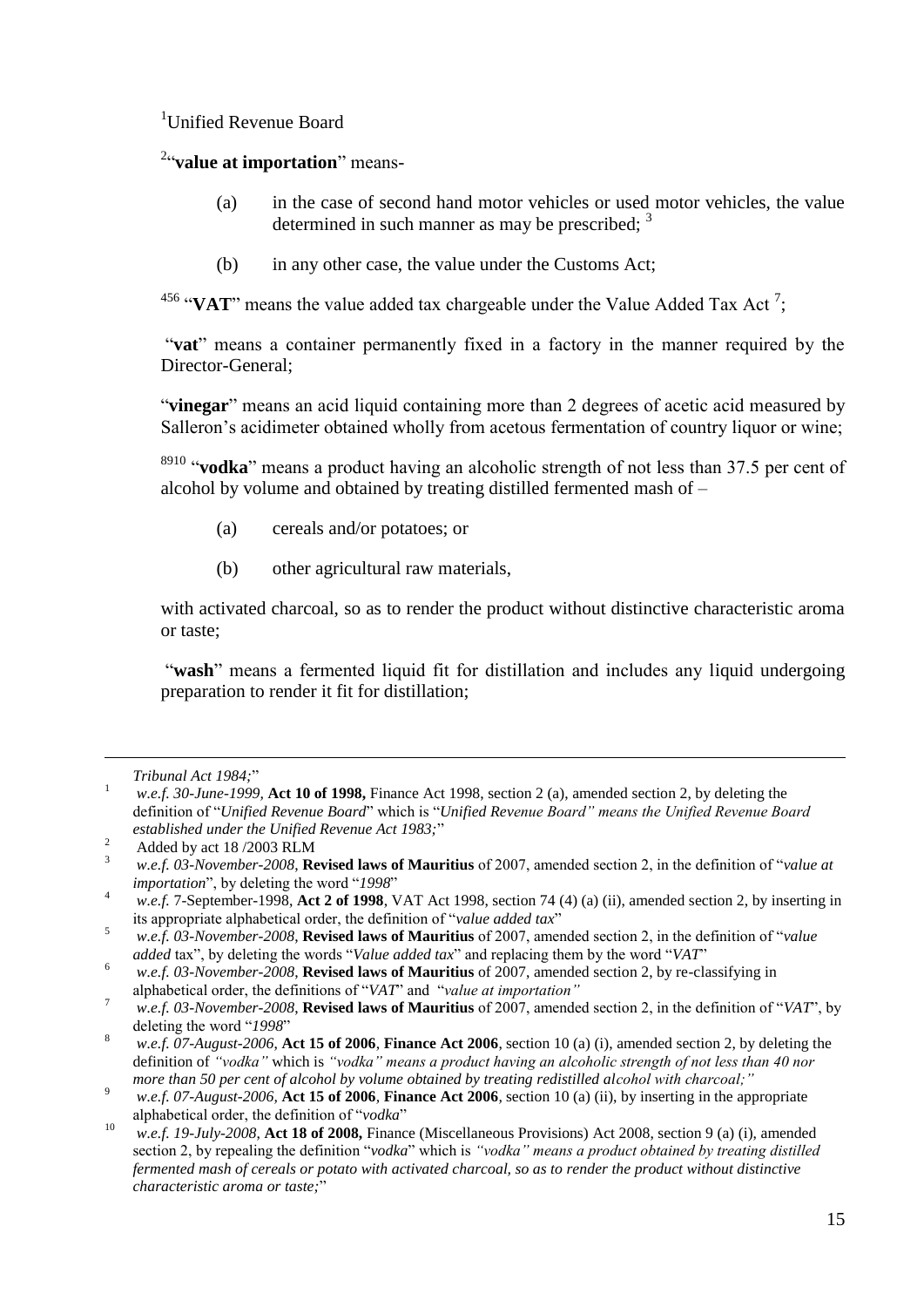"**whisky**" means a product having an alcoholic strength of not less than 40 per cent of alcohol by volume obtained by distilling a mash of cereals, saccharified by the diastase of the malt contained therein, with or without other natural enzymes –

- (a) fermented by the action of yeast;
- (b) distilled at less than 94.8 per cent volume, so that the distillate has an aroma and taste derived from the raw materials used; and
- (c) matured for at least 3 years in a wooden cask;

<sup>1 2 3 4</sup> "wine" means a beverage having an alcoholic strength of not less than 7 per cent and not more than 18 per cent of alcohol by volume obtained from the fermentation of juice of fresh grapes, sound grapes or grape must.

### <span id="page-15-0"></span>**PART II – LIABILITY TO EXCISE DUTY", <sup>5</sup>MID LEVY AND CO<sup>2</sup> LEVY OR GRANTING OF CO<sup>2</sup> REBATE**

#### <span id="page-15-1"></span>**3 Charge to excise duty**

- (1) Subject to this Act, an excise duty shall be chargeable on excisable goods.
- (2) The excise duty shall
	- (a) be computed by reference to the taxable base of the goods at the rate corresponding to those goods as specified in the First Schedule; and

 $\mathbf{1}$ <sup>1</sup> *w.e.f. 21-July-2003,* **Act 18 of 2003,** Finance Act 2003, section 7 (a) (ii), amended section 2, by deleting the definition of "*wine*" which is "*"wine" means a product having an alcoholic strength of not less than 9 nor more than 22 per cent of alcohol by volume obtained from the fermentation of fresh grapes*."

<sup>2</sup> *w.e.f. 07-August-2006*, **Act 15 of 2006**, **Finance Act 2006**, section 10 (a) (i), amended section 2, by deleting the definition of "*wine*" which is *""wine " means a product having an alcoholic strength of not less than 9 per cent and not more than 18 per cent of alcohol by volume obtained from the fermentation of the juice of fresh grapes, sound grapes, or grape must (whether condensed or concentrated), without any other addition or abstraction thereto except as may occur in normal cellar treatment provided that-*

*<sup>(</sup>a) the product may be ameliorated before, during or after fermentation by the use of pure dry cane sugar, a combination of water and pure dry cane sugar, liquid sugar, sugar syrup, grape juice or concentrated grape must so that the total solids of the wine shall in no case exceed 21 per cent by weight;*

*<sup>(</sup>b) the maximum volatile acidity, calculated as acetic acid and exclusive of sulphur dioxide, shall not be more than 0.14 gram per 100cubic centimetres at 20 degrees centigrade; and*

*<sup>(</sup>c) the maximum sulphur dioxide content shall not be greater than 350 parts per million of total sulphur dioxide or sulphites expressed as sulphur dioxide;"*

<sup>3</sup> *w.e.f. 21-July-2003,* **Act 18 of 2003,** Finance Act 2003, section 7 (a) (iii) amended section 2, by inserting in their appropriate alphabetical order the definition of "*wine*"

<sup>4</sup> *w.e.f. 27-November-2010,* **Act 10 of 2010***,* **Finance Act 2010***,* section 6 (a) (i), amended section 2 by deleting the definition of "*wine*" which is "*wine" means a beverage having an alcoholic strength of not less than 7 per cent and not more than 18 per cent of alcohol by volume obtained from the fermentation of the juice of fresh grapes, sound grapes, or grape must (whether condensed or concentrated), without any other addition or abstraction thereto except as may occur in normal cellar treatment provided that the product may be ameliorated before, during or after fermentation by the use of pure dry cane sugar, a combination of water and pure dry cane sugar, liquid sugar, sugar syrup, grape juice or concentrated grape must*.*"* and replacing it by the new definition of "*fruit wine"*

<sup>5</sup> *w.e.f. 13-July-2011,* **Act 19 of 2011***,* **Excise (Amendment) Act 2011***,* section 4, amended Part II of the principal Act, in the heading, by adding after the words "**EXCISE DUTY"**, the words "**, MID LEVY AND CO<sup>2</sup> LEVY OR GRANTING OF CO<sup>2</sup> REBATE**".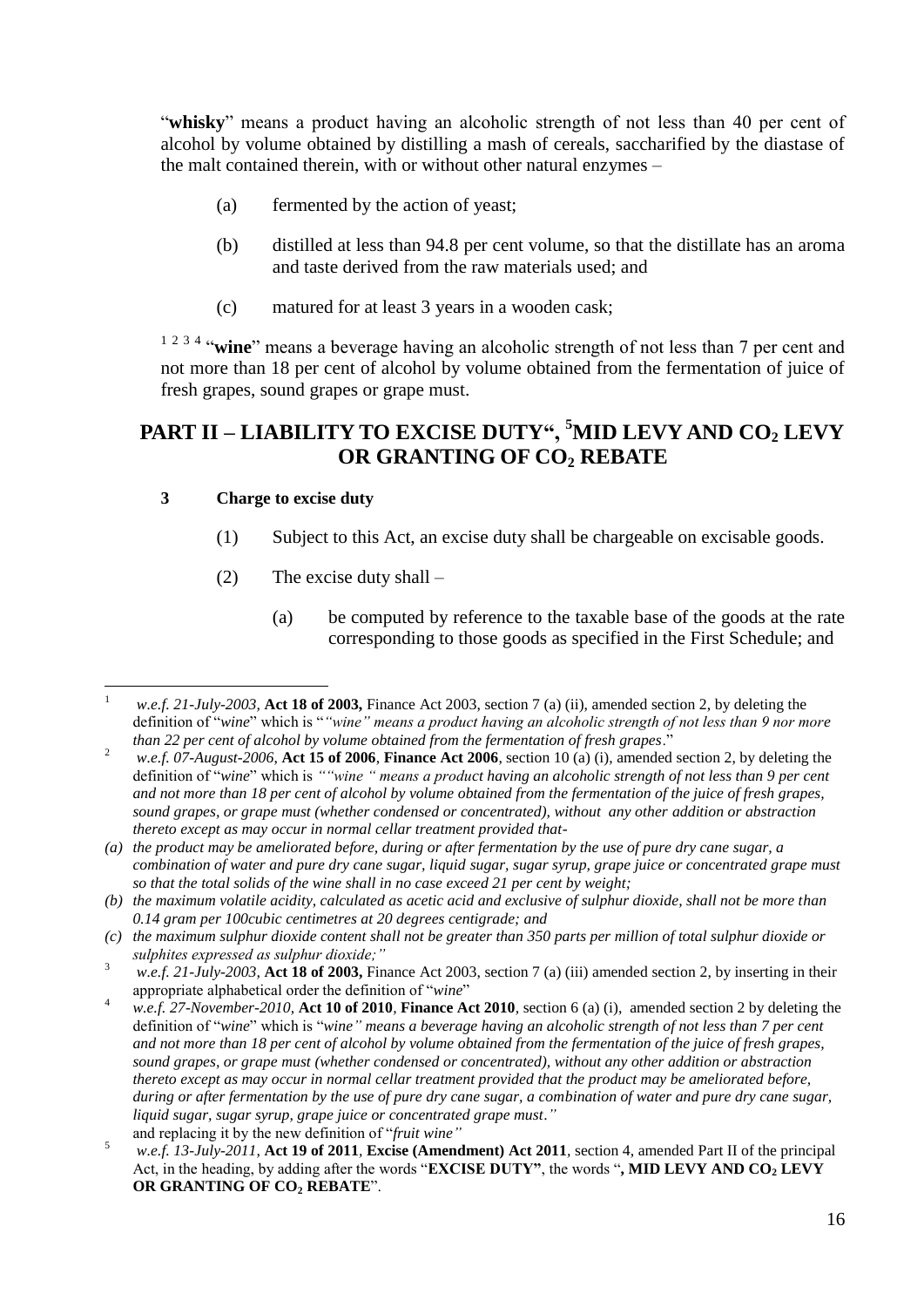- (b) be payable to the  $1$ Director-General at the time specified in the Schedule.
- $^{2}(3)$ (3) The goods described in Part IA of the First Schedule shall, on  $3$  fulfillment of any conditions laid down under the terms of the exemption, be subject to the payment of excise duty to the extent specified in respect of such goods.
- $4$  (3A) The appropriate rate of excise duty specified in the First Schedule prior to the amendment of that Schedule made on 13 July2011 by the Excise (Amendment) Act 2011, shall apply to a double-space cabin vehicle of pick up type without rear bed, provided that –
	- (a) it is shipped, or is in bonded warehouse, before 13 July 2011;
	- (b) a confirmed order for an individual has been placed before 13 July 2011 and it is shipped on or before 31 December 2011; or
	- (c) it is manufactured on or after 12 June 2011 but before 13 July 2011.
- $^{5}(4)$ Where in any enactment made before or after the commencement of this subsection, it is provided that notwithstanding any other enactment, a statutory corporation shall be exempt from the payment of any duty  $6$  or levy, that provision shall not be construed as an exemption from the payment of excise duty  $\frac{7}{1}$  or MID levy under this Act.

#### <span id="page-16-0"></span>**8 3A CHARGE TO MID LEVY**

- (1) A MID levy shall be chargeable on the excisable goods specified in Part II of the First Schedule, whether the goods are for home consumption or not.
- (2) The MID levy shall  $-$ 
	- (a) be computed by reference to the taxable base of the goods at the rate corresponding to those goods as specified in Part II of the First Schedule; and

 $\mathbf{1}$ <sup>1</sup> *w.e.f. 01-July-2006,* **Act 33 of 2004**, MRA Act 2004, section 27 (5) (h), amended section 3, by deleting the word "*Comptroller*" wherever it appears and replacing it by the word "*Director-General*"

<sup>&</sup>lt;sup>2</sup> *w.e.f.* 14-June-1999, Act **18 of 1999**, Finance Act 1999, section 6 (a), amended section 3, by adding immediately after subsection (2), the new subsection (3)

<sup>3</sup> *w.e.f. 03-November-2008*, **Revised laws of Mauritius** of 2007, amended section 3 (3), by deleting the word "*fulfillment*" and replacing it by "*fulfilment*"

<sup>4</sup> *w.e.f. 13-07-2011*, **ACT-37/2011**, Finance Act 2011, Section 6 (b), amended Section 3, by inserting, after subsection (3), the new subsection (3A)

<sup>5</sup> *w.e.f. 07-August-2006*, **Act 15 of 2006**, **Finance Act 2006**, section 10 (b), amended section 3, by adding immediately after subsection (3) the new subsection (4)

<sup>6</sup> *w.e.f. 19-July-2008*, **Act 18 of 2008,** Finance (Miscellaneous Provisions) Act 2008, section 9 (b), amended section 3 (4), by inserting immediately after the words "*payment of any duty*", the words "*or levy*"

<sup>7</sup> *w.e.f. 19-July-2008*, **Act 18 of 2008,** Finance (Miscellaneous Provisions) Act 2008, section 9 (b), amended section 3 (4), by inserting immediately after the words "p*ayment of excise duty*", the words "*or MID levy*".

<sup>8</sup> *w.e.f. 19-July-2008*, **Act 18 of 2008,** Finance (Miscellaneous Provisions) Act 2008, section 9 (c), amended the excise act, by inserting immediately after section 3, the sections 3A and 3B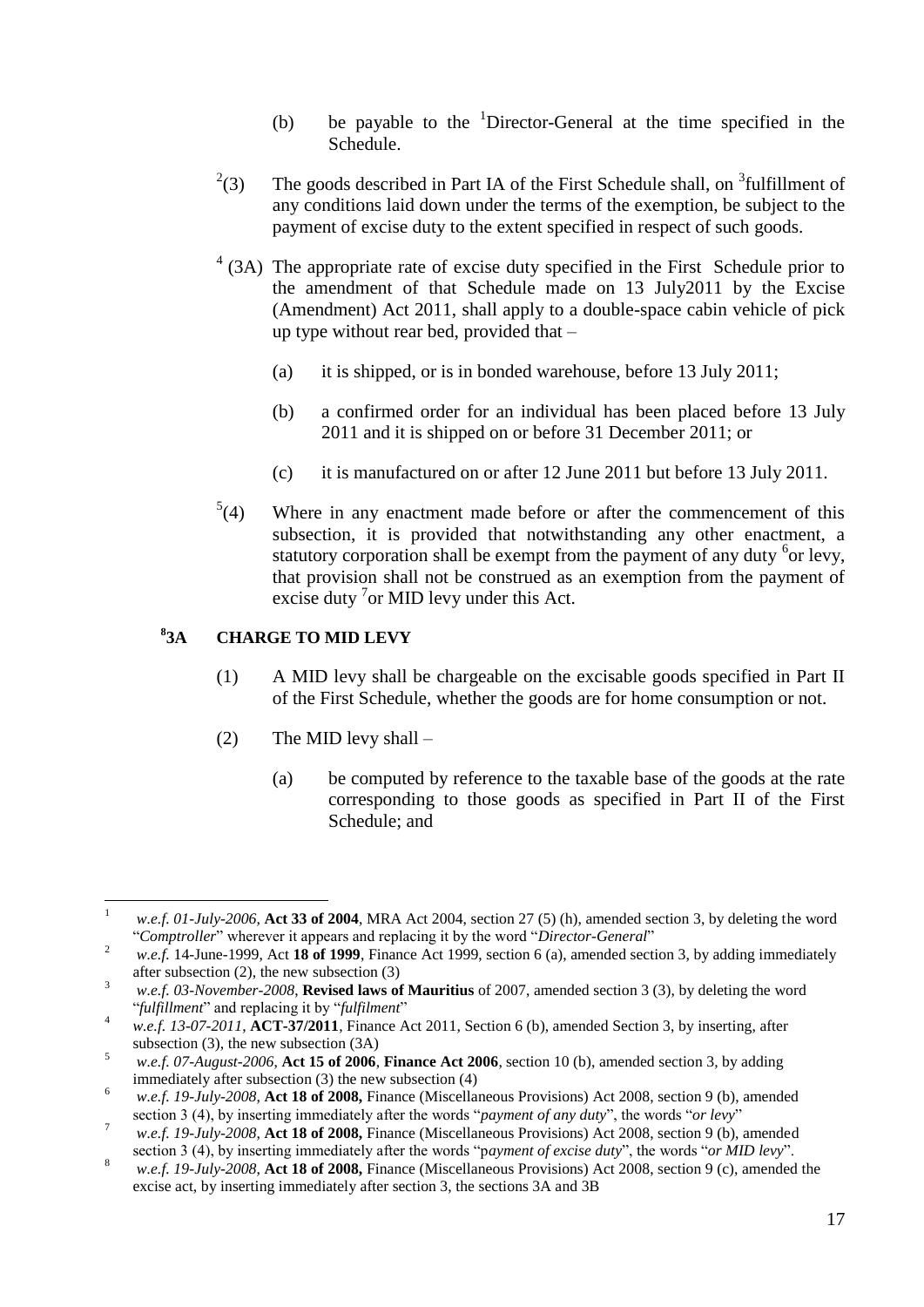(b) be payable to the Director-General at the time specified in Part II of the First Schedule.

#### <span id="page-17-0"></span>**3B PAYMENT OF MID LEVY**

Notwithstanding section 3A, payment of MID levy on petroleum products and liquid petroleum gas (LPG) and imported by the State Trading Corporation shall be effected within a period of 30 days of the date of importation of such products or within such other period as may be prescribed.

#### <span id="page-17-1"></span> $^{1}$ 3C. **3C. CO2 levy or CO2 rebate on motor cars**

- (1) A CO<sub>2</sub> levy shall be chargeable, or a CO<sub>2</sub> rebate shall be granted, as the case may be, on the motor cars specified in Sub-Part A of Part III of the First Schedule when removed for home consumption.
- (2) (a) Where the  $CO<sub>2</sub>$  gramme per kilometre of a motor car exceeds the  $CO<sub>2</sub>$  threshold, a  $CO<sub>2</sub>$  levy shall be computed in accordance with the formula.
	- (b) The rate applicable in the formula shall correspond to the  $CO<sub>2</sub>$ gramme per kilometre of the motor car as specified in Sub-Part C of Part III of the First Schedule.
- (3) The  $CO<sub>2</sub>$  levy computed under subsection (2) shall, in addition to the excise duty chargeable on the motor car, be chargeable on the motor car and shall be payable to the Director-General at the time specified in column 3 of Sub-Part A of Part III of the First Schedule.
- (4) (a) Where the  $CO<sub>2</sub>$  gramme per kilometre of a motor car does not exceed the  $CO<sub>2</sub>$  threshold, a  $CO<sub>2</sub>$  rebate shall be computed in accordance with the formula.
	- (b) The rate applicable in the formula shall correspond to the  $CO<sub>2</sub>$ gramme per kilometre of the motor car as specified in Sub-Part D of Part III of the First Schedule.
- (5) (a) The  $CO<sub>2</sub>$  rebate computed under subsection (4) shall, subject to paragraph (b), be granted from excise duty payable on that motor car.
	- (b) Any rebate granted under paragraph (a) shall not exceed the excise duty payable on the motor car.
- $^{2}(6)$ Subject to subsection (8), every importer of a motor car which is specified in Sub-part A of Part III of the First Schedule shall submit to the Director-General –

 $\mathbf{1}$ <sup>1</sup> *w.e.f. 13-July-2011,* **Act 19 of 2011***,* **Excise (Amendment) Act 2011***,* section 5, amended the principal Act, by inserting after section 3B, the new sections 3C and 3D.

<sup>2</sup> *w.e.f. 13-07-2011*, **ACT-37/2011**, Finance Act 2011, Section 6 (c) (i), amended Section 3C, by repealing, subsection (6) which is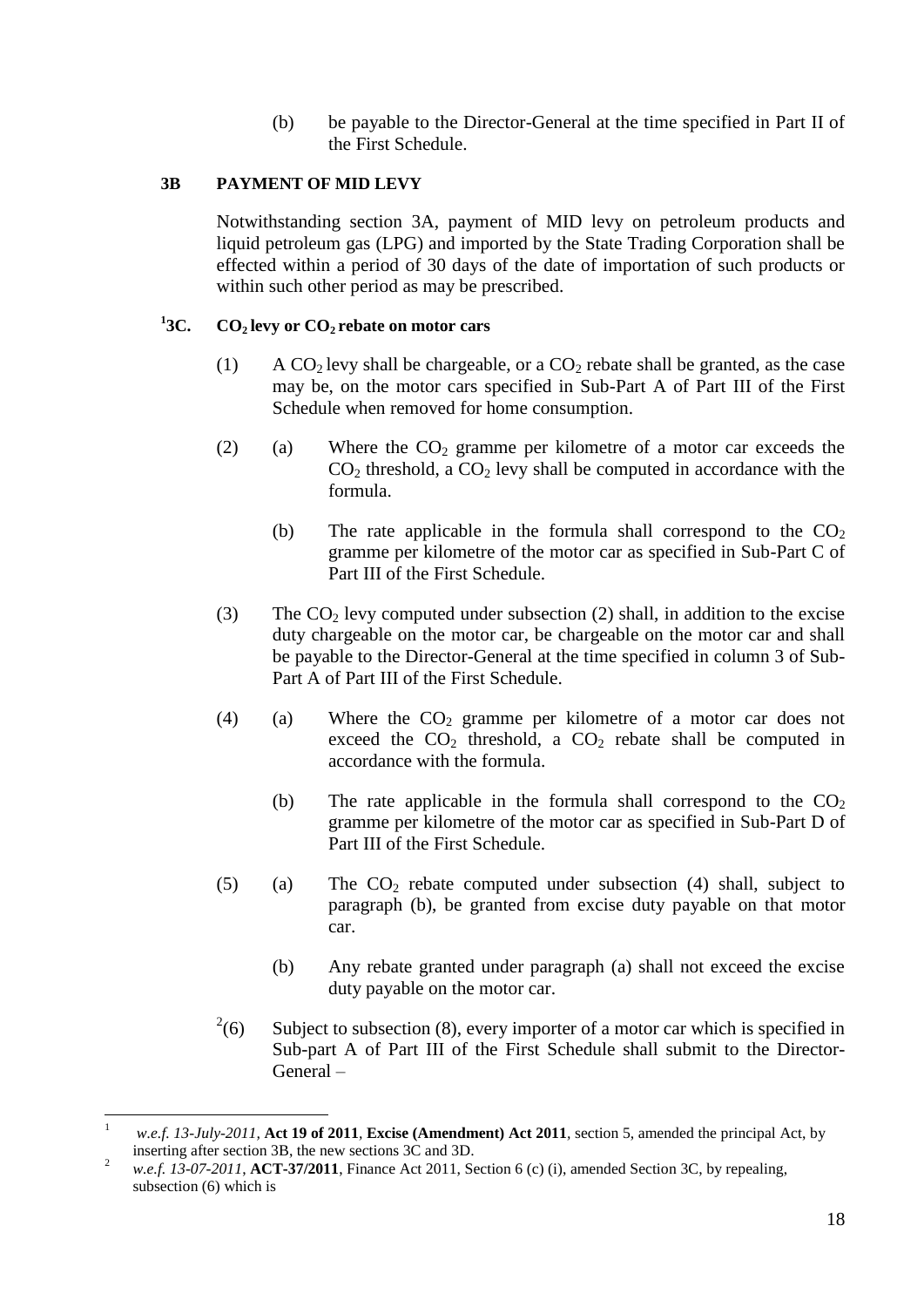- (a) in respect of every new motor car shipped on or after 13 July 2011, a  $CO<sub>2</sub>$  emission certificate issued by the manufacturer of the motor car;
- (b) in respect of every second-hand motor car shipped on or after 13 July 2011, an inspection certificate stating the  $CO<sub>2</sub>$  emission of the second-hand motor car at the time it was manufactured; or
- (c) in respect of a second-hand motor car of a returning resident shipped on or after 31 December 2011 or such later date as may be prescribed, an inspection certificate stating the  $CO<sub>2</sub>$  emission of the motor car at the time it was manufactured.
- (7) (a) The Director-General and an officer designated by the supervising officer of the Ministry responsible for the subject of finance shall, every January as from 2013, compute the  $CO<sub>2</sub>$  threshold by determining the average of the  $CO<sub>2</sub>$  emission for new motor cars imported or manufactured during the previous year.
	- (b) The  $CO<sub>2</sub>$  threshold as computed under paragraph (a) shall be submitted by the Director-General to the Technical Certification Committee referred to in section 3D not later than 31 January in every year.
- $^{1}(8)$ (8) (a) No importer of a motor car which is specified in Sub-part A of Part III of the First Schedule shall be required to submit to the Director-General –
	- (i) in respect of a new motor car, a  $CO<sub>2</sub>$  emission certificate, provided that –
		- (A) it is shipped before 13 July 2011;
		- (B) a confirmed order for an individual has been placed before 13 July 2011 and the motor car is shipped on or before 31 December 2011;

 $\overline{a}$ 

<sup>&</sup>quot;*(6) (a) Every importer or manufacturer of a motor car specified in Sub-Part A of Part III of the First Schedule shall submit to the Director-General –*

*<sup>(</sup>i)* in respect of every motor car shipped or manufactured on or after the commencement of this section, a  $CO<sub>2</sub>$ *emission certificate issued by the manufacturer of the motor car; or*

*<sup>(</sup>ii) in the case of a second-hand motor car, an inspection certificate specified in the Sixth Schedule to the Consumer Protection (Control of Imports) Regulations 1999.*

*<sup>(</sup>b) The measurement of the CO<sup>2</sup> emission shall be certified to have been done in compliance with Regulation No. 101 of the Economic Commission for Europe of the United Nations (UN/ECE)"*.

and replacing it by the new subsection (6)

<sup>&</sup>lt;sup>1</sup> *w.e.f.* 13-07-2011, **ACT-37/2011**, Finance Act 2011, Section 6 (c) (ii), amended Section 3C, by repealing, subsection (8) which is

<sup>&</sup>quot;*(8) This section and Part I and Part III of the First Schedule shall not apply to – (a) a new motor car in respect of which a confirmed order for an individual has been placed or which has been shipped, or any other motor car in respect of which an import permit has been granted, before the commencement of this section; or* 

*<sup>(</sup>b) any motor car which is in a bonded warehouse before the commencement of this section*." and replacing it by the new subsection (8)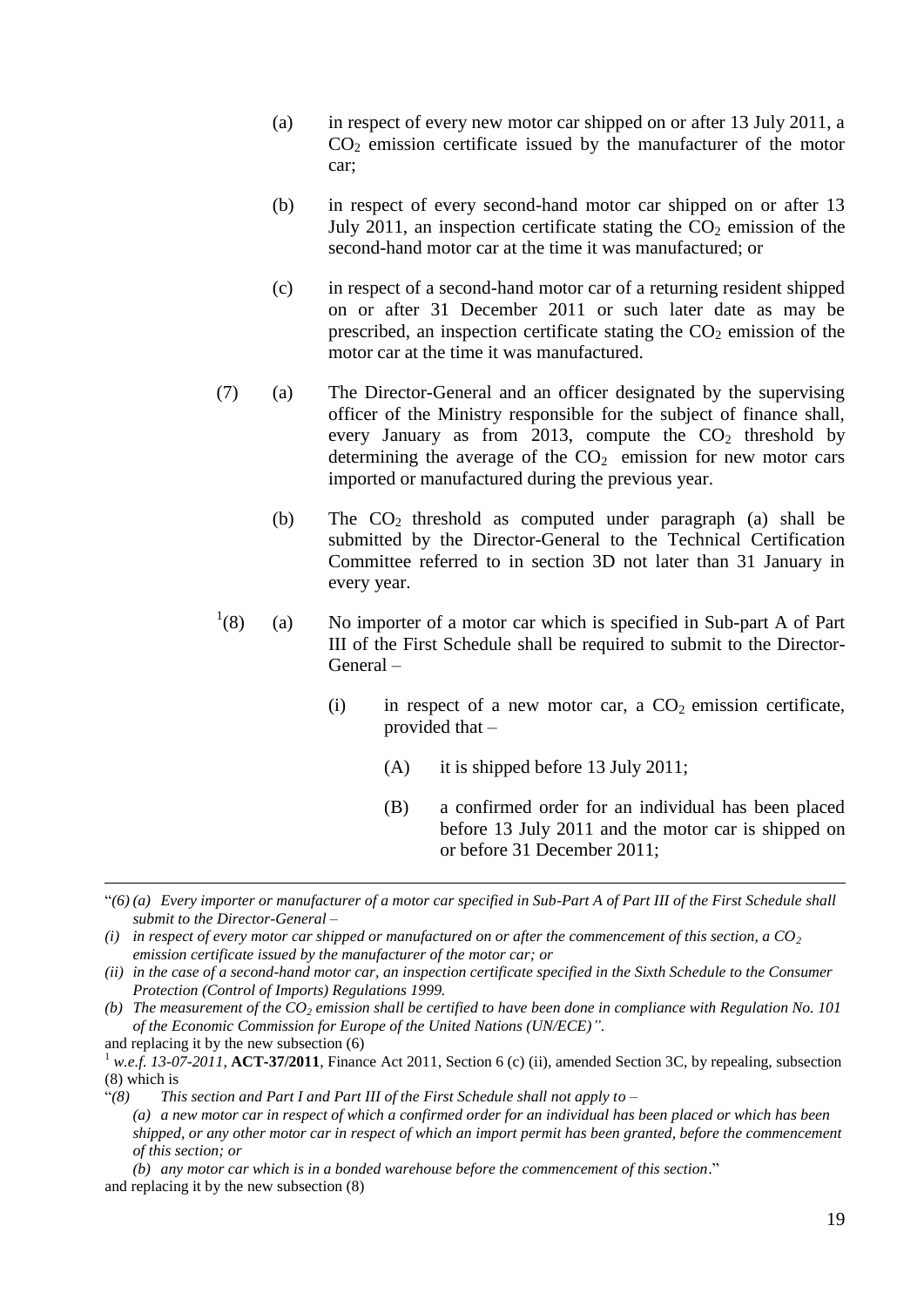- (C) it is manufactured on or after 12 June 2011 but before 13 July 2011; or
- (D) it is in bonded warehouse before 13 July 2011;
- (ii) in respect of a second-hand motor car, an inspection certificate stating the  $CO<sub>2</sub>$  emission at the time it was manufactured, provided that –
	- (A) it is shipped before 13 July 2011;
	- (B) it is in bonded warehouse before 13 July 2011; or
	- (C) an import permit or an inspection certificate has been issued before 13 July 2011;
- (iii) in respect of a second-hand motor car of a returning resident, an inspection certificate stating the  $CO<sub>2</sub>$  emission at the time it was manufactured, provided that it has been manufactured before 1 July 2005; or
- (iv) in respect of a classic or vintage motor car, any  $CO<sub>2</sub>$  emission certificate or inspection certificate stating the  $CO<sub>2</sub>$  emission of the motor car.
- (b) The appropriate rate of excise duty specified in the First Schedule prior to the amendment of that Schedule made on 13 July 2011 by the Excise (Amendment) Act 2011, shall apply to –
	- (i) a motor car referred to in paragraph  $(a)(i)$ ,  $(ii)$  and  $(iii)$ ; and
	- (ii) a classic or vintage motor car provided that it is shipped before 13 July 2011.
- (c) Where the importer of a motor car, who is not required to submit a  $CO<sub>2</sub>$  emission certificate or inspection certificate under paragraph (a), submits a  $CO<sub>2</sub>$  emission certificate or inspection certificate, this section and Parts I and III of the First Schedule shall apply to that motor car.

#### $^{1}(9)$ (9) **repealed by Act 37 of 2011 w.e.f. 13 July 2011**.

 $\overline{a}$ 

<sup>1</sup> *w.e.f. 13-07-2011*, **ACT-37/2011**, Finance Act 2011, Section 6 (c) (iii), amended Section 3C, by repealing, subsection (9) which is

<sup>&</sup>quot;*(9) Notwithstanding subsection (8), where an importer or manufacturer produces a CO2 emission certificate to the Director-General in respect of a motor car referred to in that subsection at the time of importation or when removed from a bonded warehouse, this section and Part I and Part III of the First Schedule shall apply to the motor car, provided that in the case of a motor car in respect of which a confirmed order for an individual has been placed, the motor car shall be shipped on or before 31 December 2011.*"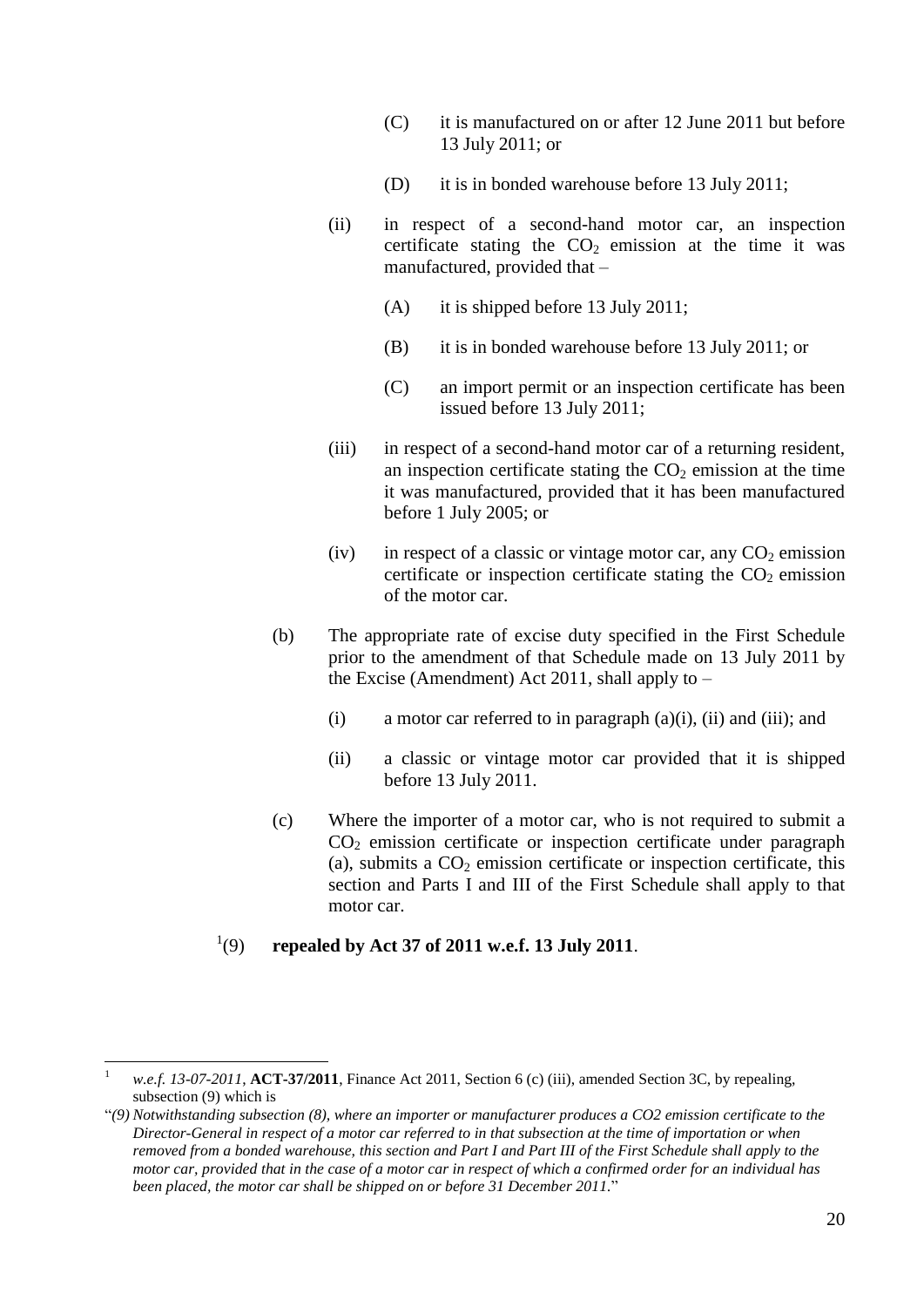#### <span id="page-20-0"></span>**3D. Technical Certification Committee**

- (1) There is set up for the purposes of section 3C a Committee to be known as the Technical Certification Committee which shall consist of –
	- (a) the Director of Statistics or his representative, who shall be the Chairperson;
	- (b) the Director-General or his representative;
	- (c) a representative of the Ministry responsible for the subject of finance;
	- (d) a representative of the Ministry responsible for the subject of environment and sustainable development;
	- (e) a representative of the Ministry responsible for the subject of commerce; and
	- (f) a representative of the National Transport Authority.
- (2) On receipt of a determination under section 3C(7)(b), the Technical Certification Committee shall verify and certify the correctness of the determination and advise the Minister accordingly.

#### <span id="page-20-1"></span>**4 Entries for excisable goods**

- (1) Every manufacturer shall, in relation to excisable goods other than molasses and sugar cane juice submit an entry to the  ${}^{1}$ Director-General at the time –
	- (a) the goods are deposited in an excise warehouse pending removal for home consumption, for export or for export as ship's stores; and
	- (b) the goods are removed from a factory.
- (2) No excisable goods referred to in subsection (1) shall be deposited in or removed from a factory unless –
	- (a) the entry has been approved by the Director-General and the entry number allotted to it has been inscribed thereon by him; and
	- (b) in respect of excisable goods removed from a factory, a security for the payment of any excise duty payable on the goods has been furnished to the Director-General.

 $\mathbf{1}$ <sup>1</sup> *w.e.f. 01-July-2006,* **Act 33 of 2004**, MRA Act 2004, section 27 (5) (h), amended section 5, by deleting the word "*Comptroller*" wherever it appears and replacing it by the word "*Director-General*"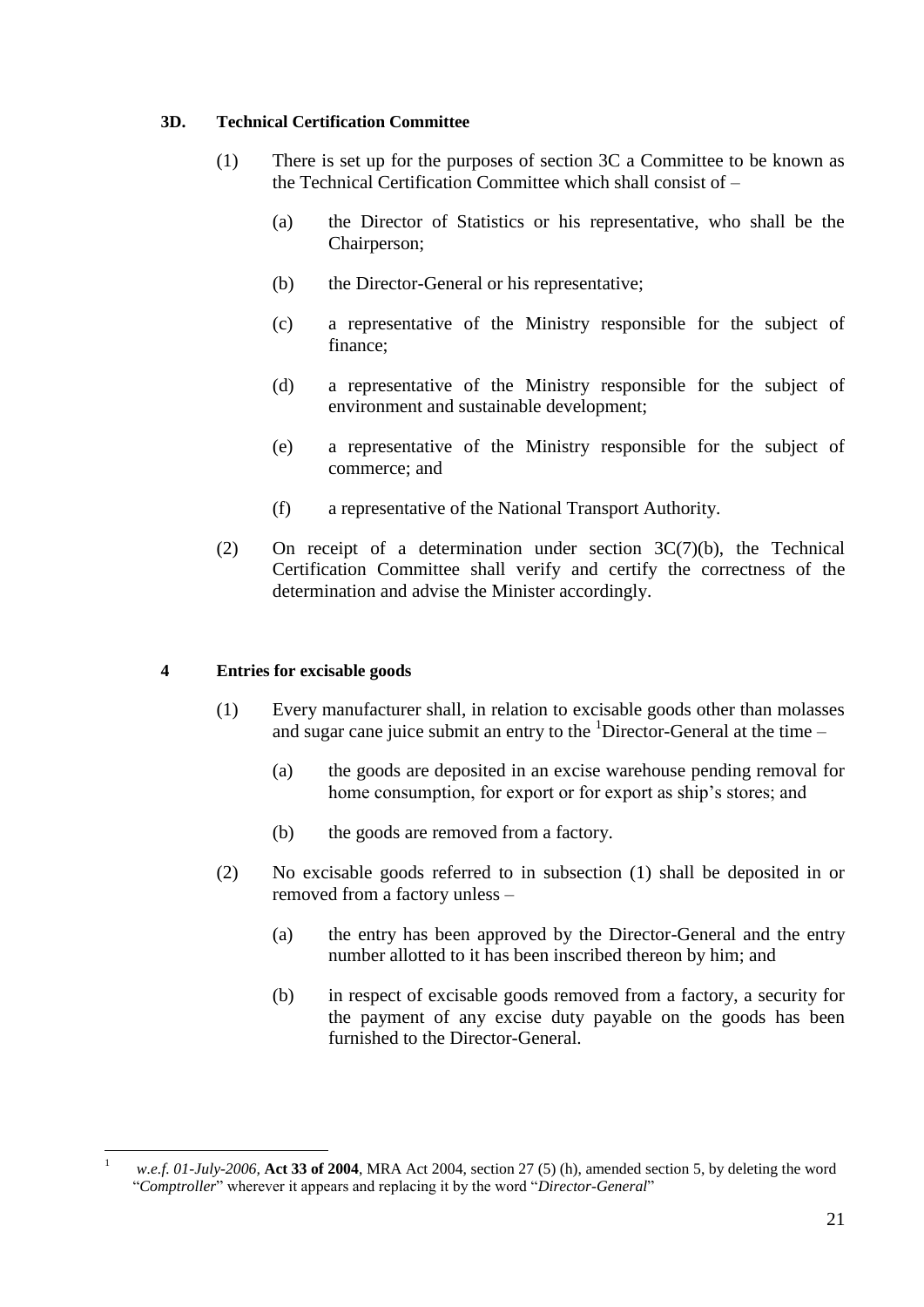#### <span id="page-21-0"></span>**5 Payment under protest**

- (1) Subject to subsection (2), any person aggrieved by the decision of the  $1$ Director-General as to the amount of excisable duty payable on any excisable goods may, within 28 days of such decision,  $\frac{3}{2}$ lodge written representations with the <sup>3</sup>Clerk to the Assessment Review Committee in  $\alpha$  accordance with section 19 of the Mauritius Revenue Authority Act<sup>4</sup>.
- $^{5}(2)$ Notwithstanding any representations under subsection (1), the aggrieved person shall pay to the Director-General the amount claimed as excise duty pending the decision of the Committee.

#### <span id="page-21-1"></span>**6 Claim for excise duty <sup>6</sup> short paid**

No claim for any excise duty short paid shall be made on a person after  $^{78}$  5 years from the date on which the excise duty was short paid.

#### <span id="page-21-2"></span>**7 Surcharge for late payment**

- (1) Where a manufacturer fails to pay any excise duty due on the last day on which it is payable<sup>9</sup>, he shall be liable to pay to the  $^{10}$ Director-General in addition to the excise duty a surcharge representing 5 per cent of the excise duty unpaid  $11$  to such other percentage as may be prescribed.
- (2) The Director-General may waive the whole or part of any surcharge payable under subsection (1) if he is satisfied that failure to pay excise duty within

"*(2) Notwithstanding any appeal, an appellant shall pay to the Comptroller the amount claimed as excise duty pending the determination of the amount payable by the Tribunal."*

 $\overline{a}$ <sup>1</sup> *w.e.f. 01-July-2006,* **Act 33 of 2004**, MRA Act 2004, section 27 (5) (h), amended section 2, by deleting the word "*Comptroller*" wherever it appears and replacing it by the word "*Director-General*"

<sup>&</sup>lt;sup>2</sup> *w.e.f. 11-August-2001*, **Act 23 of 2001**, Finance Act 2001, section 7 (b) (i), amended section 5 (1), by deleting the words "*appeal to the Tribunal in accordance with the Tax Appeal Tribunal Act 1984*" and replacing them by the words "*lodge written representations with the Secretary, Assessment Review Committee, in accordance with section 8E of the Unified Revenue Act 1983*"

<sup>3</sup> *w.e.f. 01-July-2006,* **Act 33 of 2004**, MRA Act 2004, section 27 (5) (b), amended section 5 (1), by deleting the words "*Secretary, Assessment Review Committee, in accordance with section 8E of the Unified Revenue Act 1983*" and replacing it by the words "the *Clerk to the Assessment Review Committee in accordance with section 19 of the Mauritius Revenue Authority Act 2004"*

<sup>4</sup> *w.e.f. 03-November-2008*, **Revised laws of Mauritius** of 2007, amended section 5 (1), by deleting the word "*2004".*

<sup>5</sup> *w.e.f. 11-August-2001,* **Act 23 of 2001**, Finance Act 2001, section 7 (b) (ii), amended section 5, by deleting the subsection (2) which is

and replacing it by the new subsection (2)

<sup>6</sup> *w.e.f. 03-November-2008*, **Revised laws of Mauritius** of 2007, amended section 6, by deleting the word "*shortpaid*" wherever it appears and replacing it by the words "*short paid*"

<sup>7</sup> *w.e.f. 30-July-2009,* **Act 14 of 2009**, The Finance (Miscellaneous Provisions) Act 2009, section 13 (a), amended section 6, by deleting the words "*3 years*" and replacing them by the words "*not less than 5 years*"

<sup>8</sup> *w.e.f. 19-December-2009,* **ACT-20/2009**, The Finance (Miscellaneous Provisions) ( No.2) Act, Section 8 (a), amended Section 6, by deleting the words "*not less than*"

<sup>9</sup> *w.e.f. 03-November-2008*, **Revised laws of Mauritius** of 2007, amended section 7 (1), by inserting immediately after the word "*payable",* a comma.

<sup>10</sup> *w.e.f. 01-July-2006,* **Act 33 of 2004**, MRA Act 2004, section 27 (5) (h), amended section 7, by deleting the word "*Comptroller*" wherever it appears and replacing it by the word "*Director-General*"

<sup>11</sup> *w.e.f. 03-November-2008*, **Revised laws of Mauritius** of 2007, amended section 7 (1), by deleting the word "*or*" *and replacing it by the word* "*to*"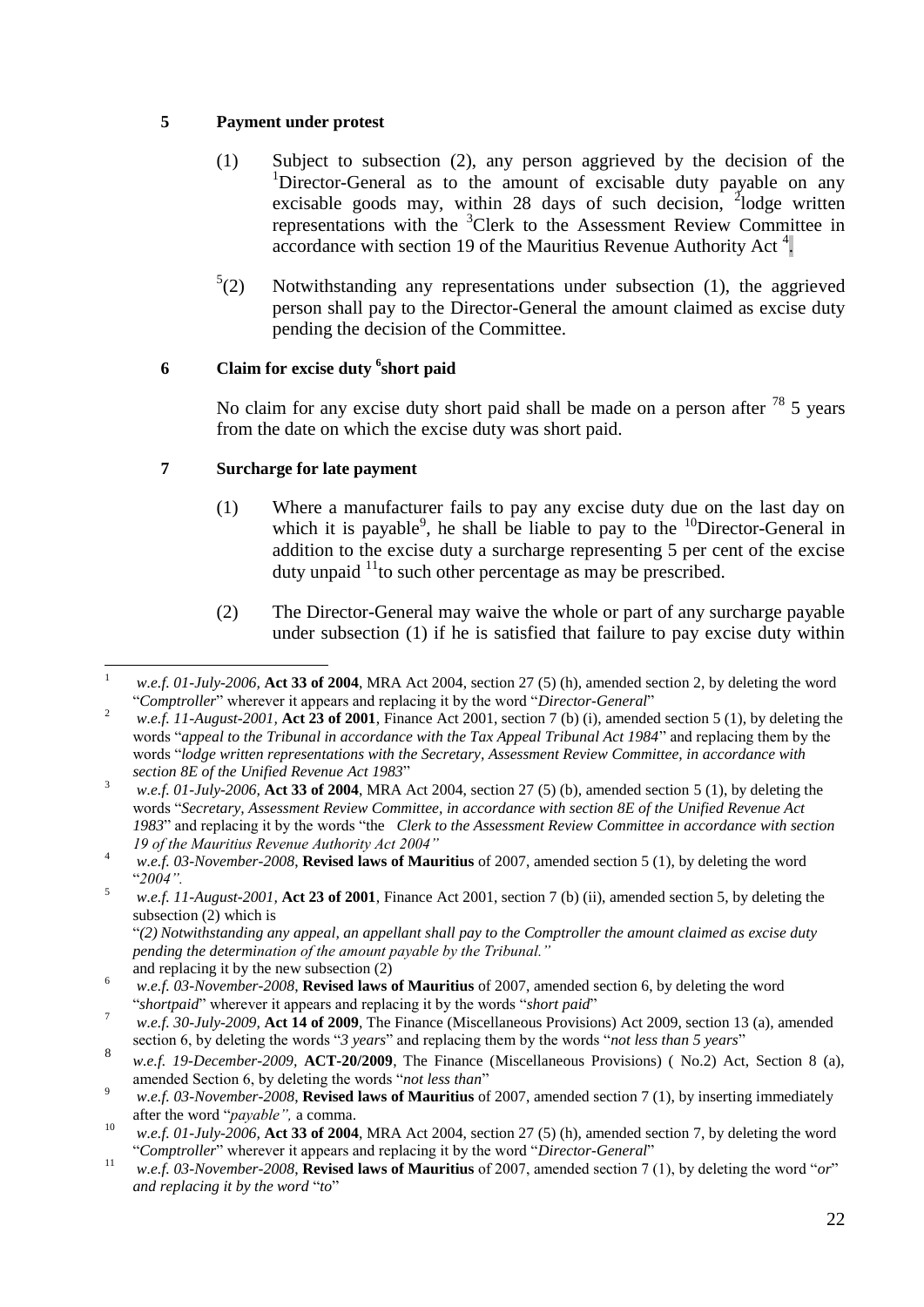the specified period was due to causes beyond the control of the manufacturer or to any other good or sufficient reason.

#### <span id="page-22-0"></span>**8 Export of excisable goods**

No excise duty shall be paid on excisable goods exported under Customs control or exported as ship's stores.

### **PART III – LICENCES**

#### <span id="page-22-2"></span><span id="page-22-1"></span>**9 Licensing**

No person shall carry on any business specified in column 3 of the Second Schedule unless he is the holder of a licence to that effect.

#### <span id="page-22-3"></span> $1_{10}$ **1ssue of licence**

- (1) The licensing authority may, on an application in the prescribed manner being made, subject to clearance from the Commissioner of Police, issue a licence on such terms and conditions as it thinks fit –
	- (a) on being satisfied that the prescribed conditions have been fulfilled; and
	- (b) on payment of the licence fee.
- (2) The licensing authority may refuse to issue a licence on any ground that may be prescribed.
- (3) The licence fee shall be paid to the  ${}^{2}$ Director-General.
- 34
- (4) Where the Minister is of opinion that it is necessary in the public interest to limit the number of licences, he may, by  ${}^{1}$ Order to the Director-General, limit the number of licences which may be issued.

- *(b) on payment of the licence fee.*
- *(2) The licensing authority may refuse to issue a licence on any ground that may be prescribed.*
- *(3) The licence fee shall be paid -*
- *(a) in the case of a licence specified in Part I or Part III of the Second Schedule, to the Director-General; and*

and replacing it by the new section 10.

 $\overline{1}$ <sup>1</sup> *w.e.f. 01-October-2006*, **Act 15 of 2006**, **Finance Act 2006**, section 10 (c), amended section the excise act by repealing section 10 which is

*<sup>&</sup>quot;10. Issue of licence*

*<sup>(1)</sup> Subject to subsection (2), the licensing authority shall, on an application in the prescribed manner being made, issue a licence -*

*<sup>(</sup>a) on being satisfied that the prescribed conditions have been fulfilled; and*

*<sup>(</sup>b) in the case of a licence specified in Part II of the Second Schedule, to the Director-General."*

<sup>2</sup> *w.e.f. 01-July-2006,* **Act 33 of 2004**, MRA Act 2004, section 27 (5) (h), amended section 10, by deleting the word "*Comptroller*" wherever it appears and replacing it by the word "*Director-General*"

<sup>3</sup> *w.e.f. 01-July-1998* ,**Act 2 of 1998**, VAT Act 1998, section 74 (4) (b), amended section 10 (3) (b) by deleting the words "*Commissioner for Sales Tax*" and replacing them by the words "*Commissioner for Value Added Tax*"

<sup>4</sup> *w.e.f 01-July-2006,* **Act 33 of 2004**, MRA Act 2004, section 27 (5) (c), amended section 10 (3) (b), by deleting the words "*Commissioner for VAT*" and replacing them by the word "*Director-General*"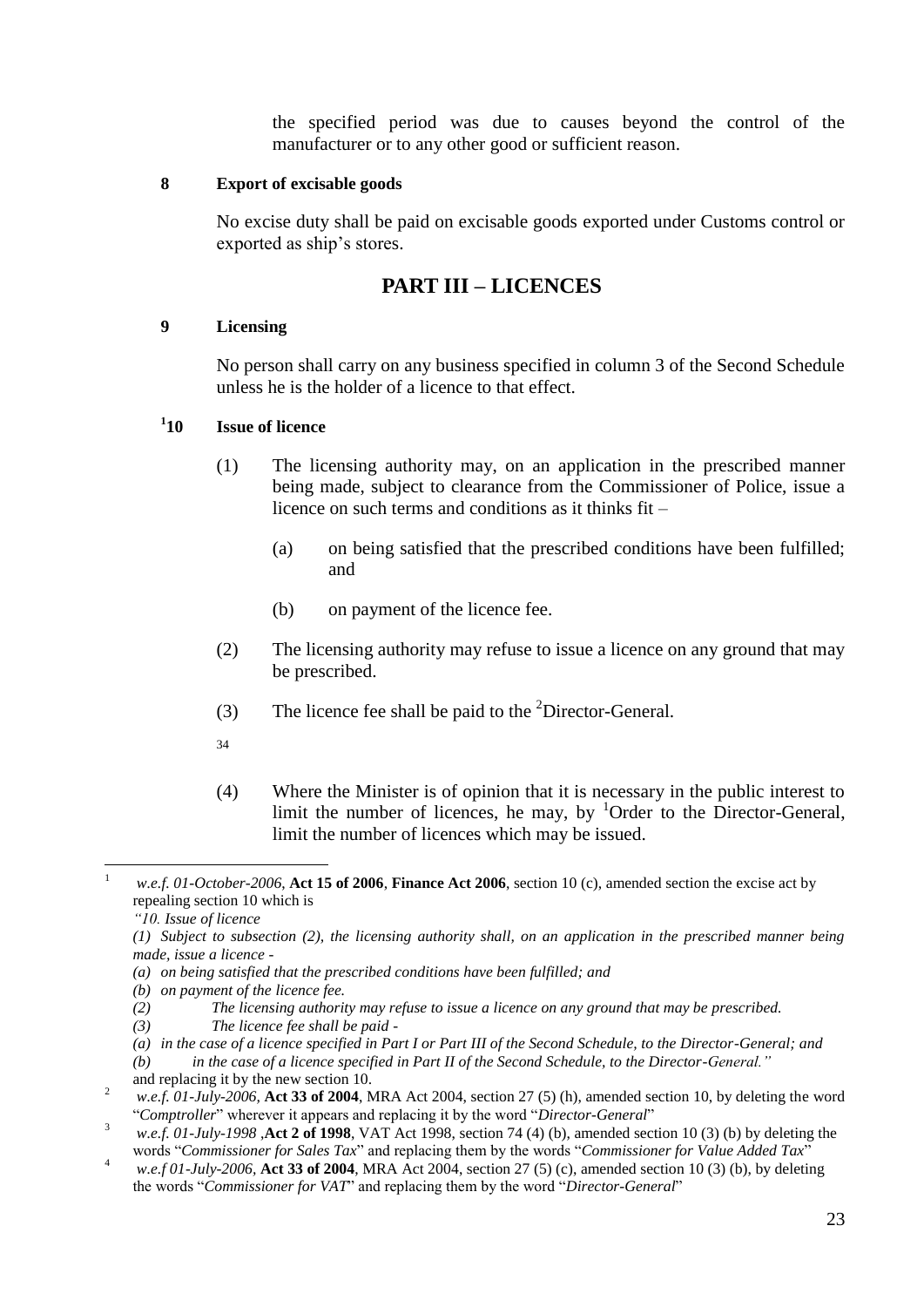(5) An Order under subsection (4) shall be binding for such district, town, village or other area for such period as may be specified in the order.

#### <span id="page-23-0"></span>**11 Validity of licence**

- (1) A licence shall be valid only in respect of the factory or licensed premises specified in it, and shall, subject to subsection (4) and to section 49, expire –
	- (a) in the case of a licence specified in Part III of the Second Schedule, at the date and time specified therein; and
	- (b) in any other case, on 31 December.
- (2) No person shall keep in his factory any apparatus, goods or articles which are not required for the purposes of the business which is specified, in relation to the licence held by him, in column 3 of the Second Schedule.
- (3) No person shall carry on any trade, business, profession or calling or do any act or thing in his factory or licensed premises other than those specified in relation to the licence held by him
- (4) (a) The <sup>2</sup>Director-General may, by written notice, require a manufacturer to close his factory if, in his opinion, a direction given or a requirement imposed under section 25 (1) or (2) has not been complied with, and any licence held in respect of that factory shall be suspended until that direction or requirement has, in the Director-General's opinion, been complied with or until the date of expiry of the licence, whichever is the earlier.
	- (b) Where a licence is suspended under paragraph (a), no refund of the licence fee paid shall be made in respect of the period during which the factory remained closed.

#### <span id="page-23-1"></span>**12 Renewal of licence**

- (1) The licensing authority shall renew a licence specified in Part I or Part II of the Second Schedule –
	- (a) on being satisfied that the prescribed conditions have been fulfilled; and
	- (b) on payment of the licence fee.
- (2) The licensing authority may refuse to renew a licence on any ground that may be prescribed.

Every licence renewed more than 14 days after the date of its expiry shall attract a surcharge of 50 per cent.

<sup>1</sup> *w.e.f. 03-November-2008*, **Revised laws of Mauritius** of 2007, amended section 10 (4), by deleting the word "*order*" wherever it appears and replacing it by the word "*Order*"

<sup>2</sup> *w.e.f. 01-July-2006,* **Act 33 of 2004**, MRA Act 2004, section 27 (5) (h), amended section 11, by deleting the word "*Comptroller*" wherever it appears and replacing it by the word "*Director-General*"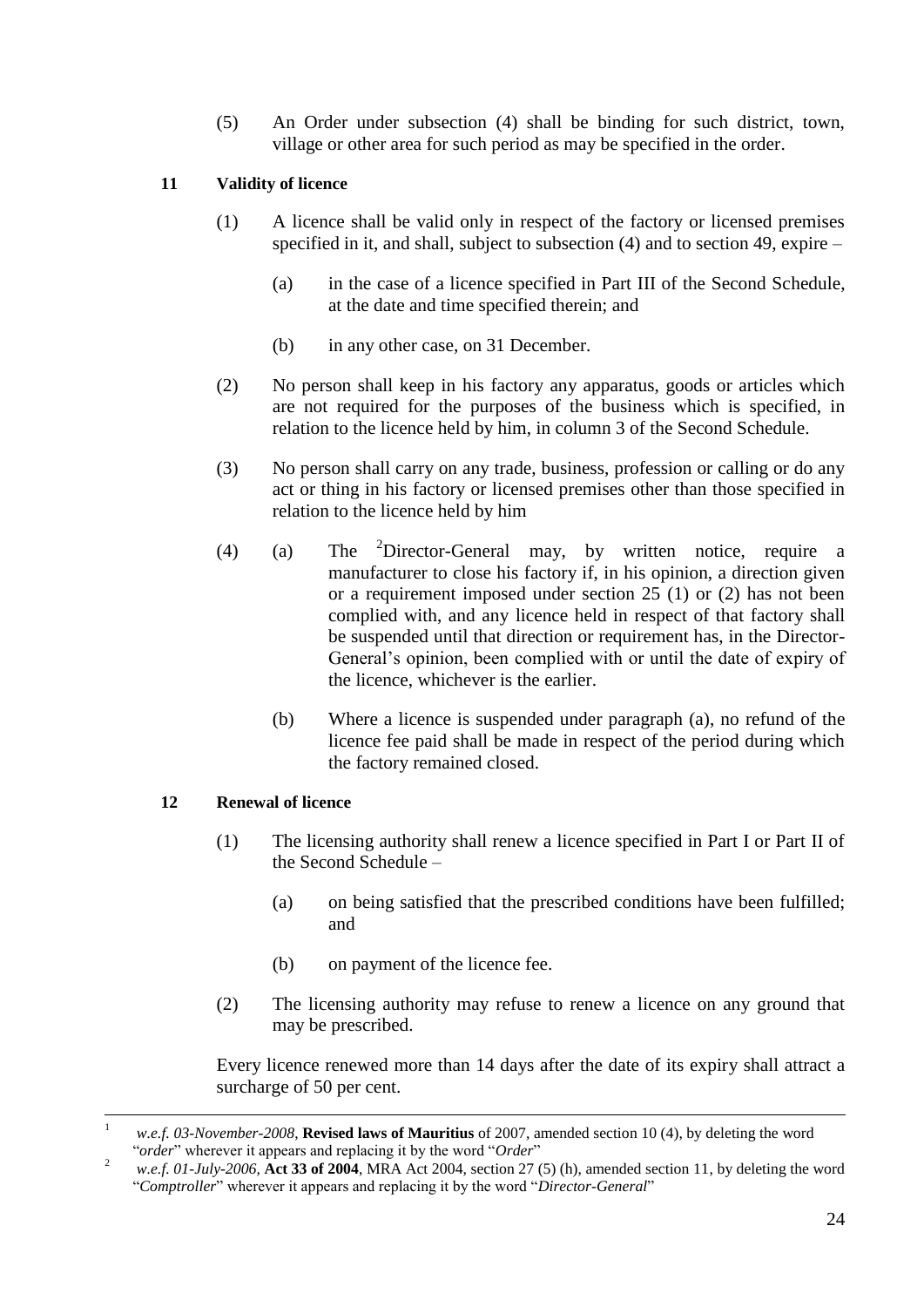#### <span id="page-24-0"></span>**13 Transfer of licence**

- (1) Subject to  $<sup>1</sup>$  this section, no licence under this Act shall be transferable.</sup>
- (2) The licensing authority shall, subject to subsection (5), transfer a licence specified in Part I or Part II of the Second Schedule if it is satisfied that the prescribed conditions have been fulfilled.
- (3) Where a licence is transferred under subsection (2), the licensing authority shall amend the licence with respect to the licensee's name or, as the case may be, the location of the factory or licensed premises.
- (4) Where the holder of a licence specified in Part I or Part II of the Second Schedule dies or becomes bankrupt or insane, his surviving spouse, heir or representative, as the case may be, may, if the licensing authority has, on written application made in that behalf, endorsed his name on the licence, carry on his business for the unexpired portion of the licence, either personally or by an agent approved by the licensing authority.
- (5) The licensing authority may refuse to transfer a licence on any ground that may be prescribed.

#### <span id="page-24-1"></span>**14 Appeal to Supreme Court<sup>23</sup>**

Any person aggrieved by a decision to grant or refuse the issue, renewal or transfer of a licence specified in Part I or Part II of the Second Schedule may appeal against the decision to the Supreme Court.

#### <span id="page-24-2"></span> $^{4}15.$ **15. Obligations of licensee**

(1) No licensee shall sell any liquor, alcoholic products, beer, spirit cooler, fruit wine, fortified fruit wine, wine or fortified wine to, or allow such goods to be consumed at his licensed premises by, any person under the age of 18 years.

 $\mathbf{1}$ <sup>1</sup> *w.e.f. 03-November-2008*, **Revised laws of Mauritius** of 2007, amended section 13 (1) by deleting the words "*the other provisions of*"

<sup>2</sup> *w.e.f 01-July-2006,* **Act 33 of 2004**, MRA Act 2004, section 27 (5) (d) (i), amended section 14 (i), by deleting the words "*(1)*"

<sup>3</sup> *w.e.f 01-July-2006,* **Act 33 of 2004**, MRA Act 2004, section 27 (5) (d) (ii) amended section 14, by repealing the subsections (2) and (3) which are

<sup>&</sup>quot;(*2) An appeal under subsection (1) shall be heard and determined in the manner provided by rules made by the Supreme Court and on any such appeal the Supreme Court may make such order as it thinks fit.*

*<sup>(3)</sup> The Comptroller may take such steps as he thinks necessary to ensure compliance with the decision pending the hearing of an appeal and may, in the case of a refusal to renew or transfer a licence, affix seals to a factory or licensed premises."*

<sup>4</sup> *w.e.f. 07-August-2006*, **Act 15 of 2006**, **Finance Act 2006**, section 10 (d), amended the excise act, by repealing section 15 which is

*<sup>&</sup>quot;15. Obligations of licensee*

*Every licensee shall -*

*<sup>(</sup>a) exhibit at the main entrance of his factory or licensed premises, a signboard bearing his name and surname or, in the case of a body corporate, the corporate name, as they appear on the licence, and the nature of his trade or business; and*

*<sup>(</sup>b) comply with such other obligations as may be prescribed."*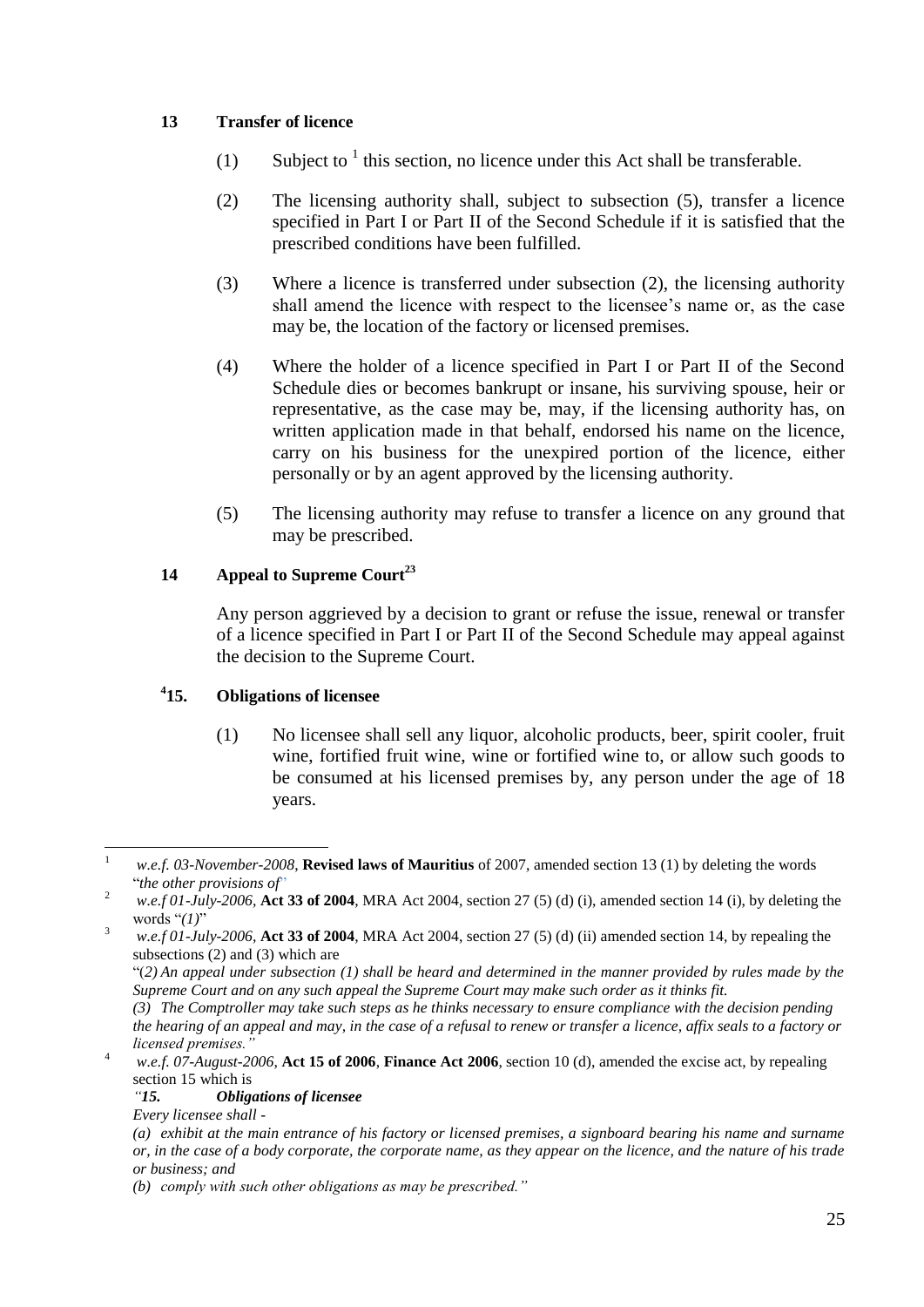- (2) Every licensee shall display in a conspicuous place at his factory or licensed premises-
	- (a) a signboard bearing his name and surname or, in the case of a body corporate, the corporate name, as they appear on the licence, and the nature of his trade or business; and
	- (b) where applicable by virtue of his licence, an appropriate notice in bold characters bearing the following words –
		- NO. ………………………....…………………………

(*specify the products unauthorised for sale*)

WILL BE SOLD TO A PERSON UNDER THE AGE OF 18 YEARS

Or

NO ………………………....…………………………

(*specify the products unauthorised for sale*)

#### WILL BE SOLD TO, OR IS ALLOWED TO BE CONSUMED ON THE PREMISES BY A PERSON UNDER THE AGE OF 18 YEARS

- (3) Every licensee shall comply with such other obligations as may be prescribed.
- (4) Any licensee who fails to comply with this section shall commit an offence and shall, on conviction, be liable to a fine not exceeding 50,000 rupees and to imprisonment to a term not exceeding 2 years.

### <span id="page-25-0"></span>**PART IV – CONTROL OF PREMISES AND EXCISABLE GOODS**

#### <span id="page-25-1"></span>**16 Manufacture of excisable goods**

No person shall manufacture excisable goods other than leaf tobacco –

- (a) in any place other than in a factory;  $\frac{1}{2}$  and
- (b) except in accordance with a process which is prescribed or, where no process is prescribed, in accordance with a process approved by the <sup>2</sup>Director-General.

#### <span id="page-25-2"></span>**17 Interference with factory, apparatus and excisable goods**

Except with the  ${}^{1}$ Director-General's written authorisation –

<sup>1</sup> *w.e.f. 03-November-2008*, **Revised laws of Mauritius** of 2007, amended section 16, by adding at the end of paragraph (a), the word "*and".*

<sup>2</sup> *w.e.f. 01-July-2006,* **Act 33 of 2004**, MRA Act 2004, section 27 (5) (h), amended section 16, by deleting the word "*Comptroller*" wherever it appears and replacing it by the word "*Director-General*"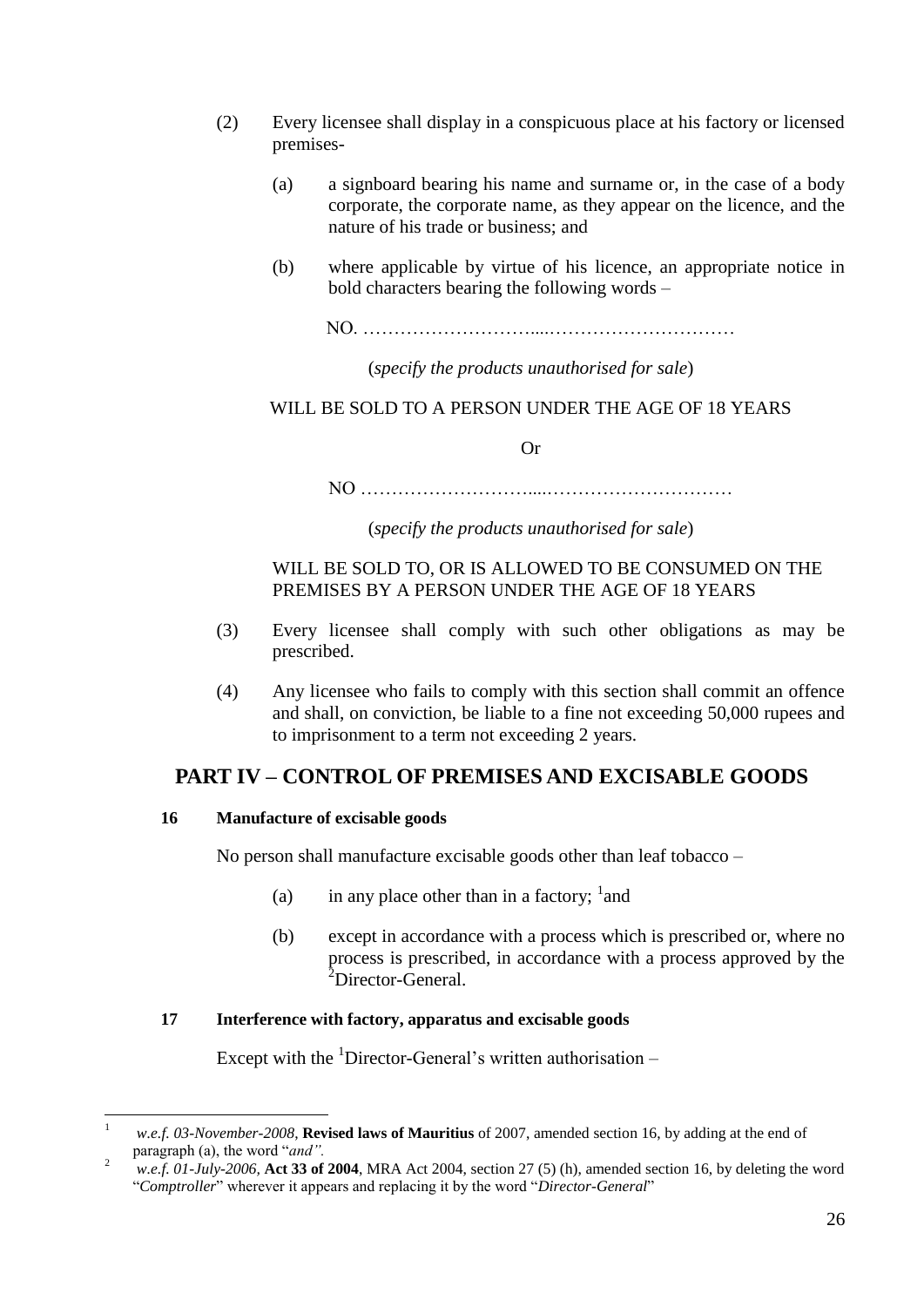- (a) no alteration shall be effected to any factory;
- (b) no apparatus, other than a cask, shall be moved, or in any other manner interfered with, in a factory.

#### <span id="page-26-0"></span>**18 Possession of molasses, sugar cane juice and wash**

No person shall have in his possession –

- (a) any molasses or sugar cane juice elsewhere than
	- (i) at a distillery;
	- (ii) on the premises of a sugar factory; or
	- (iii) in a storage place approved by the  ${}^{2}$ Director-General; or
- (b) any wash elsewhere than at a factory where wash may be used in the manufacture of excisable goods.

#### <span id="page-26-1"></span>**19 Use of Still and transfer of excisable goods and still**

- $3(1)$ No person shall have in his possession or use a still unless –
	- (a) he is licensed as a holder of a still with the Director-General; or
	- (b) he is licensed as a distiller-bottler.
- (2) No person shall transfer
	- (a) molasses, sugar cane juice, wash or residue of wash or a still from one place to another in Mauritius; or
	- (b) alcohol from a distillery to any other place in Mauritius.

Unless the transfer is supported by such documents as may be prescribed.

- (1) No person shall have in his possession or use a still unless –
- (a) he is licensed as a distiller-bottler under this Act;
- (b) is authorised under section 54 to distil alcohol by traditional method; or
- (c) he is the holder of a permit issued to him by the Director-General.

 $\mathbf{1}$ <sup>1</sup> *w.e.f. 01-July-2006,* **Act 33 of 2004**, MRA Act 2004, section 27 (5) (h), amended section 17, by deleting the word "*Comptroller*" wherever it appears and replacing it by the word "*Director-General*"

<sup>2</sup> *w.e.f. 01-July-2006,* **Act 33 of 2004**, MRA Act 2004, section 27 (5) (h), amended section 18, by deleting the word "*Comptroller*" wherever it appears and replacing it by the word "*Director-General*" 3

*w.e.f. 19-December-2009,* **ACT-20/2009**, The Finance (Miscellaneous Provisions) ( No.2) Act, Section 8 (b), amended the Excise Act, by repealing section 19 which is *"20 Permits*

<sup>(2)</sup> No person shall, without a permit, remove –

<sup>(</sup>a) a still, molasses, sugar cane juice, wash or residue of wash from one place to another in Mauritius;

<sup>(</sup>b) alcohol from a distillery to any other place in Mauritius.

<sup>(3)</sup> A permit under subsection (2) may, on an application being made to the Director-General on that behalf, be issued subject to such conditions as may be prescribed." and replacing it by the new section 19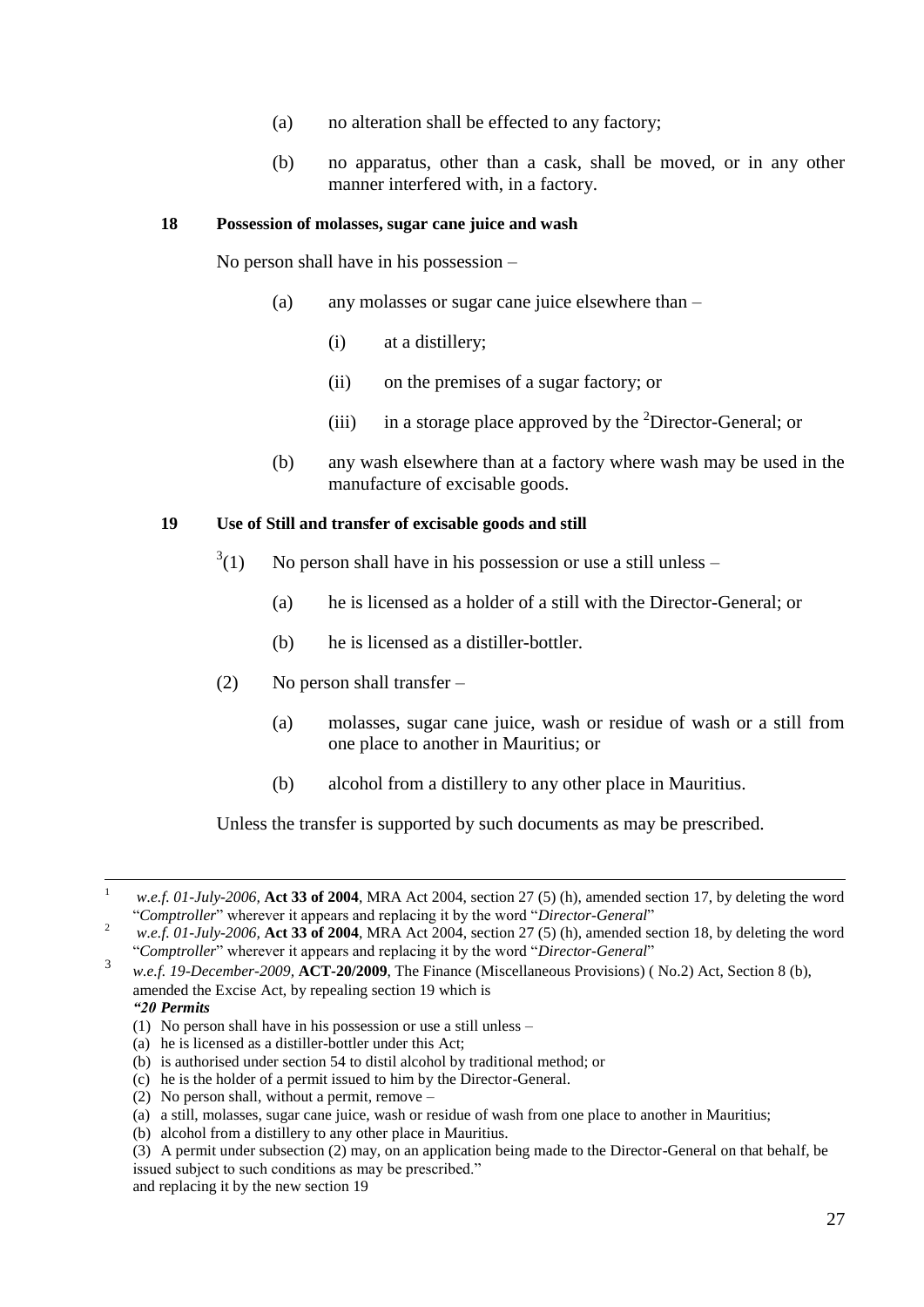#### <span id="page-27-0"></span>**20 Sampling of excisable goods**

- (1) The  ${}^{1}$ Director-General or any person authorised by the Permanent Secretary may, for the purposes of analysis or control, take a reasonable quantity of any excisable goods other than leaf tobacco, free of charge, as a sample from any person found in possession of the goods.
- (2) The Director-General may, subject to such conditions as he thinks fit to impose, authorise samples of excisable goods to be removed from a factory free of excise duty for display or for experimental purposes.
- (3) The Director-General may, on the recommendation of the Tobacco Board and subject to such conditions as he thinks fit to impose, authorise leaf tobacco in packages not exceeding 5 kilogrammes in weight to be removed from a tobacco warehouse for experimental purposes.

#### <span id="page-27-1"></span>**21 Control of certain excisable goods**

Any excisable goods manufactured by a distiller-bottler shall, for the purpose of control, be dealt with in the same manner as imported goods of the like nature.

#### <span id="page-27-2"></span>**22 Stocktaking and excise duty unpaid**

- (1) The <sup>2</sup>Director-General shall, at such time as may be prescribed or may, at any other time, cause a stocktaking to be made of any excisable goods in a factory.
- (2) Any deficit in the quantity of excisable goods found as a result of a stocktaking, carried out under subsection (1) shall, subject to section 25 (3), be dealt with or attract excise duty, as the case may be, in the prescribed manner.
- (3) Where the Director-General considers that having regard to
	- (a) the quantity or weight of goods or materials used as input in the manufacture of excisable goods;
	- (b) the manner in which excisable goods are measured or weighed;
	- (c) the number of excise seals, if any, issued to a manufacturer; or
	- (d) any other circumstance,

the excise duty chargeable has not been paid, the Director-General may claim from the manufacturer such amount of excise duty as he may consider to have been unpaid.

<sup>1</sup> *w.e.f. 01-July-2006,* **Act 33 of 2004**, MRA Act 2004, section 27 (5) (h), amended section 20, by deleting the word "*Comptroller*" wherever it appears and replacing it by the word "*Director-General*"

<sup>2</sup> *w.e.f. 01-July-2006,* **Act 33 of 2004**, MRA Act 2004, section 27 (5) (h), amended section 22, by deleting the word "*Comptroller*" wherever it appears and replacing it by the word "*Director-General*"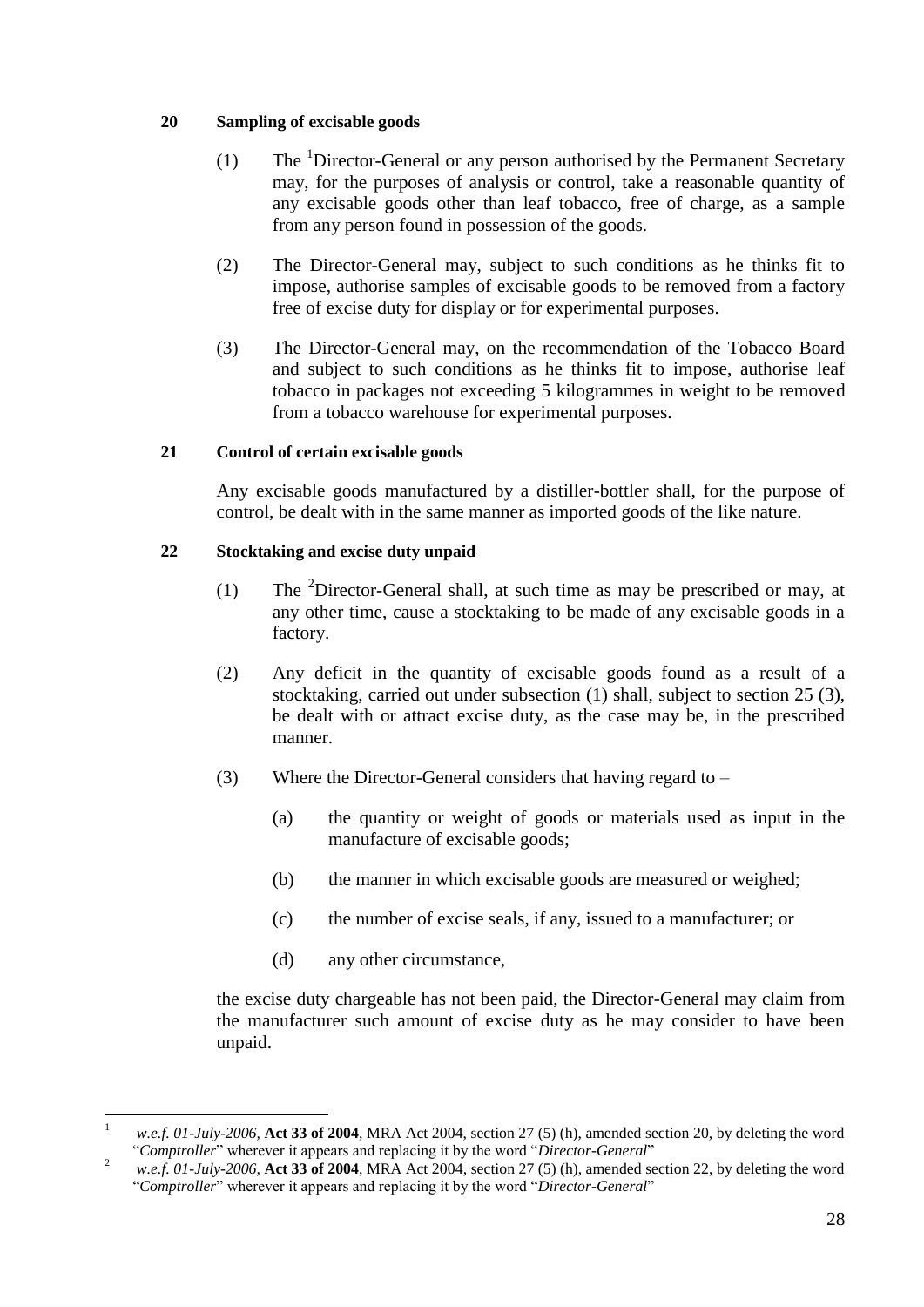- (4) A manufacturer on whom a claim is made under subsection (3) shall pay the excise duty claimed within the date, specified by the Director-General unless he satisfies the Director-General that the excise duty unpaid was due to circumstances or to occurrences which arose through no fault of the manufacturer, or that all excise duty chargeable has been paid.
- (5) Where a dispute arises as to the amount of excise duty claimed under this section, the manufacturer may <sup>1</sup>lodge written representations with the <sup>2</sup>Clerk to the Assessment Review Committee, in accordance with section 19 of the Mauritius Revenue Authority Act<sup>3</sup>.

#### <span id="page-28-0"></span>**23 Security**

- (1) Every manufacturer shall, for the purposes of ensuring the payment of any excise duty payable on excisable goods manufactured in Mauritius, furnish a security in the form of a bank guarantee to the <sup>4</sup>Director-General in such amount as the Director-General may require.
- (2) The Director-General may, for the purposes of securing payment of any excise duty due or for ensuring compliance with this Act, order any person to furnish a security in such manner and in such amount as he thinks fit.
- (3) Every person who intends to export excisable goods on which excise duty has not been paid shall furnish a security to the satisfaction of the Director-General for ensuring that the goods are exported in such manner as the Director-General may direct.
- (4) Any person who fails to comply with the provisions of this section shall commit an offence.

#### <span id="page-28-1"></span>**24 Record**

- (1) Every person shall, for the purposes of this Act, keep in the course of his business –
	- (a) a full and true written record in the English or French language of every transaction he makes;

 $\mathbf{1}$ <sup>1</sup> *w.e.f. 11-August-2001,* **Act 23 of 2001**, Finance Act 2001, section 7 (c), amended section 22 (5), by deleting the words "*appeal to the Tribunal in accordance with the Tax Appeal Tribunal Act 1984*" and replacing them by the words "*lodge written representations with the Secretary, Assessment Review Committee, in accordance with section 8E of the Unified Revenue Act 1983*"

<sup>&</sup>lt;sup>2</sup> *w.e.f 01-July-2006*, **Act 33 of 2004**, MRA Act 2004, section 27 (5) (b), amended section 22 (5), by deleting the words "*Secretary, Assessment Review Committee, in accordance with section 8E of the Unified Revenue Act 1983*" and replacing it by the words "the *Clerk to the Assessment Review Committee in accordance with section 19 of the Mauritius Revenue Authority Act 2004"*

<sup>3</sup> *w.e.f. 03-November-2008*, **Revised laws of Mauritius** of 2007, amended section 22, by deleting the word "*2004*"

<sup>4</sup> *w.e.f. 01-July-2006,* **Act 33 of 2004**, MRA Act 2004, section 27 (5) (h), amended section 23, by deleting the word "*Comptroller*" wherever it appears and replacing it by the word "*Director-General*"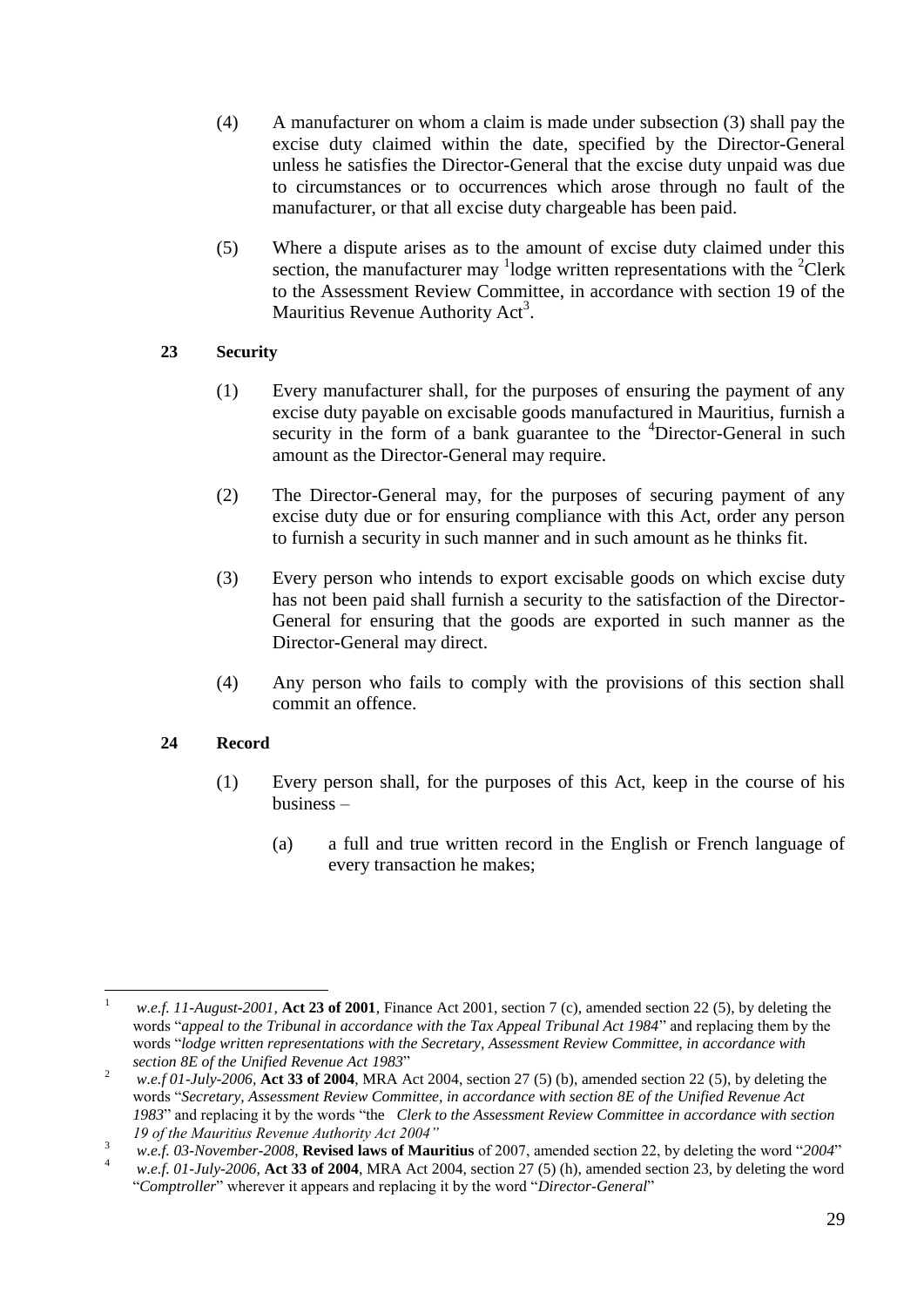- (b) such record and for such purpose as may be required by the <sup>1</sup>Director-General.
- (2) Every record required to be kept by a person under subsection (1) and all documents relating to his business shall be kept for a period of  $25$  years after the completion of the transaction to which it relates.

## **PART V – POWERS OF <sup>3</sup>DIRECTOR-GENERAL**

#### <span id="page-29-1"></span><span id="page-29-0"></span>**25 General powers of Director-General**

- (1) The Director-General may take such steps as he thinks fit to control and regulate the manufacture, use, storage, removal and sale of excisable goods and may, for that purpose, give written directions, generally or otherwise, to a licensee or to a person who is, under this Act or any other enactment, authorised to deal in excisable goods or to use excisable goods in the manufacture of non-excisable goods, and every licensee or other person shall comply with those directions.
- (2) The Director-General may, for the purpose of exercising control over excisable goods –
	- (a) place a factory under lock;
	- (b) affix seals or marks on a factory or on any excisable goods therein;  $4\overline{4}$
	- $56(c)$ require, where applicable, a licensee -
		- (i) to equip his factory with a flowmeter, an apparatus or equipment to record the flow, or the number of bottles, of excisable goods;
		- (ii) to install a  ${}^{1}(CCTV)$  system in his factory at such places as the Director-General may direct; or

 $\mathbf{1}$ <sup>1</sup> *w.e.f. 01-July-2006,* **Act 33 of 2004**, MRA Act 2004, section 27 (5) (h), amended section 24, by deleting the word "*Comptroller*" wherever it appears and replacing it by the word "*Director-General*"

<sup>2</sup> *w.e.f. 30-July-2009,* **Act 14 of 2009**, The Finance (Miscellaneous Provisions) Act 2009, section 13 (b), amended section 24 (2), by deleting the words "*at least 3 years*" and replacing them by the words "*5 years*"

<sup>3</sup> *w.e.f. 01-July-2006,* **Act 33 of 2004**, MRA Act 2004, section 27 (5) (h), amended section 25, by deleting the word "*Comptroller*" wherever it appears and replacing it by the word "*Director-General*"

<sup>&</sup>lt;sup>4</sup> *w.e.f.* 07-August-2006, **Act 15 of 2006**, **Finance Act 2006**, section 10 (e) (i), amended section 25 (2), at the end of paragraph (b), by deleting the word "*or*"

 $\frac{5}{w.e.f.}$  21-April-2005, Act **14 of 2005**, Finance Act 2005, section 11 (a), amended section 25 (2), by repealing paragraph (c) which is

*<sup>&</sup>quot;(c)require, where applicable, a licensee to equip his factory with a flowmeter to record the flow of excisable goods."*

and replacing it by the new paragraphs (c).

<sup>&</sup>lt;sup>6</sup> *w.e.f. 07-August-2006*, Act 15 of 2006, Finance Act 2006, section 10 (e) (ii), amended section 25 (2), by repealing paragraph (c) which is

*<sup>&</sup>quot;(c)require, where applicable, a licensee to equip his factory-*

*<sup>(</sup>i) with a flowmeter to record the flow of excisable goods;*

*<sup>(</sup>ii) Where excisable goods are bottled, with an apparatus or equipment to record the number of bottles."* and replacing it by the new paragraphs (c) and (d)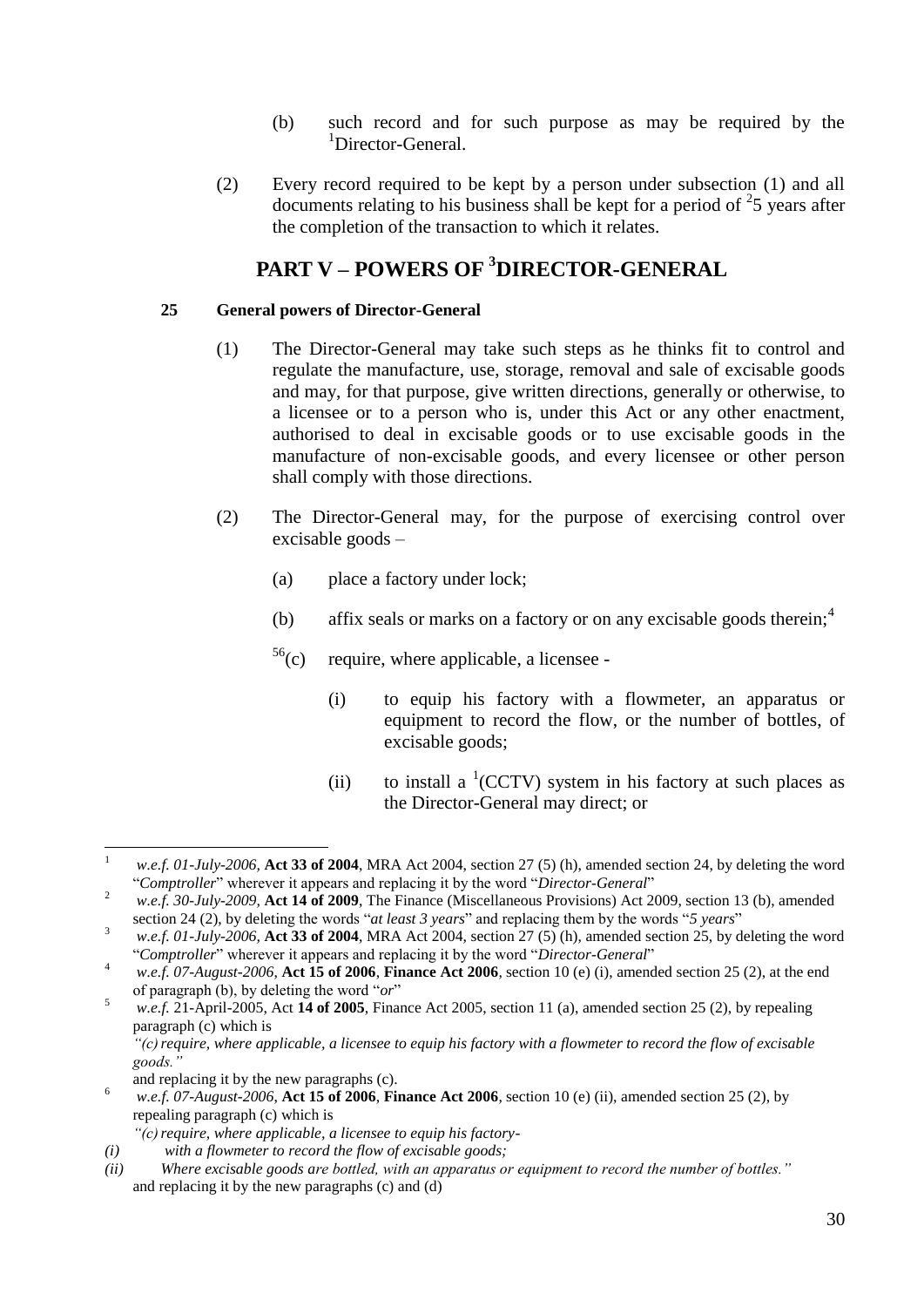- (iii) to give to the Director-General online access to the CCTV system;
- (d) require a licensee or an importer to affix or cause to affix excise stamps or banderoles on such excisable goods as may be specified by the Director-General in such form, manner and conditions as may be prescribed.
- (3) (a) Where excisable goods, whilst being under customs control, have been destroyed with the Director-General's written authorisation and under the supervision of an officer, the Director-General may remit the excise duty due on those goods.
	- (b) Where the Director-General is satisfied that excisable goods have been accidentally destroyed while they were –
		- (i) in a factory;
		- (ii) being transported under Customs control from one factory to another; or
		- (iii) being exported under Customs control,

he may remit the excise duty due on those goods.

#### <span id="page-30-0"></span>**26 Power to require information**

Every person who may be so required by the  $2$ Director-General shall, within the time fixed by the Director-General, give orally or in writing as may be required, all such information as may be demanded of him by the Director-General for the purpose of enabling the Director-General to collect excise duty.

#### <span id="page-30-1"></span>**27 Power of inspection**

The <sup>3</sup>Director-General may, for the purpose of ascertaining the excise duty payable on any goods, order a manufacturer to produce for –

- (a) examination, at such time and place as he may specify, any records or documents which he considers necessary; and
- (b) retention for such period as he considers necessary, any records or documents referred to in paragraph (a).

 $\overline{a}$ <sup>1</sup> *w.e.f. 03-November-2008*, **Revised laws of Mauritius** of 2007, amended section 25, by deleting the words "*Closed Circuit TeleVision (CCTV)*" wherever they appears and replacing it by the word "*CCTV*".

<sup>&</sup>lt;sup>2</sup> *w.e.f. 01-July-2006*, **Act 33 of 2004**, MRA Act 2004, section 27 (5) (h), amended section 26, by deleting the word "*Comptroller*" wherever it appears and replacing it by the word "*Director-General*"

<sup>3</sup> *w.e.f. 01-July-2006,* **Act 33 of 2004**, MRA Act 2004, section 27 (5) (h), amended section 27, by deleting the word "*Comptroller*" wherever it appears and replacing it by the word "*Director-General*"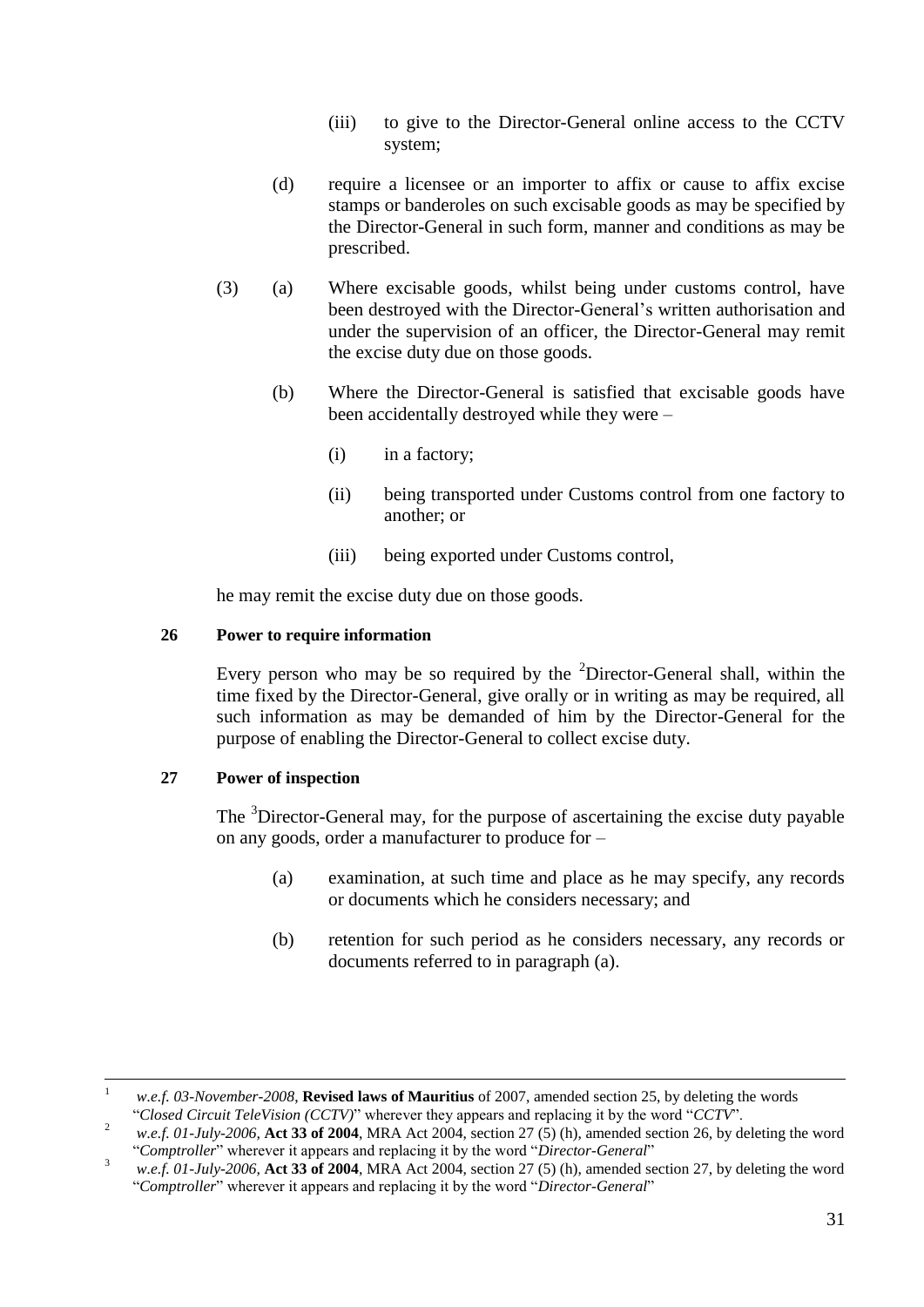#### <span id="page-31-0"></span>**28. <sup>1</sup>Power to examine goods, apparatus or equipment**

- $^{2}(1)$ The <sup>3</sup>Director-General may, for the purpose of ascertaining the excise duty payable on any excisable goods, order a manufacturer to produce for examination –
	- (a) such goods at such time and place as he may specify;
	- (b) any apparatus, equipment, flowmeter or  ${}^{4}CCTV$  system in a factory;
	- (c) the recordings of the CCTV system in respect of any period not exceeding 3 years immediately preceding the date of the examination.
- (2) The conveying of the goods to the place of examination and the measuring, weighing, counting, unpacking and repacking and opening and closing of the packages, shall be performed by and at the expense and risk of the manufacturer.

#### <span id="page-31-1"></span>**29. Right of access to factory or licensed premises**

Notwithstanding any other enactment, for the purpose of detecting a suspected offence under this Act, the <sup>5</sup>Director-General shall at any time and without warrant have access to a factory or licensed premises or to other premises where business is carried on by a person who is, under this Act or any other enactment, authorised to deal in or use excisable goods, and he may, for the purpose, use such force as may be necessary to obtain access.

#### <span id="page-31-2"></span>**30. Search warrant**

Where the <sup>6</sup>Director-General reasonably suspects that an offence under this Act has been, is being or is likely to be, committed, he may issue to an officer a warrant in the prescribed form for the search of any premises and the seizure of any goods, apparatus and record or documents.

*"(1)The Director-General may, for the purpose of ascertaining the excise duty p4yable on any excisable goods -*

and replacing it by the new subsection (1).

 $\mathbf{1}$ <sup>1</sup> *w.e.f. 07-August-2006*, **Act 15 of 2006**, **Finance Act 2006**, section 10 (f) (i), amended section 28, by deleting the heading which is *"Power to examine goods and apparatus"* and replacing it by the new heading.

<sup>&</sup>lt;sup>2</sup> *w.e.f.* 07-August-2006, Act 15 of 2006, Finance Act 2006, section 10 (f) (ii), amended section 28, by repealing subsection (1) which is

*<sup>(</sup>a) order a manufacturer to produce such goods for examination at such time and place as he may specify; and*

*<sup>(</sup>b) examine any apparatus in a factory."*

<sup>3</sup> *w.e.f. 01-July-2006,* **Act 33 of 2004**, MRA Act 2004, section 27 (5) (h), amended section 28, by deleting the word "*Comptroller*" wherever it appears and replacing it by the word "*Director-General*"

<sup>4</sup> *w.e.f. 03-November-2008*, **Revised laws of Mauritius** of 2007, amended section 28, by deleting the words "*Closed Circuit TeleVision (CCTV)*" wherever they appears and replacing it by the word "*CCTV*".

<sup>5</sup> *w.e.f. 01-July-2006,* **Act 33 of 2004**, MRA Act 2004, section 27 (5) (h), amended section 29, by deleting the word "*Comptroller*" wherever it appears and replacing it by the word "*Director-General*"

<sup>6</sup> *w.e.f. 01-July-2006,* **Act 33 of 2004**, MRA Act 2004, section 27 (5) (h), amended section 30, by deleting the word "*Comptroller*" wherever it appears and replacing it by the word "*Director-General*"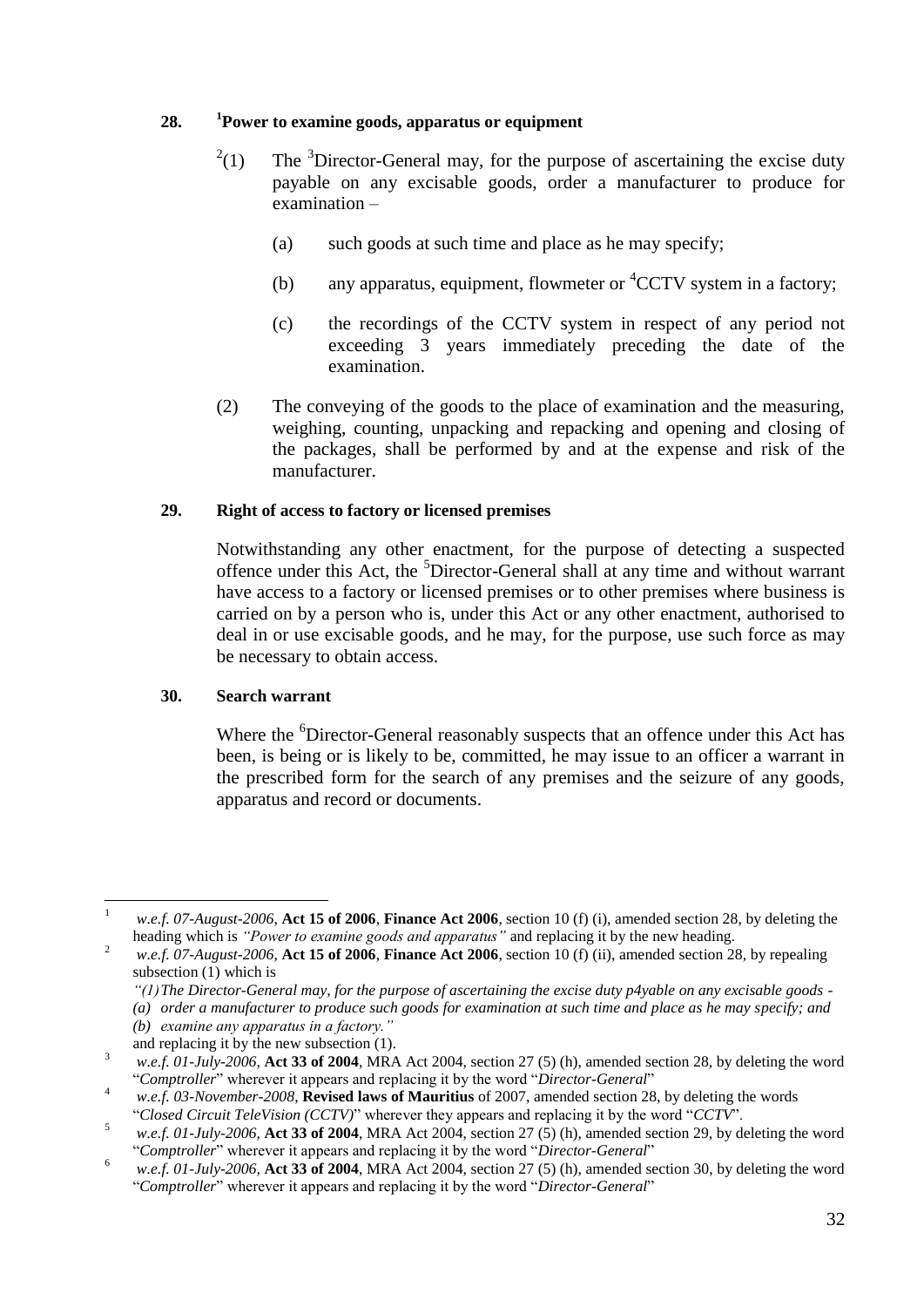#### <span id="page-32-0"></span>**31. Power to take assistance**

Any officer acting under a warrant issued under section 30 may be assisted by any police officer and such other persons as he thinks necessary.

#### <span id="page-32-1"></span>**32. Power to stop and search any vehicle**

- (1) An officer may, upon reasonable suspicion, stop and search any vehicle for the purpose of ascertaining whether it contains any evidence of the commission of an offence under this Act.
- (2) The driver of any vehicle who fails to stop or fails to permit such search whenever required by any such officer shall commit an offence.

#### <span id="page-32-2"></span>**33. Arrest and search**

- (1) An officer may, without warrant, arrest any person who is reasonably suspected of having committed, or being about to commit an offence under this Act.
- (2) A person arrested pursuant to subsection (1) may be searched without warrant.
- (3) Every person arrested shall, as soon as practicable and at any rate within 24 hours of his arrest, be referred to the Police.

#### <span id="page-32-3"></span>**34. Seizure of goods**

- (1) Where an officer reasonably suspects that any excisable goods, apparatus, material, vehicle or article are or are likely to be the subject matter of or have been or are likely to be used in the commission of an offence under this Act, he may seize any of them and, subject to subsection (4) or (5), any goods or article so seized shall be produced to a <sup>1</sup>Court or, in the case of compounding under section 50, to the <sup>2</sup>Director-General.
- (2) Where any goods have been seized under this Act, the Director-General shall, within 21 days of the date of seizure, serve on the person from whom the goods have been seized, a notice of seizure, stating the reasons for the seizure.
- (3) Where a notice of seizure has been served pursuant to subsection (2), the person may within 3 months of the notice enter an action against the seizure before the competent Court and at the same time notify the Director-General thereof.
- (4) Where the person does not enter any action against the seizure and the goods are not the subject matter of any criminal proceedings, the Director-General may cause the goods seized to be sold or otherwise disposed of.

<sup>1</sup> *w.e.f. 03-November-2008*, **Revised laws of Mauritius** of 2007, amended section 34, by deleting the word "*court*" wherever it appears and replacing it by the word "*Court*".

<sup>2</sup> *w.e.f. 01-July-2006,* **Act 33 of 2004**, MRA Act 2004, section 27 (5) (h), amended section 34, by deleting the word "*Comptroller*" wherever it appears and replacing it by the word "*Director-General*"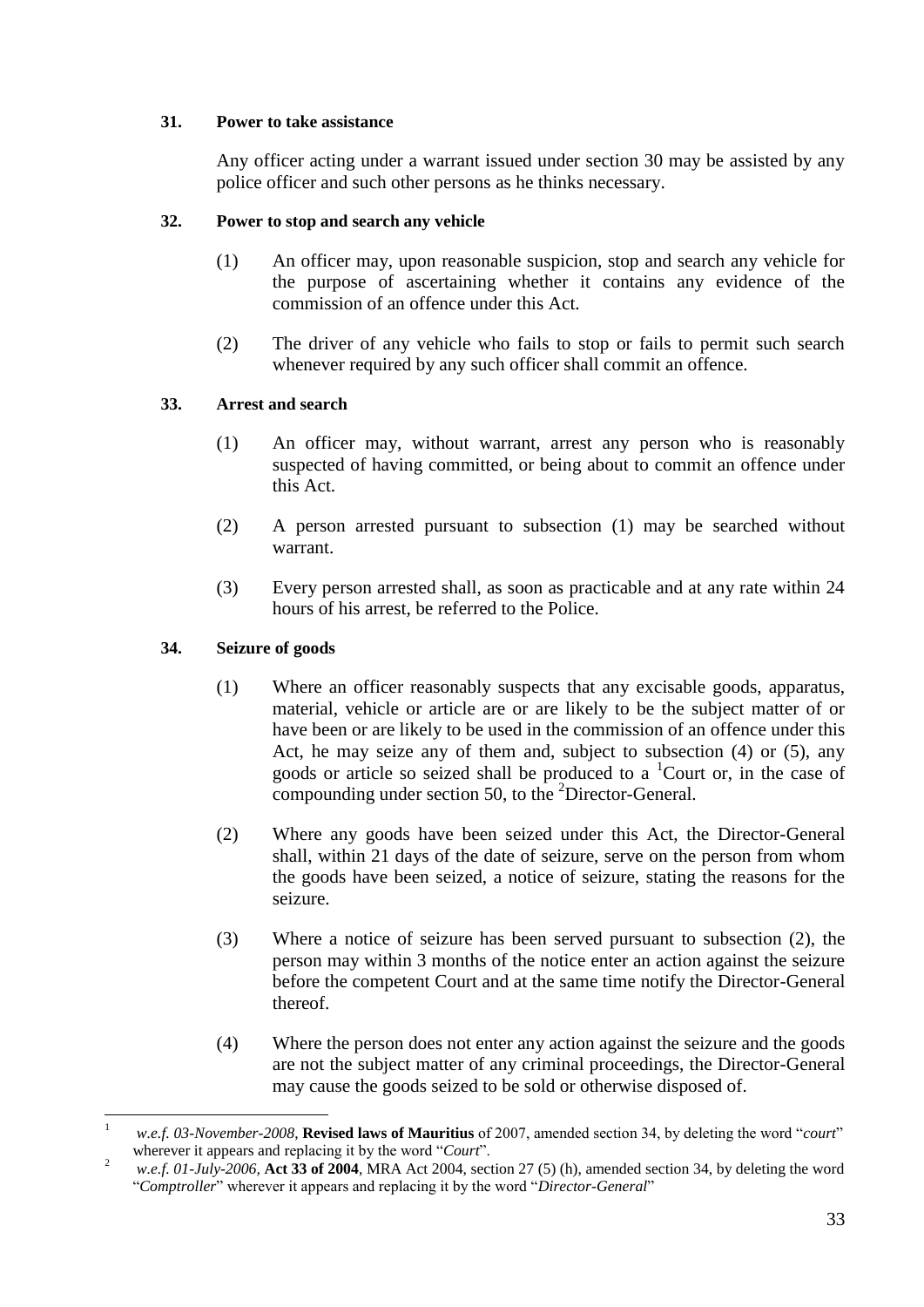(5) Where the Director-General reasonably suspects that any excisable goods seized under subsection (1) contain a substance which is, or which renders or is likely to render the excisable goods, injurious to health, he may cause the goods to be destroyed.

#### <span id="page-33-0"></span>**35. Security for goods seized**

Where any goods have been seized under this Act and an action has been entered in <sup>1</sup>Court against the seizure, the Court may order the release of the goods on a security being furnished to the  ${}^{2}$ Director-General, for an amount representing 2 times the value of the goods inclusive of any excise duty payable.

#### <span id="page-33-1"></span>**36. Forfeiture**

- (1) Where a person is convicted for an offence under this Act, the  ${}^{3}$ Court shall order the forfeiture of any still, molasses, sugar cane juice, wash or residue of wash produced to the Court.
- (2) Subject to subsection (1), the Court may, on the conviction of any person for an offence, order the forfeiture of any excisable goods, apparatus, material; vehicle or other article seized under section 34 and produced to the Court.

#### <span id="page-33-2"></span>**37. Disposal of seized goods**

- (1) All goods seized under this Act shall be delivered into the custody of the <sup>4</sup>Director-General who shall; subject to subsection (2) or to the order of a  ${}^{5}$ Court, as the case may be, cause them to be sold by public auction or by public tender, as he may determine.
- (2) Except where otherwise ordered by a Court, the Minister may direct that in lieu of being sold, any seized goods shall be destroyed or be reserved for public use.

#### <span id="page-33-3"></span>**6 37A. Powers of police officers**

 $\overline{a}$ 

Every police officer may, for the purpose of detecting the commission of an offence, exercise all or any of the powers under sections 20(1), 29, 32, 33, 34 and any power necessary to enable the licensing authority to exercise its powers under section 49.

<sup>1</sup> *w.e.f. 03-November-2008*, **Revised laws of Mauritius** of 2007, amended section 35, by deleting the word "*court*" wherever it appears and replacing it by the word "*Court*".

<sup>&</sup>lt;sup>2</sup> *w.e.f. 01-July-2006*, **Act 33 of 2004**, MRA Act 2004, section 27 (5) (h), amended section 35, by deleting the word "*Comptroller*" wherever it appears and replacing it by the word "*Director-General*"

<sup>3</sup> *w.e.f. 03-November-2008*, **Revised laws of Mauritius** of 2007, amended section 36, by deleting the word "*court*" wherever it appears and replacing it by the word "*Court*".

<sup>4</sup> *w.e.f. 01-July-2006,* **Act 33 of 2004**, MRA Act 2004, section 27 (5) (h), amended section 37, by deleting the word "*Comptroller*" wherever it appears and replacing it by the word "*Director-General*"

<sup>5</sup> *w.e.f. 03-November-2008*, **Revised laws of Mauritius** of 2007, amended section 37, by deleting the word "*court*" wherever it appears and replacing it by the word "*Court*".

<sup>6</sup> *w.e.f. 24-December-2010,* **Act 10 of 2010***,* **Finance Act 2010***,* section 6 (b), amended The Excise Act by inserting, after section 37, the new section 37A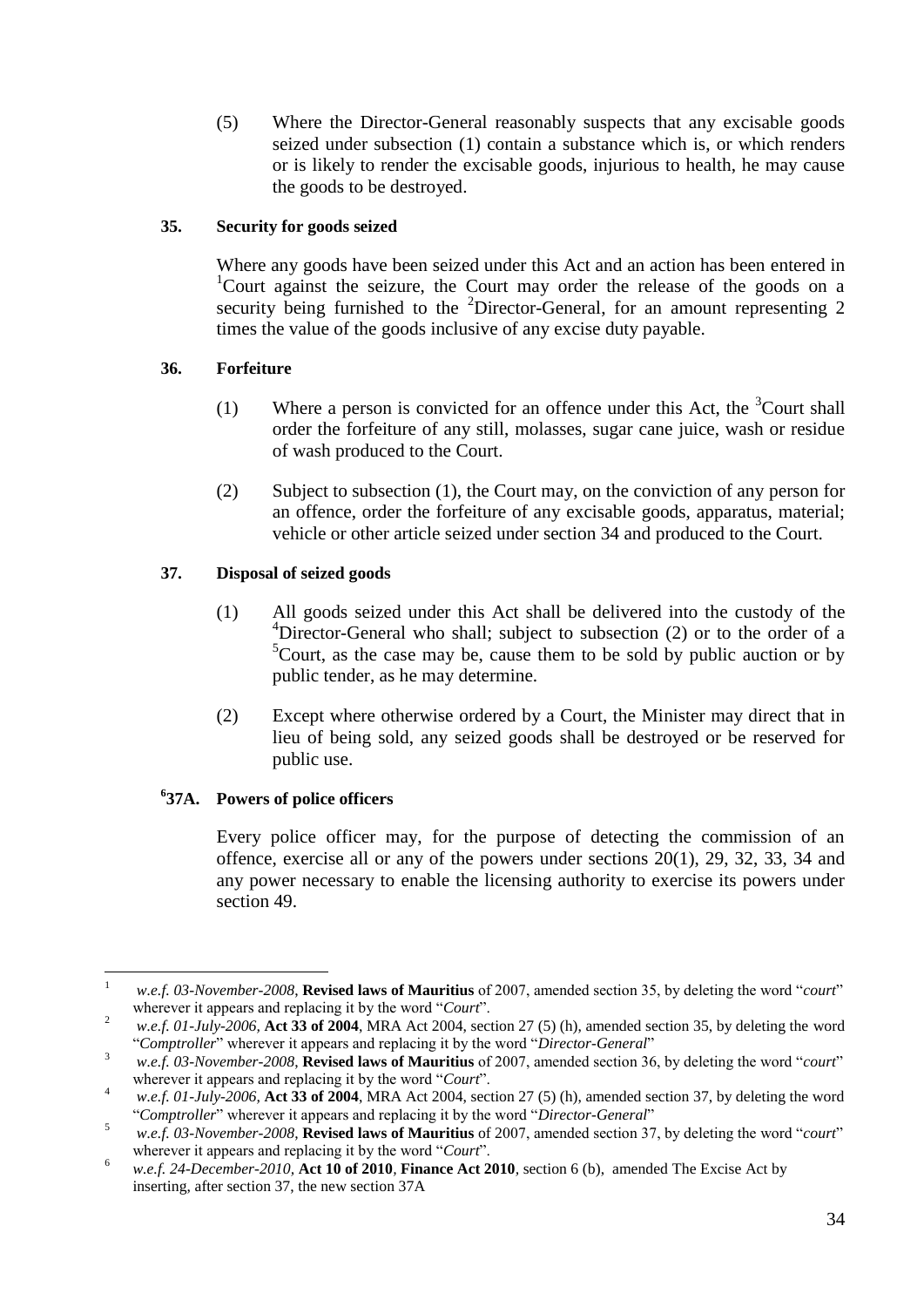#### <span id="page-34-0"></span>**1 38 DELEGATION BY COMPTROLLER**

Repealed by The MRA Act 33 of 2004

#### <span id="page-34-1"></span>**2 39 POWER OF POLICE OFFICERS**

Repealed by The MRA Act 33 of 2004

### **PART VI – OFFENCES AND PENALTIES**

#### <span id="page-34-3"></span><span id="page-34-2"></span>**40 Unlawful dealings**

- (1) Any person who
	- (a) manufactures excisable goods without a licence;
	- (b) manufactures excisable goods in a place other than in a factory;
	- (c) manufactures, sells or stores, exposes or offers for sale, excisable goods on which no excise duty or no sufficient excise duty has been paid;
	- (d) forges or counterfeits a lock, seal, label or mark, <sup>3</sup>apparatus or equipment, <sup>4</sup>CCTV system used, issued or approved by the  ${}^{5}$ Director-General, or makes use of, or knowingly has in his possession any such forged or counterfeit lock, seal, label or mark, CCTV system;
	- (e) forges or counterfeits a licence, a permit or a written authorisation issued by the Director-General under this Act or a document required to be kept under section 24 or makes use of or knowingly has in his possession any such forged or counterfeit licence, permit, authorisation or document;
	- (f) without lawful authority imports or has in his possession a lock, seal, label or mark used, issued or approved by the Director-General;

 $\mathbf{1}$ <sup>1</sup> *w.e.f 01-July-2006,* **Act 33 of 2004,** MRA Act 2004, section 27 (5) (e), amended the Excise Act, by repealing section38 which is

*<sup>&</sup>quot;38. Delegation by Comptroller*

*The Comptroller may, subject to such conditions as he thinks fit, delegate to an officer any of his powers and functions under this Act other than his functions under sections 30, 47(d) and 50."*

<sup>2</sup> *w.e.f 01-July-2006,* **Act 33 of 2004,** MRA Act 2004, section 27 (5) (e), amended the Excise Act, by repealing section39 which is

*<sup>&</sup>quot;39. Powers of police officers*

*Every police officer may, for the purpose of detecting the commission of an offence, exercise all or any of the powers under sections 20(1), 29, 32, 33 and 34."*

<sup>3</sup> *w.e.f. 07-August-2006*, **Act 15 of 2006**, **Finance Act 2006**, section 10 (g) (i), amended section 40 (1), by inserting immediately after the words "*label or mark*" wherever they appear, the words "*apparatus or equipment, Closed Circuit TeleVision (CCTV) system*".

<sup>4</sup> *w.e.f. 03-November-2008*, **Revised laws of Mauritius** of 2007, amended section 40, by deleting the word "*Closed Circuit TeleVision (CCTV)*" wherever it appears and replacing it by the word "*CCTV*".

<sup>5</sup> *w.e.f. 01-July-2006,* **Act 33 of 2004**, MRA Act 2004, section 27 (5) (h), amended section 40, by deleting the word "*Comptroller*" wherever it appears and replacing it by the word "*Director-General*"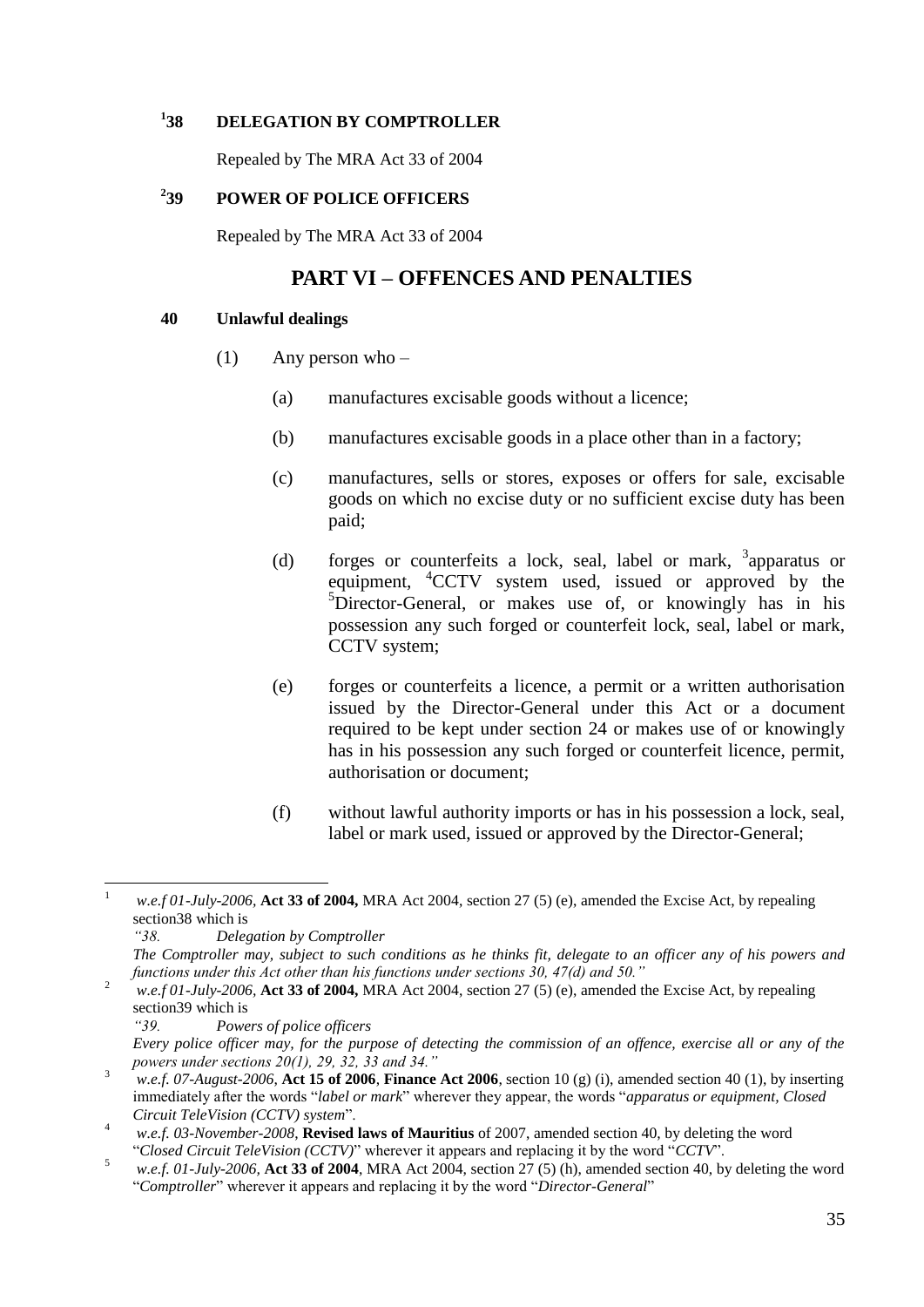- (g) without lawful authority, has in his possession
	- (i) a licence, a permit or a written authorisation issued by the Director-General under this Act;
	- (ii) a document required to be kept under section 24;
- (h) without lawful authority breaks, alters, erases or otherwise interferes with a flowmeter, lock, seal, label or mark,  $\frac{1}{2}$  apparatus or equipment,<sup>2</sup> CCTV system used, issued or approved by the Director-General;
- (i) being a licensee, without lawful authority, alters excisable goods by the addition of any substance or by the extraction of any of their constituents;
- (j) has in his possession excisable goods which contain a substance which is or which renders or is likely to render the excisable goods injurious to health:
- (k) except with the Director-General's written authorisation, has in his possession spirits of more than 50 per cent of alcohol by volume; or
- (1) not being a distiller-bottler, has in his possession alcohol, rum, local rum or compounded spirits other than matured rum or matured local rum containing a higher proportion of furfuraldehyde than one tenth of a gramme per hectolitre of absolute alcohol,

shall commit an offence and shall, on conviction, be liable to a fine not exceeding 100,000 rupees and to imprisonment for a term of not less than 18 months and not more than 3 years.

(2) It shall be no defence for a person charged with an offence under subsection (1) (l) to prove that the presence of furfuraldehyde in compounded spirits is due to the lawful mixing with rum or local rum of any substance containing furfuraldehyde.

#### <span id="page-35-0"></span>**41 Unlawful possession of excisable goods and apparatus**

- (1) Any person who, without lawful authority
	- (a) has in his custody, possession or control;
	- (b) keeps, allows or causes to be kept; or
	- (c) acquires possession of, or is in any way concerned in, removing, selling, concealing or dealing with,

 $\overline{a}$ <sup>1</sup> *w.e.f. 07-August-2006*, **Act 15 of 2006**, **Finance Act 2006**, section 10 (g) (ii), amended section 40 (1), by inserting immediately after the words "*label or mark*" wherever they appear, the words "*apparatus or equipment, Closed Circuit TeleVision (CCTV) system*".

<sup>2</sup> *w.e.f. 03-November-2008*, **Revised laws of Mauritius** of 2007, amended section 40, by deleting the word "*Closed Circuit TeleVision (CCTV)*" wherever it appears and replacing it by the word "*CCTV*".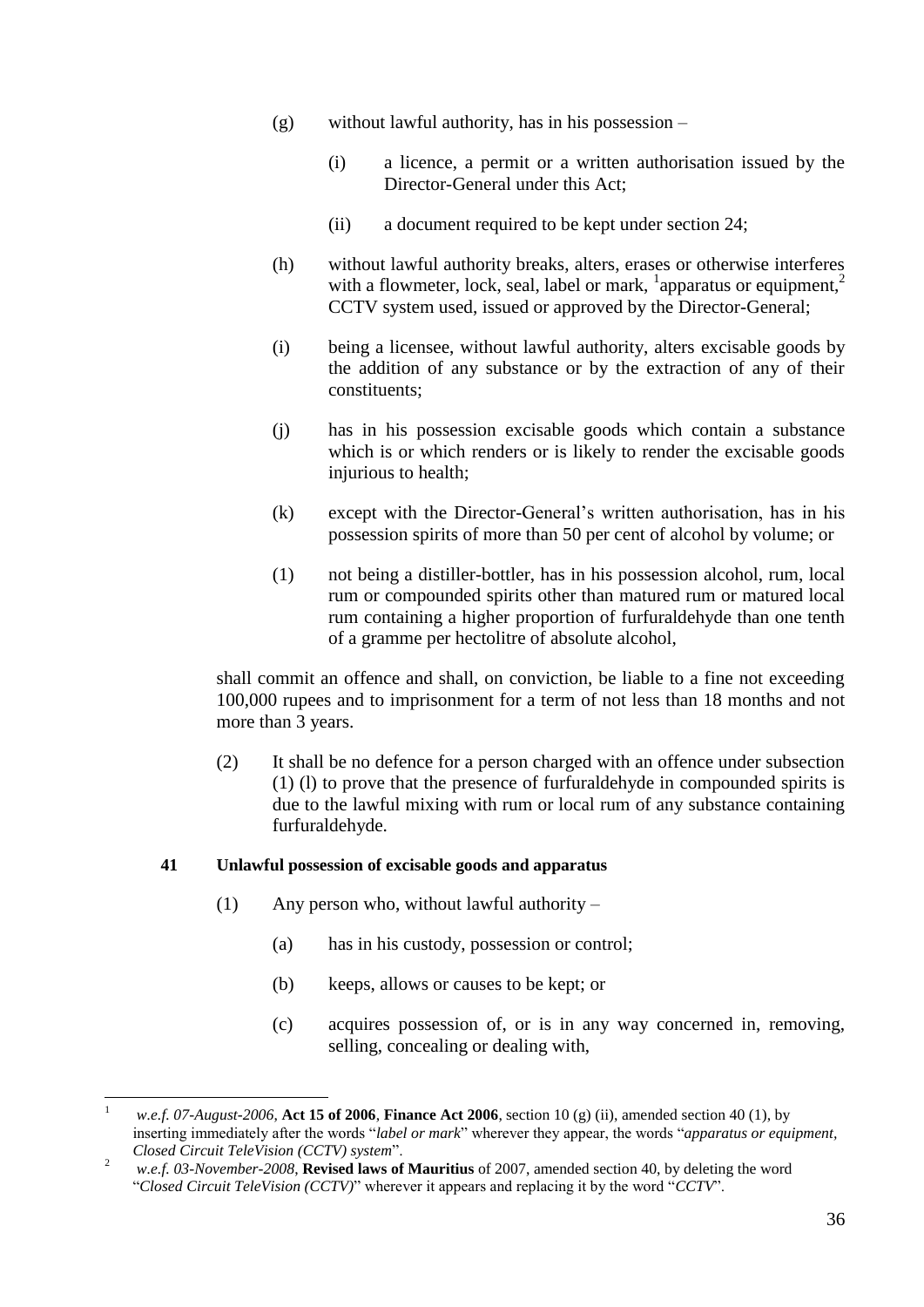any molasses, sugar cane juice, wash, residue of wash, apparatus or excisable goods manufactured, removed, sold, transferred or obtained in contravention of this Act shall commit an offence and shall, on conviction, be liable to a fine not exceeding l00,000 rupees and to imprisonment for a term of not less than 18 months and not more than 3 years.

(2) In any proceedings for an. offence under subsection (1), the burden of proving that the molasses, sugar cane juice, wash, residue of wash, apparatus or excisable goods have not been in the custody, possession or control of the person charged or manufactured, removed, sold, transferred or obtained by him in contravention of this Act, shall lie on him if, having regard to all relevant circumstances, the custody, possession, control, manufacture, sale, transfer or obtaining raises a presumption which requires some explanation.

#### **42. Misuse of excisable goods**

Where excisable goods are delivered or received subject to a condition, or for a specific purpose, or to be used by a particular person, any person who fails to comply with the condition, or uses the goods for another purpose, or sells the goods to a person to whom they were not destined, as the case may be, shall commit an offence.

#### **43. Collusion**

- (1) Any officer or police officer who
	- (a) makes any collusive seizure or delivers or makes any agreement to deliver or not to seize any excisable goods or other article liable to seizure under this Act; or
	- (b) directly or indirectly accepts any payment or reward, whether pecuniary or otherwise, from any person on account of any act relating to the exercise of his duties under this Act,

shall commit an offence.

(2) Any person who makes any collusive agreement with an officer or police officer to induce him in any way to do or to neglect or not to perform his duties under this Act or to commit or to connive at an offence, shall commit an offence.

#### **44. Obstruction of officers**

- (1) Any person who interferes with an arrest, a search or a seizure made under this Act shall commit an offence.
- (2) Where access to any premises specified in section 29 is not granted within a reasonable time of a request to that effect by an officer or a police officer, every person found on the premises shall for the purposes of subsection (1), be deemed to have obstructed the officer or police officer, as the case may be.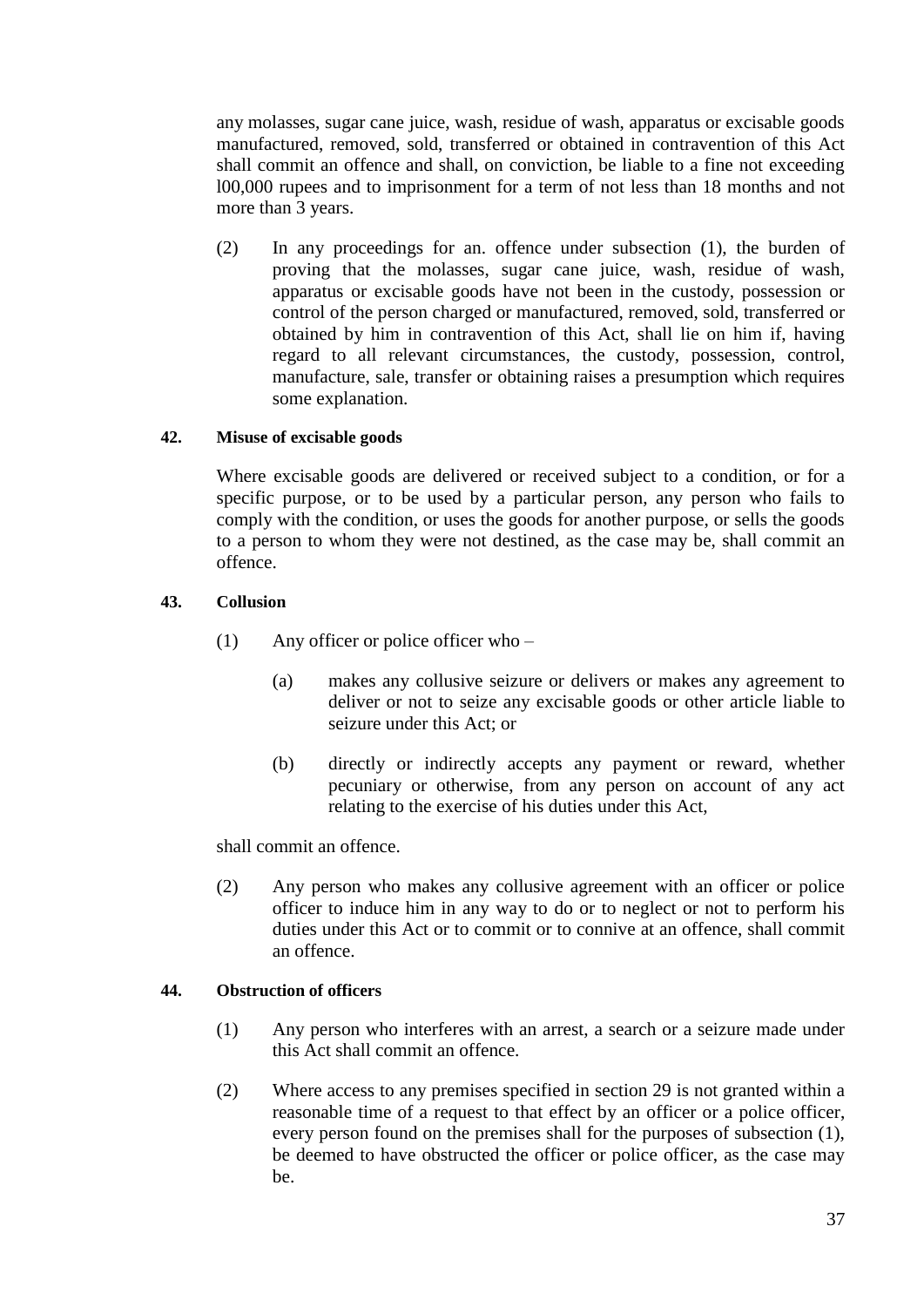#### **45. Other offences**

- (1) Any person who, not being an officer or a police officer acting in the exercise of his duties under this Act, opens or gains access without lawful authority to a factory which is under lock or under seal shall commit an offence.
- (2) Any person who
	- (a) makes or subscribes or produces or causes to be made, subscribed or produced any declaration, certificate or other instrument required for the purposes of this Act which is incorrect or false in any material particular;
	- (b) refuses or fails to produce to an officer or to a police officer a permit or a written authorisation issued by the <sup>1</sup>Director-General under this Act or a document required to be kept under section 24;
	- (c) fails to pay excise duty or any part thereof;
	- (d) unlawfully obtains a refund of excise duty;
	- (e) misleads an officer or a police officer in any way likely to affect him in the exercise of his duties under this Act;
	- (f) fails to comply with a direction or requirement issued or made by the Director-General; <sup>2</sup>
	- $3<sup>3</sup>(g)$ removes or damages a notice affixed by the licensing authority under section  $49(2)(b)$  or (c) or who causes the notice to be removed or damaged; or
	- (h) otherwise contravenes or fails to comply with any other provision of this Act,

shall commit an offence.

#### **46. Burden of proof**

In any action or proceedings arising out of the seizure of any goods under this Act, the burden of proving that the seizure was illegal shall lie on the person making the allegation.

#### **47 Evidence**

 $\overline{a}$ 

In any proceedings for an offence –

<sup>1</sup> *w.e.f. 01-July-2006,* **Act 33 of 2004**, MRA Act 2004, section 27 (5) (h), amended section 45, by deleting the word "*Comptroller*" wherever it appears and replacing it by the word "*Director-General*"

<sup>2</sup> *w.e.f. 24-December-2010,* **Act 10 of 2010***,* **Finance Act 2010***,* section 6 (c) (i), amended section 45 (2) by deleting the word "or" at the end of paragraph (f)

<sup>3</sup> *w.e.f. 24-December-2010,* **Act 10 of 2010***,* **Finance Act 2010***,* section 6 (c) (ii), amended section 45 (2) by inserting after paragraph (f) , the new paragraph (g), the exesting paragraph (g) being relettered (h)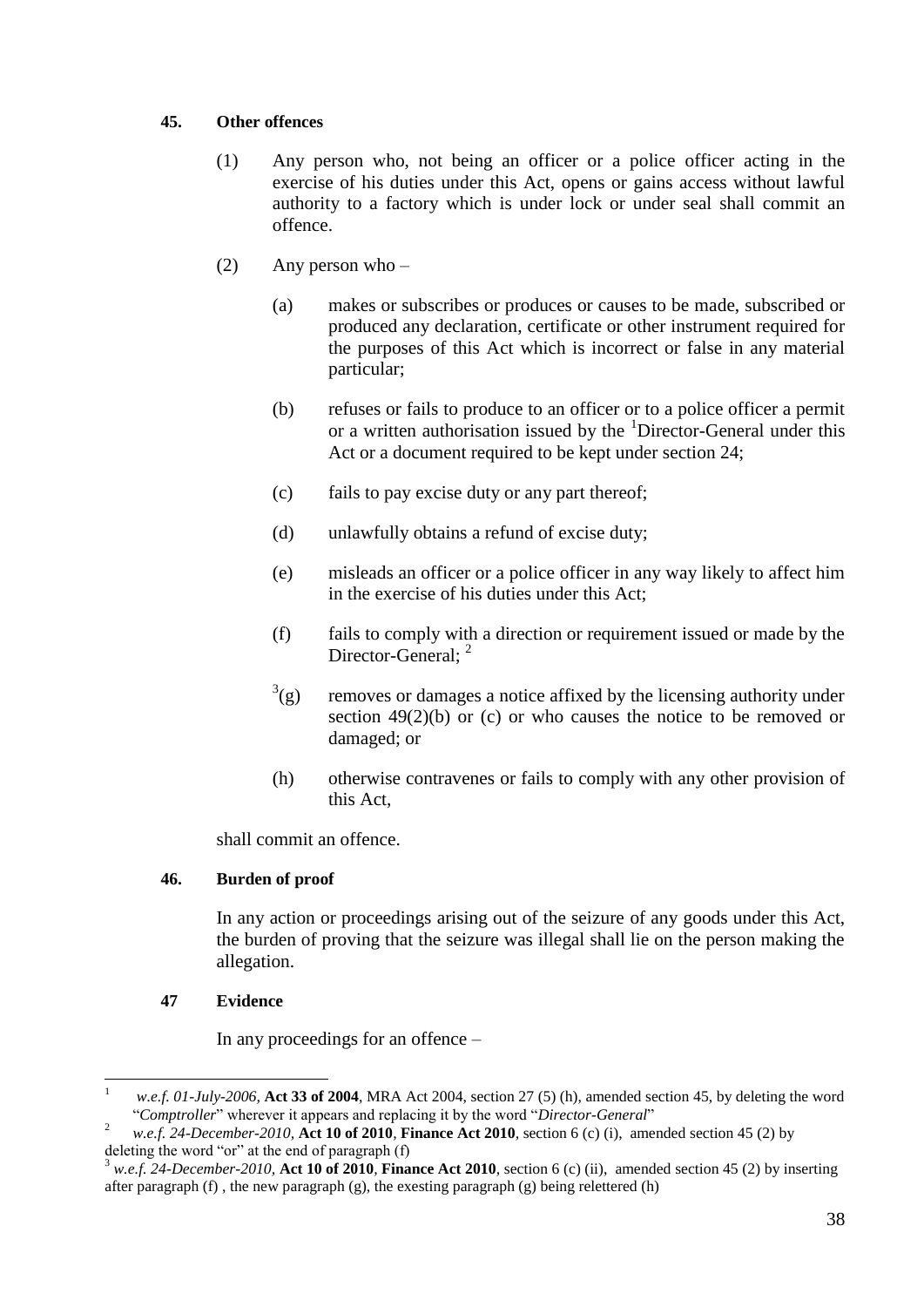- (a) the reading on any alcoholometer used by any person shall not be accepted in evidence unless it agrees with that of the standard alcoholometer kept at the <sup>1</sup>Director-General's Office;
- (b) any excisable goods found in a factory shall, unless the contrary is proved, be presumed to have been manufactured therein;
- (c) the presence of a still together with any wash or residue of wash on any premises shall, unless the contrary is proved, be evidence of the unlawful distillation of excisable goods; and
- (d) a certificate issued by the Director-General shall, unless the contrary is proved, be evidence of all the facts stated therein without proof of his handwriting.

#### **48. Penalties**

- (1) Any person who commits an offence in respect of which no specific penalty is provided shall, on conviction, be liable to a fine not exceeding 50,000 rupees and to imprisonment for a term not exceeding 2 years.
- (2) Any person who commits an offence under this Act shall on conviction, be liable to pay, in addition to the penalty imposable for such offence –
	- (a) any excise duty, customs duty and  $2$  value added tax due on the goods which are the subject-matter of the offence; and
	- (b) the licence fee, payable, if any.

#### $349.$ **49. Disciplinary action against licensee**

- (1) Without prejudice to the other provisions of this Act, the licensing authority may, at any time, refuse to renew, or may suspend for such period as he may determine, or revoke or cancel from such date as he may determine, any licence where –
	- (a) any information furnished by the applicant for the issue or renewal of the licence was, at the time when the information was furnished, false in a material respect or was subject to a material omission;

#### **"***49.Suspension and cancellation of licence*

 $\overline{a}$ 

<sup>1</sup> *w.e.f. 01-July-2006,* **Act 33 of 2004**, MRA Act 2004, section 27 (5) (h), amended section 47, by deleting the word "*Comptroller*" wherever it appears and replacing it by the word "*Director-General*"

<sup>2</sup> *w.e.f.* 7-September-1998, **Act 2 of 1998**, VAT Act 1998, section 74 (4) (c), amended section 48 (2) (a), by deleting the words "*sales tax*" and replacing them by the words "*value added tax*"

<sup>3</sup> *w.e.f. 24-December-2010,* **Act 10 of 2010***,* **Finance Act 2010***,* section 6 (d), amended the Excise Act by repealing section 49 which is

*<sup>(1)</sup> The <sup>3</sup>Court before which a licensee is convicted for an offence may suspend any licence held by him for such period as it thinks fit or cancel the licence.*

*<sup>(2)</sup> Where a licence is suspended or cancelled under subsection (1), no refund of the licence fee paid shall be made in respect of the unexpired portion of the licence."*

and replacing it by the new section 49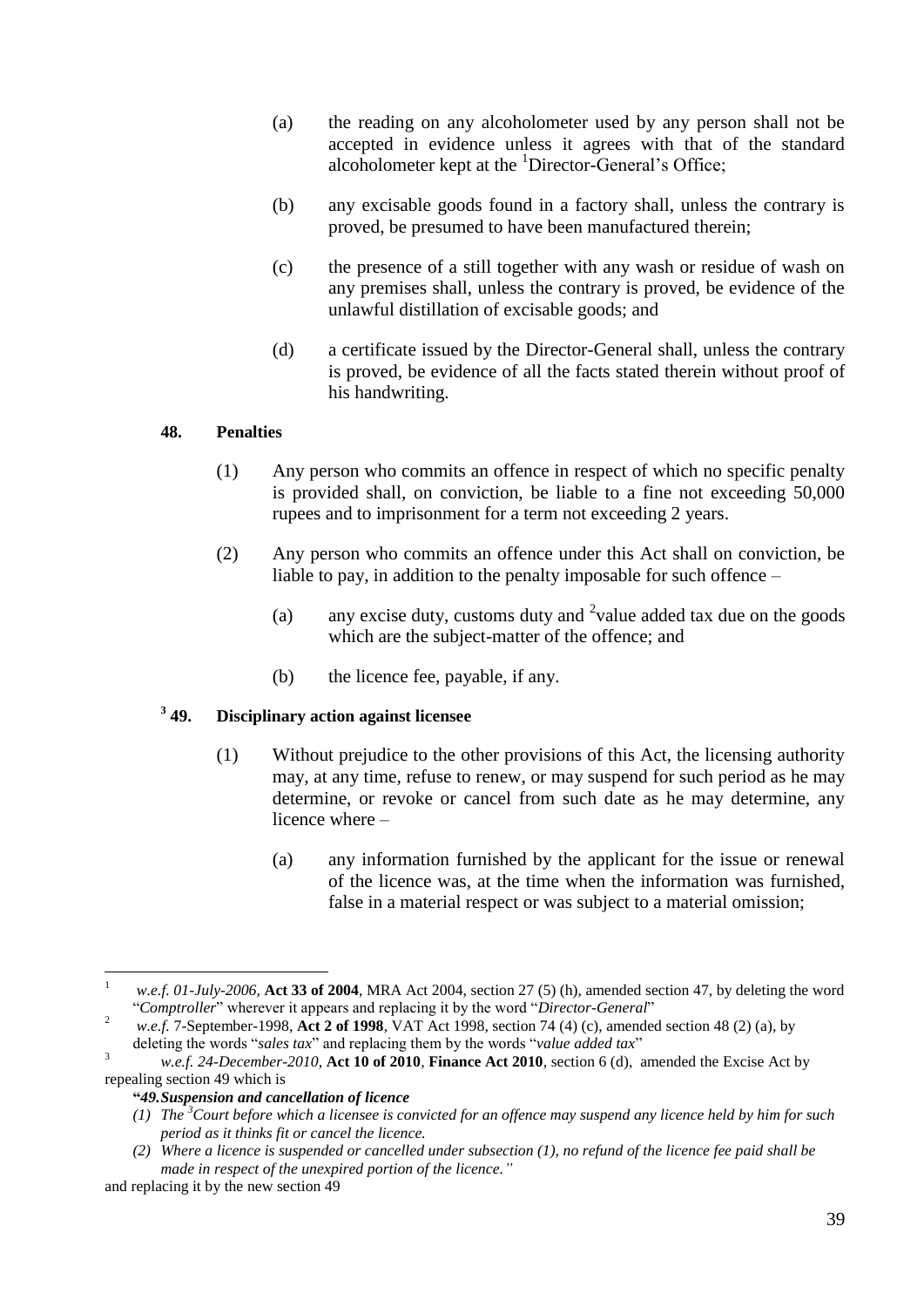- (b) any substantial shareholder within the meaning of the Companies Act or director or manager of the licensee is convicted of an offence under this Act or of any offence involving fraud or dishonesty, or is in breach of regulations made under this Act;
- (c) the licensee knowingly or recklessly supplies to the licensing authority material information that is false or misleading;
- (d) the licensee, an employee of the licensee or any other person acting on behalf of the licensee has failed to comply with any condition of the licence and has not complied with such condition within such period as the licensing authority may allow after delivery of a written notice to the licensee requiring such failure to be remedied within a specified period;
- (e) the licensing authority has reasonable grounds to suspect that the licensee has transferred, assigned or sublet the licence or is only nominally the true licensee;
- (f) without the prior written consent of the licensing authority, the licensee sells, alienates or ceases to operate at any of the premises to which his licence relates;
- (g) the licensee fails to pay his licence fees under this Act;
- (h) the licensee fails to pay, or furnish security for the payment of, any duty or tax or to fulfill his obligations under any Revenue Law;
- (i) the licensee, an employee of the licensee or any other person acting on behalf of the licensee has failed to comply with this Act;
- (j) the licensee, or in the case of a company, any director, manager or officer of that company, is no longer a fit and proper person;
- (k) the premises to which the licence relates cease, in the opinion of the Commissioner, to be suitable for the purposes for which they were licensed;
- (l) the licensee is or becomes disqualified from holding a licence;
- (m) the licensee contravenes any provision of this Act or is in breach of any condition of his licence;
- (n) the licensee fails to comply with any notice given by the Director-General under any Revenue Law;
- (o) the business of the licensee has been conducted in such a way as to be a danger to public health, public order or public safety;
- (p) the licensee has acted in a dishonourable, improper, fraudulent, dishonest or immoral manner, or has engaged in any violent conduct on the premises to which the licence relates; or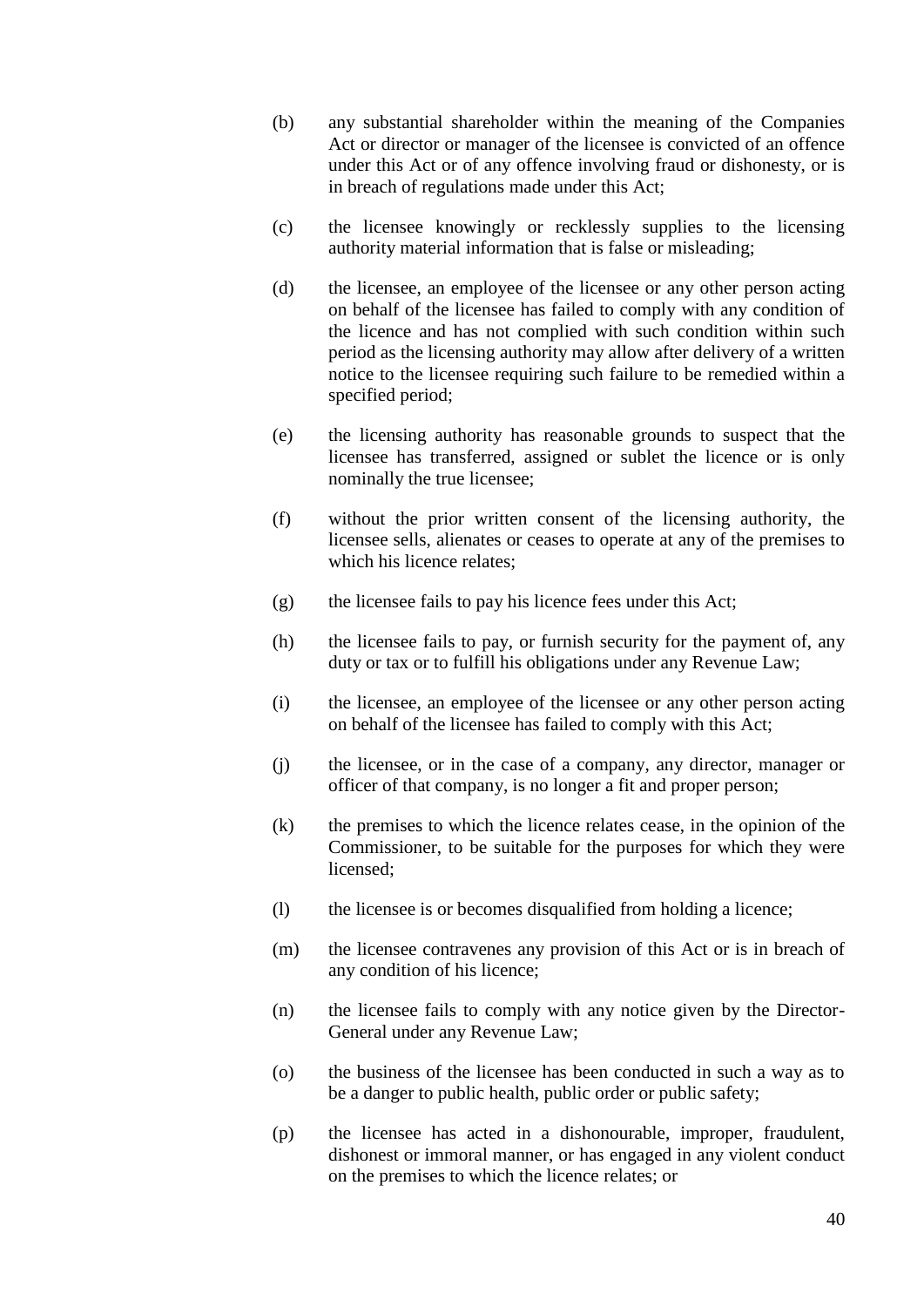- (q) the licensee is convicted of permitting drunkenness or violent, riotous, disorderly or immoral conduct on premises to which the licence relates.
- (2) (a) While a licence is suspended, the holder shall not, to the extent of the suspension and during the period of the suspension, be authorised to permit, undertake, participate or engage in the business specified in the licence.
	- (b) The licensing authority shall, on suspension of a licence, affix a notice of the suspension specifying the duration of the suspension in a conspicuous place of the licensed premises.
	- (c) Where a licence is revoked or cancelled, the licensing authority shall affix a notice of the revocation or cancellation in a conspicuous place of the licensed premises during a period of 14 days as from the date of the revocation or cancellation.
- (3) The licensing authority shall, subject to subsection (4), before the suspension, revocation or cancellation of a licence, by written notice inform the licensee of the reasons for the proposed suspension, revocation or cancellation and request the licensee to submit to the licensing authority, within 14 days of the notification, written reasons why the licence should not be suspended, revoked or cancelled.
- (4) Where the licensing authority is of opinion that a licence is to be suspended, revoked or cancelled with immediate effect, written notice of the suspension, revocation or cancellation and the reasons therefor shall be given to the licensee forthwith, and the licensee shall be entitled to submit to the licensing authority, within 14 days of the notification, written reasons why the licence should be reinstated.
- (5) The licensing authority may, at any time, reinstate any licence suspended under subsection (1), but shall not do so unless the reason for the suspension has ceased to exist.
- (6) Where the licensing authority suspends, revokes or cancels a licence, no refund of the licence fee shall be made or compensation paid in respect of the period of the suspension or the unexpired period of the licence.
- (7) The holder of a licence which has been revoked or cancelled shall, on receipt of a notification to that effect by the licensing authority, within 7 days, surrender the licence to the licensing authority.
- (8) Any person who fails to comply with subsection (7) shall commit an offence.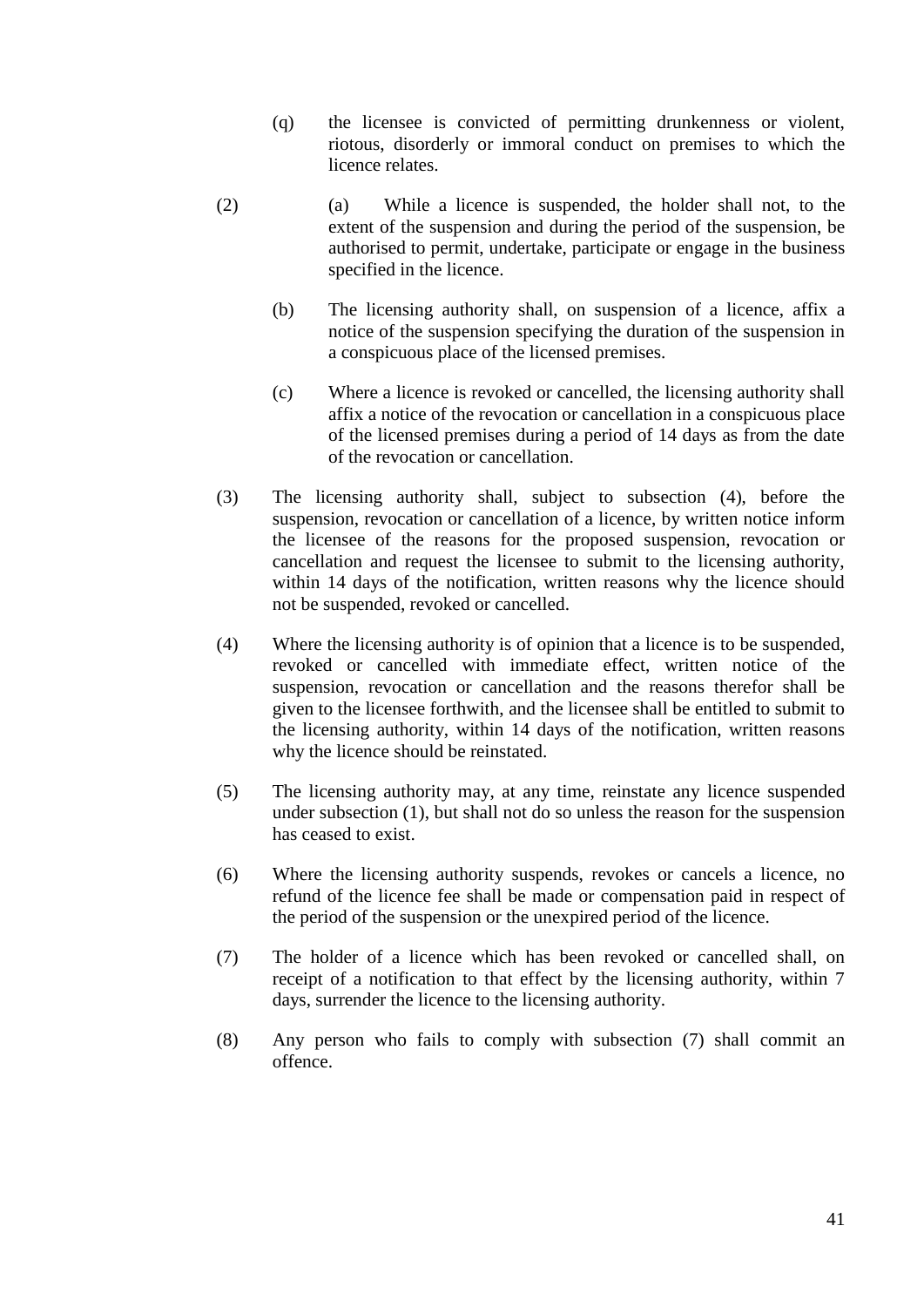#### **50. Compounding of offences**

- $^{1}(1)$ (1) (a) The Director-General may <sup>2</sup> compound any offence committed by any person against this Act, where such person agrees in writing to pay such amount acceptable to the Director-General representing –
	- (i) any excise duty unpaid; and
	- (ii) a penalty not exceeding the maximum pecuniary penalty imposable under this Act for such offence.
	- (b) For the purposes of paragraph (a), the Director-General shall chair a committee which shall consist of 3 of the officers of the management team of the Authority.
- (2) Every agreement under subsection (1) shall be signed by the  $3$ Director-General and the person and witnessed by an officer.
- (3) Every agreement under this section shall be final and conclusive and a copy shall be delivered to the person.
- (4) On compounding an offence under subsection (1), the Director-General may order the forfeiture of any excisable goods, apparatus, material, vehicle or other article seized under section 34 and produced to him.
- (5) Where the Director-General compounds an offence under subsection (1) and the fine imposed by him is paid, no further proceedings shall be taken in respect of the offence so compounded against the person on whom the fine is imposed.
- (6) Where the whole or part of any fine imposed by the Director-General is not paid, the Director-General shall send a copy of his order to the District Court of Port Louis and that <sup>4</sup>Court shall proceed to enforce the payment of the amount due in the same manner as if it had imposed the fine.

*(b) a penalty not exceeding the maximum pecuniary penalty imposable under this Act for such offence or act.*" *and replacing it by the new subsection (1)*

 $\mathbf{1}$ <sup>1</sup> *w.e.f. 01-July-2006,* **Act 33 of 2004**, MRA Act 2004, section 27 (5) (f), amended section 50 by deleting subsection 1 which is

*<sup>&</sup>quot;(1)The Comptroller may, with the concurrence of the Unified Revenue Board, compound any offence or act committed by any person against this Act, where such person agrees in writing to pay such amount acceptable to the Comptroller representing -*

*<sup>(</sup>a) any excise duty unpaid; and*

<sup>2</sup> *w.e.f. 30-June-1999,* **Act 10 of 1998**, Finance Act 1998, section 2 (b), amended section 50 (1), by deleting the words "*Unified Revenue Board*" and replacing them by the words "*Revenue Authority established under the Unified Revenue Act 1983*"

<sup>3</sup> *w.e.f. 01-July-2006,* **Act 33 of 2004**, MRA Act 2004, section 27 (5) (h), amended section 50, by deleting the word "*Comptroller*" wherever it appears and replacing it by the word "*Director-General*"

<sup>4</sup> *w.e.f. 03-November-2008*, **Revised laws of Mauritius** of 2007, amended section 50, by deleting the word "*court*" wherever it appears and replacing it by the word "*Court*".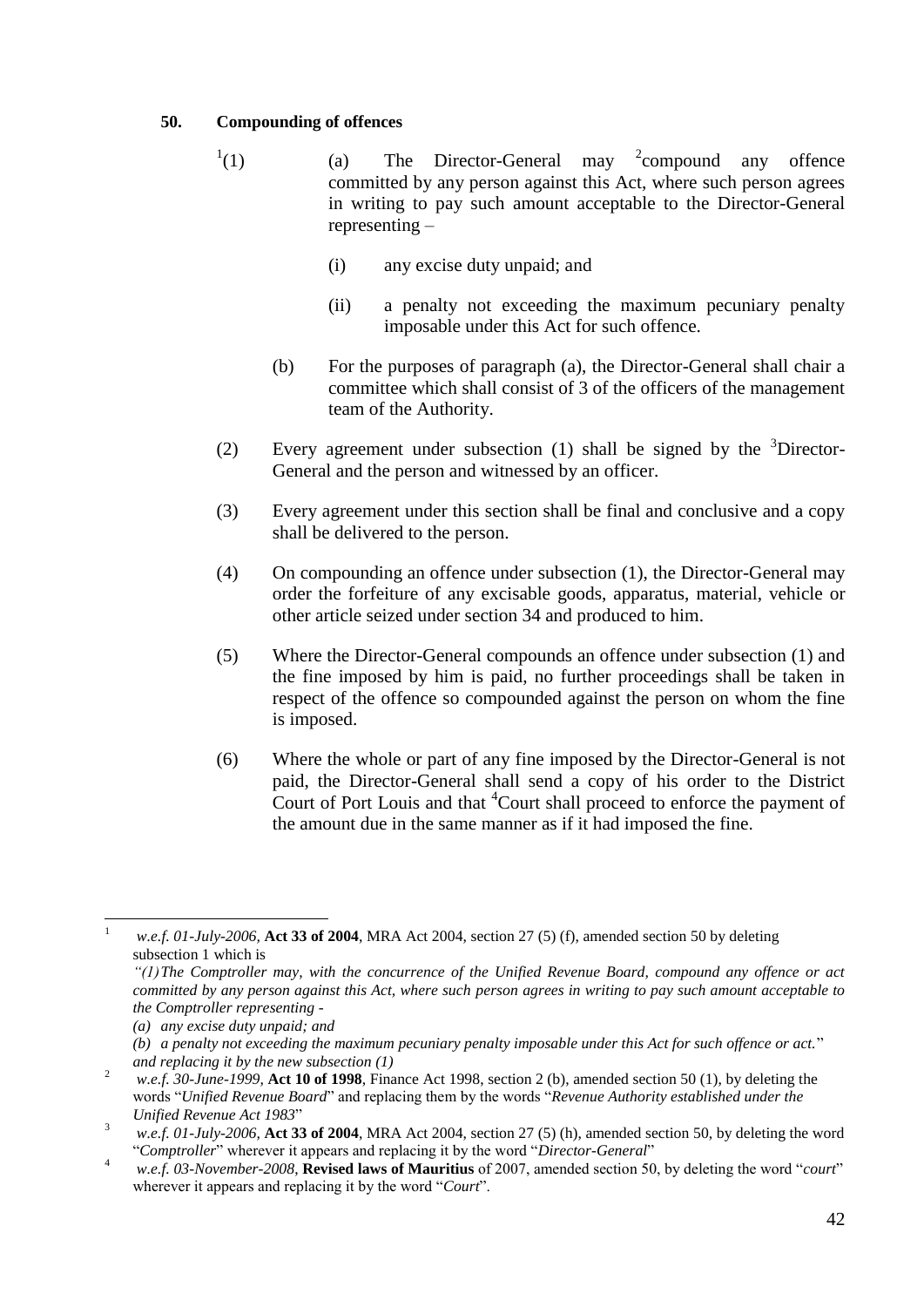## **PART VII – MISCELLANEOUS**

#### **51. Cessation of business**

- (1) Where the holder of a licence specified in Part I or Part II of the Second Schedule intends to cease carrying on business, he shall give written notice to the Licensing Authority and public notice of his intention in the *Gazette* and in 2 daily newspapers.
- (2) Where a manufacturer ceases to hold a licence he shall
	- (a) not later than 10 days after the date on which he ceases to hold the licence, submit all entries and pay to the  $1$ Director-General the excise duty due on all excisable goods remaining in his factory; or
	- (b) with the approval of the Director-General, transfer the excisable goods to another factory.
- (3) For the purposes of subsection 2 (a), the excise duty shall be due on excisable goods at such stage of their manufacture as may be prescribed.
- (4) Where a manufacturer ceases to hold a licence, no excisable goods labelled by him shall, except with the Director-General's written authorisation, be sold, or stored, exposed or offered for sale after a period of 6 months from the date on which he ceases to hold the licence.

#### **52. Refund of excise duty**

- (1) Any person may make an application to the  ${}^{2}$ Director-General in a form approved by him within 3 years from the date on which the excise duty was paid for a refund of any excise duty paid in excess.
- (2) Subject to subsection (3), where the Director-General is satisfied that the applicant is entitled to a refund, he shall order the refund of excise duty to be made.
- (3) No refund of excise duty which is less than 100 rupees shall be made.
- (4) Where a claim for refund of` excise duty is made and the Director-General is not satisfied that the claimant is entitled to a refund, he shall give written notice to the claimant of his decision.
- (5) Where the claimant is dissatisfied with the decision of the Director-General under subsection (4), he may <sup>3</sup>lodge written representations with the <sup>1</sup>Clerk

 $\mathbf{1}$ <sup>1</sup> *w.e.f. 01-July-2006,* **Act 33 of 2004**, MRA Act 2004, section 27 (5) (h), amended section 51, by deleting the word "*Comptroller*" wherever it appears and replacing it by the word "*Director-General*"

<sup>2</sup> *w.e.f. 01-July-2006,* **Act 33 of 2004**, MRA Act 2004, section 27 (5) (h), amended section 52, by deleting the word "*Comptroller*" wherever it appears and replacing it by the word "*Director-General*"

<sup>&</sup>lt;sup>3</sup> *w.e.f. 11-August-2001*, **Act 23 of 2001**, Finance Act 2001, section 7 (d), amended section 52 (1), by deleting the words "*appeal to the Tribunal in accordance with the Tax Appeal Tribunal Act 1984*" and replacing them by the words "*lodge written representations with the Secretary, Assessment Review Committee, in accordance with section 8E of the Unified Revenue Act 1983*"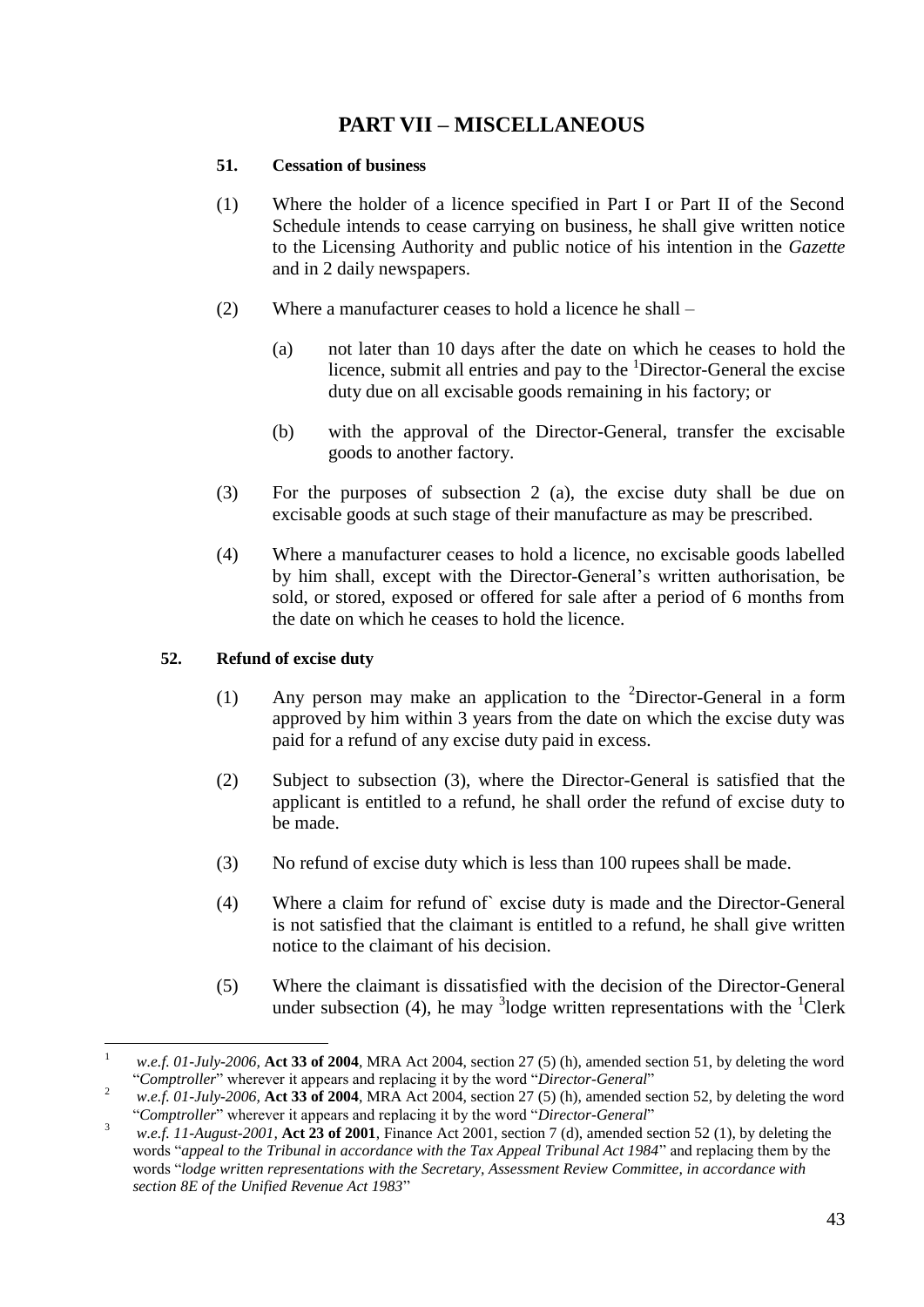to the Assessment Review Committee, in accordance with section 19 of the Mauritius Revenue Authority Act<sup>2</sup>.

#### **53. Erroneous refund, remission, exemption or reduction**

- (1) Where any person has benefited through error from a remission, exemption, refund or reduction of excise duty, he shall be liable to pay the amount of excise duty which has been erroneously remitted, exempted, refunded or reduced on a demand being made by the <sup>3</sup>Director-General within 3 years from the date of the excise duty having been erroneously remitted, exempted, refunded or reduced.
- (2) The Director-General may, by written notice, order the person under subsection (1) to pay, within 30 days of the notice, the excise duty which has been erroneously remitted, exempted, refunded or reduced.

#### **54. <sup>4</sup>Powers of minister**

(Repealed by Finance Act 15 of 2006 w.e.f 10 JANUARY 2007)

#### **55. Jurisdiction of magistrates**

- (1) Notwithstanding
	- (a) section 114 (2) of the Courts Act; and
	- (b) section 72 (5) of the District and Intermediate Courts (Criminal Jurisdiction) Act,

a Magistrate shall have jurisdiction to try an offence under this Act or, any regulations made under this Act and may impose any penalty provided by this Act.

 $^{5}(2)$ (2) The prosecution for an offence under any of the sections of  $\frac{1}{1}$ this Act specified in the Fourth Schedule to the Mauritius Revenue Authority Act

<sup>4</sup> *w.e.f. 10-Jan-2007,* **Act 15 of 2006**, **Finance Act 2006**, section 10 (h), amended the excise act by repealing section 54 which is

- "*54.Powers of Minister*
- *The Minister may -*

<sup>5</sup> *w.e.f. 01-July-2006,* **Act 33 of 2004**, MRA Act 2004, section 27 (5) (g), amended section 55 by adding the new subsection (2), the existing provision being numbered (1) accordingly

 $\mathbf{1}$ <sup>1</sup> *w.e.f 01-July-2006,* **Act 33 of 2004**, MRA Act 2004, section 27 (5) (b), amended section 52 (5), by deleting the words "*Secretary, Assessment Review Committee, in accordance with section 8E of the Unified Revenue Act 1983*" and replacing it by the words "the *Clerk to the Assessment Review Committee in accordance with section 19 of the Mauritius Revenue Authority Act 2004"*

<sup>&</sup>lt;sup>2</sup> *w.e.f. 03-November-2008*, **Revised laws of Mauritius** of 2007, amended section 52 (5), by deleting the word "*2004*".

<sup>3</sup> *w.e.f. 01-July-2006,* **Act 33 of 2004**, MRA Act 2004, section 27 (5) (h), amended section 53, by deleting the word "*Comptroller*" wherever it appears and replacing it by the word "*Director-General*"

*<sup>(</sup>a) (i) order the remission or the refund of the whole or part of any excise duty payable under this Act; (ii) authorise a person to distil at his factory, alcohol by traditional method and manufacture rum from the product of his distillation on payment of such fee as he may determine, on such conditions as he thinks fit;*

*<sup>(</sup>b) by regulations, fix the maximum price at which any excisable goods may be sold."*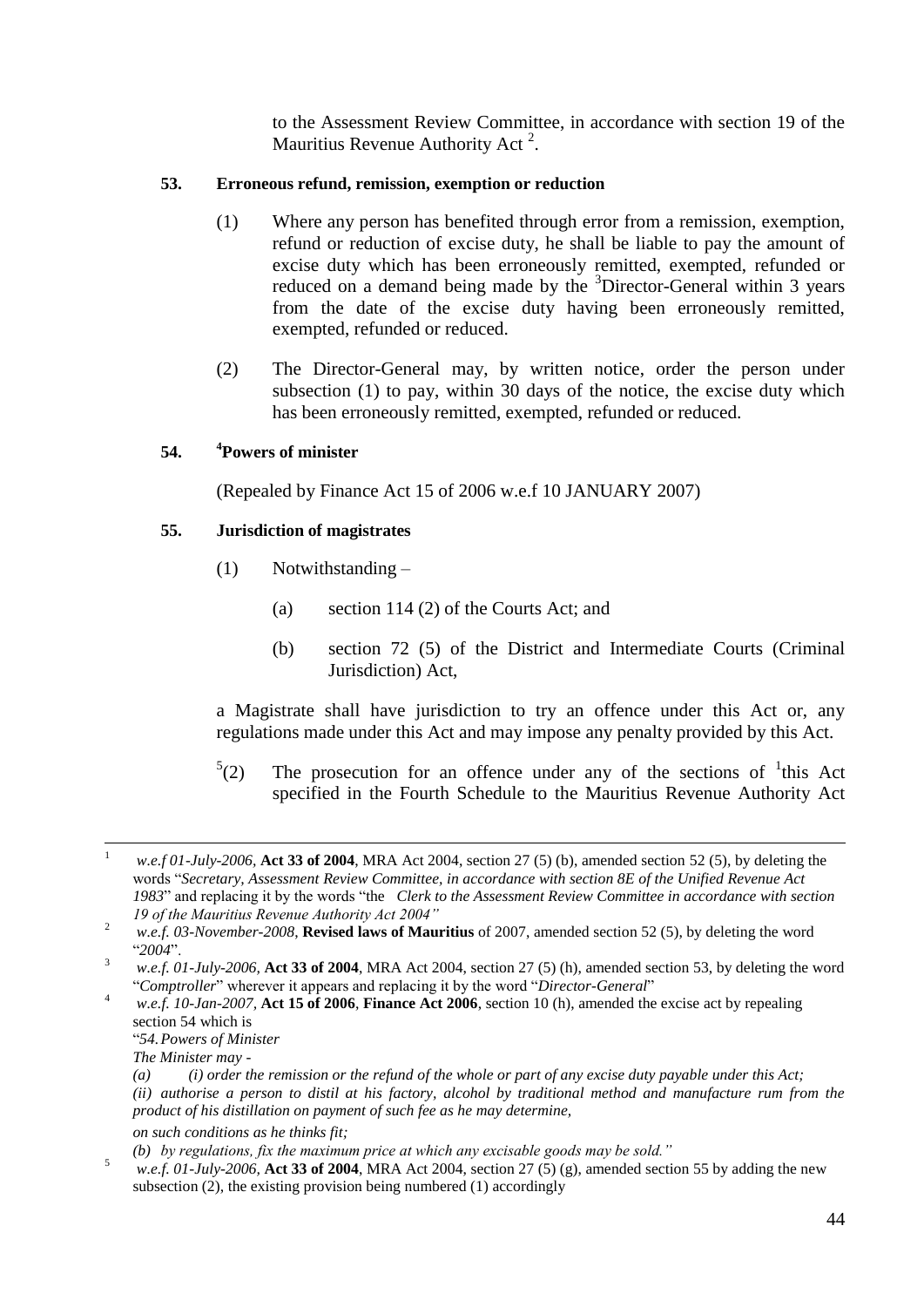2004 shall take place, at the discretion of the Director of Public Prosecutions, before a Judge sitting without a jury, the Intermediate Court or a District Court.

#### **56. Application of act**

- (1) Subject to subsection (2), this Act shall apply to the Island of Mauritius.
- (2) The Minister may by regulations extend any provision of this Act with such modifications, qualifications, adaptations and exceptions as he may determine, to any island, other than the Island of Mauritius, comprised in the State of Mauritius.
- (3) This Act shall be in addition to, and not in derogation from
	- $(a)$   $2$
	- (b) the Local Government Act in so far as it relates to licences.

#### **57. Regulations**

- (1) The Minister may
	- (a) make such regulations as he thinks fit for the purposes of this Act;
	- (b) by regulations, amend the Schedules.
	- (2) Any regulations made under this section may provide for the levying of fees and charges.
	- $3(3)$ Regulations made under subsection  $(1)$  may provide that any person who contravenes them shall commit an offence and shall, on conviction, be liable to a fine not exceeding 50,000 rupees and to imprisonment for a term not exceeding 2 years and that excisable goods which are the subject matter of the contravention shall be liable to forfeiture.

 $\mathbf{1}$ <sup>1</sup> *w.e.f. 01-July-2006*, **Act 15 of 2006**, **Finance Act 2006**, section 10 (i), amended section 55 (2), by deleting the words "*the enactment*" and replacing them by the words "*this Act*"

<sup>2</sup> *w.e.f. 03-November-2008*, **Revised laws of Mauritius** of 2007, amended section 56 (3), by deleting the words "*the Licenses Act 1992, and*".

<sup>3</sup> *w.e.f. 07-August-2006*, **Act 15 of 2006**, **Finance Act 2006**, section 10 (j), amended section 57, by adding immediately after subsection (2), the subsection (3)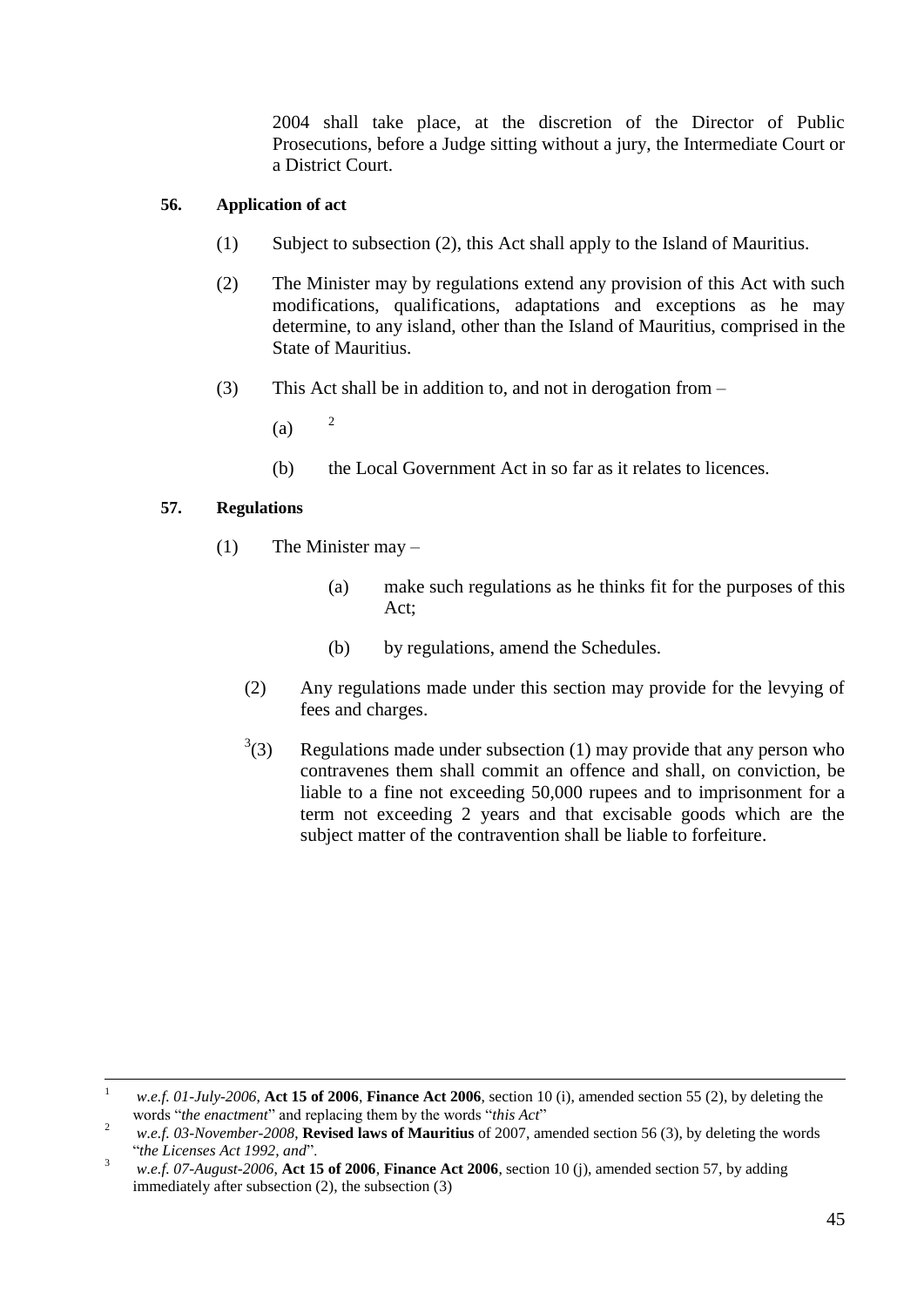#### **1 2 57A. Transitional provisions**

- (1) Subject to subsections (2) and (3), an existing licensee shall, on renewal of his existing licence on or after 1 January 2011, obtain a licence under Part II of the Second Schedule corresponding to his existing licence, as specified in the Third Schedule.
- (2) A person who, on 31 December 2010, holds the licence of "Wholesale dealer in liquor and alcoholic products (Co-operative Store)" specified in Part II of the repealed Second Schedule, shall, on renewal of his licence on or after 1 January 2011, obtain the licence of "Dealer in liquor and alcoholic products (Wholesale)" specified in Part I of the Second Schedule.
- (3) A person who, on 31 December 2010, holds the licence of "Shipchandler (liquor and alcoholic products)" specified in Part II of the repealed Second Schedule, shall, on renewal of his licence on or after 1 January 2011, obtain the licence of "Shipchandler – Liquor and alcoholic products" specified in Part I of the Second Schedule.
- (4) In this section –

"existing licence" means a licence under **Part II of the repealed Second**  Schedule;

"existing licensee" means a person who holds an existing licence on 31 December 2010;

"repealed Second Schedule" means the Second Schedule before the commencement of section 5(g) of the Finance (Miscellaneous Provisions) Act 2010.

- **58. <sup>3</sup> -**
- **59. -**

 $\mathbf{1}$ <sup>1</sup> *w.e.f. 07-August-2006*, **Act 15 of 2006**, **Finance Act 2006**, section 10 (k), amended the excise act, by adding immediately after section 57, the new section 57A

<sup>2</sup> *w.e.f. 24-December-2010,* **Act 10 of 2010***,* **Finance Act 2010***,* section 6 (e), amended the Excise Act by repealing section 57A which is

**<sup>&</sup>quot;***57A. TRANSITIONAL PROVISIONS*

*Any order for remission or refund of excise duty under section 54 shall lapse on 1 October 2006."* and replacing it by the new section 57A.

<sup>3</sup> *w.e.f. 15-December2001*, **Revised laws of Mauritius** 2000, amended section 58 and 59 as per revised laws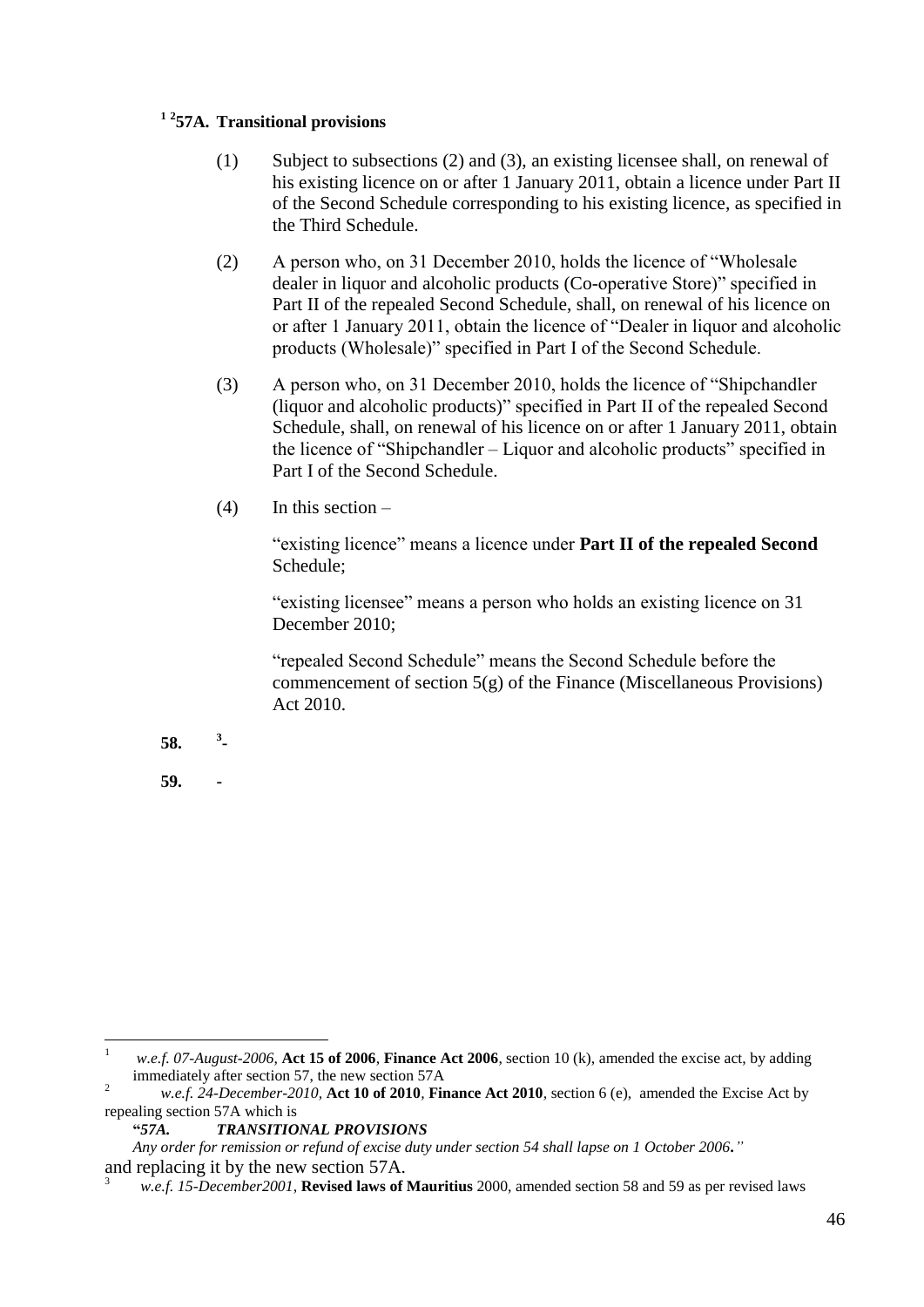#### 1 **FIRST SCHEDULE**

*2 (sections 2, 3 and 3A)*

For the purposes of this Schedule -

 $\overline{a}$ 

- (1) Any goods specified in column 2 shall mean the goods which fall under the corresponding heading number and H.S. code specified in column 1.
- (2) The heading numbers and the H.S. codes specified in column 1 refer to the heading numbers and, where applicable, to the H.S. codes of Part I of the First Schedule to the Customs Tariff Act.
- (3) The value at importation referred to in column 4 of Part I shall mean the value of the goods as determined in accordance with the Customs Act 1988.
- (4) "Absolute alcohol" means 100 per cent alcohol by volume.
- (5) (a) Where it is specified in Part I that the taxable base is "ad valorem", the taxable base shall be the price at which the goods are sold or offered for sale by a manufacturer at the time the entry for the removal of the goods is approved under section 4(2) of the Act exclusive of -
	- (i) the excise duty payable on those goods; and
	- (ii) any customs duty and excise duty paid or payable on the raw materials used as input in their manufacture.
	- (b) For the purposes of determining the price referred to in paragraph (a), it shall be assumed -
		- (i) that the transaction is at arm's length;
		- (ii) that the price is the sole consideration for the sale of the goods; and
		- (iii) that no discount, rebate or allowance is granted on the goods.
	- (c) Where excisable goods are imported in bulk for bottling purposes, excise duty shall be payable after bottling at the time they are removed from the factory for home consumption at the rate applicable to the goods imported in bulk.
- $3(6)$ Where it is specified in column 6 of Part I that the date payable is "As specified in paragraph (6)", the date payable shall be the date of validation of the declaration.

<sup>1</sup> *w.e.f. 10-June-2006*, **Act 15 of 2006**, **Finance Act 2006**, section 10 (l), amended section the excise act by repealing Part I, Part II and Part III of the First Schedule and replacing them by the First Schedule set out in the Third Schedule FA 15 of 2006

<sup>2</sup> *w.e.f. 07-June-2008*, **Act 18 of 2008,** Finance (Miscellaneous Provisions) Act 2008, section 9 (d) (i), amended the excise act, in the First Schedule by deleting the words "sections 2 and 3" and replacing them by the words "sections 2, 3 and 3A"

w.e.f. 01-July-2008, **GN 107 of 2008,** regulation 3 (a), amended the excise act, in the First Schedule by repealing paragraph (6), which is

*<sup>&</sup>quot;(6) Where it is specified in column 6 of Part I that the date payable is "As specified in paragraph (6)", the date payable shall be -*

*<sup>(</sup>a) in respect of removals for each of the months July to May, not later than 7 days after the end of the month; and"* and replacing them by the new paragraph (6)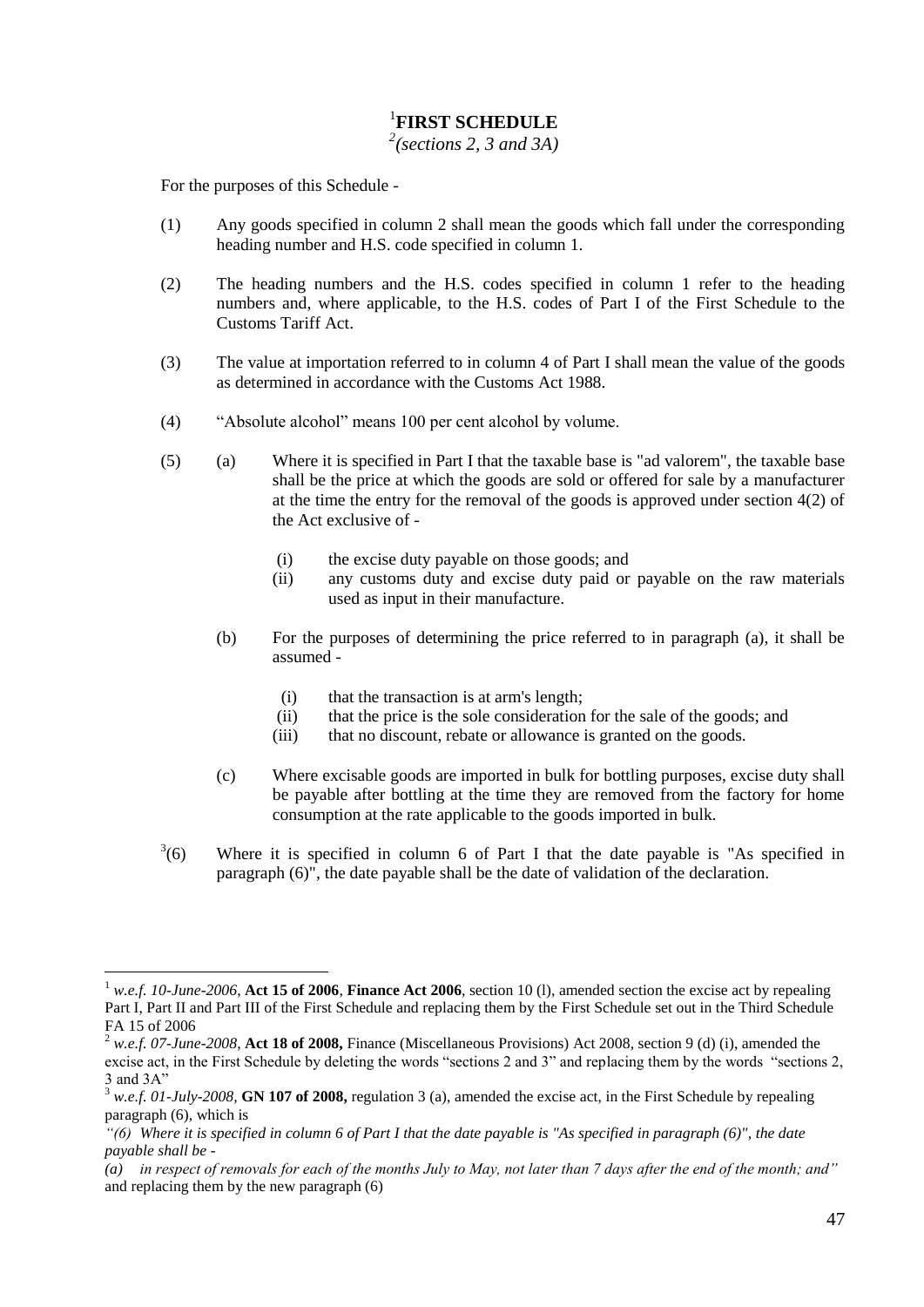# **<sup>208</sup>PART II – MID LEVY**

| Column <sub>1</sub>   |           | Column 2                                                                      | Column 3                   | Column 4                | Column 5                   | Column 6                                                                                                                                                                             |
|-----------------------|-----------|-------------------------------------------------------------------------------|----------------------------|-------------------------|----------------------------|--------------------------------------------------------------------------------------------------------------------------------------------------------------------------------------|
| <b>Heading</b><br>No. | H.S. Code | <b>Excisable goods</b>                                                        | <b>Statistical</b><br>Unit | <b>Taxable base</b>     | <b>Rate of MID</b><br>Levy | Date payable                                                                                                                                                                         |
| 2092701               |           | Coal; briquettes, ovoids and<br>similar solid fuels<br>manufactured from coal |                            |                         |                            |                                                                                                                                                                                      |
|                       |           | -Coal, whether or not<br>pulverised, but not<br>agglomerated                  |                            |                         |                            |                                                                                                                                                                                      |
|                       | 2701.11   | --Anthracite                                                                  | kg                         | Specific duty per<br>kg | 30 cents per<br>kg         | (a) At the time the entry for the goods<br>is validated in accordance with the<br>Customs Act in case of import<br>(b) As specified in paragraph (6) in<br>case of local manufacture |
|                       | 2701.12   | --Bituminous coal                                                             | kg                         | Specific duty per<br>kg | 30 cents per<br>kg         | (a) At the time the entry for the goods<br>is validated in accordance with the<br>Customs Act in case of import<br>(b) As specified in paragraph (6) in<br>case of local manufacture |

<sup>208</sup> *w.e.f. 07 June-2008,ACT 18/08, The Finance (Miscellaneous Provisions) Act 2008, section 9 (d) (iii), amended the First Schedule, by inserting after Part 1A, "Part II-MID Levy"*

<u>.</u>

<sup>&</sup>lt;sup>209</sup> w.e.f. 04 January-2011, **ACT 10/10**, The Finance (Miscellaneous Provisions) Act 2010, section 6 (f) (ii), amended the First Schedule, in Part II (from 15 cents per Kg to 30 cents per Kg)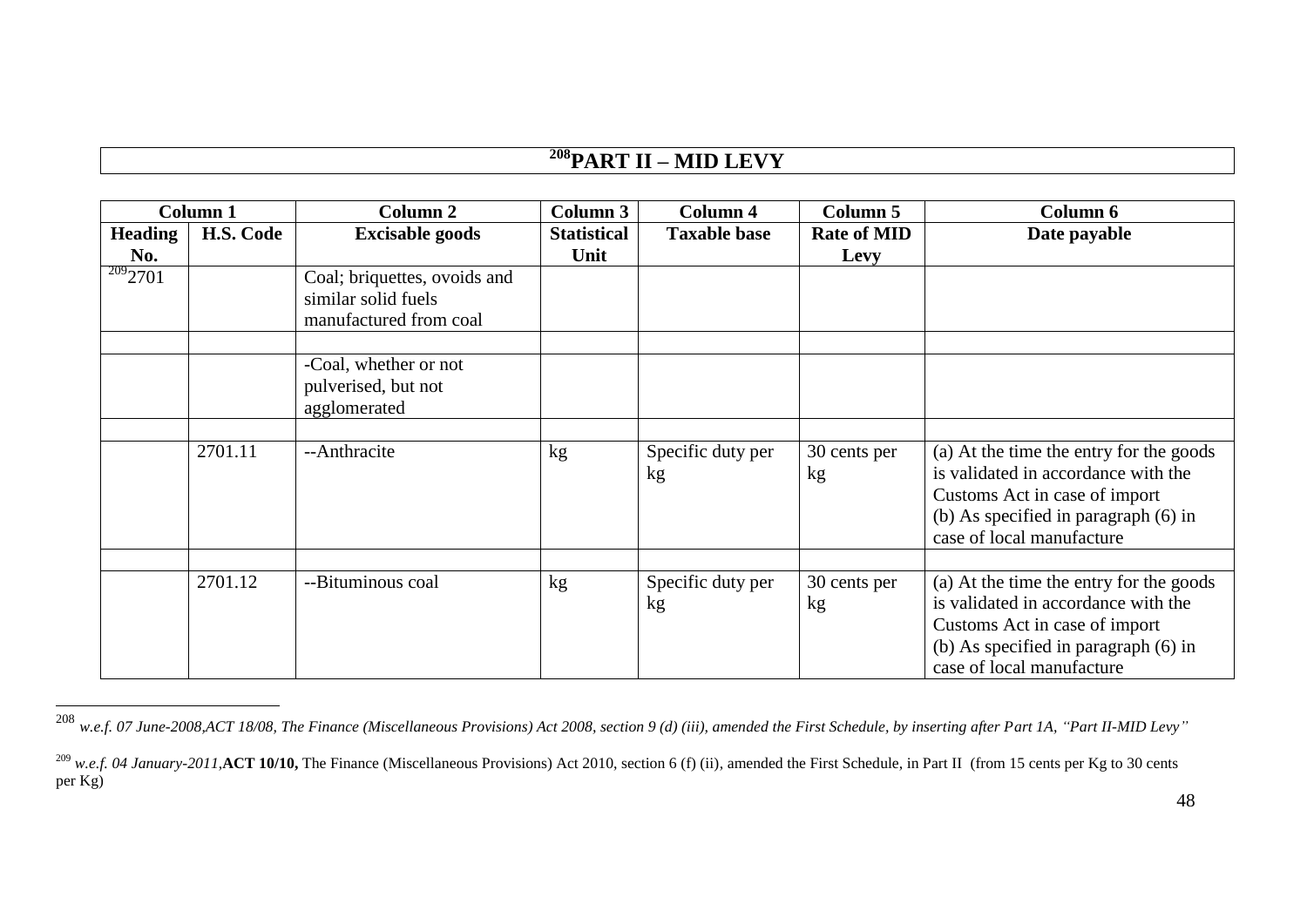| Column 1 |           | Column <sub>2</sub>                                                                                                                                                                                                                                                                                                                                 | Column 3           | <b>Column 4</b>         | Column 5           | Column 6                                                                                                                                                                             |
|----------|-----------|-----------------------------------------------------------------------------------------------------------------------------------------------------------------------------------------------------------------------------------------------------------------------------------------------------------------------------------------------------|--------------------|-------------------------|--------------------|--------------------------------------------------------------------------------------------------------------------------------------------------------------------------------------|
| Heading  | H.S. Code | <b>Excisable goods</b>                                                                                                                                                                                                                                                                                                                              | <b>Statistical</b> | <b>Taxable base</b>     | <b>Rate of MID</b> | Date payable                                                                                                                                                                         |
| No.      |           |                                                                                                                                                                                                                                                                                                                                                     | Unit               |                         | Levy               |                                                                                                                                                                                      |
|          |           |                                                                                                                                                                                                                                                                                                                                                     |                    |                         |                    |                                                                                                                                                                                      |
|          | 2701.19   | --Other coal                                                                                                                                                                                                                                                                                                                                        | kg                 | Specific duty per<br>kg | 30 cents per<br>kg | (a) At the time the entry for the goods<br>is validated in accordance with the<br>Customs Act in case of import<br>(b) As specified in paragraph (6) in<br>case of local manufacture |
| 2710     |           | Petroleum oils and oils<br>obtained from bituminous<br>minerals, other than crude;<br>preparations not elsewhere<br>specified or included,<br>containing by weight 70% or<br>more of petroleum oils or of<br>oils obtained from bituminous<br>minerals, these oils being the<br>basic constituents of the<br>preparations; waste oils.<br>-- Other: |                    |                         |                    |                                                                                                                                                                                      |
|          |           | --- Motor spirits, including aviation<br>spirit:                                                                                                                                                                                                                                                                                                    |                    |                         |                    |                                                                                                                                                                                      |
|          | 2710.1911 | ---- Aviation spirit                                                                                                                                                                                                                                                                                                                                | L                  | Specific duty per lltre | 30 cents per litre | (a) At the time the entry for the goods is validated<br>in accordance with the Customs Act in case of<br>import<br>(b) As specified in paragraph (6) in case of local<br>manufacture |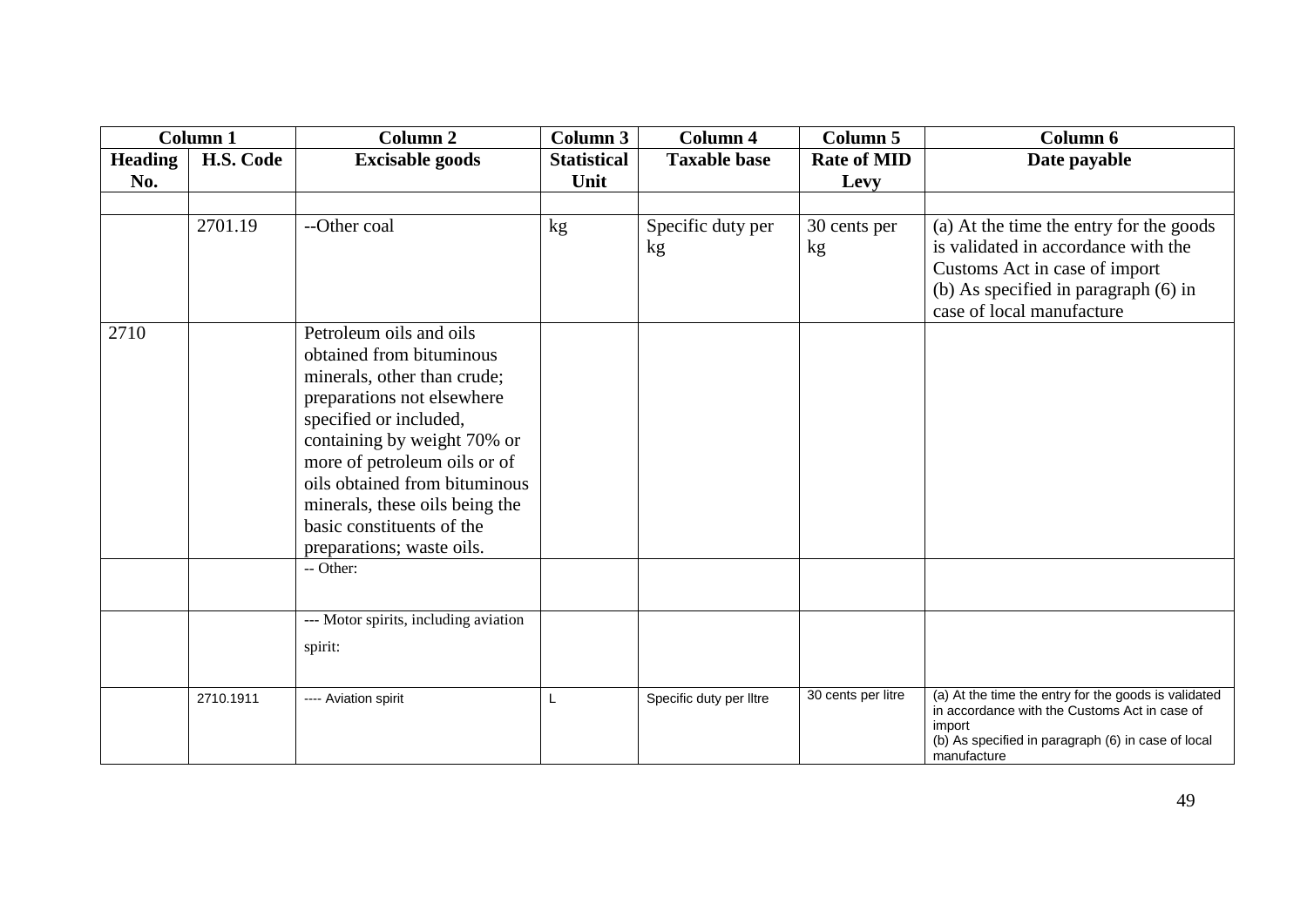| Column 1       |           | <b>Column 2</b>                                    | Column 3           | <b>Column 4</b>         | Column 5              | Column 6                                                                                                                                                                             |
|----------------|-----------|----------------------------------------------------|--------------------|-------------------------|-----------------------|--------------------------------------------------------------------------------------------------------------------------------------------------------------------------------------|
| <b>Heading</b> | H.S. Code | <b>Excisable goods</b>                             | <b>Statistical</b> | <b>Taxable base</b>     | <b>Rate of MID</b>    | Date payable                                                                                                                                                                         |
| No.            |           |                                                    | Unit               |                         | Levy                  |                                                                                                                                                                                      |
|                | 2710.1919 | ---- Other (Mogas)                                 | L                  | $\mathbf{u}$            | 30 cents per litre    | $\mathbf{u}$                                                                                                                                                                         |
|                | 2710.1920 | --- Spirit type jet fuel                           | L                  | $\mathbf{H}$            | 30 cents per<br>litre | $\mathbf{u}$                                                                                                                                                                         |
|                |           | --- Kerosene, including kerosene type<br>jet fuel: |                    |                         |                       |                                                                                                                                                                                      |
|                | 2710.1931 | ---- Jet fuel                                      | L                  | $\mathbf{u}$            | 30 cents per litre    | $\mathbf{H}$                                                                                                                                                                         |
|                | 2710.1939 | ---- Other                                         | L                  | $\mathbf{u}$            | 30 cents per litre    | $\mathbf{u}$                                                                                                                                                                         |
|                |           | --- Other medium oils and<br>preparations:         |                    |                         |                       |                                                                                                                                                                                      |
|                | 2710.195  | --- Gas oils                                       | L                  | Specific duty per lltre | 30 cents per litre    | (a) At the time the entry for the goods is validated<br>in accordance with the Customs Act in case of<br>import<br>(b) As specified in paragraph (6) in case of local<br>manufacture |
|                | 2710.196  | --- Fuel oils                                      | L                  | $\mathbf{u}$            | 30 cents per litre    |                                                                                                                                                                                      |
| 27.11          |           | Petroleum gases and other<br>gaseous hydrocarbons. |                    |                         |                       |                                                                                                                                                                                      |
|                |           | - Liquefied:                                       |                    |                         |                       |                                                                                                                                                                                      |
|                | 2711.13   | -- Butanes                                         | kg                 | Specific duty per kg    | 30 cents per kg       | $\mathbf{u}$                                                                                                                                                                         |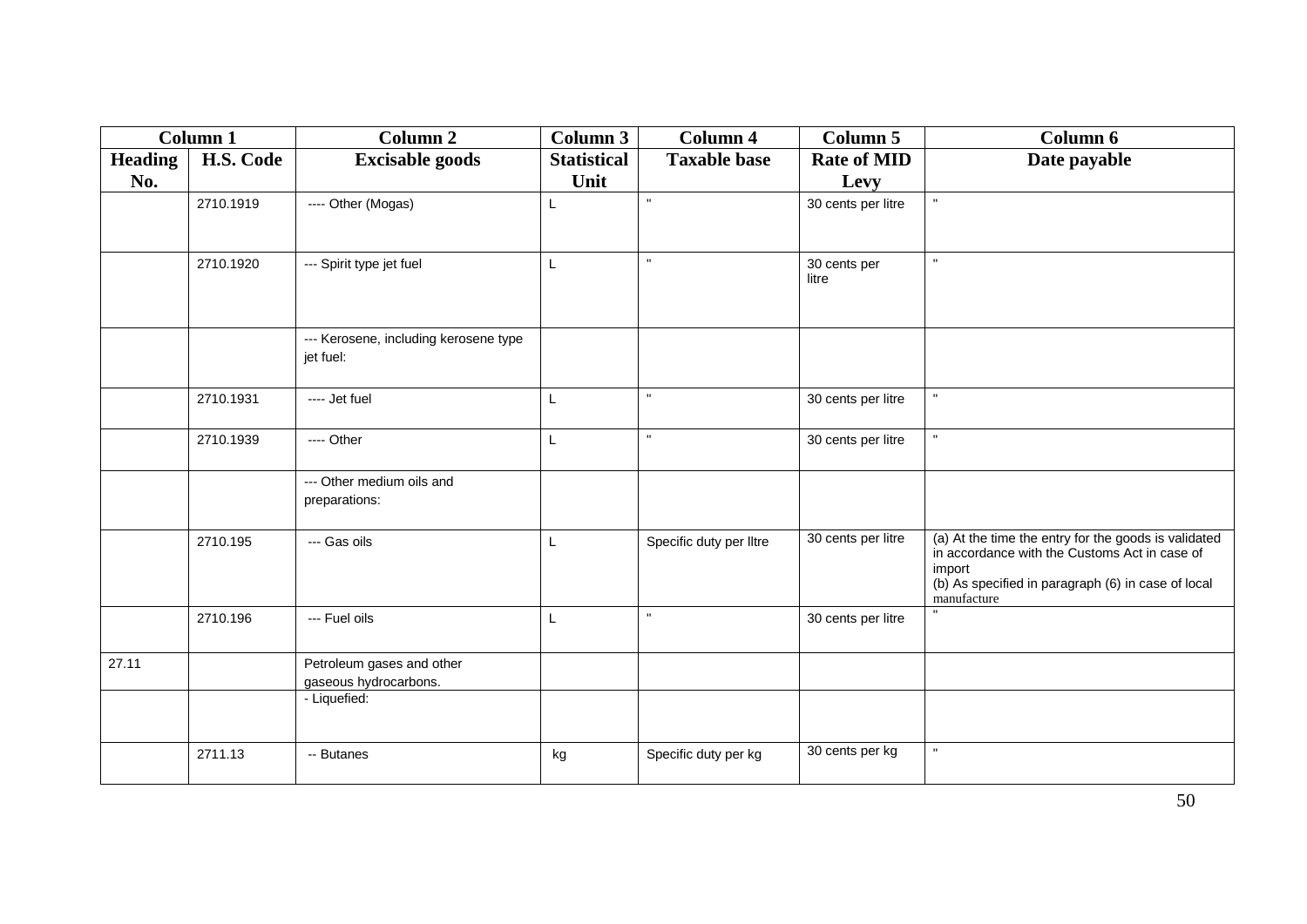## 1 **PART III - CO<sup>2</sup> LEVY OR CO<sup>2</sup> REBATE**

#### **Sub-Part A – Motor Cars**

| <b>Heading</b><br>No. | Column 1<br>H.S. Code | Column <sub>2</sub><br><b>Excisable goods</b>                                                                                                                                                                                        | Column 3<br>Date payable                                                                                                                 |
|-----------------------|-----------------------|--------------------------------------------------------------------------------------------------------------------------------------------------------------------------------------------------------------------------------------|------------------------------------------------------------------------------------------------------------------------------------------|
| 87.03                 |                       | Motor cars and other<br>motor vehicles principally<br>designed for the transport<br>of persons (other than<br>those of heading No.<br>87.02), including station<br>wagons and racing cars.                                           | (a) At the time<br>the entry for<br>the goods is<br>validated in<br>accordance<br>with the<br><b>Customs Act</b><br>in case of<br>import |
|                       |                       |                                                                                                                                                                                                                                      | $(b)$ As<br>specified in<br>paragraph (6)<br>in case of<br>local<br>manufacture                                                          |
|                       |                       | - Other vehicles, with<br>spark-ignition internal<br>combustion reciprocating<br>piston engine, excluding<br>vehicles specially<br>designed for travelling on<br>snow, golf cars and<br>similar vehicles,<br>ambulances and hearses: |                                                                                                                                          |

-- Of a cylinder capacity

<u>.</u>  $^1$  *w.e.f. 13-July-2011*, **Act 19 of 2011***, Excise (Amendment) Act 2011, section 6 (b), amended the First* Schedule to the principal Act, by repealing Part III which is: "

| <b>PART III</b> |                  |                                                           |                         |
|-----------------|------------------|-----------------------------------------------------------|-------------------------|
| <b>Item No</b>  | Bodies,          | <b>Description of goods</b>                               | Rate of MID Levy *      |
|                 | organisations or |                                                           |                         |
|                 | persons          |                                                           |                         |
|                 | Airlines         | (a) Aviation spirit falling under H.S. Code 2710.1911     | <u>0 cent</u> per litre |
|                 |                  |                                                           |                         |
|                 |                  | (b) Spirit type jet fuel falling under H.S. Code 2710.192 | 0 cent per litre        |
|                 |                  |                                                           |                         |
|                 |                  | (c) Jet fuel falling under H.S. Code 2710.1931            | 0 cent per litre        |
|                 |                  |                                                           |                         |
|                 |                  | (Added by GN10-2009 w.e.f 01.01.09 to 31.12.2010)         |                         |

\* This rate shall be applicable from 1 January 2009 to 31 December 2010"

And replacing it by the new "Part III –  $CO<sub>2</sub>$  LEVY OR  $CO<sub>2</sub>$  REBATE"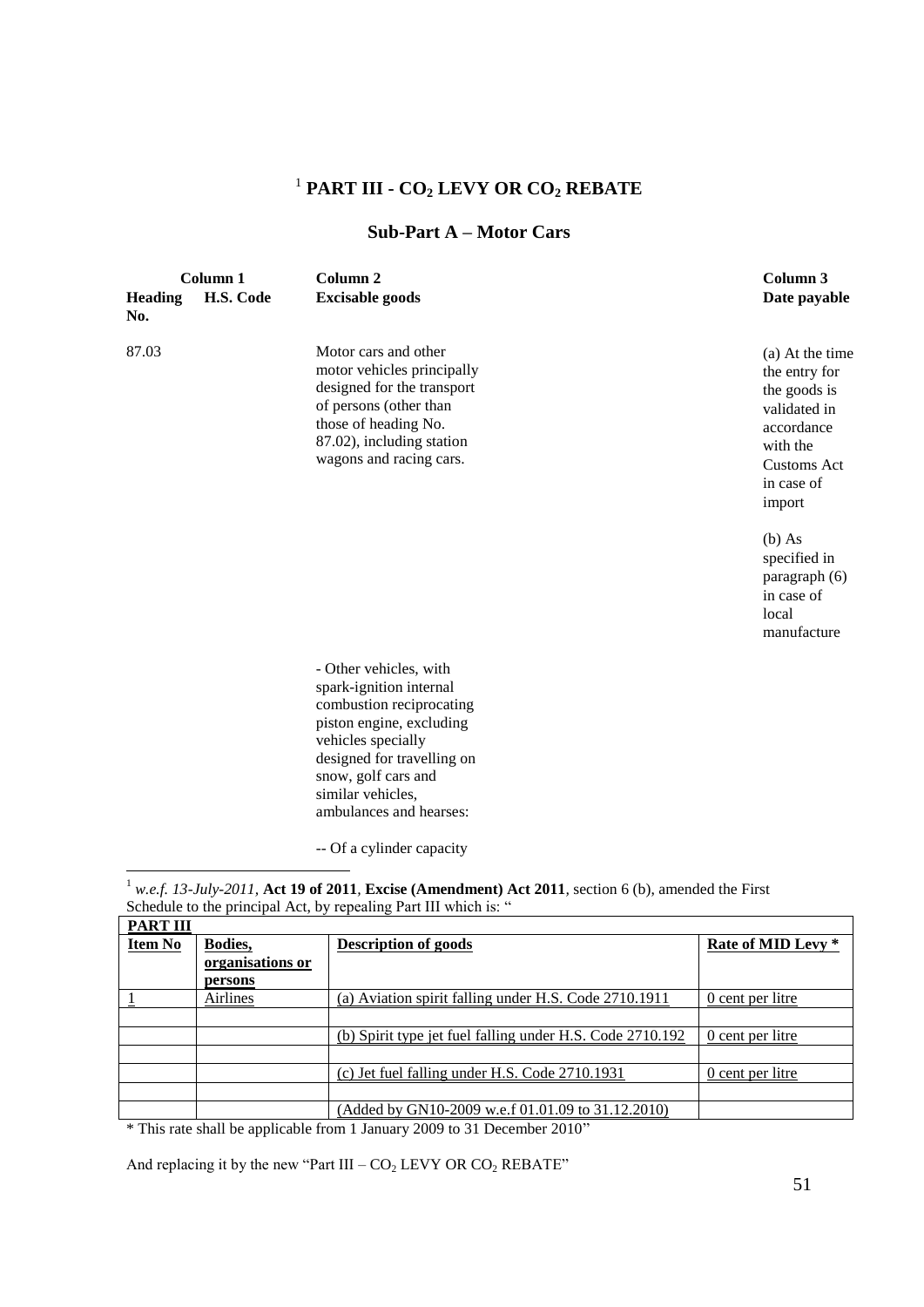not exceeding 1,000 cc:

| m.<br>×<br>۰.<br>×<br>× |
|-------------------------|
|-------------------------|

| 8703.2111 | ---- Ambulances and         |
|-----------|-----------------------------|
|           | hearses                     |
| 8703.2113 | ---- Of a cylinder capacity |
|           | not exceeding 550 cc        |
| 8703.2114 | ---- Of a cylinder capacity |
|           | not exceeding 550 cc in     |
|           | completely knock down       |
|           | condition                   |

" "

(a) At the time the entry for the goods is validated in accordance with the Customs Act in case of import

(b) As specified in paragraph (6) in case of local manufacture "

"

"

"

"

| 8703.2115 | ---- Motor cars and motor   |
|-----------|-----------------------------|
|           | vehicles principally        |
|           | designed for the transport  |
|           | of persons which are        |
|           | propelled by a system       |
|           | combining an internal       |
|           | combustion engine and an    |
|           | electric motor and are      |
|           | equipped with a             |
|           | regenerative braking        |
|           | system                      |
| 8703.2119 | ---- Other                  |
|           |                             |
|           | --- Used:                   |
|           |                             |
| 8703.2191 | ---- Ambulances and         |
|           | hearses                     |
| 8703.2193 | ---- Of a cylinder capacity |
|           | not exceeding 550 cc        |
| 8703.2194 | ---- Motor cars and motor   |
|           | vehicles principally        |
|           | designed for the transport  |
|           | of persons which are        |
|           | propelled by a system       |
|           | combining an internal       |
|           | combustion engine and an    |
|           | electric motor and are      |
|           | equipped with a             |
|           | regenerative braking        |
|           |                             |
|           | system                      |
| 8703.2199 | ---- Other                  |

"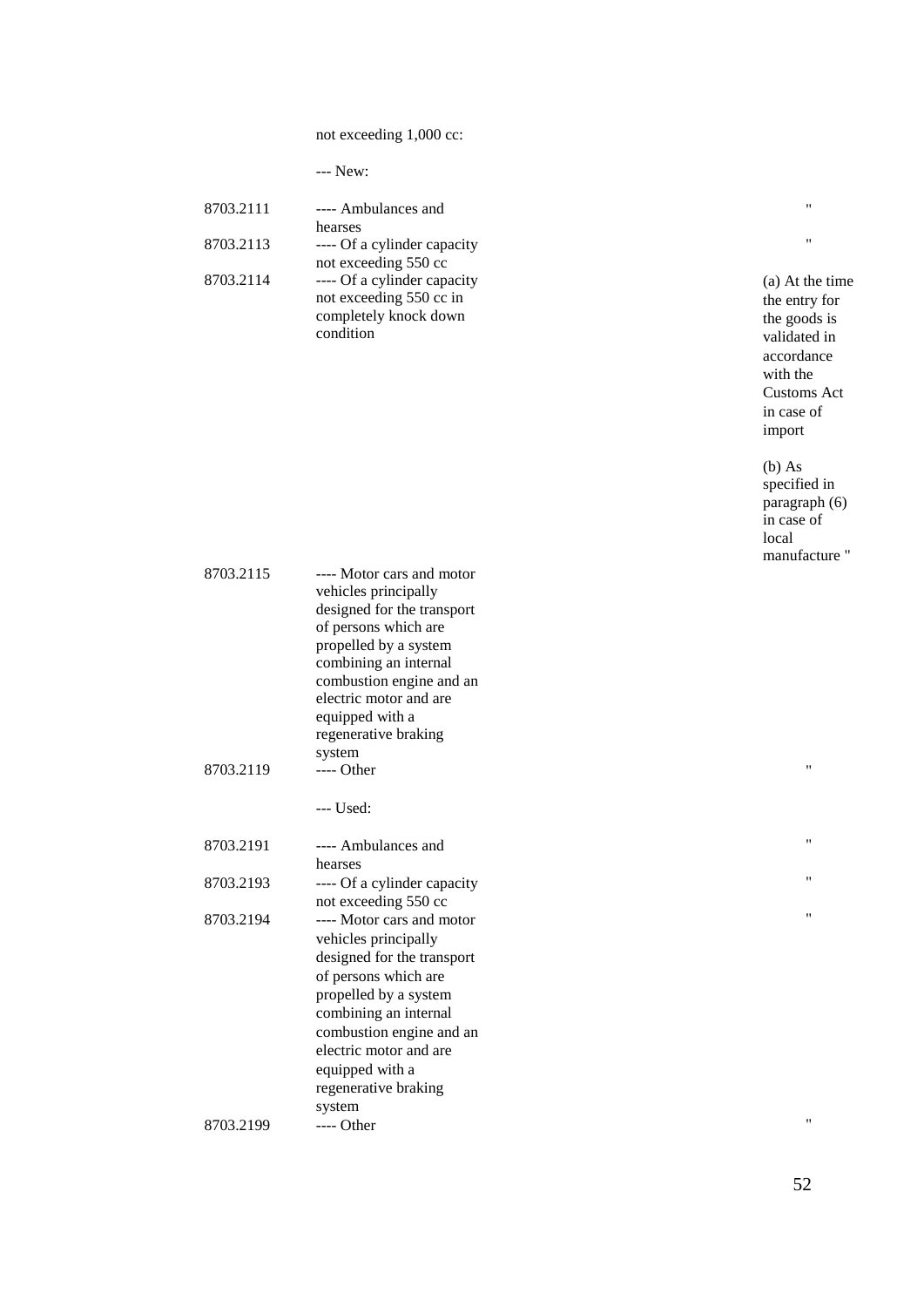|           | -- Of a cylinder capacity<br>exceeding 1,000 cc but<br>not exceeding 1,500 cc:<br>--- New:                                                                                                                                                                           |                                                                                                                                          |
|-----------|----------------------------------------------------------------------------------------------------------------------------------------------------------------------------------------------------------------------------------------------------------------------|------------------------------------------------------------------------------------------------------------------------------------------|
| 8703.2211 | ---- Ambulances and<br>hearses                                                                                                                                                                                                                                       | (a) At the time<br>the entry for<br>the goods is<br>validated in<br>accordance<br>with the<br><b>Customs Act</b><br>in case of<br>import |
|           |                                                                                                                                                                                                                                                                      | $(b)$ As<br>specified in<br>paragraph (6)<br>in case of<br>local<br>manufacture                                                          |
| 8703.2212 | ---- Of a cylinder capacity<br>not exceeding 1,250 cc                                                                                                                                                                                                                | 11                                                                                                                                       |
| 8703.2213 | ---- Motor cars and motor<br>vehicles principally<br>designed for the transport<br>of persons which are<br>propelled by a system<br>combining an internal<br>combustion engine and an<br>electric motor and are<br>equipped with a<br>regenerative braking<br>system | 11                                                                                                                                       |
| 8703.2219 | Other                                                                                                                                                                                                                                                                | $^{\prime\prime}$                                                                                                                        |
| 8703.2291 | $--$ Used:<br>---- Ambulances and<br>hearses                                                                                                                                                                                                                         |                                                                                                                                          |
| 8703.2292 | ---- Of a cylinder capacity<br>not exceeding 1,250 cc                                                                                                                                                                                                                | $\pmb{\mathsf{H}}$                                                                                                                       |
| 8703.2293 | ---- Motor cars and motor<br>vehicles principally<br>designed for the transport<br>of persons which are<br>propelled by a system<br>combining an internal                                                                                                            | (a) At the time<br>the entry for<br>the goods is<br>validated in<br>accordance<br>with the<br>53                                         |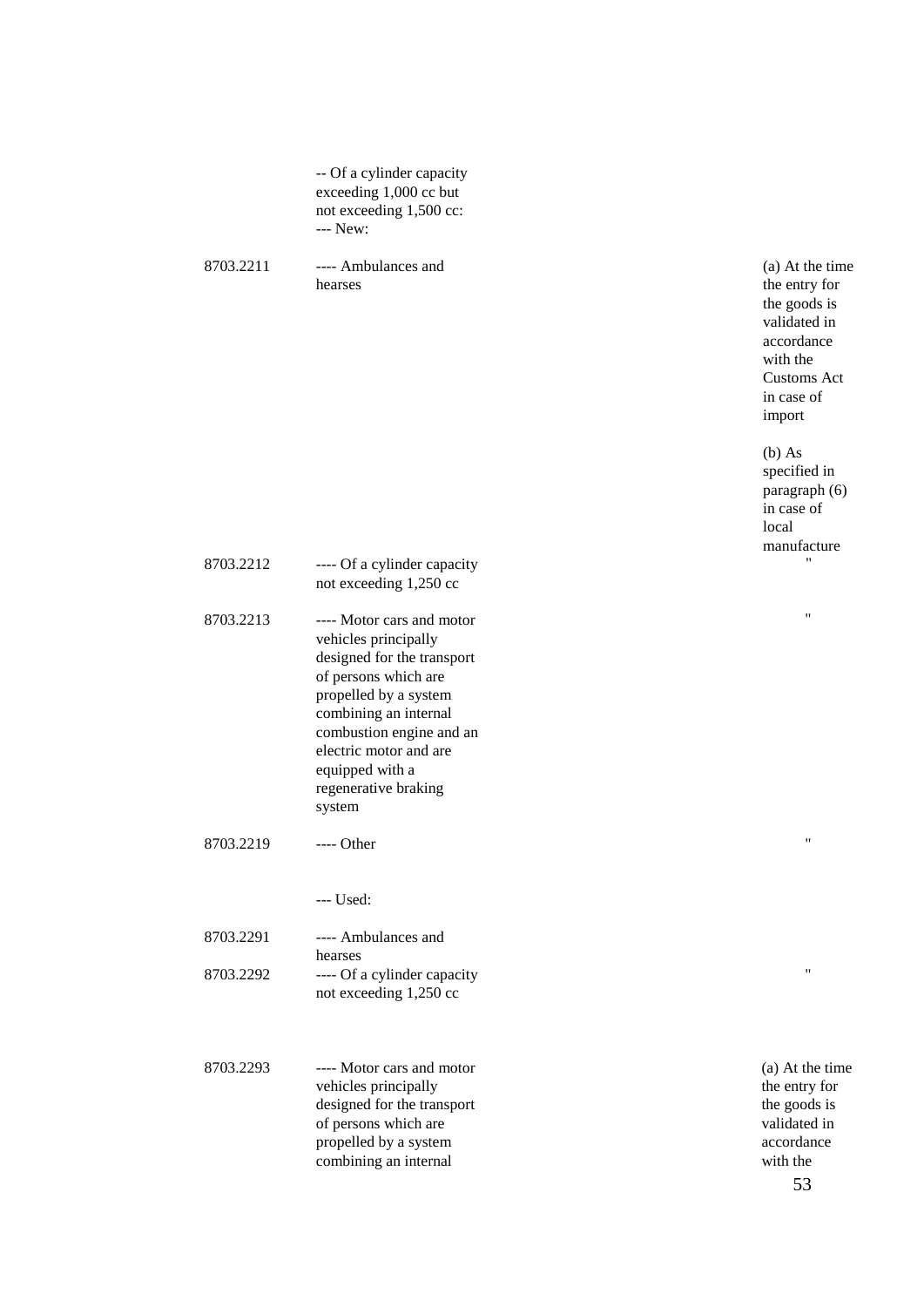|           | combustion engine and an<br>electric motor and are<br>equipped with a<br>regenerative braking<br>system                                                                                                                                                                                                                                             | <b>Customs Act</b><br>in case of<br>import<br>$(b)$ As<br>specified in<br>paragraph (6)<br>in case of<br>local<br>manufacture                                                                       |
|-----------|-----------------------------------------------------------------------------------------------------------------------------------------------------------------------------------------------------------------------------------------------------------------------------------------------------------------------------------------------------|-----------------------------------------------------------------------------------------------------------------------------------------------------------------------------------------------------|
| 8703.2299 | ---- Other<br>-- Of a cylinder capacity<br>exceeding 1,500 cc but<br>not exceeding 3,000 cc:                                                                                                                                                                                                                                                        | $^{\prime}$                                                                                                                                                                                         |
|           | --- New:                                                                                                                                                                                                                                                                                                                                            |                                                                                                                                                                                                     |
| 8703.2311 | ---- Ambulances and                                                                                                                                                                                                                                                                                                                                 |                                                                                                                                                                                                     |
| 8703.2312 | hearses<br>---- Of a cylinder capacity<br>not exceeding 1,600 cc                                                                                                                                                                                                                                                                                    | 11                                                                                                                                                                                                  |
| 8703.2313 | ---- Of a cylinder capacity<br>exceeding 1,600 cc but                                                                                                                                                                                                                                                                                               | $\pmb{\mathsf{H}}$                                                                                                                                                                                  |
| 8703.2314 | not exceeding 2,000 cc<br>---- Motor cars and motor<br>vehicles principally<br>designed for the transport<br>of persons which are<br>propelled by a system<br>combining an internal<br>combustion engine and an<br>electric motor and are<br>equipped with a<br>regenerative braking<br>system, of a cylinder<br>capacity not exceeding<br>1,600 cc | $\pmb{\mathsf{H}}$                                                                                                                                                                                  |
| 8703.2315 | ---- Motor cars and motor<br>vehicles principally<br>designed for the transport<br>of persons which are<br>propelled by a system<br>combining an internal<br>combustion engine and an<br>electric motor and are<br>equipped with a<br>regenerative braking<br>system, of a cylinder<br>capacity exceeding 1,600<br>cc but not exceeding<br>2,000 cc | (a) At the time<br>the entry for<br>the goods is<br>validated in<br>accordance<br>with the<br><b>Customs Act</b><br>in case of<br>import<br>$(b)$ As<br>specified in<br>paragraph (6)<br>in case of |

54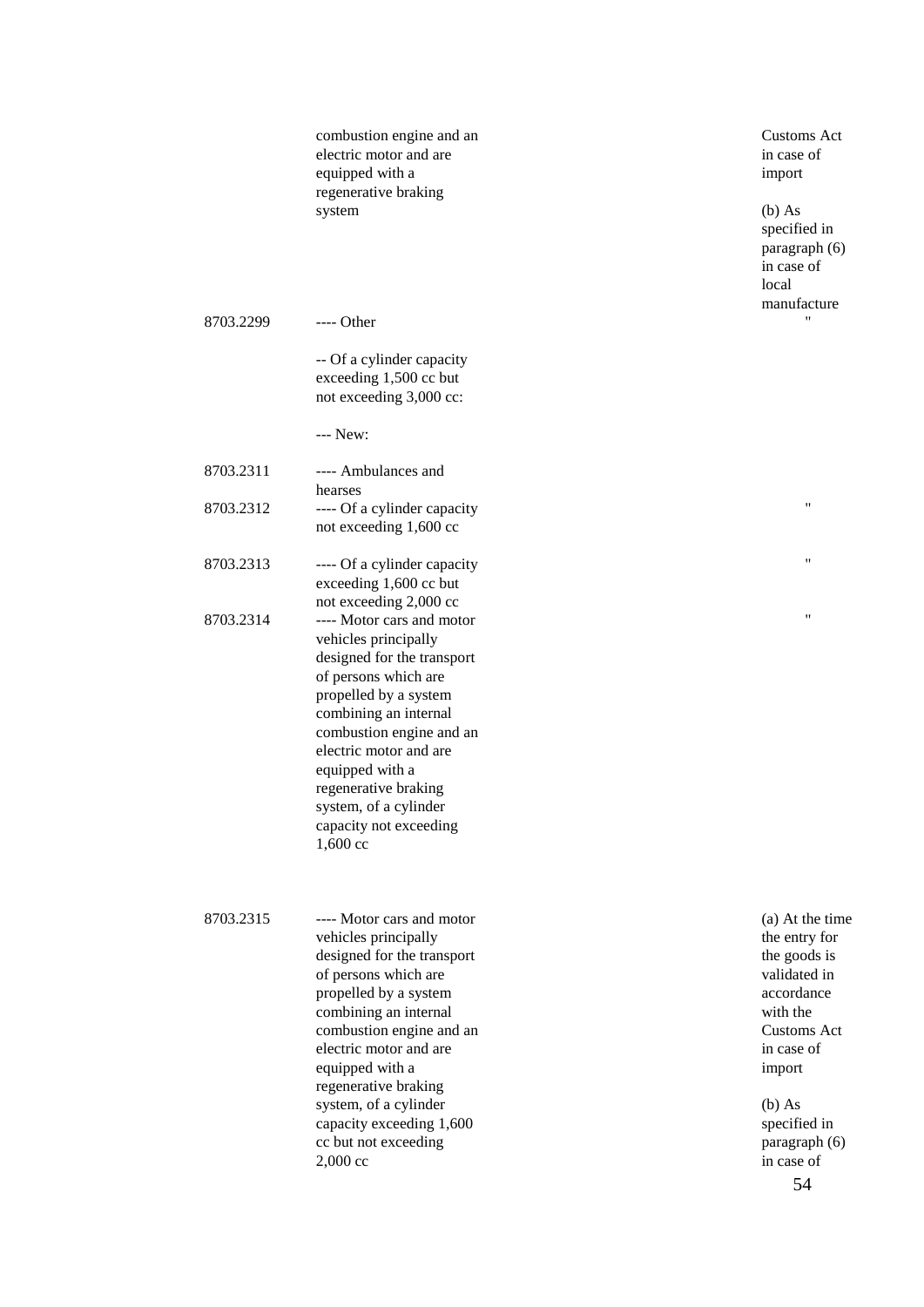#### local manufacture "

"

"

"

| 8703.2316 | ---- Motor cars and motor<br>vehicles principally<br>designed for the transport<br>of persons which are<br>propelled by a system<br>combining an internal<br>combustion engine and an<br>electric motor and are<br>equipped with a<br>regenerative braking<br>system, of a cylinder<br>capacity exceeding 2,000<br>cc      |
|-----------|----------------------------------------------------------------------------------------------------------------------------------------------------------------------------------------------------------------------------------------------------------------------------------------------------------------------------|
| 8703.2319 | ---- Other                                                                                                                                                                                                                                                                                                                 |
|           | $--$ Used:                                                                                                                                                                                                                                                                                                                 |
| 8703.2391 | ---- Ambulances and<br>hearses                                                                                                                                                                                                                                                                                             |
| 8703.2392 | ---- Of a cylinder capacity<br>not exceeding 1,600 cc                                                                                                                                                                                                                                                                      |
| 8703.2393 | ---- Of a cylinder capacity<br>exceeding 1,600 cc but<br>not exceeding 2,000 cc                                                                                                                                                                                                                                            |
| 8703.2394 | ---- Motor cars and motor<br>vehicles principally<br>designed for the transport<br>of persons which are<br>propelled by a system<br>combining an internal<br>combustion engine and an<br>electric motor and are<br>equipped with a<br>regenerative braking<br>system, of a cylinder<br>capacity not exceeding<br>1,600 cc. |
| 8703.2395 | ---- Motor cars and motor<br>vehicles principally<br>designed for the transport<br>of persons which are<br>propelled by a system<br>combining an internal<br>combustion engine and an<br>electric motor and are<br>equipped with a<br>regenerative braking<br>system, of a cylinder                                        |

(a) At the time the entry for the goods is validated in accordance with the Customs Act in case of import

(b) As specified in paragraph (6) in case of local manufacture

"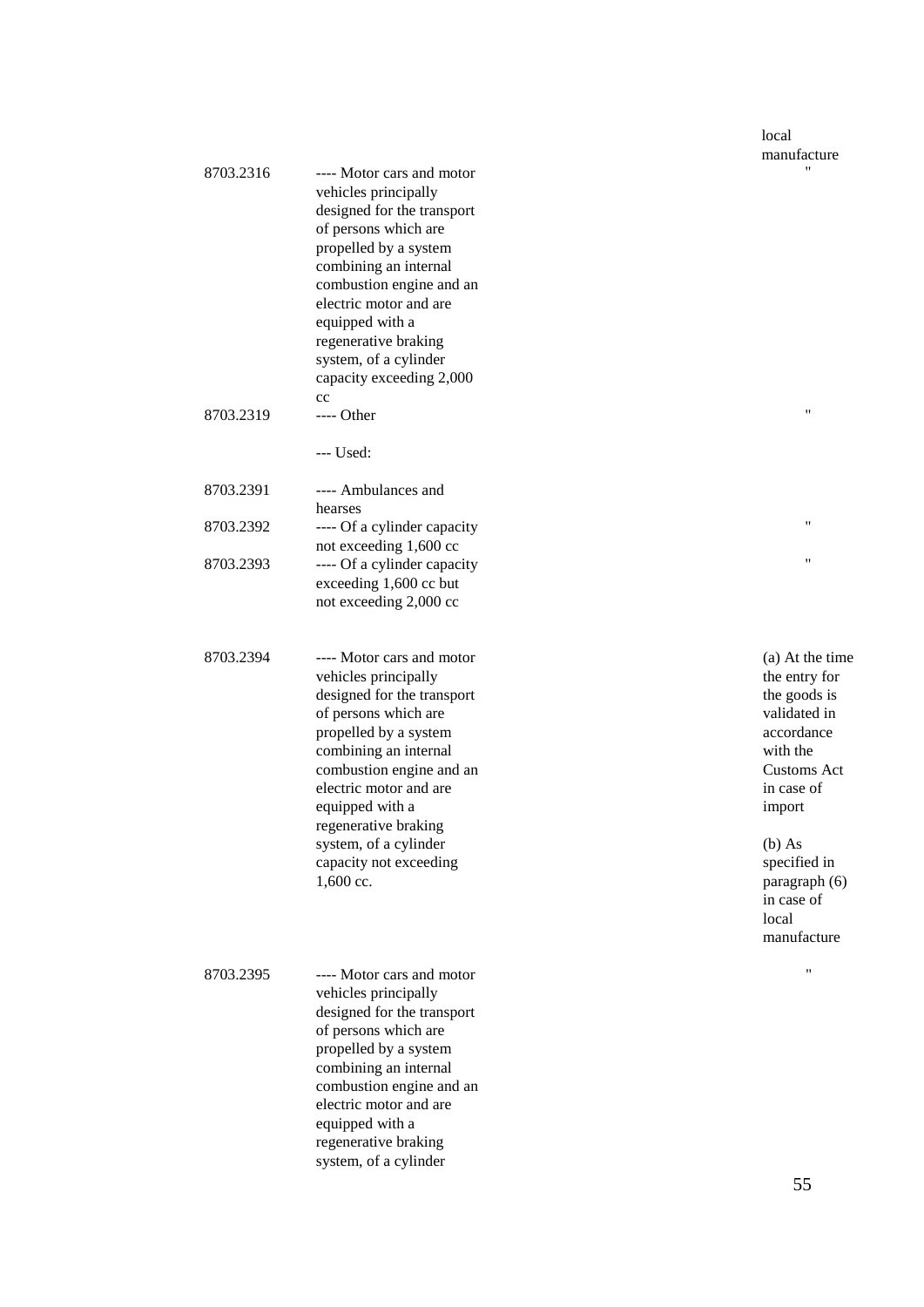|           | capacity exceeding 1,600   |
|-----------|----------------------------|
|           | cc but not exceeding       |
|           | $2,000 \text{ cc}$         |
| 8703.2396 | ---- Motor cars and motor  |
|           | vehicles principally       |
|           | designed for the transport |
|           | of persons which are       |
|           | propelled by a system      |
|           | combining an internal      |
|           | combustion engine and an   |
|           | electric motor and are     |
|           | equipped with a            |
|           | regenerative braking       |
|           | system, of a cylinder      |
|           | capacity exceeding 2,000   |
|           | cc                         |
| 8703.2399 | ---- Other                 |
|           | -- Of a cylinder capacity  |
|           | exceeding $3,000$ cc:      |
|           |                            |
|           |                            |
|           | --- New:                   |

8703.2411 ---- Ambulances and hearses

(a) At the time the entry for the goods is validated in accordance with the Customs Act in case of import

"

"

(b) As specified in paragraph (6) in case of local manufacture "

| 8703.2412 | ---- Motor cars and motor<br>vehicles principally<br>designed for the transport<br>of persons which are<br>propelled by a system<br>combining an internal<br>combustion engine and an<br>electric motor and are<br>equipped with a<br>regenerative braking<br>system |
|-----------|----------------------------------------------------------------------------------------------------------------------------------------------------------------------------------------------------------------------------------------------------------------------|
| 8703.2419 | $---$ Other<br>--- Used:                                                                                                                                                                                                                                             |
| 8703.2491 | ---- Ambulances and<br>hearses                                                                                                                                                                                                                                       |
| 8703.2492 | ---- Motor cars and motor<br>vehicles principally                                                                                                                                                                                                                    |

"

"

"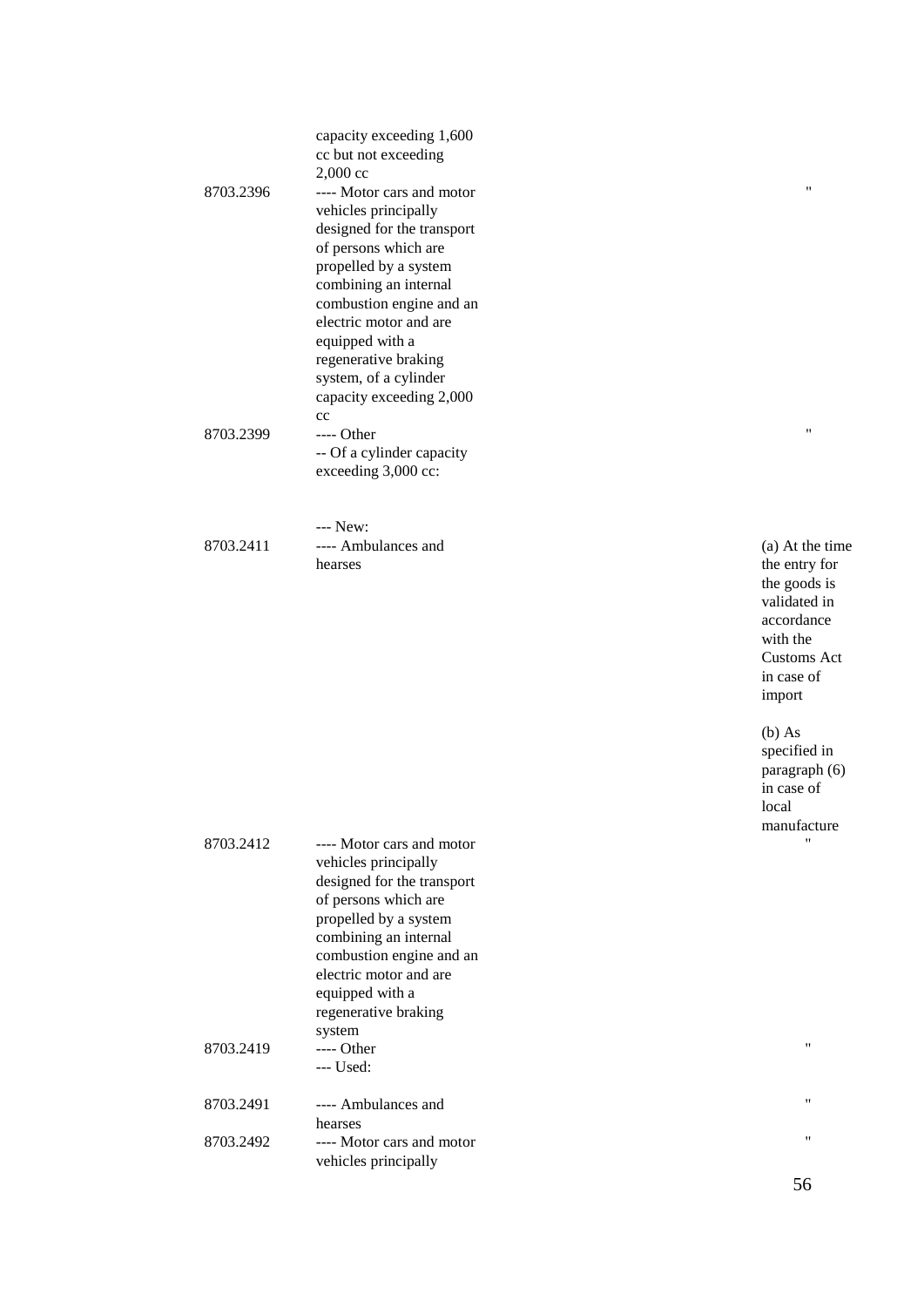designed for the transport of persons which are propelled by a system combining an internal combustion engine and an electric motor and are equipped with a regenerative braking system

#### 8703.2499 ---- Other

- Other vehicles, with compression -ignition internal combustion piston engine (diesel or semi -diesel), excluding vehicles specially designed for travelling on snow, golf cars and similar vehicles, ambulances and hearses:

-- Of a cylinder capacity not exceeding 1,500 cc:

--- New:

| 8703.3111 | ---- Ambulances and         | 11              |
|-----------|-----------------------------|-----------------|
|           | hearses                     |                 |
| 8703.3112 | ---- Of a cylinder capacity | 11              |
|           | not exceeding 550 cc        |                 |
| 8703.3113 | ---- Of a cylinder capacity | 11              |
|           | not exceeding 550 cc in     |                 |
|           | completely knock down       |                 |
|           | condition                   |                 |
| 8703.3114 | ---- Of a cylinder capacity | 11              |
|           | exceeding 550 cc but not    |                 |
|           | exceeding 1250 cc           |                 |
| 8703.3115 | ---- Motor cars and motor   | (a) At the time |
|           | vehicles principally        | the entry for   |
|           | designed for the transport  | the goods is    |
|           | of persons which are        | validated in    |
|           | propelled by a system       | accordance      |
|           |                             |                 |

(a) At the time the entry for the goods is validated in accordance with the Customs Act in case of import

"

#### (b) As specified in paragraph (6) in case of local manufacture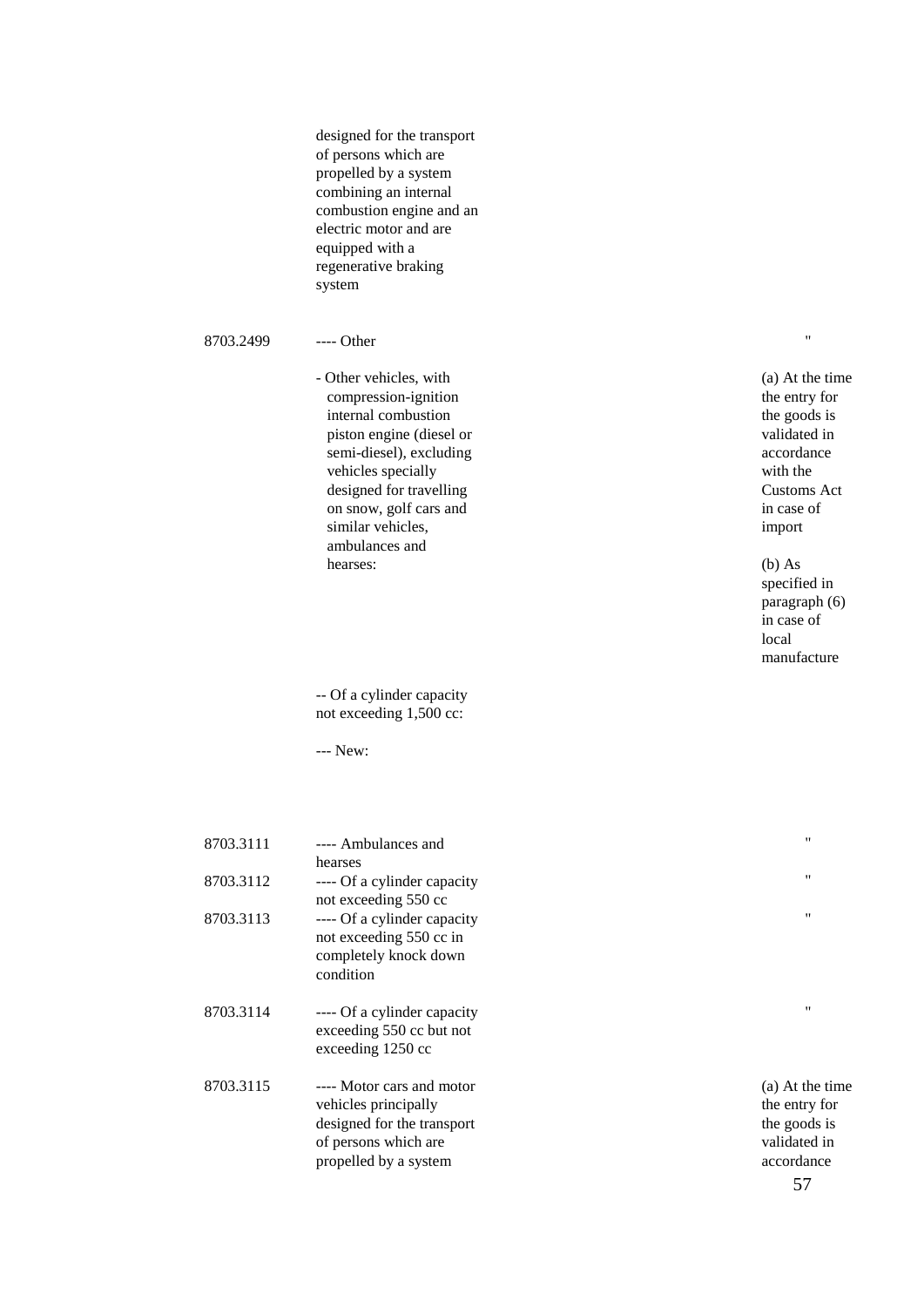combining an internal combustion engine and an electric motor and are equipped with a regenerative braking system

with the Customs Act in case of import

(b) As specified in paragraph (6) in case of local manufacture

"

"

"

"

"

| 8703.3119 | $---$ Other                                                                                                                                                                                                                                                          |  |
|-----------|----------------------------------------------------------------------------------------------------------------------------------------------------------------------------------------------------------------------------------------------------------------------|--|
|           | $--$ Used:                                                                                                                                                                                                                                                           |  |
| 8703.3191 | ---- Ambulances and<br>hearses                                                                                                                                                                                                                                       |  |
| 8703.3192 | ---- Of a cylinder capacity<br>not exceeding 550 cc                                                                                                                                                                                                                  |  |
| 8703.3193 | ---- Of a cylinder capacity<br>exceeding 550 cc but not<br>exceeding 1250 cc                                                                                                                                                                                         |  |
| 8703.3194 | ---- Motor cars and motor<br>vehicles principally<br>designed for the transport<br>of persons which are<br>propelled by a system<br>combining an internal<br>combustion engine and an<br>electric motor and are<br>equipped with a<br>regenerative braking<br>system |  |
| 8703.3199 | ---- Other                                                                                                                                                                                                                                                           |  |
|           | -- Of a cylinder capacity<br>exceeding 1,500 cc but<br>not exceeding 2,500 cc:                                                                                                                                                                                       |  |
|           | --- New:                                                                                                                                                                                                                                                             |  |
| 8703.3211 | ---- Ambulances and<br>hearses                                                                                                                                                                                                                                       |  |

(a) At the time the entry for the goods is validated in accordance with the Customs Act in case of import

58 (b) As specified in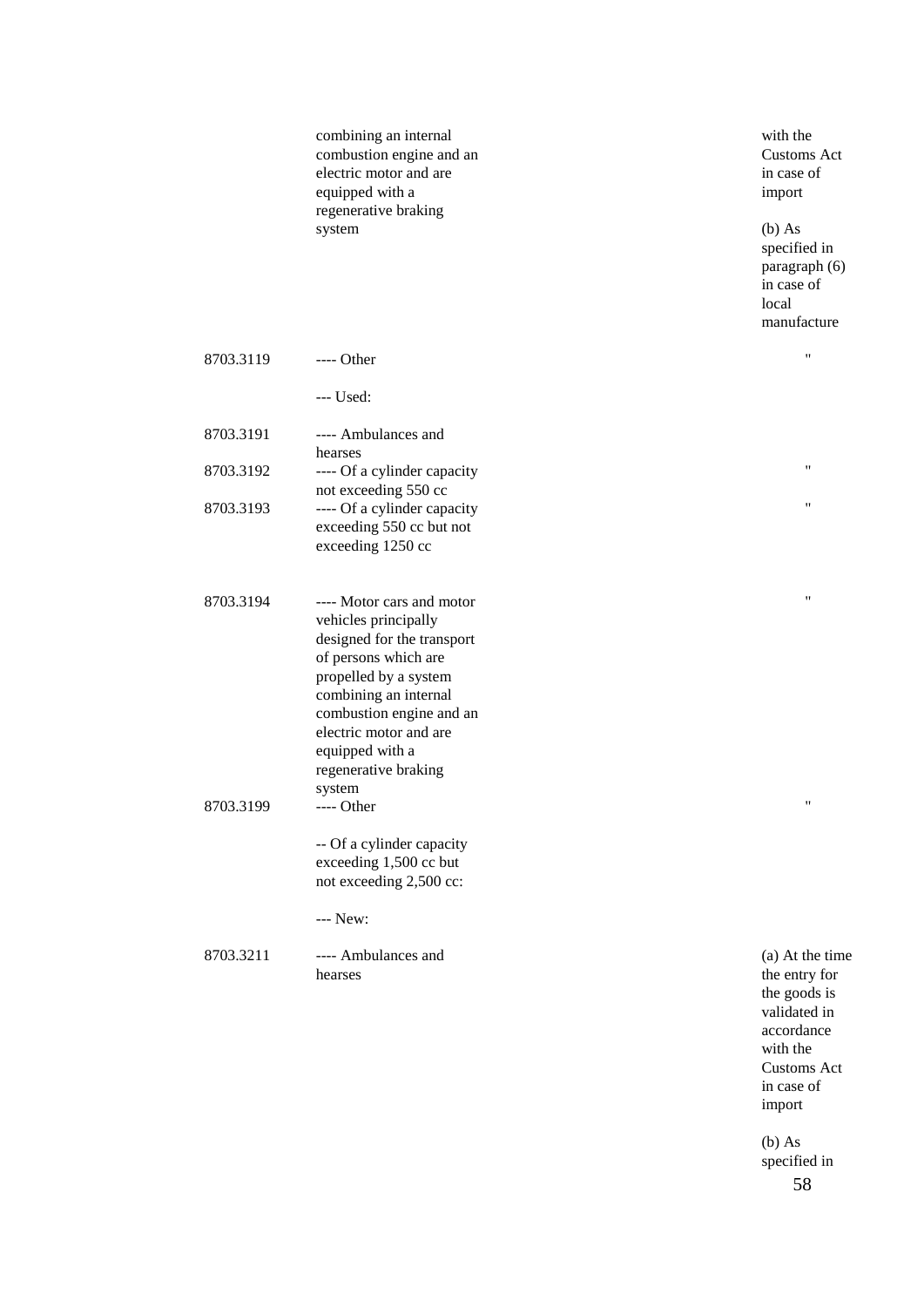paragraph (6) in case of local manufacture "

"

"

| 8703.3212<br>8703.3213 | ---- Of a cylinder capacity<br>not exceeding 1,600 cc<br>---- Of a cylinder capacity<br>exceeding 1,600 cc but<br>not exceeding 2,000 cc                                                                                                                                                                                                              |
|------------------------|-------------------------------------------------------------------------------------------------------------------------------------------------------------------------------------------------------------------------------------------------------------------------------------------------------------------------------------------------------|
| 8703.3214              | ---- Motor cars and motor<br>vehicles principally<br>designed for the transport<br>of persons which are<br>propelled by a system<br>combining an internal<br>combustion engine and an<br>electric motor and are<br>equipped with a<br>regenerative braking<br>system, of a cylinder<br>capacity not exceeding<br>1,600 cc                             |
| 8703.3215              | ---- Motor cars and motor<br>vehicles principally<br>designed for the transport<br>of persons which are<br>propelled by a system<br>combining an internal<br>combustion engine and an<br>electric motor and are<br>equipped with a<br>regenerative braking<br>system, of a cylinder<br>capacity exceeding 1,600<br>cc but not exceeding<br>$2,000$ cc |
| 8703.3216              | ---- Motor cars and motor<br>vehicles principally<br>designed for the transport<br>of persons which are<br>propelled by a system<br>combining an internal<br>combustion engine and an<br>electric motor and are<br>equipped with a<br>regenerative braking<br>system, of a cylinder<br>capacity exceeding 2,000                                       |
| 8703.3219              | cc<br>---- Other                                                                                                                                                                                                                                                                                                                                      |

--- Used:

"

 $\hat{\theta}$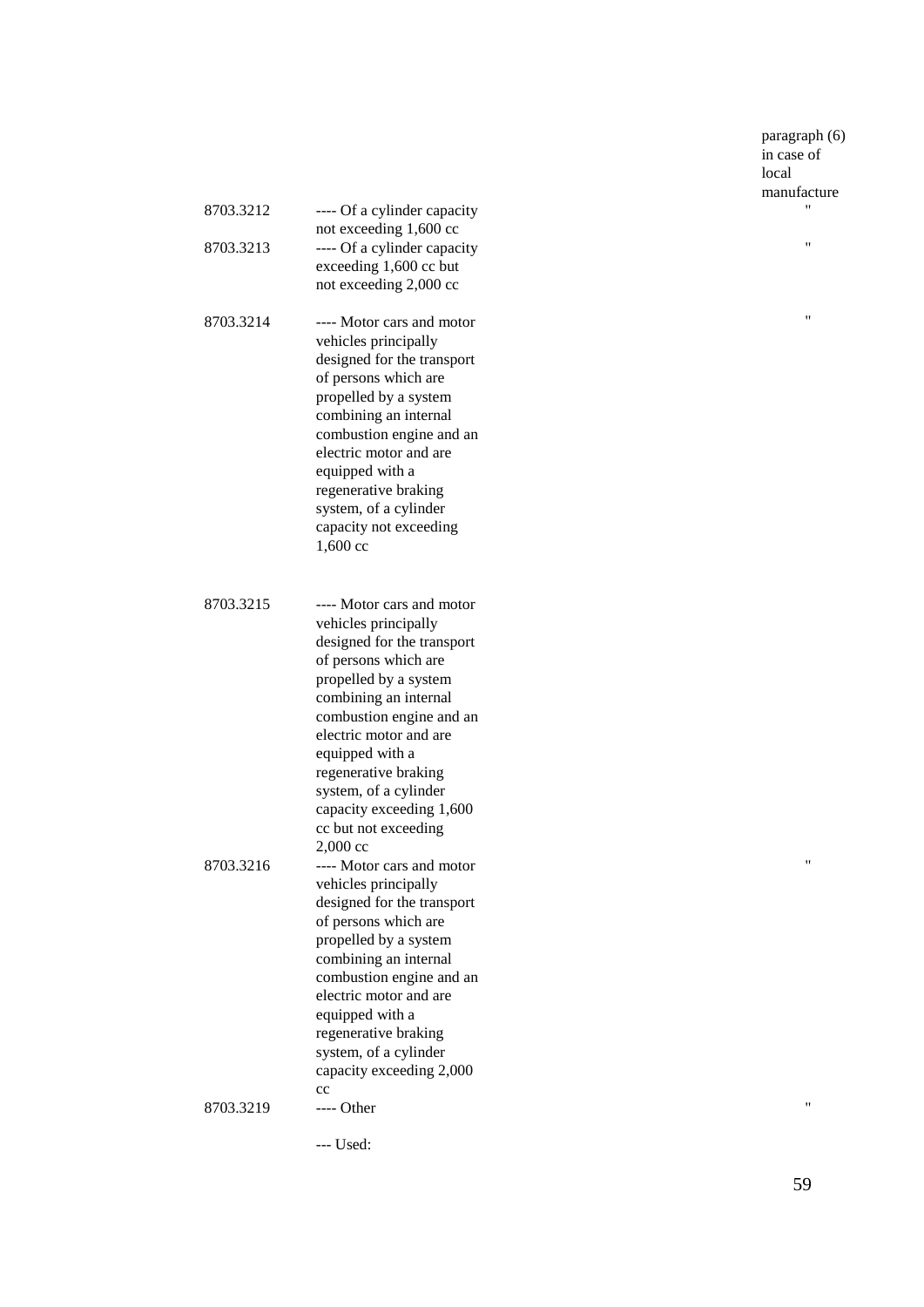| 8703.3291 | ---- Ambulances and<br>hearses                                                                                                                                                                                                                                                                                                                      |                                                                                                                                                                                                                      |
|-----------|-----------------------------------------------------------------------------------------------------------------------------------------------------------------------------------------------------------------------------------------------------------------------------------------------------------------------------------------------------|----------------------------------------------------------------------------------------------------------------------------------------------------------------------------------------------------------------------|
| 8703.3292 | ---- Of a cylinder capacity<br>not exceeding 1,600 cc                                                                                                                                                                                                                                                                                               | 11                                                                                                                                                                                                                   |
| 8703.3293 | ---- Of a cylinder capacity<br>exceeding 1,600 cc but<br>not exceeding 2,000 cc                                                                                                                                                                                                                                                                     | $\pmb{\mathsf{H}}$                                                                                                                                                                                                   |
| 8703.3294 | ---- Motor cars and motor<br>vehicles principally<br>designed for the transport<br>of persons which are<br>propelled by a system<br>combining an internal<br>combustion engine and an<br>electric motor and are<br>equipped with a<br>regenerative braking<br>system, of a cylinder<br>capacity not exceeding<br>1,600 cc                           | (a) At the time<br>the entry for<br>the goods is<br>validated in<br>accordance<br>with the<br>Customs Act<br>in case of<br>import<br>$(b)$ As<br>specified in<br>paragraph (6)<br>in case of<br>local<br>manufacture |
| 8703.3295 | ---- Motor cars and motor<br>vehicles principally<br>designed for the transport<br>of persons which are<br>propelled by a system<br>combining an internal<br>combustion engine and an<br>electric motor and are<br>equipped with a<br>regenerative braking<br>system, of a cylinder<br>capacity exceeding 1,600<br>cc but not exceeding<br>2,000 cc | $^{\prime}$                                                                                                                                                                                                          |
| 8703.3296 | ---- Motor cars and motor<br>vehicles principally<br>designed for the transport<br>of persons which are<br>propelled by a system<br>combining an internal<br>combustion engine and an<br>electric motor and are<br>equipped with a<br>regenerative braking<br>system, of a cylinder<br>capacity exceeding 2,000<br>cc                               | $\pmb{\mathsf{H}}$                                                                                                                                                                                                   |
| 8703.3299 | ---- Other                                                                                                                                                                                                                                                                                                                                          | $^{\dagger}$                                                                                                                                                                                                         |
|           | -- Of a cylinder capacity                                                                                                                                                                                                                                                                                                                           |                                                                                                                                                                                                                      |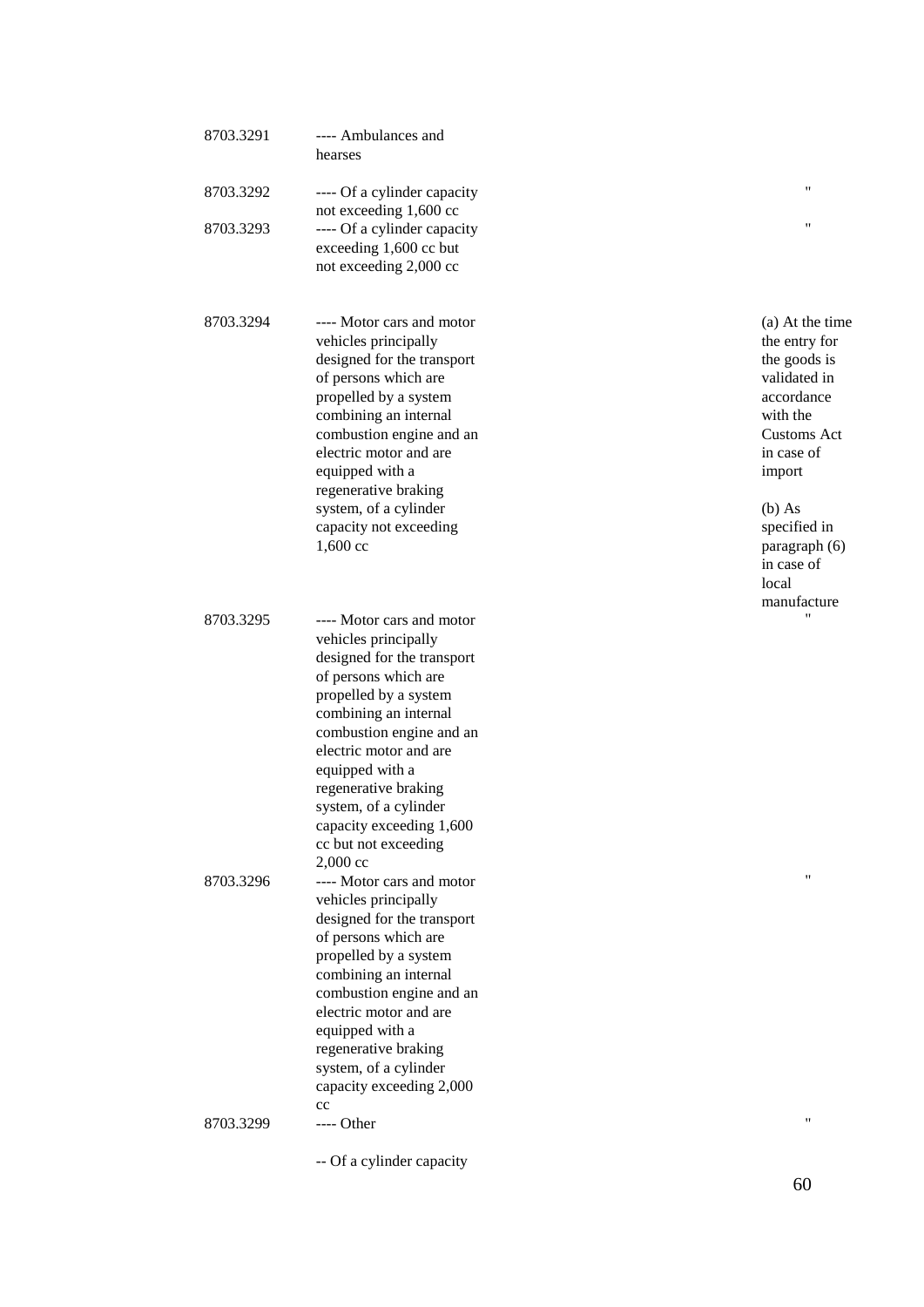exceeding 2,500 cc:

--- New: 8703.3311 ---- Ambulances and hearses

(a) At the time the entry for the goods is validated in accordance with the Customs Act in case of import

(b) As specified in paragraph (6) in case of local manufacture

| 8703.3312 | ---- Motor cars and motor  | 11              |
|-----------|----------------------------|-----------------|
|           | vehicles principally       |                 |
|           | designed for the transport |                 |
|           | of persons which are       |                 |
|           | propelled by a system      |                 |
|           | combining an internal      |                 |
|           | combustion engine and an   |                 |
|           | electric motor and are     |                 |
|           | equipped with a            |                 |
|           | regenerative braking       |                 |
|           | system                     |                 |
| 8703.3319 | ---- Other                 | 11              |
|           | --- Used:                  |                 |
| 8703.3391 | ---- Ambulances and        | "               |
|           | hearses                    |                 |
| 8703.3392 | ---- Motor cars and motor  | Ħ               |
|           | vehicles principally       |                 |
|           | designed for the transport |                 |
|           | of persons which are       |                 |
|           | propelled by a system      |                 |
|           | combining an internal      |                 |
|           | combustion engine and an   |                 |
|           | electric motor and are     |                 |
|           | equipped with a            |                 |
|           | regenerative braking       |                 |
|           | system                     |                 |
| 8703.3399 | ---- Other                 | 11              |
|           | $--- Other:$               |                 |
| 8703.9091 | ---- New, of a cylinder    | (a) At the time |
|           | capacity not exceeding     | the entry for   |
|           | 1,600 cc                   | the goods is    |
|           |                            | validated in    |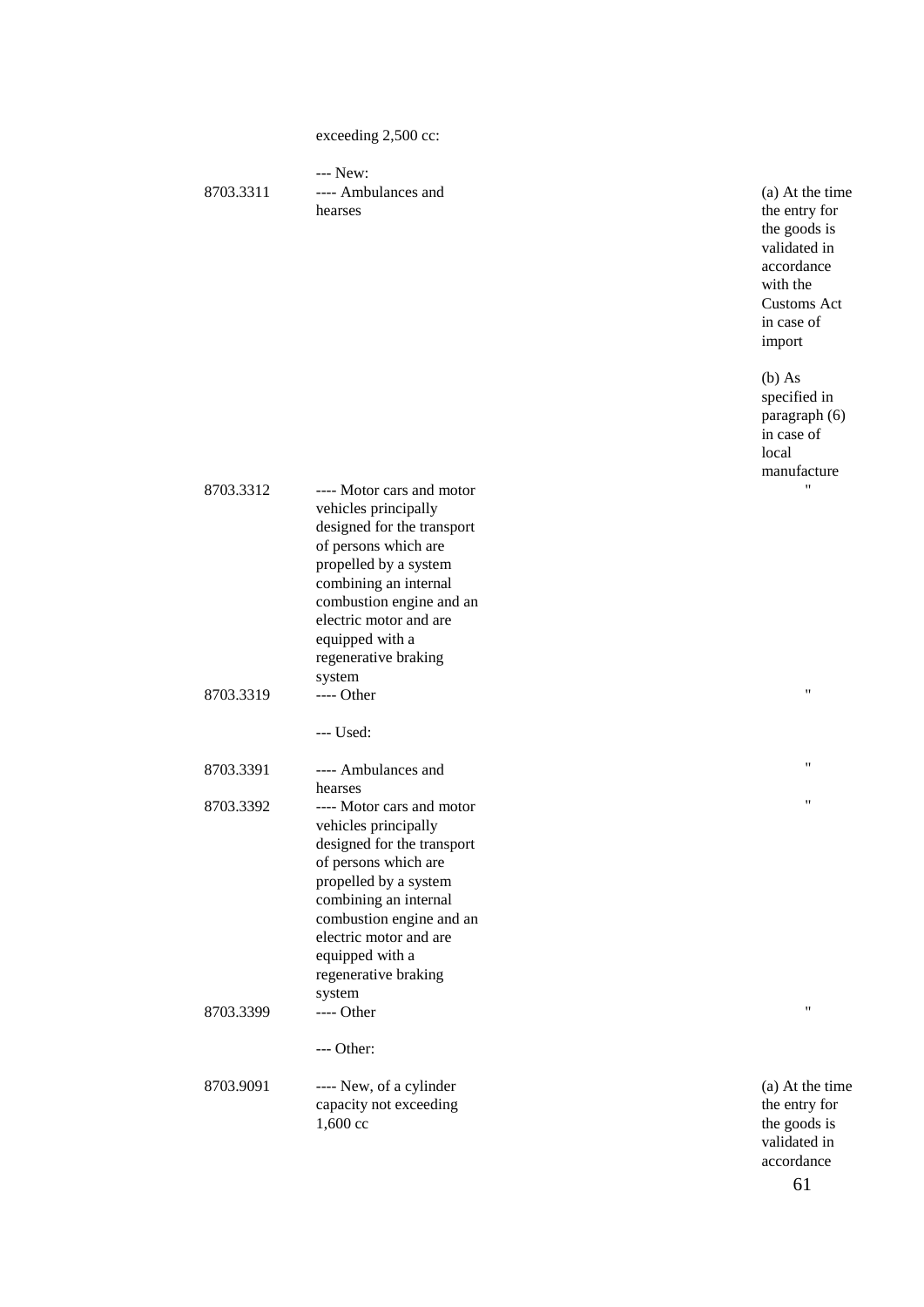with the Customs Act in case of import

(b) As specified in paragraph (6) in case of local manufacture "

 $\theta$ 

"

"

"

| 8703.9092 | ---- New, of a cylinder<br>capacity exceeding 1,600 |
|-----------|-----------------------------------------------------|
|           | cc but not exceeding                                |
|           | $2,000 \text{ cc}$                                  |
| 8703.9093 | ---- New, of a cylinder                             |
|           | capacity exceeding 2,000                            |
|           | cc                                                  |
| 8703.9094 | ---- Used, of a cylinder                            |
|           | capacity not exceeding                              |
|           | $1,600 \text{ cc}$                                  |
| 8703.9095 | ---- Used, of a cylinder                            |
|           | capacity exceeding 1,600                            |
|           | cc but not exceeding                                |
|           | $2,000 \text{ cc}$                                  |
| 8703.9096 | ---- Used, of a cylinder                            |
|           | capacity exceeding 2,000                            |
|           | cс                                                  |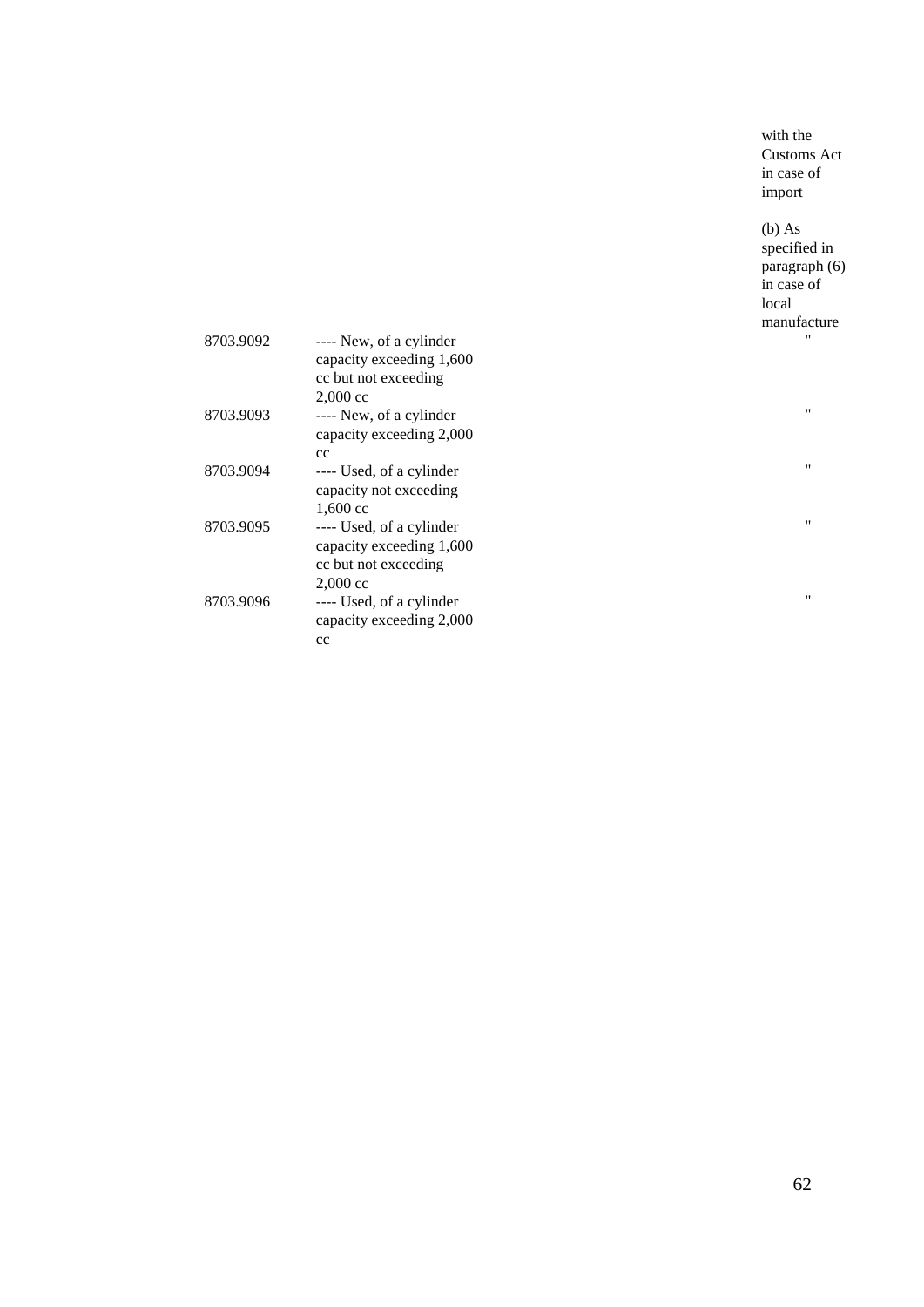#### **Sub-Part B – Formula**

 $A = R x (C - T)$ 

- where  $A is$  the amount of the  $CO<sub>2</sub>$  levy or  $CO<sub>2</sub>$  rebate;
	- $R -$  is the appropriate rate of the  $CO<sub>2</sub>$  levy, or the appropriate  $CO<sub>2</sub>$  rebate per gramme per kilometre (km);
	- $C i$ s the  $CO<sub>2</sub>$  gramme per km of the motor car, rounded to the nearest whole number;
	- $T -$  is the  $CO<sub>2</sub>$  threshold of 158 gramme per km.

| Value of C          | Value of R                 |
|---------------------|----------------------------|
| $CO2$ gramme per km | Rate                       |
| 159 to 190          | Rs 2,000 per gramme per km |
| 191 to 225          | Rs 3,000 per gramme per km |
| 226 to 290          | Rs 4,000 per gramme per km |
| Over 290            | Rs 5,000 per gramme per km |

### **Sub-Part C – Appropriate Rate of CO<sup>2</sup> Levy**

#### **Sub-Part D – Appropriate Rate of CO<sup>2</sup> Rebate**

| Value of C          | Value of R                 |
|---------------------|----------------------------|
| $CO2$ gramme per km | Rate                       |
| Up to $90$          | Rs 3,000 per gramme per km |
| 91 to 158           | Rs 1,000 per gramme per km |
|                     |                            |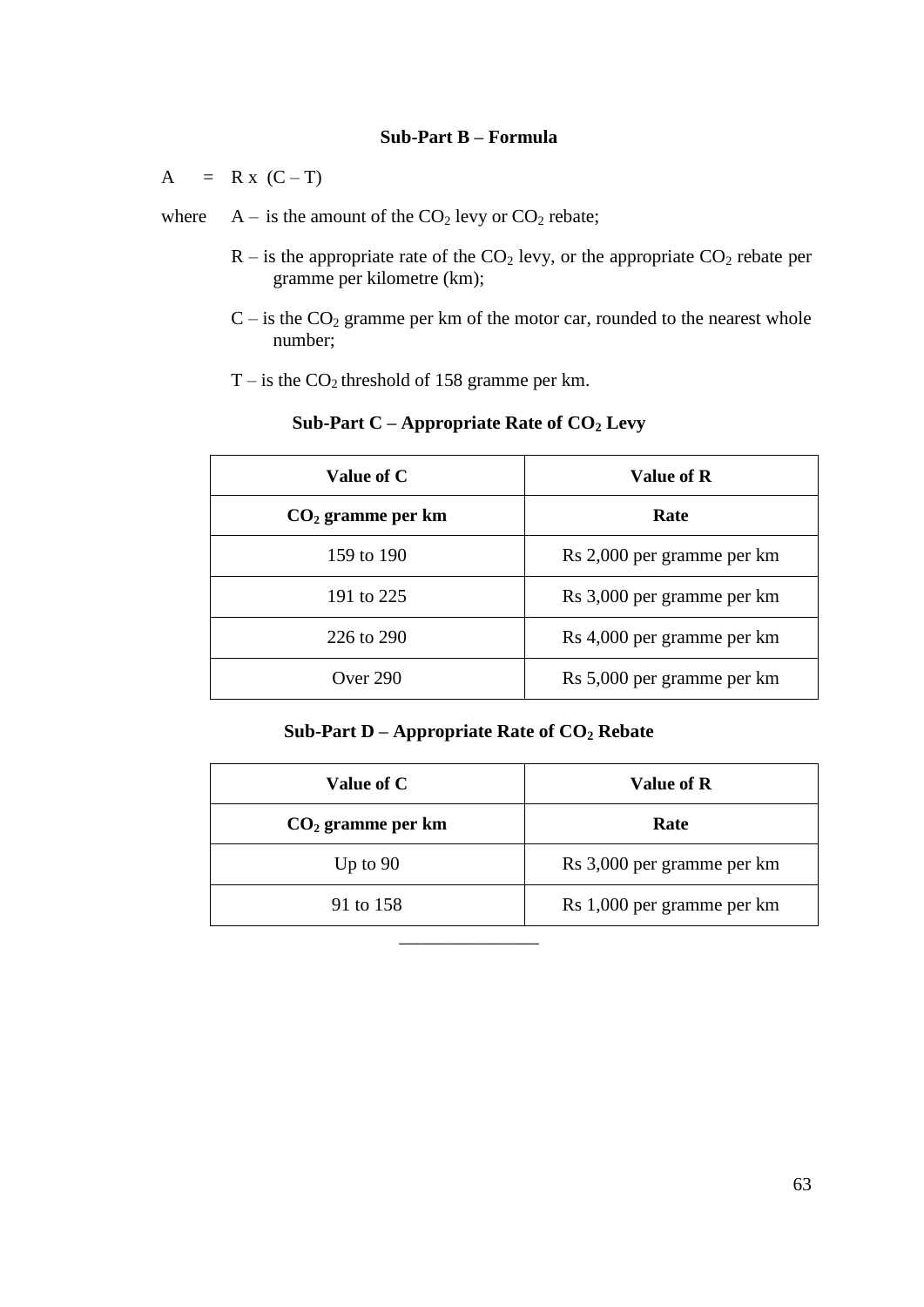## **SECOND SCHEDULE**

(sections 2, 9, 10, 11, 12, 13, 14 and 51)

PART I

| Column 1                                               | <b>Column 2</b>                        | Column 3                                                                                                                                                                                                                                                                                                                                                                                                                                                                                                                                                                                                                                                 |
|--------------------------------------------------------|----------------------------------------|----------------------------------------------------------------------------------------------------------------------------------------------------------------------------------------------------------------------------------------------------------------------------------------------------------------------------------------------------------------------------------------------------------------------------------------------------------------------------------------------------------------------------------------------------------------------------------------------------------------------------------------------------------|
| <b>Licence</b>                                         | <b>Licence fee Yearly</b><br><b>Rs</b> | <b>Business authorised</b>                                                                                                                                                                                                                                                                                                                                                                                                                                                                                                                                                                                                                               |
| Bottler of liquor                                      | 3,000                                  | To bottle liquor imported or purchased in bulk.                                                                                                                                                                                                                                                                                                                                                                                                                                                                                                                                                                                                          |
| Bottler of water                                       | 500                                    | To bottle and sell water.                                                                                                                                                                                                                                                                                                                                                                                                                                                                                                                                                                                                                                |
| <b>Brewer</b>                                          | 20,000                                 | To manufacture and sell beer, shandy, cider, perry and other alcoholic<br>beverages.                                                                                                                                                                                                                                                                                                                                                                                                                                                                                                                                                                     |
| Dealer in liquor and alcoholic products<br>(Wholesale) | 6,000                                  | To sell by wholesale to a retailer of liquor and alcoholic products.                                                                                                                                                                                                                                                                                                                                                                                                                                                                                                                                                                                     |
| Distiller-bottler                                      | 120,000                                | To distill at his factory alcohol and liquor.<br>(1)<br>To manufacture from the products of his distillation for sale,<br>(2)<br>alcoholic products, matured rum, matured liquor, matured alcohol, alcoholic<br>beverages, spirit vinegar and denatured alcohol.<br>(3)<br>To manufacture liquor or bottle liquor<br>imported or purchased in bulk.<br>To sell at his factory -<br>(4)<br>to a distiller-bottler, alcohol and liquor, whether matured or<br>(a)<br>not, in containers of not less than 200 litres;<br>to a manufacturer of alcoholic products, alcohol, whether<br>(b)<br>matured or not, in containers of not less than 200 litres; and |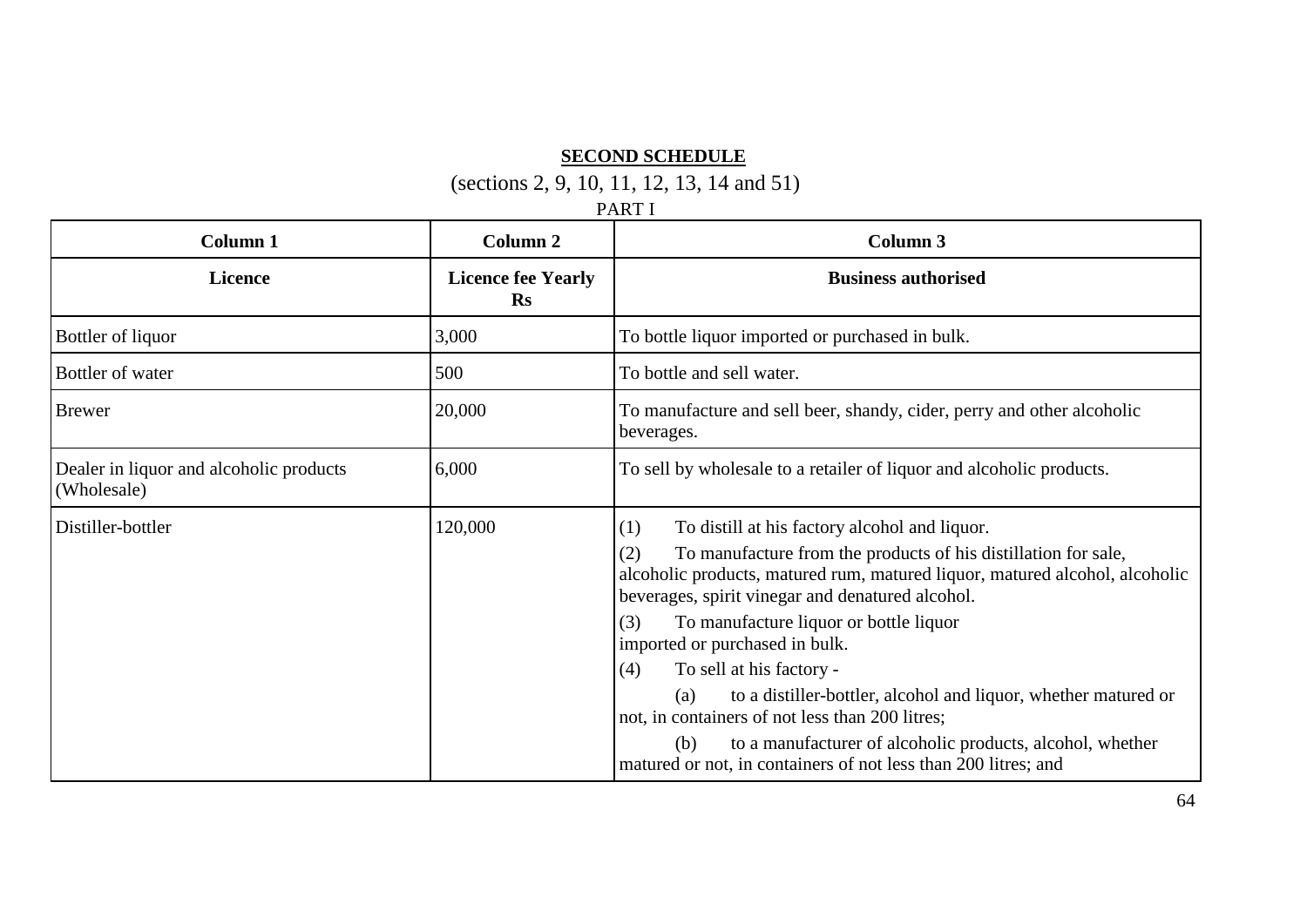| `olumn- | Dolumn 2 | `olumn .                                              |
|---------|----------|-------------------------------------------------------|
|         |          | alcohol for use in the manufacture of other products. |

| Column 1                                                                                                                        | Column 2                               | <b>Column 3</b>                                                                                                                       |
|---------------------------------------------------------------------------------------------------------------------------------|----------------------------------------|---------------------------------------------------------------------------------------------------------------------------------------|
| <b>Licence</b>                                                                                                                  | <b>Licence fee Yearly</b><br><b>Rs</b> | <b>Business authorised</b>                                                                                                            |
| Manufacturer of alcoholic products                                                                                              | 120,000                                | To manufacture and sell alcoholic products.<br>(1)<br>To manufacture liquor or bottle liquor imported or purchased in bulk.<br>(2)    |
| Manufacturer of carrier bags                                                                                                    | 500                                    | To manufacture and sell carrier bags with handle and with or without gussets<br>including vest type carrier bags.                     |
| Manufacturer of cigarettes and other tobacco<br>products                                                                        | 10,000                                 | To manufacture and sell cigarettes and other tobacco products.                                                                        |
| Manufacturer of island wine, made-wine,<br>admixed wine, fruit wine, fortified island wine,<br>fortified fruit wine and vinegar | 12,000                                 | To manufacture and sell island wine, made-wine, admixed wine, fruit wine,<br>fortified island wine, fortified fruit wine and vinegar. |
| Manufacturer of essential oils and essences                                                                                     | 500                                    | To manufacture and sell essential oils and essences.                                                                                  |
| Manufacturer of island recipe rum                                                                                               | 12,000                                 | To manufacture and sell island recipe rum.                                                                                            |
| Manufacturer of medicinal tinctures and drugs                                                                                   | 500                                    | To manufacture and sell medicinal tinctures and drugs to pharmacists only.                                                            |
| Manufacturer of motor cycles                                                                                                    | 5,000                                  | To manufacture and sell motor cycles.                                                                                                 |
| Manufacturer of motor vehicles                                                                                                  | 10,000                                 | To manufacture and sell motor vehicles.                                                                                               |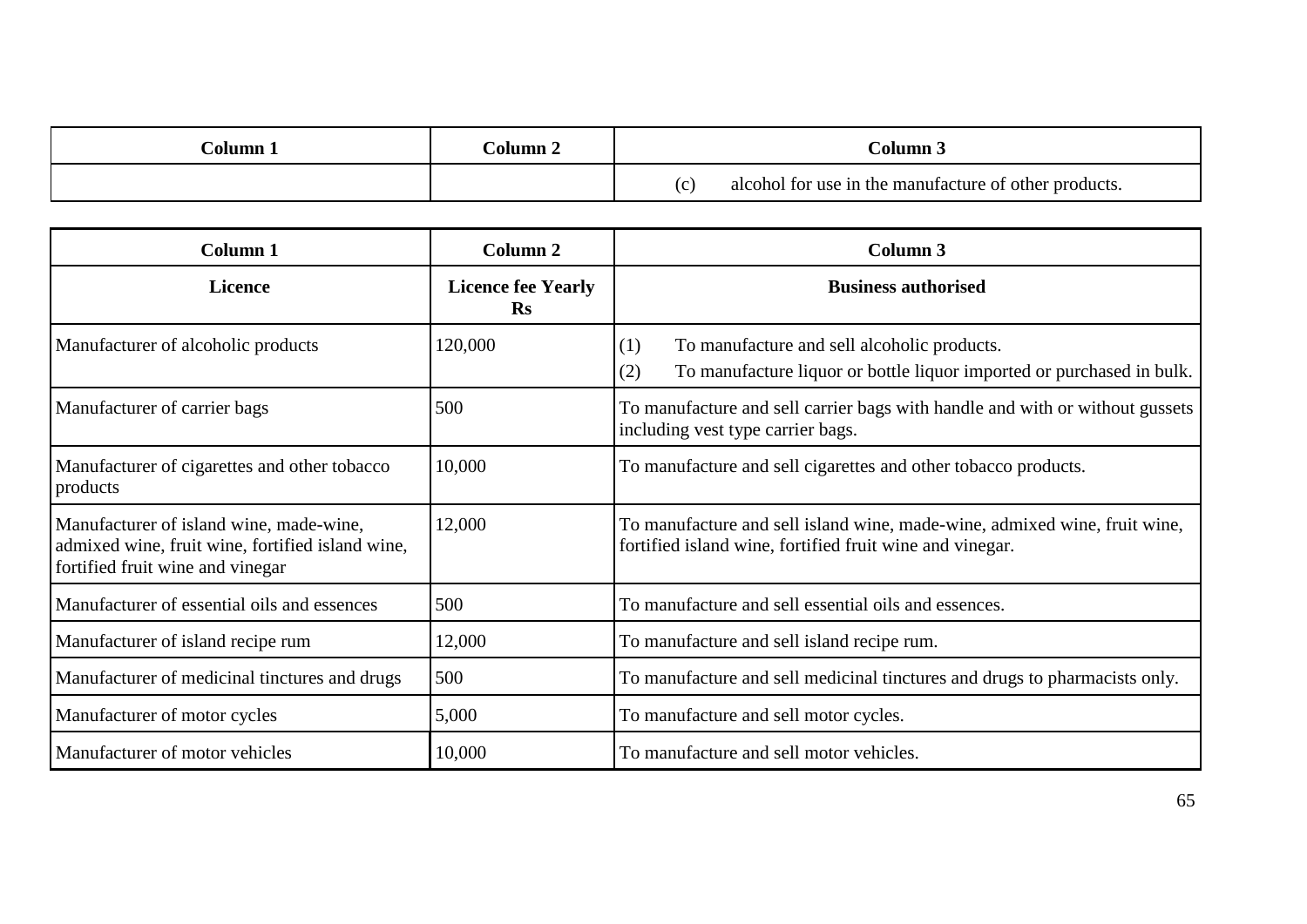| Manufacturer of perfumed spirits and cosmetics   | 1,500  | To manufacture and sell perfumed spirits and cosmetics.                                 |
|--------------------------------------------------|--------|-----------------------------------------------------------------------------------------|
| Manufacturer of wine, fortified wine and vinegar | 12,000 | To manufacture and sell wine, fortified wine and vinegar.                               |
| Manufacturer of soft drinks                      | 1,500  | To manufacture and sell soft drinks.                                                    |
| Manufacturer of spirit cooler                    | 20,000 | To manufacture and sell spirit cooler.                                                  |
| Shipchandler - Liquor and alcoholic products     | 2,000  | To sell liquor, rum, local rum and compounded spirits for consumption on<br>ships only. |

| Column <sub>1</sub>                                                             | Column 2                                    | Column 3                                                                                                                               |  |
|---------------------------------------------------------------------------------|---------------------------------------------|----------------------------------------------------------------------------------------------------------------------------------------|--|
| <b>Licence</b>                                                                  | <b>Licence fee Yearly</b><br>$\mathbf{R}$ s | <b>Business authorised</b>                                                                                                             |  |
| Retailer of liquor and alcoholic products- off                                  | 4,000                                       | To sell by retail, liquor and alcoholic products for consumption off the<br>premises.                                                  |  |
| Retailer of liquor and alcoholic products - on and $\vert 5,000 \rangle$<br>off |                                             | To sell by retail, liquor and alcoholic products for consumption on and off<br>the premises.                                           |  |
| Retailer of beer and alcoholic beverages                                        | 1,000                                       | To sell by retail, beer, shandy, cider, perry, spirit cooler and other alcoholic<br>beverages for consumption on and off the premises. |  |
| Retailer of liquor and alcoholic products - Hotel<br>and Guest House            | 2,000                                       | To sell by retail liquor and alcoholic products to residents for consumption<br>on and off the premises.                               |  |
| Retailer of liquor and alcoholic products -<br>Restaurant                       | 4,000                                       | To sell by retail liquor and alcoholic products for consumption on the<br>premises.                                                    |  |

|--|--|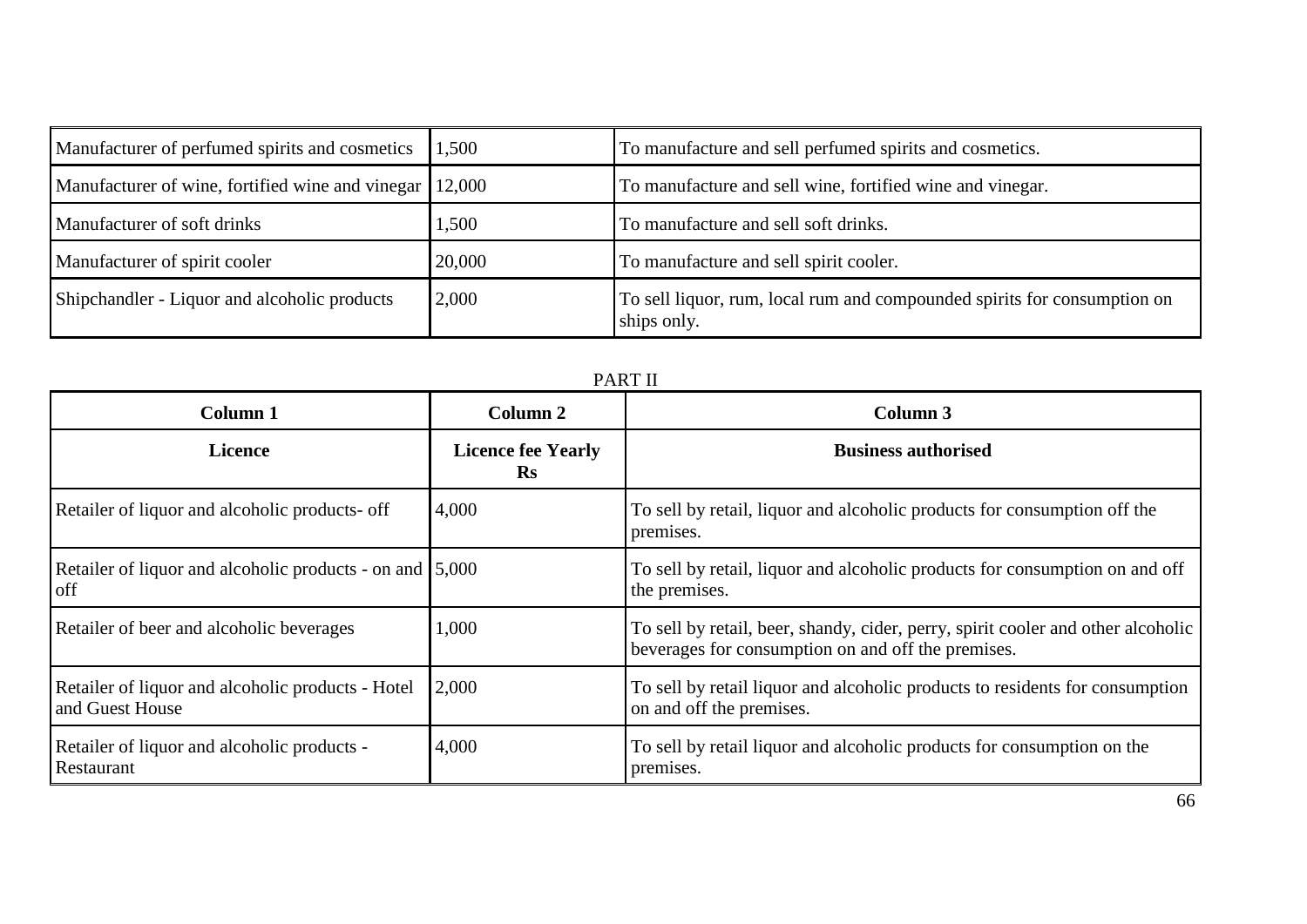| Column 1                                                                     | Column 2 | Column 3                                                                                                  |
|------------------------------------------------------------------------------|----------|-----------------------------------------------------------------------------------------------------------|
| Retailer of liquor - Private Club                                            | 2,000    | To sell by retail liquor and alcoholic products to the club's members for<br>consumption on the premises. |
| Retailer of liquor - Night Club                                              | 4,000    | To sell by retail liquor for consumption on the premises.                                                 |
| Retailer of liquor and alcoholic products -<br><b>Casino or Gaming House</b> | 6,000    | To sell by retail liquor and alcoholic products for consumption on the<br>premises.                       |

| <b>PART III</b>                                                       |                                 |                                                                                                                                                                   |  |
|-----------------------------------------------------------------------|---------------------------------|-------------------------------------------------------------------------------------------------------------------------------------------------------------------|--|
| Column 1                                                              | Column 2                        | Column 3                                                                                                                                                          |  |
| <b>Licence</b>                                                        | <b>Licence fee Yearly</b><br>Rs | <b>Business authorised</b>                                                                                                                                        |  |
| Retailer of liquor and alcoholic products<br>(Occasional)             | 1,000                           | To sell liquor, rum and other alcoholic products by the glass or small<br>quantity during the period specified in the licence for consumption on the<br>premises. |  |
| Retailer of liquor and alcoholic products<br>(Restaurant) (Extension) | 1,000                           | To sell by retail liquor and alcoholic products outside the prescribed hours<br>for consumption on the premises.                                                  |  |

211 212 213 214 215 216 217 218 219 220 221 222 223 224 225 226 227 228 229 230 231 232 233 234 235 236 237 238 239

<sup>211</sup> <sup>211</sup> *w.e.f. 01-July-2006, GN 81 of 2006*, Regulations 3 (ii) (a), amended the Second Schedule in PART I by deleting the item "*Bottler of imported liquor*" which is *Bottler of imported liquor1,500To bottle and sell at his factory liquor imported in bulk.*

<sup>212</sup> *.w.e.f. 01-July-2006, GN 81 of 2006*, Regulations 3 (ii) (a), amended the Second Schedule in PART I by inserting the item "*Bottler of liquor*"

<sup>213</sup> *w.e.f. 10-June-2006,* **GN 60 of 2006**, Regulations 3 (b), amended the Second Schedule in PART I by inserting in the appropriate alphabetical order the items "*Bottler of water*"

<sup>214</sup> *.w.e.f. 01-July-2006, GN 81 of 2006*, Regulations 3 (ii) (a), amended the Second Schedule in PART I by deleting the item "*Distiller-bottler*" which is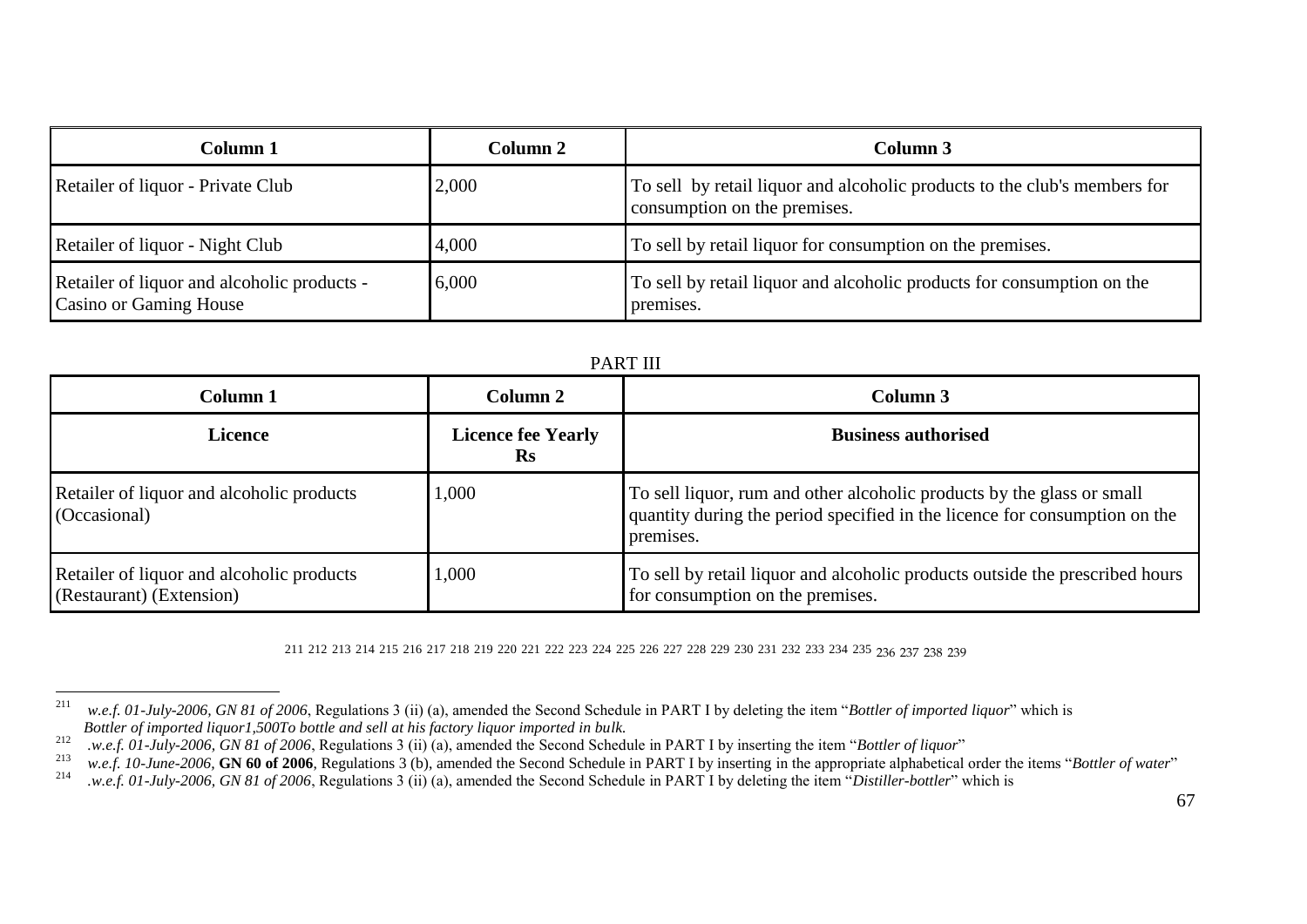*Distiller-bottler60,0001)To distil at his factory alcohol and liquor.*

*(2)To manufacture from the products of his distillation for sale at his factory, rum, compounded spirits made from rum, matured rum, matured liquor, matured alcohol alcoholic vinegar and denatured alcohol.*

*(3)To manufacture an bottle liquor from liquor imported in bulk.*

*(4)To sell at his factory -*

-

*(a) To a distiller- bottler alcohol and liquor whether matured or not in containers of not less than 200 litres; and* 

*(b) To a manufacturer of local rum, alcohol whether matured or not in containers of not less than 200 litres;*

*(c) alcohol for use in the manufacture of other products.*

<sup>215</sup> *w.e.f. 01-July-2006, GN 81 of 2006*, Regulations 3 (ii) (a), amended the Second Schedule in PART I by inserting the item "*Distiller-bottler*"

<sup>216</sup> *w.e.f. 01-July-2006, GN 81 of 2006*, Regulations 3 (ii) (a), amended the Second Schedule in PART I by deleting the item "*Brewer*" which is

*Brewer10,000To manufacture and sell at his factory, beer, shandy, cider, perry and other alcoholic beverages*

- <sup>217</sup> *w.e.f. 01-July-2006, GN 81 of 2006*, Regulations 3 (ii) (a), amended the Second Schedule in PART I by inserting the item "*Brewer*"
- <sup>218</sup> *w.e.f. 01-July-2006, GN 81 of 2006,* Regulations 3 (ii) (a), amended the Second Schedule in PART I by inserting the item "*Manufacturer of alcoholic products*"<br><sup>219</sup> and 6.10 Juny 2006, GN 60 of 2006. Benelations 2
- w.e.f. 10-June-2006, **GN 60 of 2006**, Regulations 3 (b), amended the Second Schedule in PART I by inserting in the appropriate alphabetical order the items "*Manufacturer of carrier bags*"
- <sup>220</sup> *w.e.f. 01-July-2006, GN 81 of 2006*, Regulations 3 (ii) (a), amended the Second Schedule in PART I by deleting the item "*Manufacturer of cigarettes and other tobacco products*" which is

*Manufacturer of cigarettes and other cigarettes and other tobacco products10,000To manufacture and sell at his factory cigarettes tobacco products.*

- <sup>221</sup> *w.e.f. 01-July-2006, GN 81 of 2006*, Regulations 3 (ii) (a), amended the Second Schedule in PART I by inserting the item "*Manufacturer of cigarettes and other tobacco products*"
- <sup>222</sup> *w.e.f. 01-July-2006, GN 81 of 2006*, Regulations 3 (ii) (a), amended the Second Schedule in PART I by deleting the item "*Manufacturer of country liquor, fortified country liquor and vinegar*" which is

*Manufacturer of country liquor, fortified country liquor and vinegar6,000To manufacture and sell at his factory, country liquor, fortified country liquor and vinegar.*

- <sup>223</sup> *w.e.f. 01-July-2006, GN 81 of 2006*, Regulations 3 (ii) (a), amended the Second Schedule in PART I by inserting the item "*Manufacture of country liquor, fruit wine, fortified country liquor, fortified fruit wine and vinegar*"
- <sup>224</sup> *w.e.f. 01-July-2006, GN 81 of 2006*, Regulations 3 (ii) (a), amended the Second Schedule in PART I by deleting the item "*Manufacturer of medicinal tinctures and drugs*" which is
- *Manufacturer of medicinal tinctures and drugs500To manufacture and sell at his factory medicinal tinctures and drugs to*
- <sup>225</sup> *w.e.f. 01-July-2006, GN 81 of 2006*, Regulations 3 (ii) (a), amended the Second Schedule in PART I by inserting the item "*Manufacturer of* essential oils and essences"
- w.e.f. 10-June-2006, **GN 60 of 2006**, Regulations 3 (b), amended the Second Schedule in PART I by inserting in the appropriate alphabetical order the items "*Manufacturer of island recipe rum*"
- <sup>227</sup> *w.e.f. 01-July-2006, GN 81 of 2006*, Regulations 3 (ii) (a), amended the Second Schedule in PART I by inserting the item "*Manufacture of* medicinal tinctures and drugs"
- <sup>228</sup> *w.e.f. 01-July-2006, GN 81 of 2006*, Regulations 3 (ii) (a), amended the Second Schedule in PART I by inserting the item "*Manufacturer of motor cycles*"
- <sup>229</sup> *w.e.f. 01-July-2006, GN 81 of 2006*, Regulations 3 (ii) (a), amended the Second Schedule in PART I by inserting the item "*Manufacturer of* motor vehicles"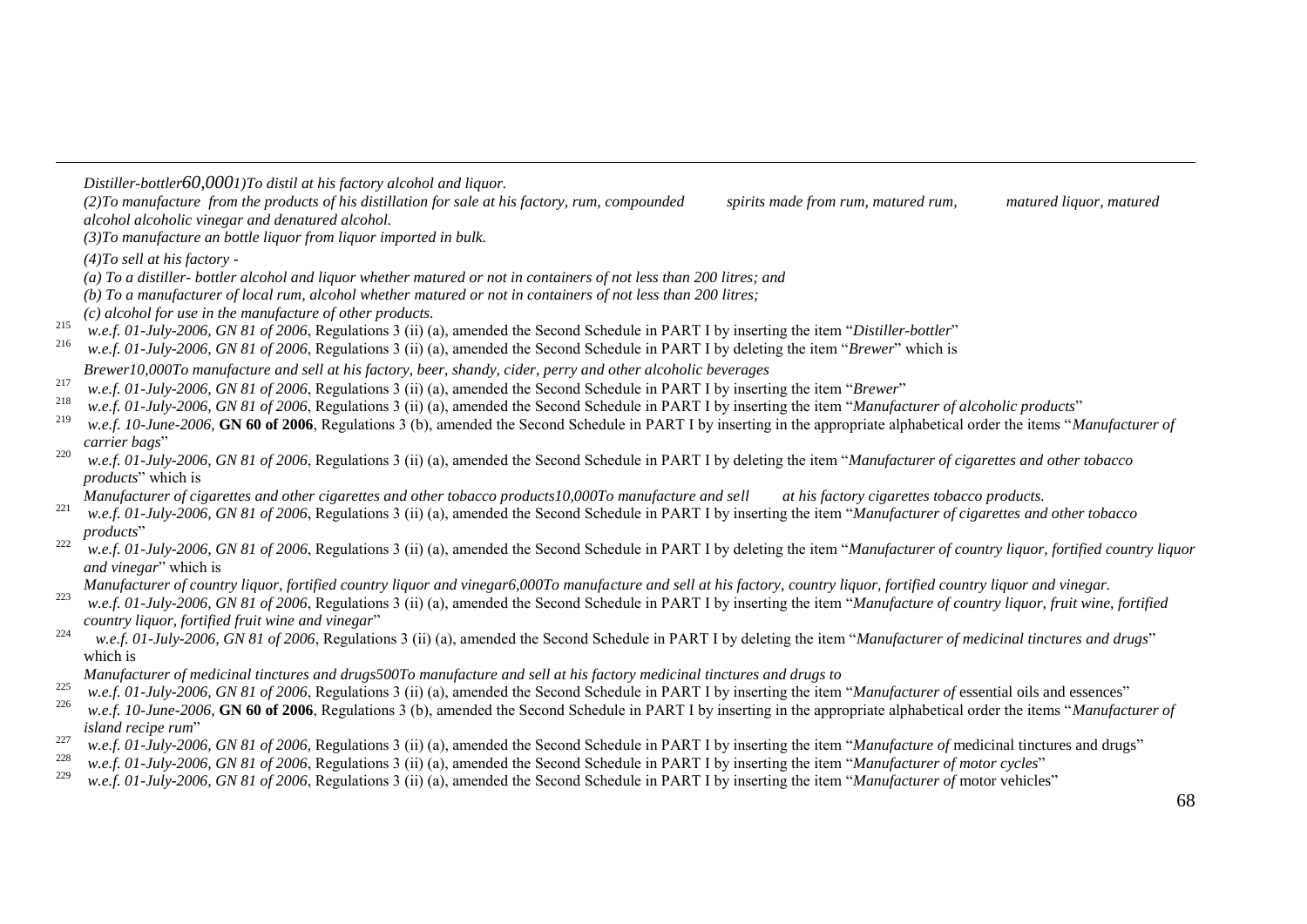230 <sup>230</sup> *.w.e.f. 01-July-2006, GN 81 of 2006*, Regulations 3 (ii) (a), amended the Second Schedule in PART I by deleting the item "*Manufacturer of perfumed spirits and cosmetics*" which is

- <sup>231</sup> *w.e.f. 01-July-2006, GN 81 of 2006*, Regulations 3 (ii) (a), amended the Second Schedule in PART I by inserting the item "*Manufacturer of perfumed spirits and cosmetics*"
- <sup>232</sup> *.w.e.f. 01-July-2006, GN 81 of 2006*, Regulations 3 (ii) (a), amended the Second Schedule in PART I by deleting the item "*Manufacturer of wine, fortified wine and vinegar*" which is

*Manufacturer of wine, fortified wine and vinegar6,000To manufacture and sell at his factory, wine, fortified wine and vinegar.*

- <sup>233</sup> w.e.f. 01-July-2006, GN 81 of 2006, Regulations 3 (ii) (a), amended the Second Schedule in PART I by inserting the item "*Manufacturer of wine, fortified wine and vinegar*"<br><sup>234</sup> and 10 June 2006, GN 60 of 2006. Beg
- w.e.f. 10-June-2006, **GN 60 of 2006**, Regulations 3 (b), amended the Second Schedule in PART I by inserting in the appropriate alphabetical order the items "*Manufacturer of soft drinks*"
- <sup>235</sup> *w.e.f. 01-July-2006, GN 81 of 2006*, Regulations 3 (ii) (a), amended the Second Schedule in PART I by inserting the item "*Manufacturer of spirit cooler"*

<sup>236</sup> *w.e.f. 01-July-2006, GN 81 of 2006*, Regulations 3 (ii) (b), amended the Second Schedule in PART II by deleting the item "*Retailer of beer, country liquor, fortified country liquor, shandy, cider, perry, spirit cooler and other alcoholic beverages*" which is *Retailer of beer, country liquor, fortified country liquor, shandy, cider, perry, an other alcohol beverages500To sell by retail beer, country liquor, fortified country liquor, shandy, cider, perry and other alcoholic beverages for consumption on and off the premises.*

- <sup>237</sup> *w.e.f. 01-July-2006, GN 81 of 2006*, Regulations 3 (ii) (b), amended the Second Schedule in PART II by inserting the item "*Retailer of beer, shandy, cider, perry, spirit cooler and other alcoholic beverages"*
- <sup>238</sup> *w.e.f. 01-July-2006, GN 81 of 2006*, Regulations 3 (ii) (b), amended the Second Schedule in PART II by inserting the item "*Retailer of liquor*"<br><sup>239</sup> w.e.f. 01 January 2011, Act 10 of 2010. Finance Act 2004, secti
- w.e.f. 01-January-2011, **Act 10 of 2010**, Finance Act 2004, section 6 (g) amended the excise act by repealing the second schedule which is

| <b>PART I</b>                           |                    |                                                                        |
|-----------------------------------------|--------------------|------------------------------------------------------------------------|
| Column 1                                | Column 2           | Column 3                                                               |
| Licence                                 | <b>Licence Fee</b> | <b>Business authorised</b>                                             |
|                                         | Yearly             |                                                                        |
| <b>Bottler of Liquor</b>                | 1,500              | To bottle liquor imported or purchased in bulk                         |
| Bottler of water                        | 500                | To bottle and sell water                                               |
| Brewer                                  | 10,000             | To manufacture and sell beer, shandy, cider, perry and other alcoholic |
|                                         |                    | beverages.                                                             |
| Dealer in liquor and alcoholic products | 3,000              | To sell by wholesale to a retailer of liquor and alcoholic product     |
| (Wholesale)                             |                    |                                                                        |

*Manufacturer of perfumed spirits and cosmetics1,500To manufacture and sell perfumed spirits at his factory perfumed spirits and cosmetics.*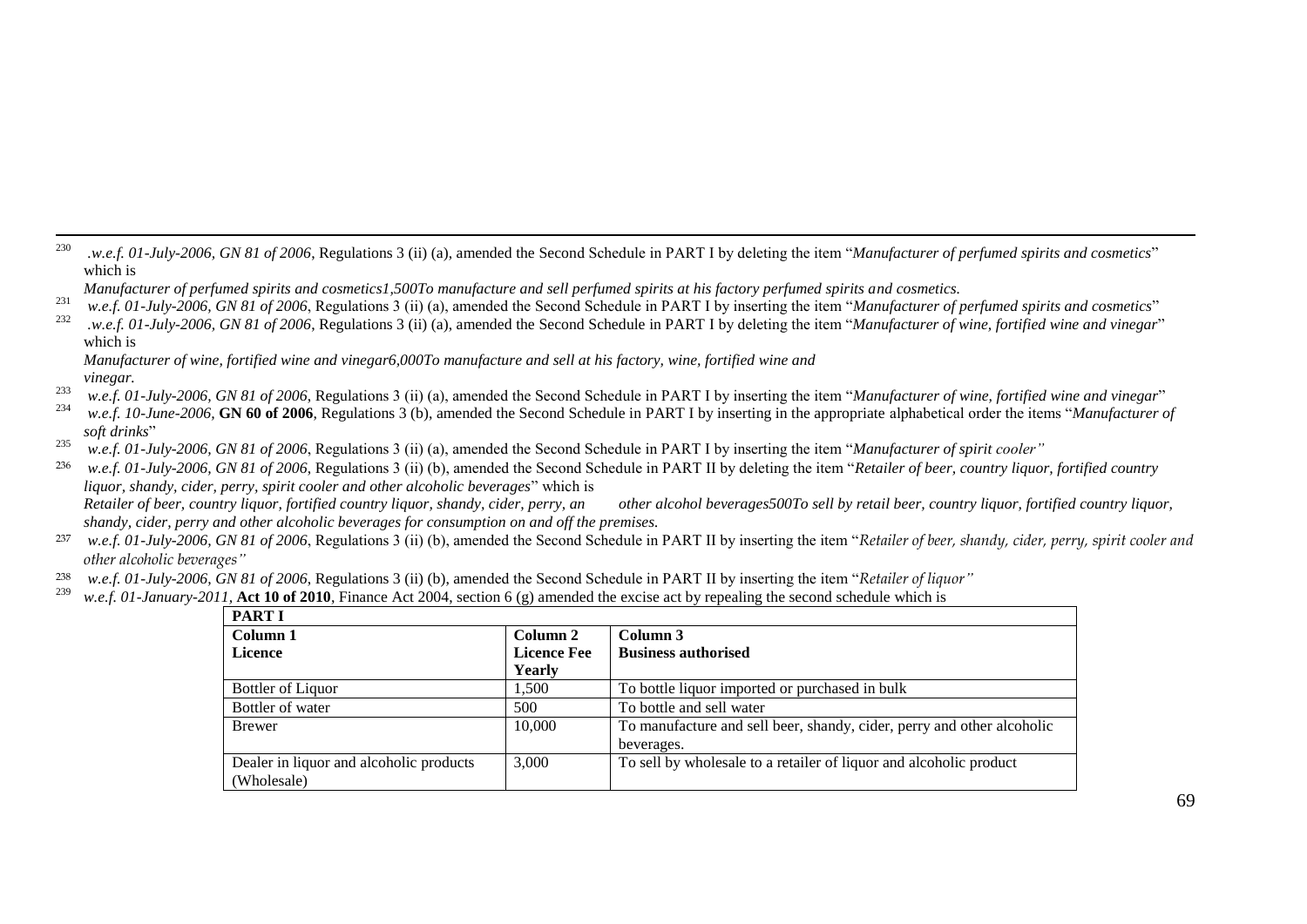| Distiller /Bottler                        | 60,000 | (1) To distil at his factory alcohol and liquor                         |
|-------------------------------------------|--------|-------------------------------------------------------------------------|
|                                           |        | (2) To manufacture from the products of his distillation for sale       |
|                                           |        | alcoholic products, matured rum, matured liquor, matured alcohol,       |
|                                           |        | alcoholic beverages, spirit vinegar and denatured alcohol.              |
|                                           |        | (3) To manufacture liquor or bottle liquor imported or purchased in     |
|                                           |        | bulk.                                                                   |
|                                           |        | (4) To sell at his factory-                                             |
|                                           |        | (a) to a distiller-bottler alcohol and liquor whether matured or not in |
|                                           |        | containers of not less than 200 litres; and                             |
|                                           |        | (b) to a manufacturer of alcoholic products, alcohol, whether matured   |
|                                           |        | or not, in containers of not less than 200 litres;                      |
|                                           |        | (c) alcohol for use in the manufacture of other products.               |
| Manufacturer of Alcoholic Products        | 60,000 | To manufacture and sell alcoholic products                              |
|                                           |        | To manufacture liquor or bottle liquor imported r purchased in bulk     |
| Manufacturer of carrier bags              | 500    | To manufacture and sell carrier bags with handles and with or without   |
|                                           |        | gussets including vest type carrier bags                                |
| Manufacturer of cigarettes and other      | 10,000 | To manufacture and sell cigarettes and other tobacco products           |
| tobacco products                          |        |                                                                         |
| Manufacturer of country liquor, fruit     | 6,000  | To manufacture and sell country liquor, wine, fortified country liquor, |
| wine, fortified country liquor, fortified |        | fortified wine and vinegar                                              |
| fruit wine and vinegar                    |        |                                                                         |
| Manufacturer of essential oils and        | 500    | To manufacture and sell essential oils and essences                     |
| essences                                  |        |                                                                         |
| Manufacturer of island recipe rum         | 6,000  | To manufacture and sell island recipe rum                               |
| Manufacturer of medicinal tinctures and   | 500    | To manufacture and sell medicinal and drugs to pharmacists only         |
| drugs                                     |        |                                                                         |
| Manufacturer of motor cycles              | 5,000  | To manufacture and sell motor cycles                                    |
| Manufacturer of motor vehicles            | 10,000 | To manufacture and sell motor vehicles                                  |
| Manufacturer of perfumed spirits and      | 1,500  | To manufacture and sell perfumed spirits and cosmetics                  |
| cosmetics                                 |        |                                                                         |
| Manufacturer of wine fortified wine and   | 6,000  | To manufacture and sell wine, fortified wine and vinegar                |
| vinegar                                   |        |                                                                         |
| Manufacturer of soft drinks               | 1,500  | To manufacture and sell soft drinks                                     |
| Manufacturer of spirit cooler             | 10,000 | To manufacture and sell spirit cooler                                   |

-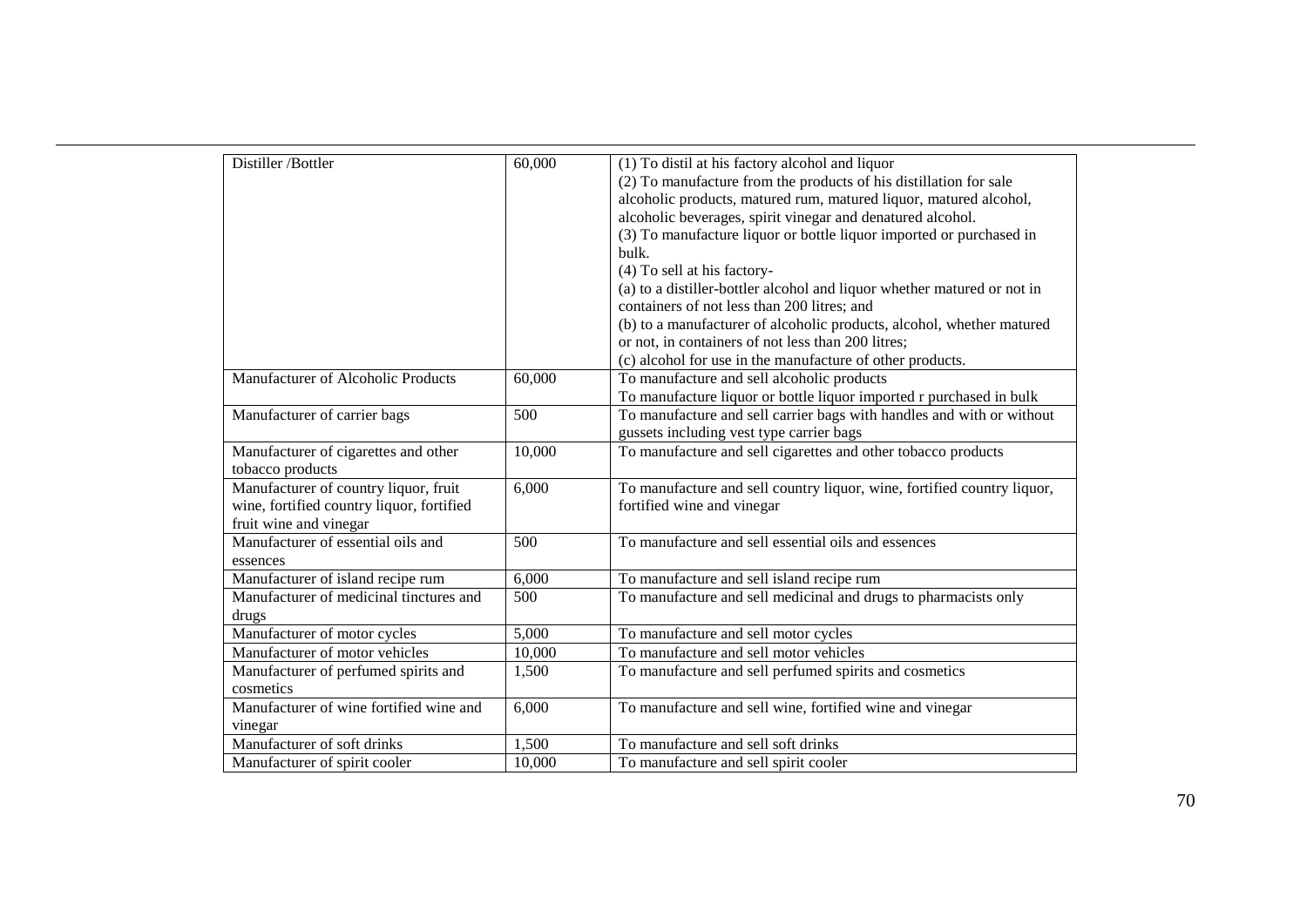| <b>PART II</b>                              |                     |                                                                            |
|---------------------------------------------|---------------------|----------------------------------------------------------------------------|
| Column 1                                    | Column <sub>2</sub> | Column 3                                                                   |
| <b>Licence</b>                              | <b>Licence Fee</b>  | <b>Business authorised</b>                                                 |
|                                             | Yearly              |                                                                            |
| Retailer of liquor and alcoholic products   | 200                 | To sell by retail, liquor, rum, local rum and compounded spirits for       |
| (Cooperative Store)                         |                     | consumption on and off the premises                                        |
| Wholesale dealer in liquor and alcoholic    | $\overline{500}$    | To sell by wholesale, liquor, rum, local rum and compounded spirits to     |
| products (Co-operative Store)               |                     | a retailer of liquor, rum, local rum and compounded spirits (Co-           |
|                                             |                     | operative Store)                                                           |
| Retailer of liquor and alcoholic products   | 2,500               | To sell by retail, liquor, rum, local rum and compounded spirits for       |
| (on and off)                                |                     | consumption on and off the premises                                        |
| Retailer of liquor and alcoholic products   | 2,000               | To sell by retail, liquor, rum, local rum and compounded spirits for       |
| (off)                                       |                     | consumption off the premises                                               |
| Retailer of beer, shandy, cider, perry,     | 500                 | To sell by retail, beer, country liquor, fortified country liquor, shandy, |
| spirit cooler and other alcoholic beverages |                     | cider, perry and other alcoholic beverages for consumption on and off      |
|                                             |                     | the premises                                                               |
| Commission agent (Liquor)                   | 1,000               | To import liquor on account of another person                              |
| Retailer of liquor                          | 1000                | To sell liquor for consumption on or off the premises                      |
| Shipchandler (Liquor and alcoholic          | 1,000               | To sell liquor, rum, local rum and compounded spirits for consumption      |
| products)                                   |                     | on ships only                                                              |
| Retailer of liquor and alcoholic products   | 1,000               | To sell liquor, rum, local rum and compounded spirits to residents for     |
| (Hotel)                                     |                     | consumption on and off the premises                                        |
| Retailer of liquor and alcoholic products   | 1,000               | To sell liquor, rum and alcoholic products to residents for consumption    |
| (Boarding House)                            |                     | on and off the premises                                                    |
| Retailer of liquor and alcoholic products   | 2,000               | To sell liquor and alcoholic products for consumption on the premises      |
| (Restaurant)                                |                     |                                                                            |
| Retailer of liquor and alcoholic products ( | 1,000               | To sell liquor during a performance at a theatre or cinema for             |
| Theatre or cinema)                          |                     | consumption on the premises                                                |
| Retailer of liquor and alcoholic products   | 1,000               | To sell liquor and alcoholic products for consumption on and off the       |
| (Airport or Port refreshment room)          |                     | premises                                                                   |
| Retailer of liquor (Private Club)           | 1,000               | To sell liquor and alcoholic products for consumption on and off to the    |
|                                             |                     | club's members for consumption on the premises.                            |
| Retailer of liquor (Night club)             | 2,000               | To sell liquor for consumption on the premises                             |

-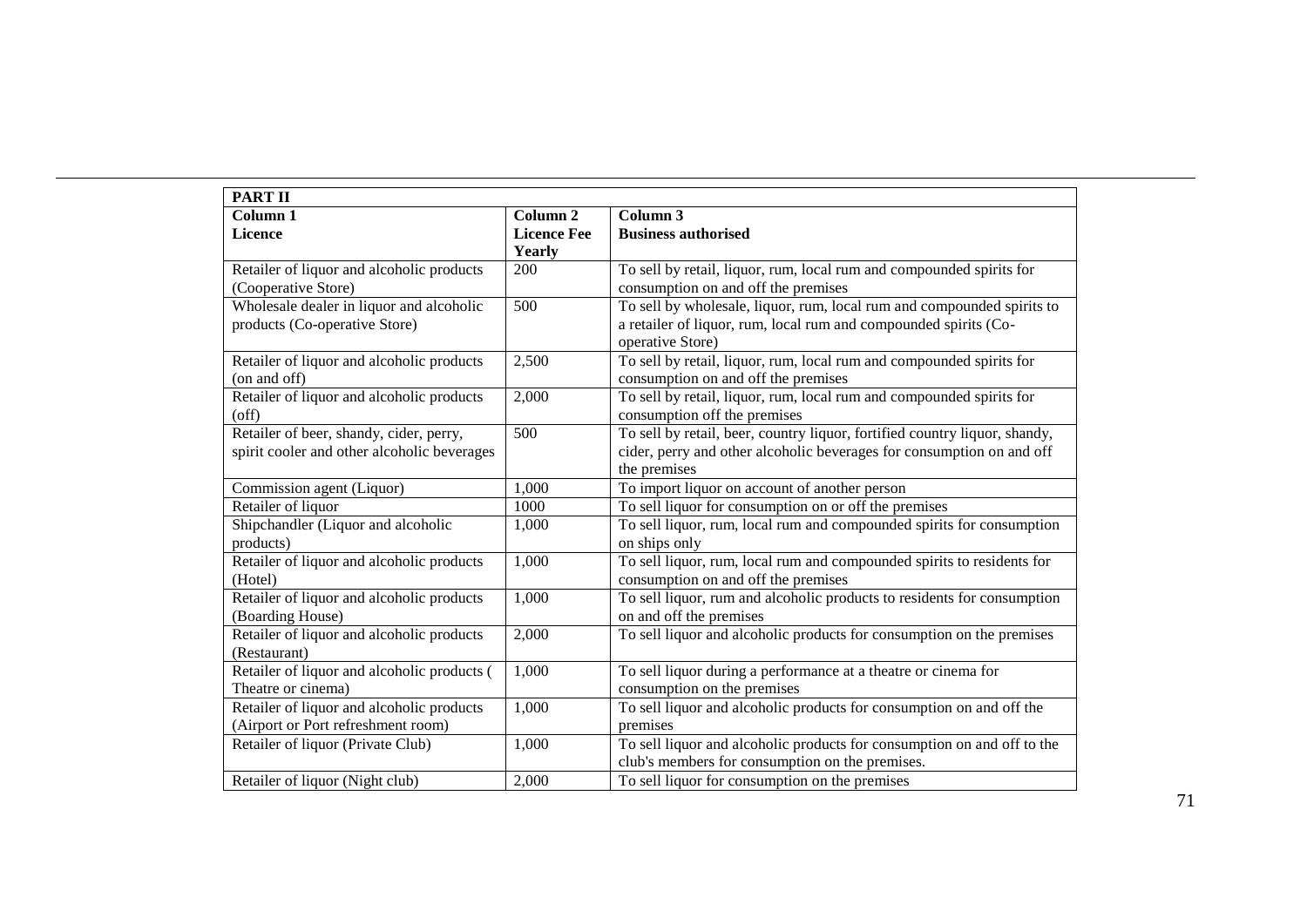## **<sup>240</sup>THIRD SCHEDULE**

[Section 57A(1)]

| <b>Licence held on 31 December 2010</b>                                                                                         | Licence on renewal on or after 1 January 2011                   |
|---------------------------------------------------------------------------------------------------------------------------------|-----------------------------------------------------------------|
| alcoholic<br>Retailer<br>of<br>liquor<br>and<br>(Co-operative Store)                                                            | products Retailer of liquor and alcoholic products - on and off |
| Retailer of liquor and alcoholic products (on and off)                                                                          | Retailer of liquor and alcoholic products - on and off          |
| Retailer of liquor and alcoholic products (off)                                                                                 | Retailer of liquor and alcoholic products - off                 |
| Retailer of beer, shandy, cider, perry, spirit cooler and other Retailer of beer and alcoholic beverages<br>alcoholic beverages |                                                                 |
| Retailer of Liquor                                                                                                              | Retailer of liquor and alcoholic products - on and off          |
| Retailer of liquor and alcoholic products (Hotel)                                                                               | Retailer of liquor and alcoholic products - Hotel/Guest House   |

| Retailer of liquor and alcoholic products<br>(Gaming House)                 | 3.000 | To sell liquor and alcoholic products for consumption on the premises<br>of a gaming house |
|-----------------------------------------------------------------------------|-------|--------------------------------------------------------------------------------------------|
| To be issued to holder of a licence of<br>Gaming House under the Gaming Act |       |                                                                                            |

| <b>PART III</b>                                                           |                    |                                                                                                                                                             |
|---------------------------------------------------------------------------|--------------------|-------------------------------------------------------------------------------------------------------------------------------------------------------------|
| Column 1                                                                  | Column 2           | Column 3                                                                                                                                                    |
| <b>Licence</b>                                                            | <b>Licence Fee</b> | <b>Business authorised</b>                                                                                                                                  |
|                                                                           | Yearly             |                                                                                                                                                             |
| Retailer of liquor, rum, local rum and<br>compounded spirits (Occasional) | 500                | To sell liquor, rum, and alcoholic products by the glass or small<br>quantity during the period specified in the licence for consumption on<br>the premises |
| Retailer of liquor and alcoholic products                                 | 500                | To sell liquor, and alcoholic products outside the prescribed hours for                                                                                     |
| (Extension)                                                               |                    | consumption the premises                                                                                                                                    |

and replacing it by the new second schedule

-

 $^{240}$  *w.e.f.* 01-January-2011, Act 10 of 2010, Finance Act 2004, section 6 (h) amended the excise act by adding after the second schedule, the third schedule